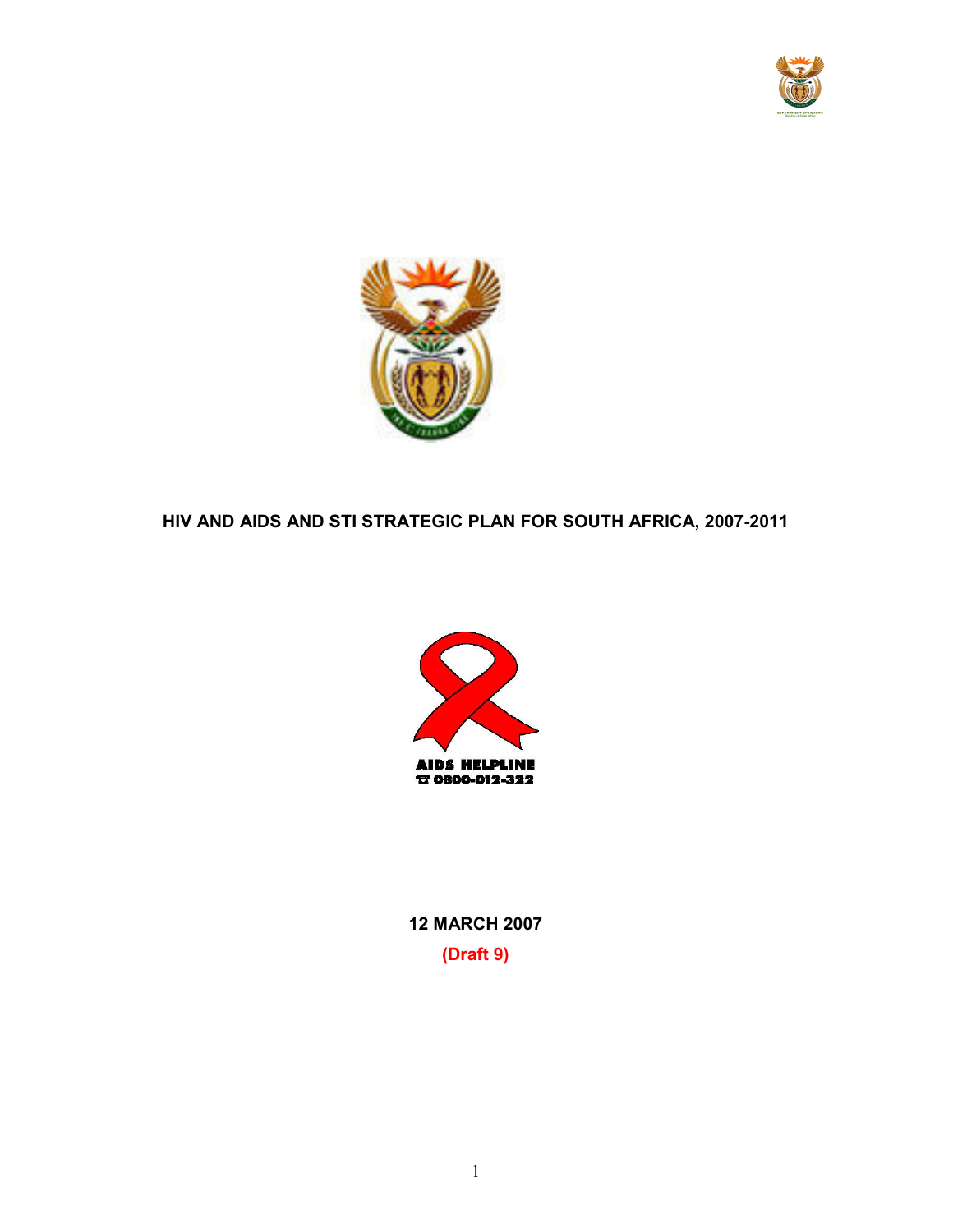

# **Acronyms**

| <b>ABC</b>    | Abstain, Be Faithful, Condomise                       |
|---------------|-------------------------------------------------------|
| <b>AIDS</b>   | Acquired Immune Deficiency Syndrome                   |
| <b>ANC</b>    | <b>Antenatal Care</b>                                 |
| <b>ART</b>    | Antiretroviral therapy                                |
| ASGI-SA       | Accelerated Shared Growth Initiative for South Africa |
| <b>ASSA</b>   | <b>Actuarial Science Society of South Africa</b>      |
| <b>ATIC</b>   | AIDS Training and Information Centre                  |
| <b>BHF</b>    | <b>Board of Healthcare Funders</b>                    |
| <b>CBOs</b>   | Community-based Organisations                         |
| <b>CGE</b>    | <b>Commission on Gender Equality</b>                  |
| <b>CMA</b>    | <b>Civil Military Alliance</b>                        |
| <b>DENOSA</b> | Democratic Nursing Organisation of South Africa       |
| <b>DOE</b>    | Department of Education                               |
| <b>DOF</b>    | Department of Finance                                 |
| <b>DOH</b>    | Department of Health                                  |
| <b>DOHA</b>   | Department of Home Affairs                            |
| <b>DOJ</b>    | Department of Justice                                 |
| <b>DOL</b>    | Department of Labour                                  |
| <b>DOME</b>   | Department of Minerals and Energy                     |
| <b>DOT</b>    | Department of Transport                               |
| <b>DOTS</b>   | Direct Observed Therapy Short Course                  |
| <b>DOSD</b>   | Department of Social Development                      |
| <b>EDL</b>    | <b>Essential Drug List</b>                            |
| <b>GCIS</b>   | Government Communication and Information Systems      |
| <b>IDC</b>    | Interdepartmental Committee on AIDS                   |
| <b>IMC</b>    | <b>Inter-Ministerial Committee on AIDS</b>            |
| <b>HCW</b>    | <b>Health Care Worker</b>                             |
| <b>HIV</b>    | Human Immunodeficiency Virus                          |
| <b>HRC</b>    | Human Rights Commission                               |
| <b>HSRC</b>   | Human Sciences Research Council                       |
| <b>IEC</b>    | Information, Education, and Communication             |
| <b>MDG</b>    | <b>Millennium Development Goals</b>                   |
| M&E           | Monitoring and Evaluation                             |
| <b>MEC</b>    | <b>Member of Executive Committee</b>                  |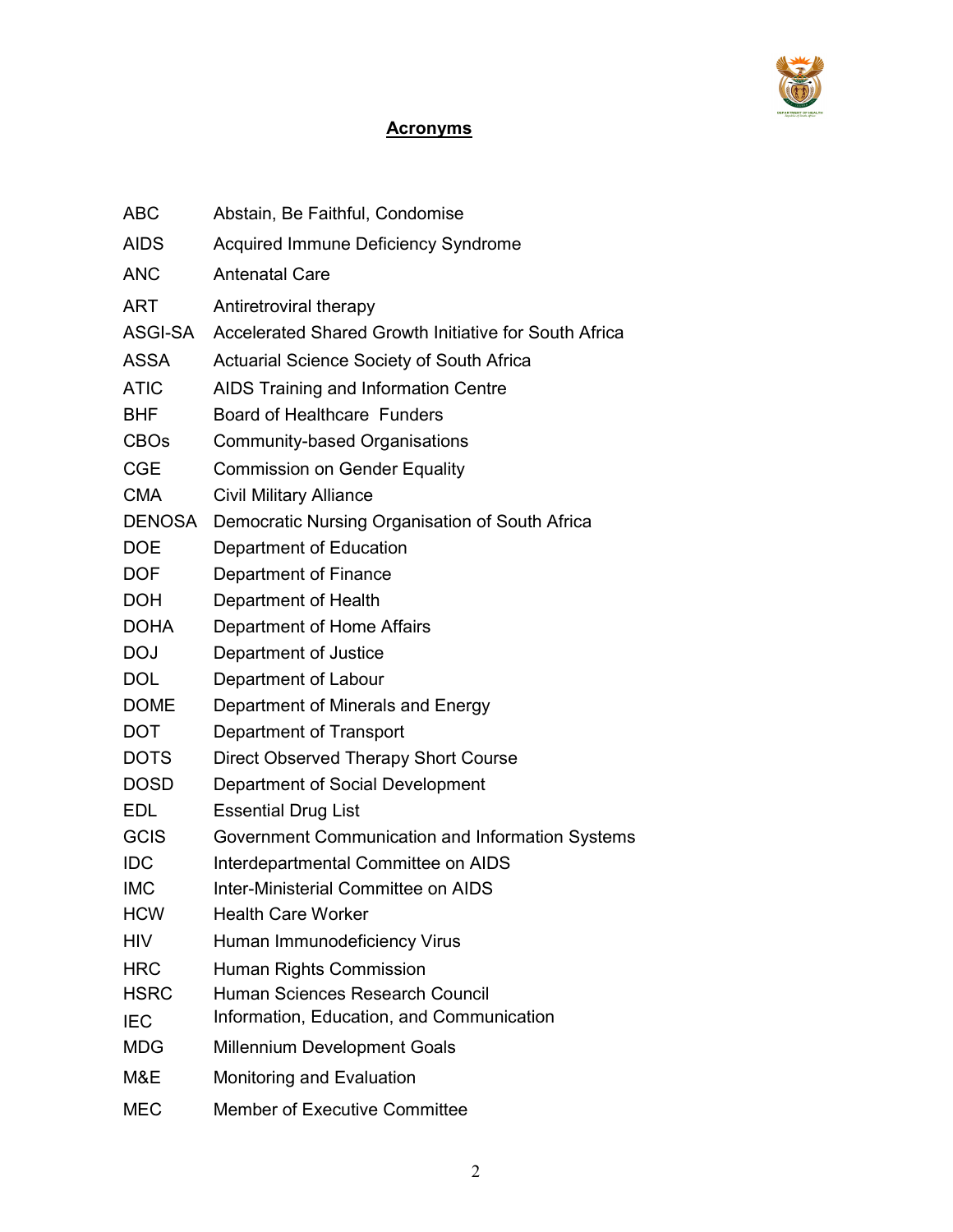

| <b>MOH</b>     | Ministry of Health                                    |
|----------------|-------------------------------------------------------|
| <b>MRC</b>     | <b>Medical Research Council</b>                       |
| <b>MTCT</b>    | Mother-to-child transmission                          |
| <b>MTEF</b>    | Medium Term Expenditure Framework                     |
| <b>NHA</b>     | <b>National Health Act</b>                            |
| <b>NHC</b>     | <b>National Health Council</b>                        |
| <b>NHLS</b>    | <b>National Health Laboratory Services</b>            |
| <b>NACOSA</b>  | National AIDS Co-ordinating Committee of South Africa |
| <b>NGOs</b>    | Non-Government Organisations                          |
| <b>NPPHCN</b>  | National Progressive Primary Health Care Network      |
| <b>OVC</b>     | Orphaned and vulnerable children                      |
| <b>PEP</b>     | Post-exposure prophylaxis                             |
| <b>PLWHA</b>   | People living with HIV infection and/or AIDS          |
| <b>PMTCT</b>   | Prevention of mother to child transmission            |
| <b>SALC</b>    | South African law Commission                          |
| <b>SAMA</b>    | South African Medical Association                     |
| <b>SANAC</b>   | South African National AIDS Council                   |
| <b>SAPS</b>    | South Africa Police Service                           |
| <b>SADC</b>    | Southern Africa Development Community                 |
| <b>SANDF</b>   | South African National Defence Force                  |
| <b>SMMEs</b>   | Small, Medium Macro enterprises                       |
| <b>StatsSA</b> | <b>Statistics South Africa</b>                        |
| <b>STIs</b>    | <b>Sexually Transmitted Infections</b>                |
| <b>SM</b>      | <b>Syndromic Management</b>                           |
| TВ             | <b>Tuberculosis</b>                                   |
| THP            | <b>Traditional Health Practitioner</b>                |
| TL             | <b>Traditional Leader</b>                             |
| <b>UNAIDS</b>  | Joint United Nations Programme on HIV/AIDS            |
| <b>VCT</b>     | <b>Voluntary HIV Counseling and Testing</b>           |
| <b>WHO</b>     | <b>World Health Organisation</b>                      |
| XDR-TB         | <b>Extensively Drug Resistant Tuberculosis</b>        |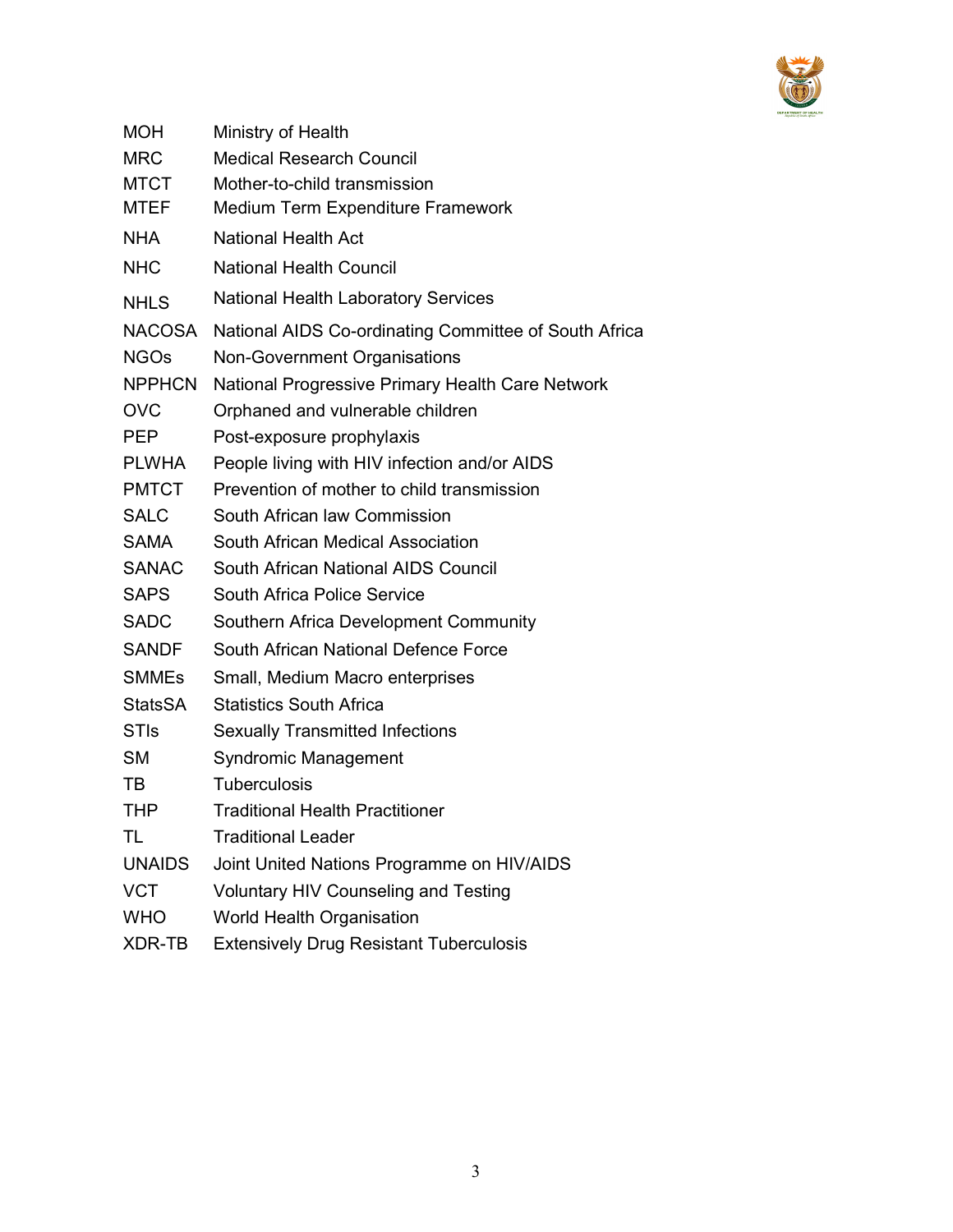

# **TABLE OF CONTENTS**

| 3. |                                                                           |  |
|----|---------------------------------------------------------------------------|--|
| 4. |                                                                           |  |
| 5. |                                                                           |  |
|    |                                                                           |  |
|    |                                                                           |  |
|    |                                                                           |  |
|    |                                                                           |  |
|    |                                                                           |  |
|    |                                                                           |  |
|    |                                                                           |  |
|    | 12. THE NATIONAL M&E FRAMEWORK FOR THE NSP 2007-2011  113                 |  |
|    |                                                                           |  |
|    |                                                                           |  |
|    |                                                                           |  |
|    |                                                                           |  |
|    |                                                                           |  |
|    |                                                                           |  |
|    | BUDGET AND EXPENDITURE ON PREVENTION IN PRIVATE AND PUBLIC SECTORS<br>116 |  |
|    |                                                                           |  |
|    |                                                                           |  |
|    |                                                                           |  |
|    |                                                                           |  |
|    |                                                                           |  |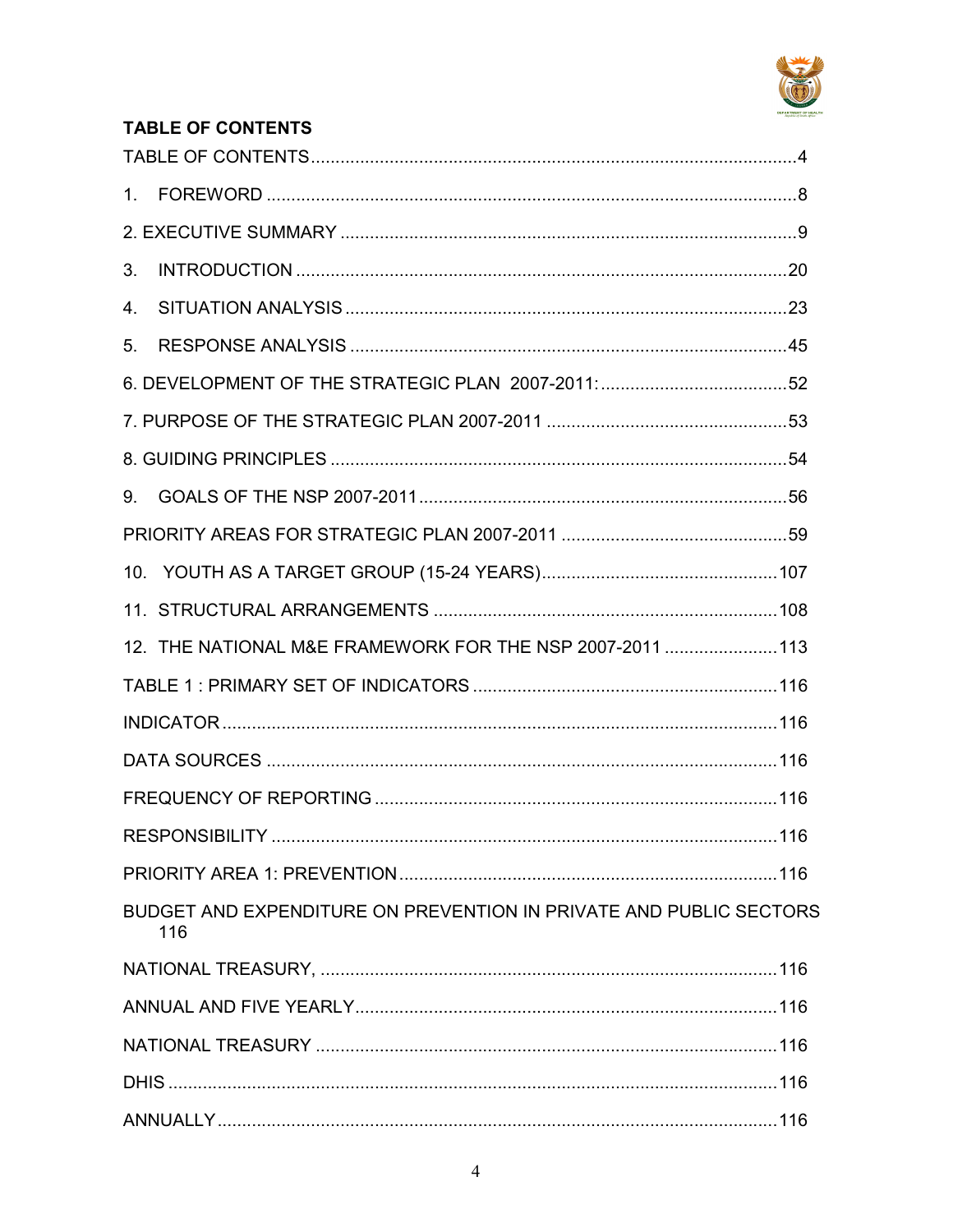

| PERCENTAGE OF MEN AND WOMEN WHO HAVE HAD SEX BEFORE AGE 15 (AGE           |  |
|---------------------------------------------------------------------------|--|
| NELSON-MANDELA HSRC HIV SURVEY, SADHS, YOUTH RISK BEHAVIOURAL             |  |
|                                                                           |  |
|                                                                           |  |
|                                                                           |  |
| NELSON-MANDELA HSRC HIV SURVEY, SADHS, YOUTH RISK BEHAVIOURAL             |  |
|                                                                           |  |
|                                                                           |  |
|                                                                           |  |
|                                                                           |  |
|                                                                           |  |
| MEDIAN AGE OF PARTNER, AMONG PREGNANT WOMEN 15-19 116                     |  |
| ANNUAL ANTENATAL HIV, NELSON-MANDELA HSRC HIV SURVEY SURVEY, SADHS<br>116 |  |
|                                                                           |  |
|                                                                           |  |
|                                                                           |  |
|                                                                           |  |
|                                                                           |  |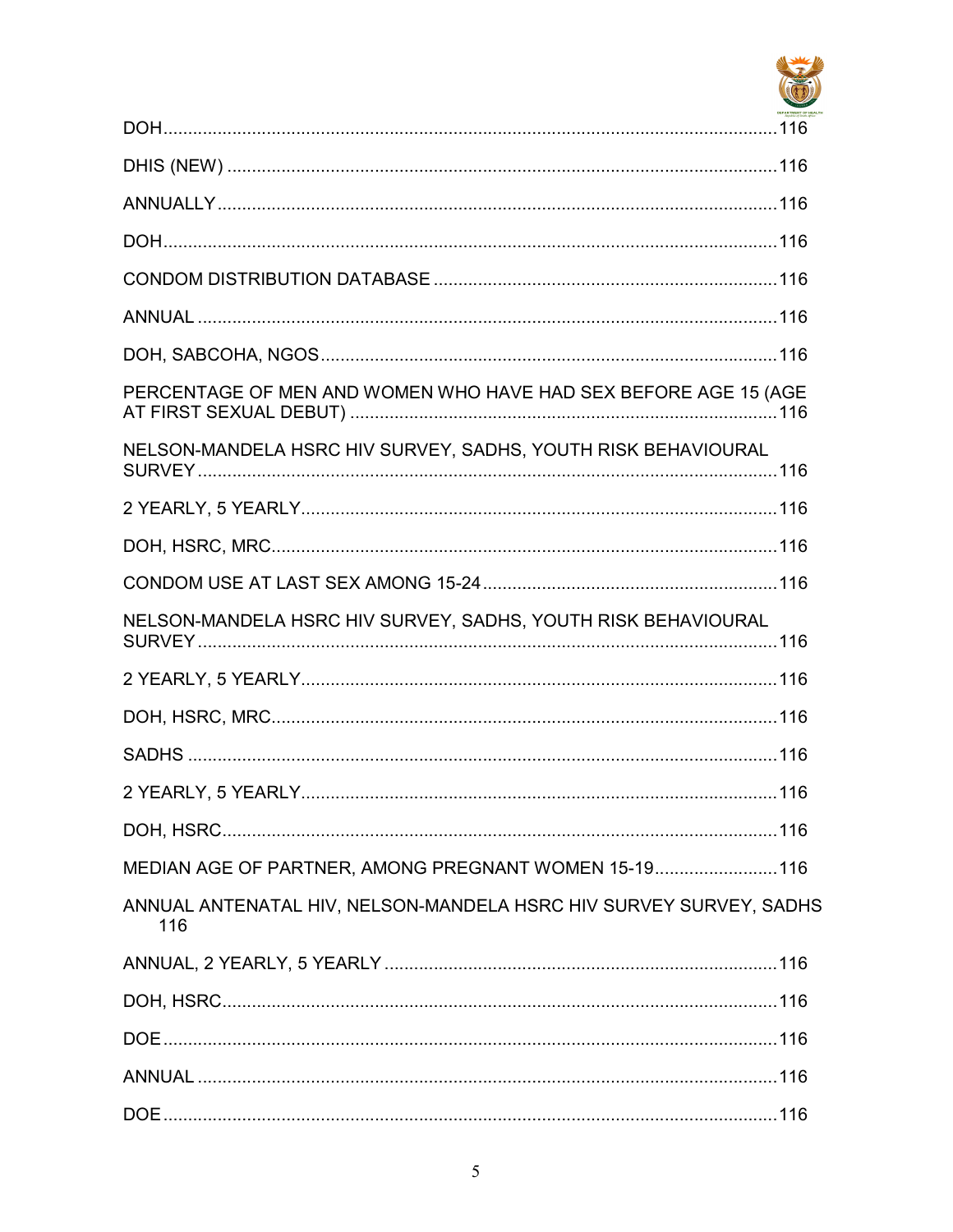

| ANNUAL ANTENATAL HIV, NELSON-MANDELA HSRC HIV SURVEY SURVEY, SADHS<br>117 |  |
|---------------------------------------------------------------------------|--|
|                                                                           |  |
|                                                                           |  |
| PRIORITY AREA3: RESEARCH MONITORING AND SURVEILLANCE  118                 |  |
| BUDGET AND EXPENDITURE ON RESEARCH, MONITORING AND SURVEILLANCE           |  |
|                                                                           |  |
|                                                                           |  |
|                                                                           |  |
|                                                                           |  |
| PREVALENCE AND BEHAVIOURAL SURVEYS CONDUCTED118                           |  |
|                                                                           |  |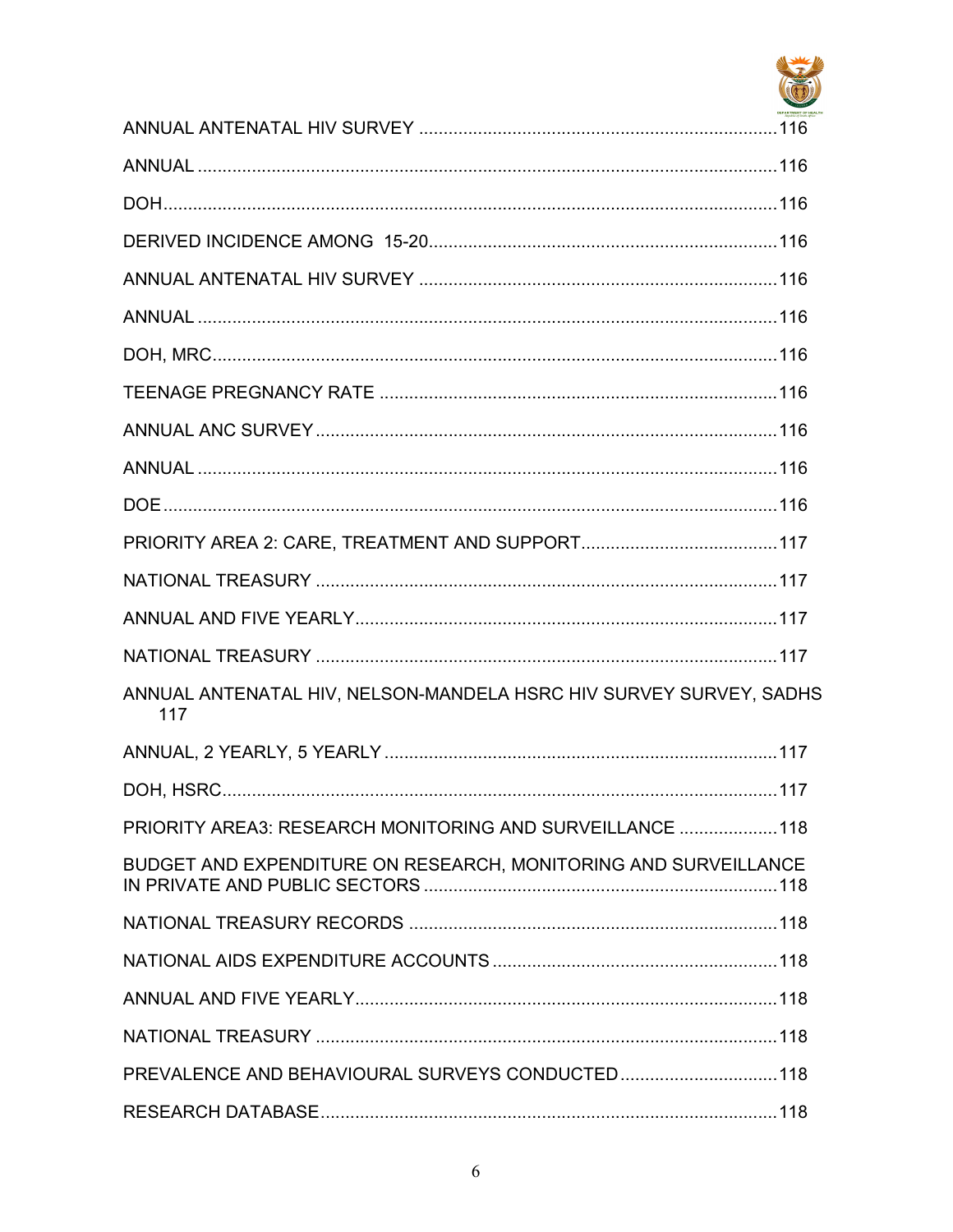

| NUMBER OF CORE INDICATORS IN PLAN AVAILABLE AND COLLECTED118       |  |
|--------------------------------------------------------------------|--|
|                                                                    |  |
|                                                                    |  |
|                                                                    |  |
|                                                                    |  |
|                                                                    |  |
| 14. EFFECTIVE IMPLEMENTATION OF THE HIV AND AIDS AND STI STRATEGIC |  |
|                                                                    |  |
|                                                                    |  |
|                                                                    |  |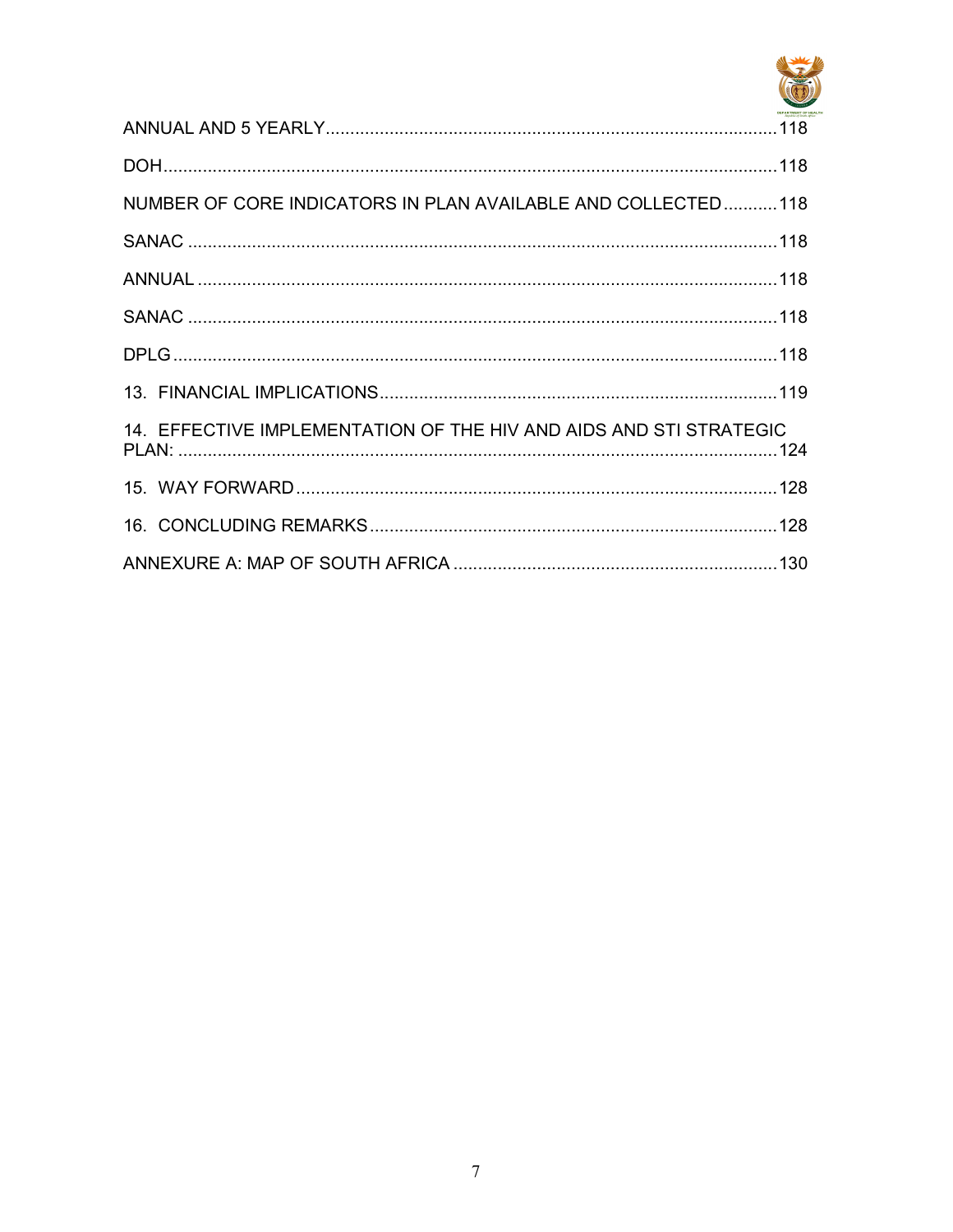

# 1. FOREWORD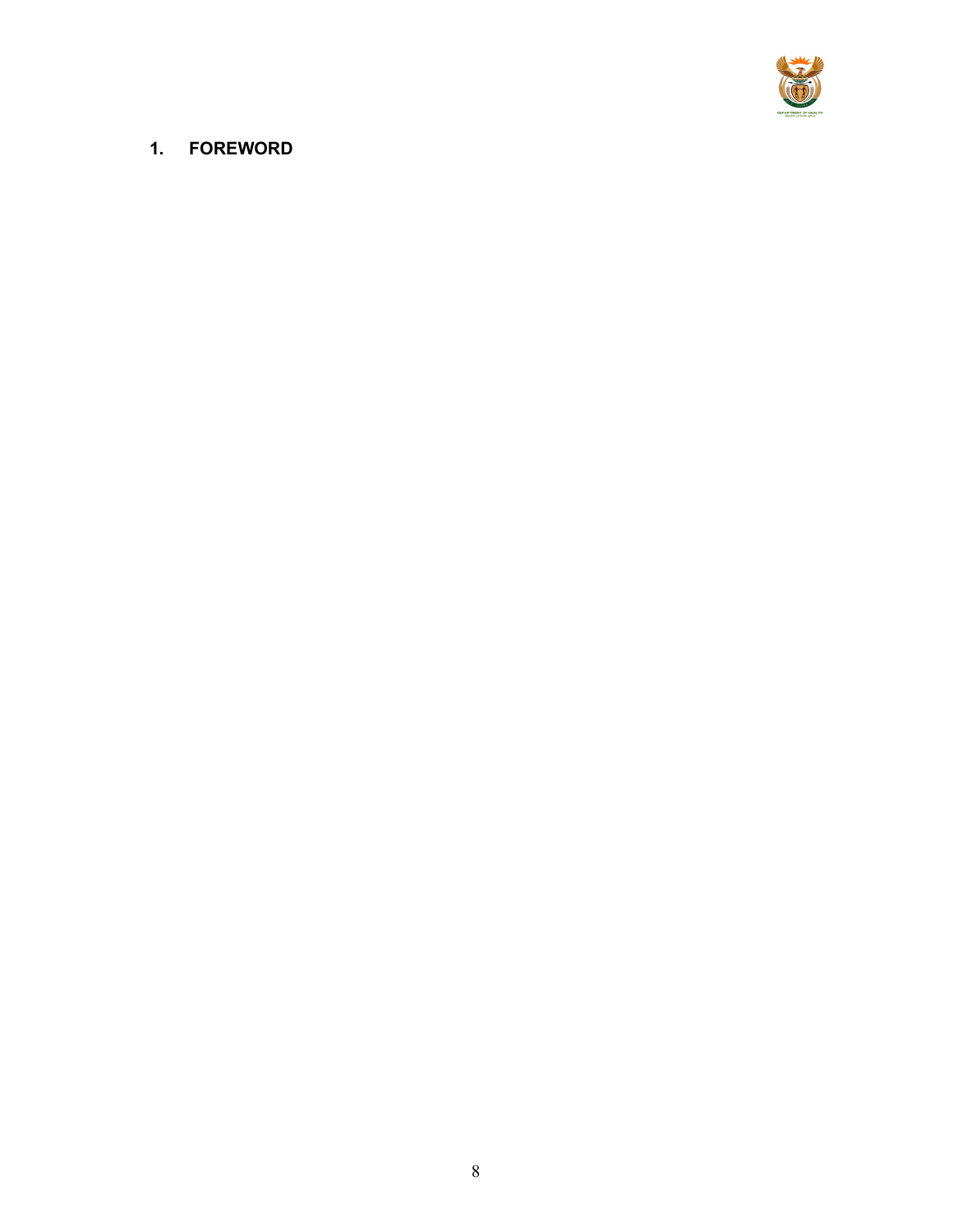

## 2. EXECUTIVE SUMMARY

The HIV & AIDS and STI Strategic Plan for South Africa 2007-2011 flows from the National Strategic Plan of 2000-2005 as well as the Operational Plan for Comprehensive HIV and AIDS Care, Management, and Treatment. It represents the country's multisectoral response to the challenge with HIV infection and the wide-ranging impacts of AIDS.

This NSP seeks to provide continued guidance to all government departments and sectors of civil society, building on work done in the past decade. It is informed by the nature, dynamics, character of the epidemic, as well as developments in medical and scientific knowledge. An assessment of the implementation of the NSP 2000-2005 has been useful in defining the capacities of the implementing agencies.

In May 2006, the South African National AIDS Council (SANAC), under the leadership of its Chairperson, the Deputy President, Mrs. Phumzile Mlambo-Ngcuka, mandated the Health Department to lead a process of developing a new 5-year NSP, for the years 2007- 2011.

This process started with a rapid assessment of the implementation of the NSP 2000- 2005. In September 2006, a report of the assessment highlighted the following findings:

- All stakeholders embraced the NSP 2000-2005 as a guiding framework.
- It served to broaden the involvement of agencies beyond the Health Department and gave rise to the establishment and expansion key programmes such as health education, voluntary counseling and testing (VCT), prevention of mother to child transmission (PMTCT), and antiretroviral therapy (ART).
- However, stigma and discrimination remain unacceptably high and this has been a deterrent to the utilization of some of the services.
- Also, implementation of programmes tended to be vertical, with some serious capacity deficits especially in the previously disadvantaged rural communities.
- The two major weaknesses of the NSP 2000-2005 were poor coordination at the level of the South African AIDS Council (SANAC) as well as lack of clear targets and a monitoring framework.

Some key recommendations were: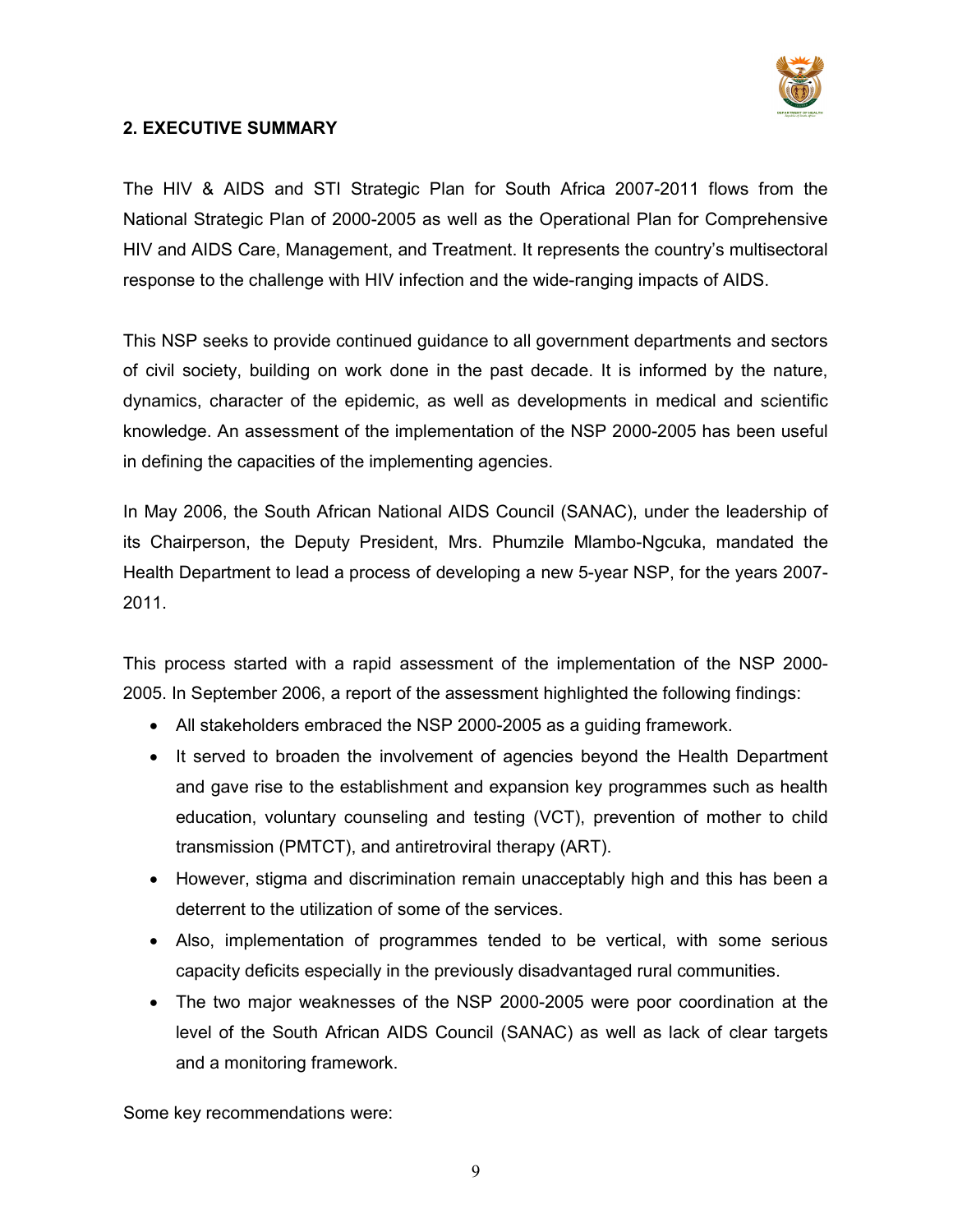

- A need for a revision of the behaviour change approaches
- Strengthen government implementation
- Consolidate and build existing partnerships
- Strengthen coordination, monitoring and evaluation at the level of SANAC
- Increase the contribution of the business sector, especially with regard to the SMMEs
- Make all interventions accessible to people with disabilities

HIV and AIDS is one of the main challenges facing South Africa today. It is estimated that of the 39.5 million people living with HIV worldwide in 2006, and that more than 63% are from sub-Saharan Africa. About 5.54 million people are estimated to be living with HIV in South Africa in 2005, with 18.8% of the adult population (15-49) affected. Women are disproportionately affected; accounting for approximately 55% of HIV positive people. Women in the age group 25-29 are the worst affected with prevalence rates of up to 40%. For men the peak is reached at older ages, with an estimated 10% prevalence among men older than 50 years. HIV prevalence among younger women (<20 years) seems to be stabilizing, at about 16% for the past three years.

There are geographic variations with some provinces more severely affected. These differences also reflect background socioeconomic conditions as demonstrated by the district level HIV surveillance data in the Western Cape Province. In this province, in 2005, the average was the lowest in the country at 15.7%, but two metropole health areas of Khayelitsha and Gugulethu/Nyanga registered prevalence rates of 33.0% and 29.0% respectively, high above the national average. According to the HSRC Household Survey, people living in rural and urban informal settlements seem to be at highest risk for HIV infection and AIDS.

## Figure 1: National HIV prevalence trends among antenatal clinic attendees in South Africa: 1990 –2005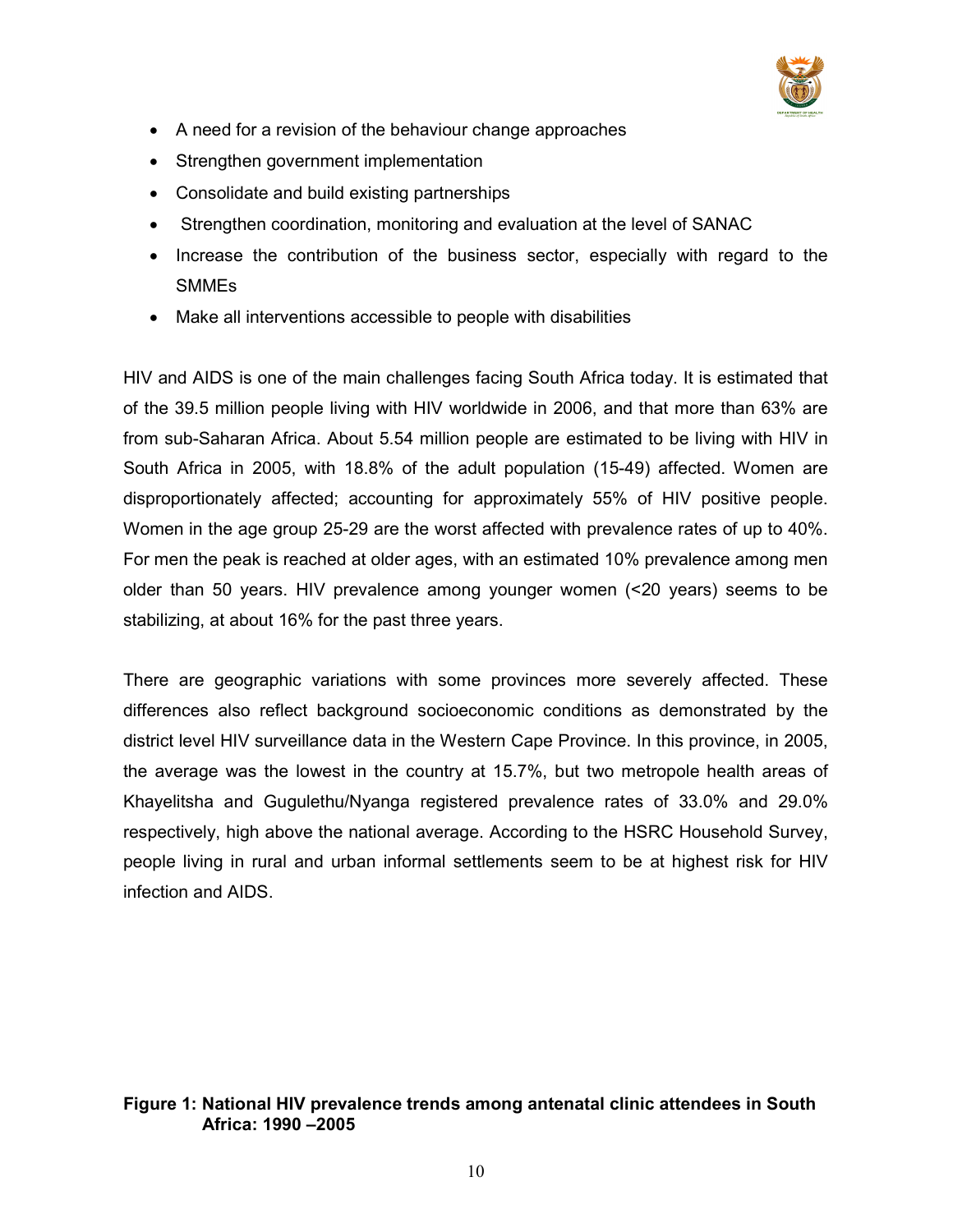



Source: Department of Health, 2006

Although the rate of the increase in HIV prevalence has in past five years slowed down, the country is still to experience reversal of the trends. There are still too many people living with HIV, too many still getting infected. The impact on individuals and households is enormous. AIDS has been cited as the major cause of premature deaths, with mortality rates increasing by about 79% in the period 1997-2004, with a much higher increase in women than in men. Children are a particularly vulnerable group with high rates of motherto-child- transmission as well as the impacts of ill-health and death of parents, with AIDS contributing about 50% to the problem of orphans in the country. Household level impacts are the most devastating effects of HIV and AIDS in the country. Increases in maternal and childhood mortality are some of the devastating impacts, threatening the country's ability to realise the MDG targets of 2015.

The South African HIV and AIDS epidemic is defined as a generalised one, with ability to propagate on it own in the general population if unchecked. The vulnerable groups and the factors involved have been discussed, but some groups (commercial sex workers, men who have sex with men, commercial migrants, refugees, intravenous drug users, and others), may be at higher risk than the general population.

Whilst the immediate determinant of the spread of HIV relates to behaviours such as unprotected sexual intercourse, multiple sexual partnerships, and some biological factors such as sexually transmitted infections, the fundamental drivers of this epidemic in South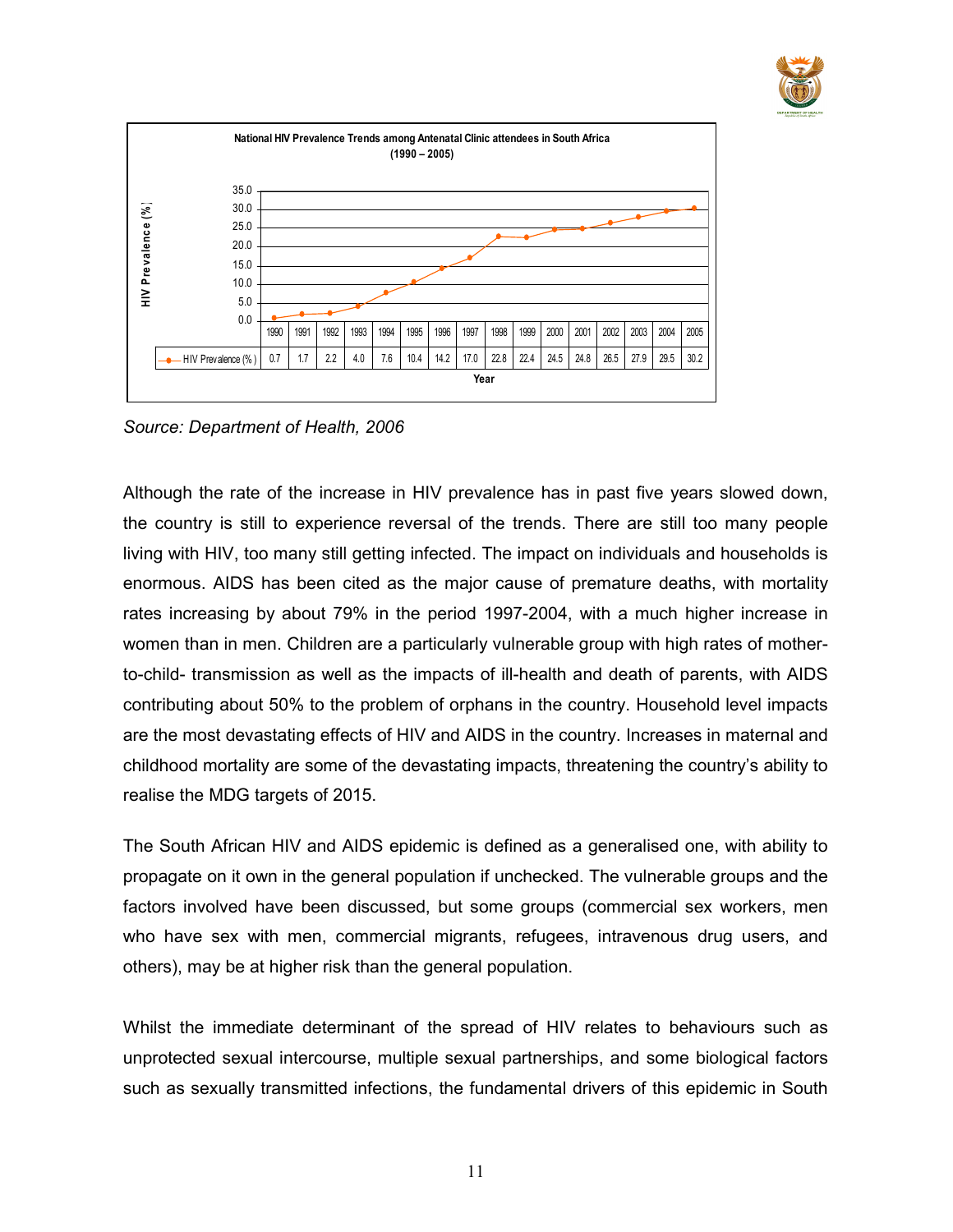

Africa are the more deep rooted institutional problems of poverty, underdevelopment, and the low status of women, including gender-based violence, in society.

Closely linked to HIV and AIDS is the Tuberculosis epidemic. The increase in the past few years of incidence and mortality from TB and recently the emergence of extremely resistant TB (XDR-TB) has been linked to a considerable extent to immune suppression caused by HIV and AIDS. Once more, poverty and an underdeveloped district health system are the other important factors in this regard. Double stigma associated with dual infection with TB and HIV has become a deterrent to health seeking behaviours amongst many South Africans. The effective management of dual infections relies heavily in community-based interventions.

The reversal in the prevalence of syphilis among pregnant women in the past five years is an indication of the gains from the introduction of syndromic management of sexually transmitted infections (STIs) in 1995 as well as the introduction of the primary health care system. The main hurdles with STI control relate to the management of "partners", emergence of resistant strains of some bacteria, as well as the importance of viral STIs in the spread of HIV.

All of this demands intensification of the multisectoral national response to HIV and AIDS. It calls for a better coordination and monitoring. The NSP will need to recognize and address the special needs of people with disabilities.

The NSP 2007-2011 was developed through an intensive and inclusive process of drafting, collection and collation of inputs from a wide range of stakeholders; through emails, workshops, and meetings. SANAC had opportunity to interrogate the drafts on three occasions.

The national multisectoral response to HIV and AIDS is managed by different structures at all levels. Provinces, local authorities, the private sector and a range of CBOs are the main implementing agencies. Each government department has a focal person and team responsible for planning, budgeting, implementation and monitoring HIV and AIDS interventions. In this plan, communities are targeted to take more responsibility and to play a more meaningful role.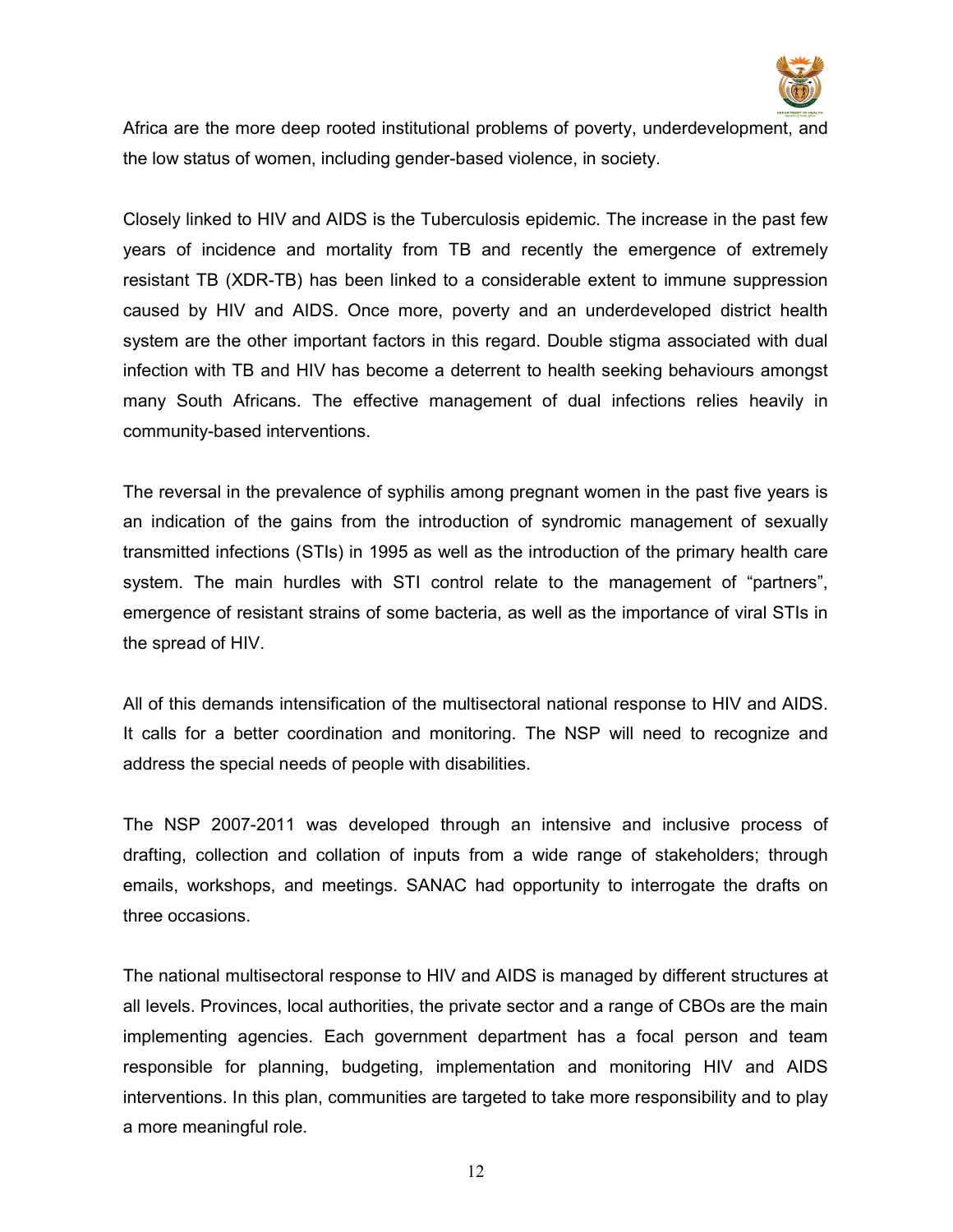

Cabinet is the highest political authority, and the responsibility of dealing with common HIV and AIDS related matters has been deferred to the Inter-Ministerial Committee on AIDS (IMC) composed of eight Ministries. SANAC is the highest national body that provides guidance and political direction as well as support and monitoring of sector programmes. The newly formed SANAC will operate at three levels, viz;

- High level Council the actual SANAC, chaired by the Deputy President,
- Sector level with sectors taking responsibility for their own organization, strategic plans, programmes, monitoring, and reporting to SANAC
- Programme level organization- led by the social cluster.

The NSP is based upon a set of key Guiding Principles. These are set out in the document on p.xx. A selection of the key principles is:

- o Supportive Leadership
- o Effective Communication
- o Effective Partnerships
- o Promoting social change and cohesion
- o Sustainable programmes and funding

The primary aims of the NSP are to:

- reduce the number of new HIV infections by 50%
- reduce the impact of HIV and AIDS on individuals, families, communities and society by expanding access to appropriate treatment, care and support to 80% of all people diagnosed with HIV.

The future course of the HIV and AIDS epidemic hinges in many respects on the behaviours young people adopt or maintain, and the contextual factors that affect those choices. Therefore the NSP aims, particularly, to reduce the number of new infections among people in the 15- 24 age group.

The interventions that are needed to reach the NSP's goals are structured under four key priority areas:

o Prevention;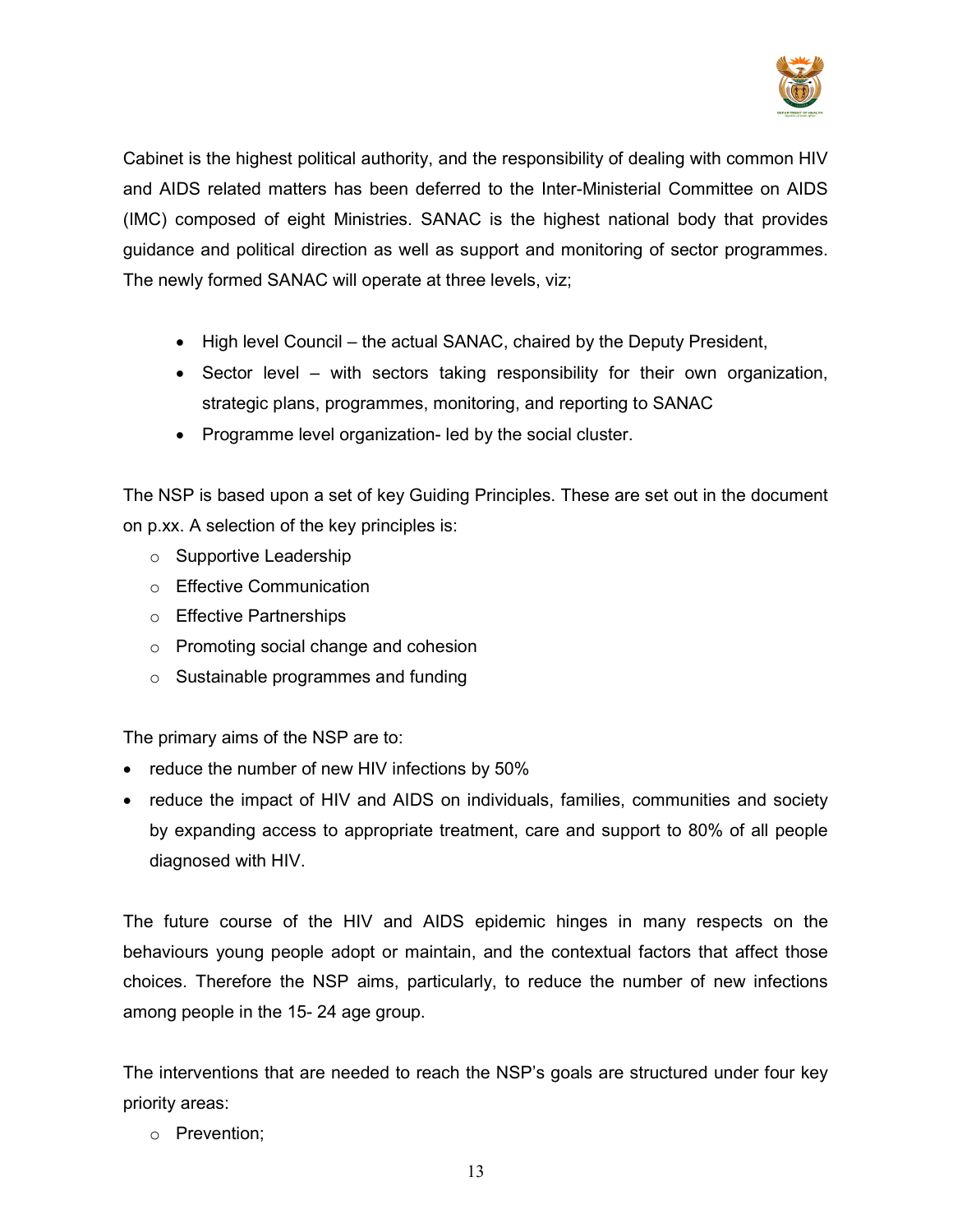

- o Treatment, care and support;
- o Human and legal rights; and
- o Monitoring, research and surveillance.

## Key Priority Area 1: Prevention

Reduce by 50% the rate of new HIV infections by 2011. The intention is to ensure that the large majority of South Africans who are HIV negative remain HIV negative.

# 1. Reduce vulnerability to HIV infection and the impacts of AIDS:

- a. Accelerate poverty reduction strategies and strengthen the safety nets to mitigate the impact of poverty
- b. Accelerate programmes to empower women and educate men and women on women's rights and human rights
- c. Create an enabling environment for HIV testing
- d. Support national efforts to strengthen social cohesion in communities and to support the institution of the family

# 2. Reducing sexual transmission of HIV:

- a. Develop behaviour change curricula for the prevention of sexual transmission of HIV, adapted to different target groups
- b. Implement interventions targeted at reducing HIV in young people, focusing young women
- c. Scale-up positive prevention in HIV positive people
- d. Increase roll out of prevention programmes for higher risk populations
- e. Increase roll out of workplace prevention programmes
- f. Develop a package of reproductive health and HIV prevention services for integration into family planning, ANC, STI, TB and ARV services
- g. Develop a comprehensive package that promotes male sexual health and which addresses gender and gender-based violence
- h. Introduce programmes to mitigate the impact of alcohol and substance abuse
- i. Introduce programmes and strategies to address stereotype gender identities that contribute to gender-based violence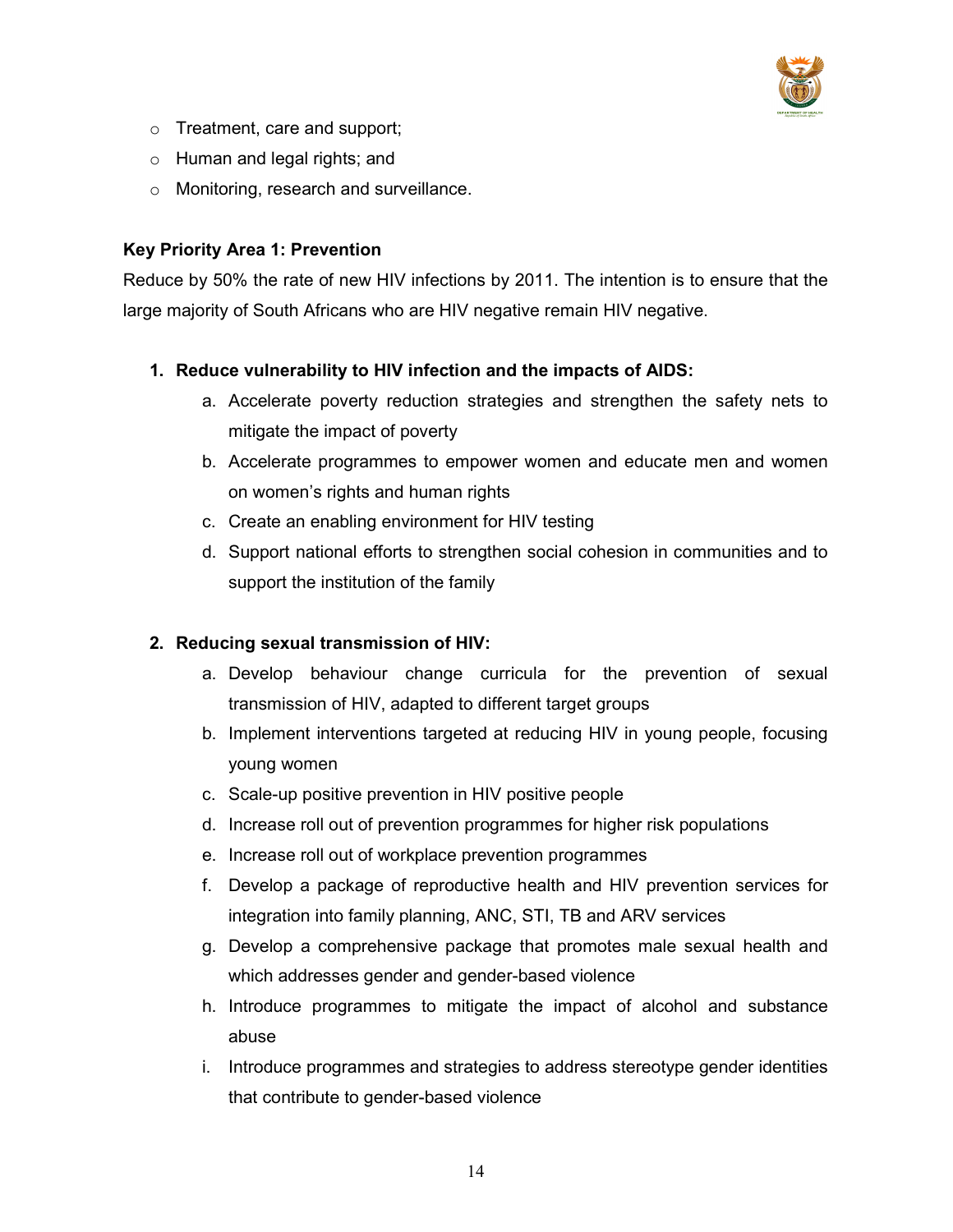

j. Increase accessibility and availability of comprehensive sexual assault care including PEP and psychosocial support

### 3. Reduce mother-to-child transmission of HIV

- a. Expansion of existing mother-to-child transmission services to include: contraception fertility services, reducing unwanted pregnancies and involving men, HIV prevention services in uninfected pregnant women
- b. Scale up coverage of PMTCT to reduce MTCT to less than 5%

### 4. Minimize the risk of HIV transmission through blood and blood products

- a. Minimise the risk of HIV transmission from occupational exposure in health care providers in the formal, informal and traditional settings through the use of infection control procedures
- b. Minimise exposure to infected blood through procedures associated with traditional and complementary practices
- c. Investigate the extent of HIV risk from intravenous drug use and develop policy to minimize risk of HIV transmission through injecting drug use
- d. Ensure safe supplies of blood and blood products (HIV screening tests for measuring both virus and antibodies)

## Key Priority Area 2: Treatment, Care, and Support

Reduce HIV and AIDS morbidity and mortality as well as its socioeconomic impacts by providing appropriate packages of treatment, care and support to 80% of HIV positive people and their families by 2011.

# 1. Increase coverage to voluntary counseling and testing and promote regular HIV testing

- a. Increase access to VCT services that recognize diversity of needs
- b. Increase as uptake of VCT
- 2. Enable people living with HIV to lead healthy and productive lives
	- a. Scale up coverage of the comprehensive care and treatment package
	- b. Increase retention of children and adults on ART
	- c. Ensure effective management of TB/HIV co-infection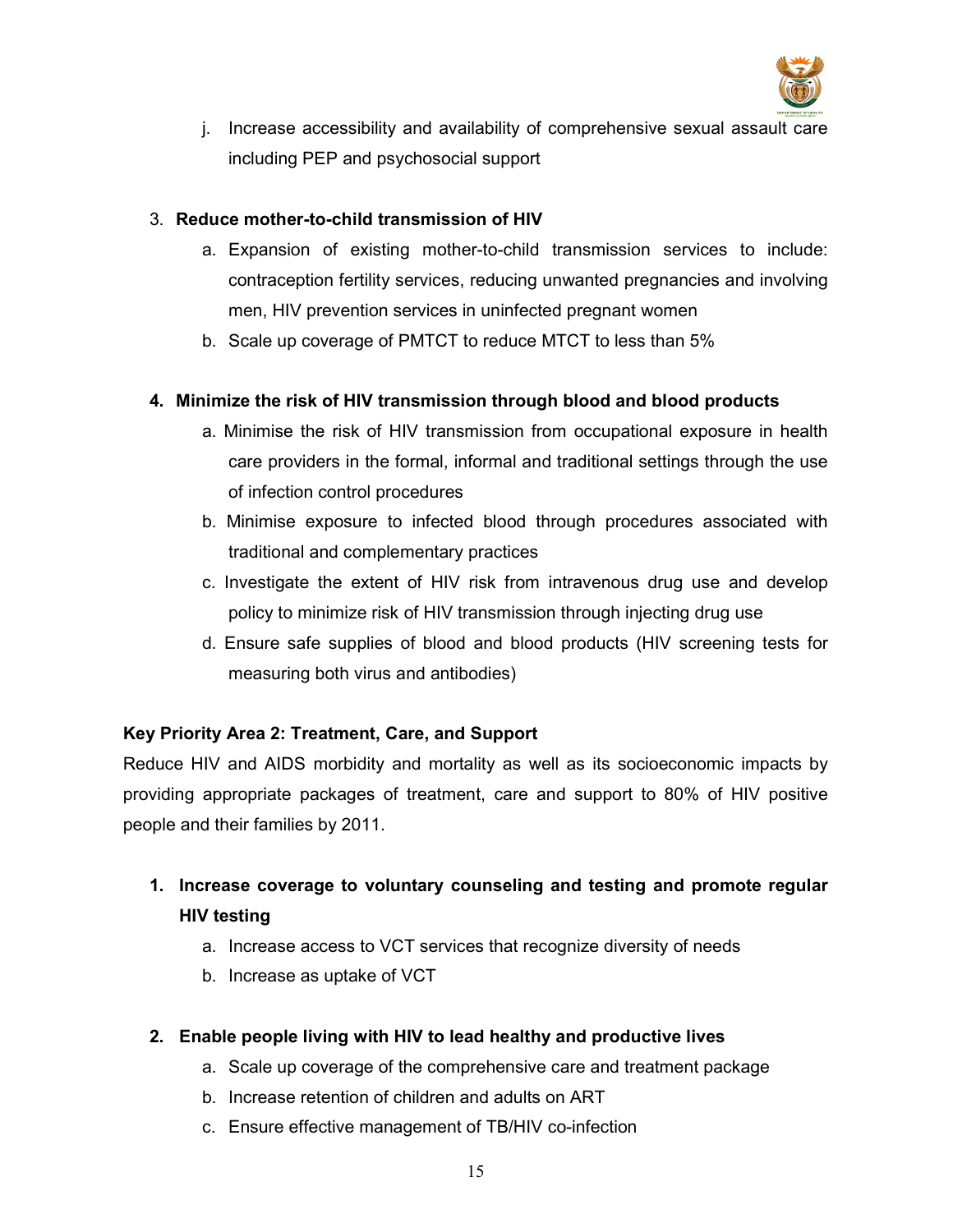

- d. Improve quality of life for children and adults with HIV and AIDS requiring terminal care
- e. Strengthen the health system and remove barriers to access

### 3. Address the special needs of women and children

- a. Decrease HIV and AIDS related maternal mortality through women-specific programmes
- b. Provide an appropriate package of services that includes wellness, Opportunistic Infections management, ART and nutrition to children and adolescents who are HIV positive and/or exposed
- 4. Mitigate the impacts of HIV and AIDS and create an enabling social environment for care, treatment and support
	- a. Strengthen the implementation of OVC policy and programmes
	- b. Expand and implement CHBC as part of EPWP
	- c. Strengthen the implementation of policies and services for older people affected by HIV and AIDS
	- d. Mainstream the provision of appropriate care and support services to HIV positive people with disabilities and their families

## Key Priority Area 3: Research, Monitoring, and Surveillance

The NSP 2207-2011 recognises monitoring and evaluation (M&E) as an important policy and management tool.

- 1. Implement the monitoring and evaluation (M&E) framework of the NSP 2007- 2011
	- a. Establish and implement a functional M & E system

## 2. Support the development of prevention technologies

- a. Support and monitor efforts to develop effective microbicide products in South **Africa**
- b. Support efforts to implement an appropriate AIDS vaccine
- c. Support and monitor research on male circumcision and HIV prevention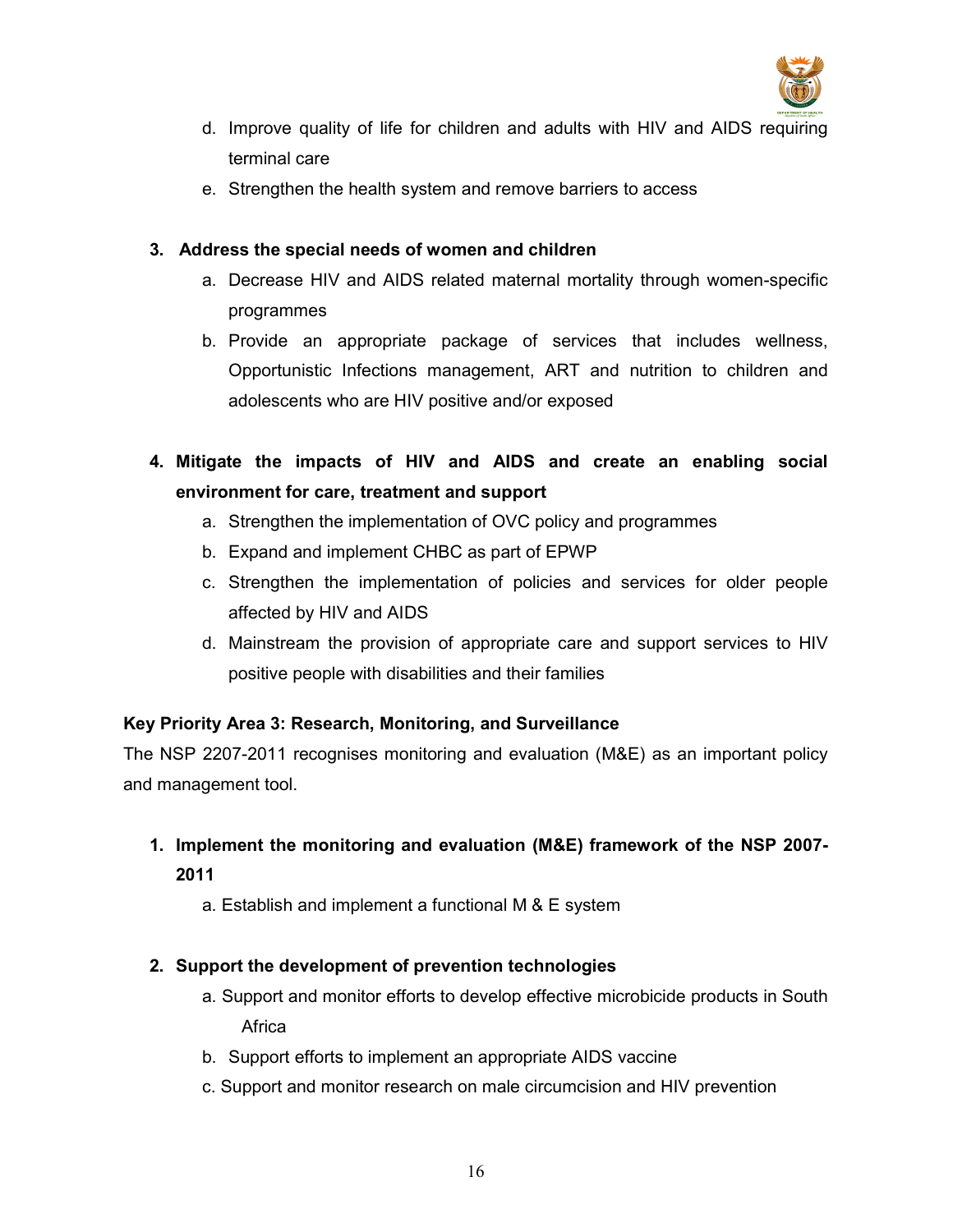

### 4. Conduct operational research

- a. Conduct research on the cost-effectiveness of other forms of treatment and prophylaxis
- b. Conduct research in support of the implementation of the comprehensive plan
- c. Conduct research on the effectiveness of traditional medicines

### 5. Conduct policy research

a. Conduct HIV and AIDS studies in selected departments and provinces

## 6. Conduct regular surveillance

a. Conduct national surveillance on HIV and STI risk behaviours, especially among the youth

### Key Priority Area 4: Human and Legal Rights

Stigma and discrimination continue to present challenges in the management of HIV and AIDS. This priority area seeks to mainstream these in order to ensure conscious implementation programmes to address them.

# 1. Ensure knowledge of and adherence to the existing legal and policy framework

- a. Adherence to existing legislation and policy relating to HIV and AIDS
- b. Ensure non-discrimination in access to HIV prevention, treatment and support of marginalized groups.
- c. Monitor HIV-related human rights violations and develop enforcement mechanisms for redress

# 2. Mobilise society, and build leadership of HIV positive people, to protect and promote human rights

- a. HIV positive people are organized, empowered and mobilized to protect human rights at national, provincial and district levels
- b. Respect for the rights of PLWHAs in employment, housing, education, insurance and financial services and other sectors
- c. Greater openness and acceptance of PLWHAs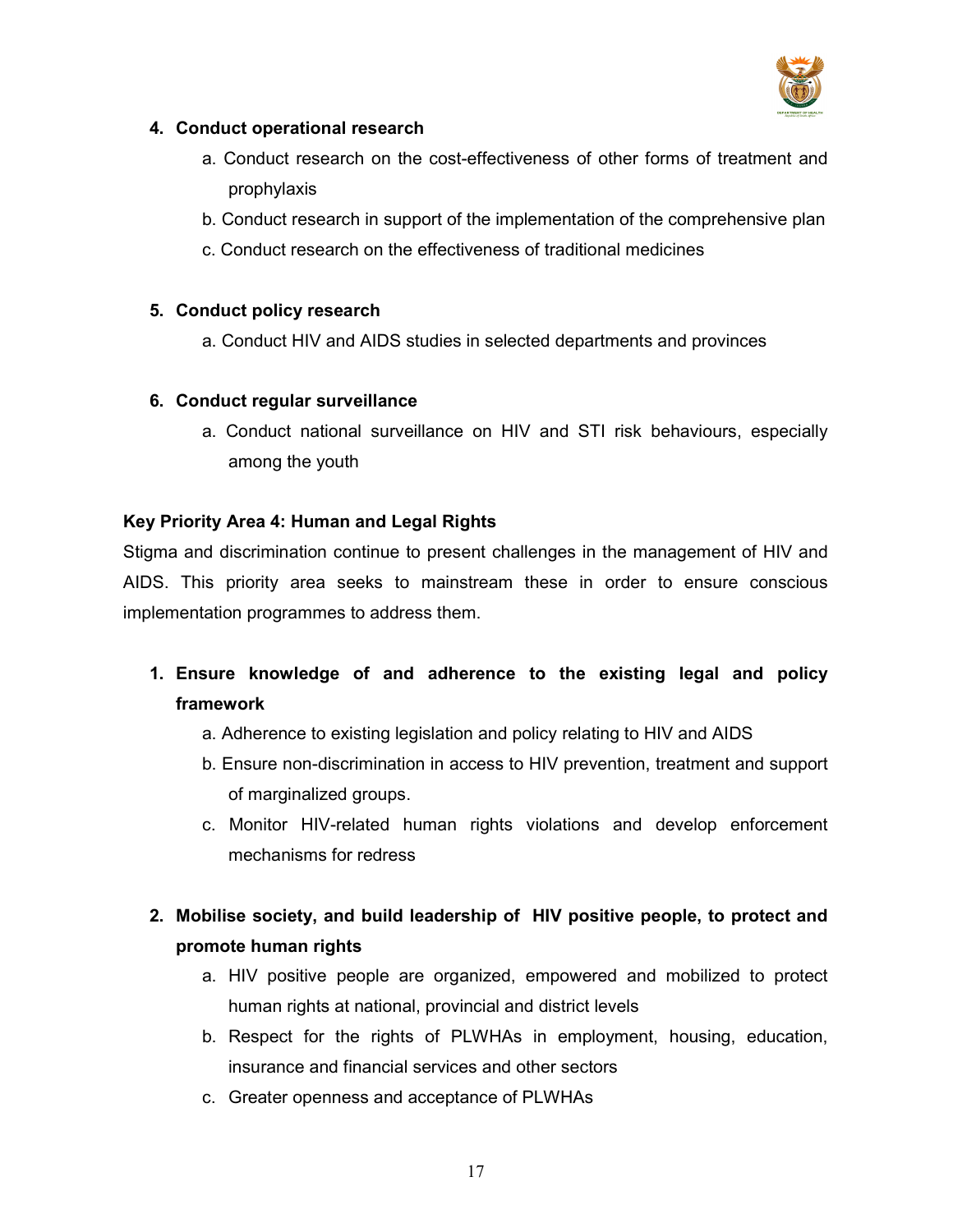

# 3. Identify and remove legal, policy and cultural barriers to effective HIV prevention, treatment and support

- a. Identify and finalise current relevant legislative and policy processes
- b. Identify, amend or repeal discriminatory laws and/or laws that undermine HIV treatment and prevention programmes
- c. Identify cultural beliefs and practices that violate human rights and undermine HIV prevention
- d. Identify and address gaps in existing anti-discrimination legislation
- 4. Focus on the human rights of women and girls, including those with disabilities, and mobilize society to stop gender-based violence and advanced equality in sexual relationships
	- a. Reduce women and girls' vulnerability to HIV infection by reducing poverty amongst women
	- b. Ensure that existing laws and policies that protect women and girls from gender-based violence are implemented
	- c. Respond adequately to the needs of women in abusive relationships
	- d. Ensure that laws, policies and customs do not discriminate against women and girls

This NSP sets out a clear framework for ongoing monitoring and evaluation. It includes a preliminary costing of its main elements and a commitment to raising the very substantial funds that will be needed for its effective implementation.

In conclusion, the NSP must be seen as a dynamic living document that will be subject to regular critical review. It is believed that when all partners, led by SANAC, and with technical support from the Health Ministry, pull together and rally around the identified interventions, the two main aims; that of reducing new infections and mitigating the impact of AIDS on millions of people's lives will be realized.

Many individuals and organization have participated in the development of the NSP 2007- 2011. A list of all those involved is provided in Annexure XX. However, our thanks go to all who took time and effort to ensure that South Africa has a National Strategic Plan that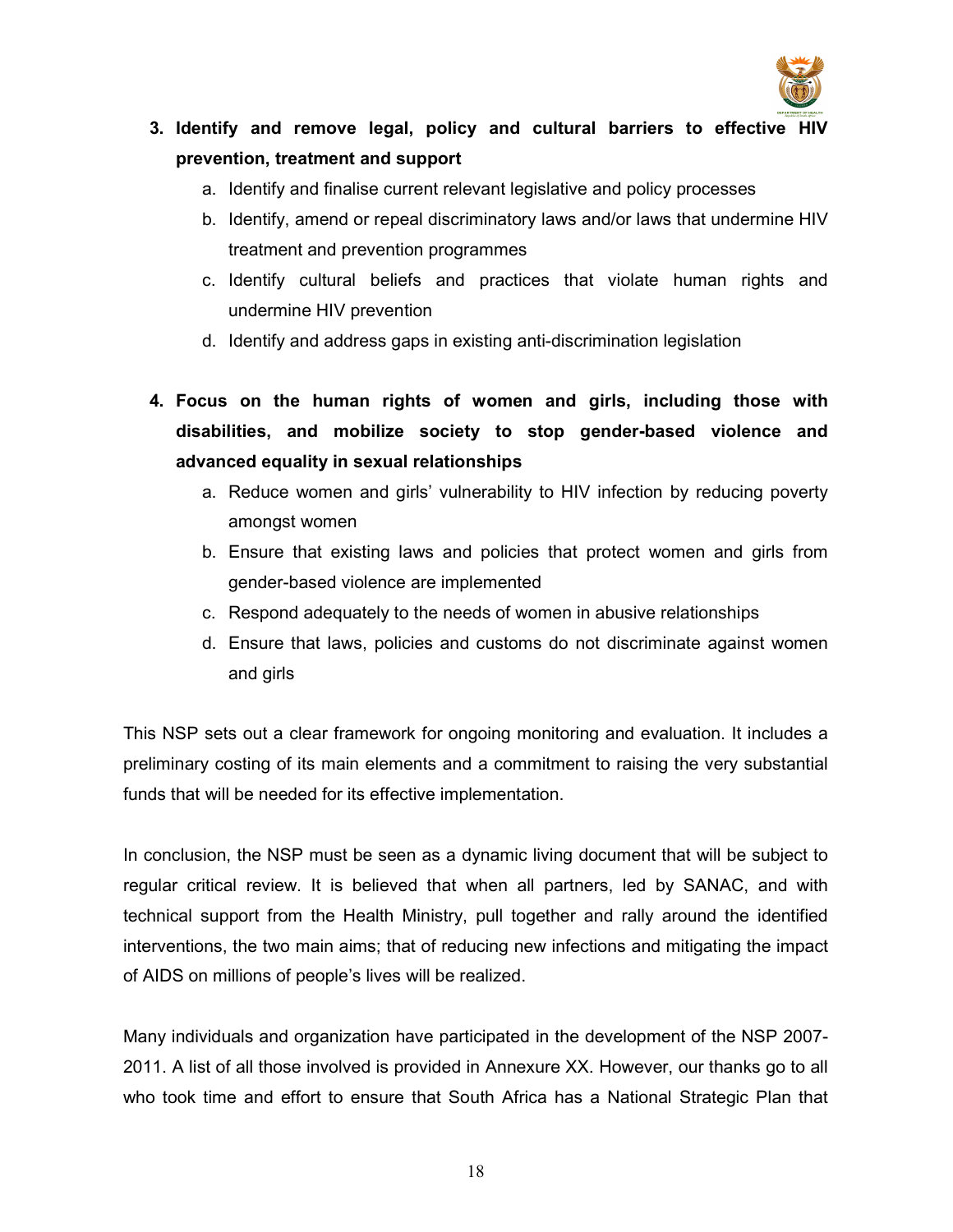

seeks to guide the national response to one of the most important challenges facing our new democracy.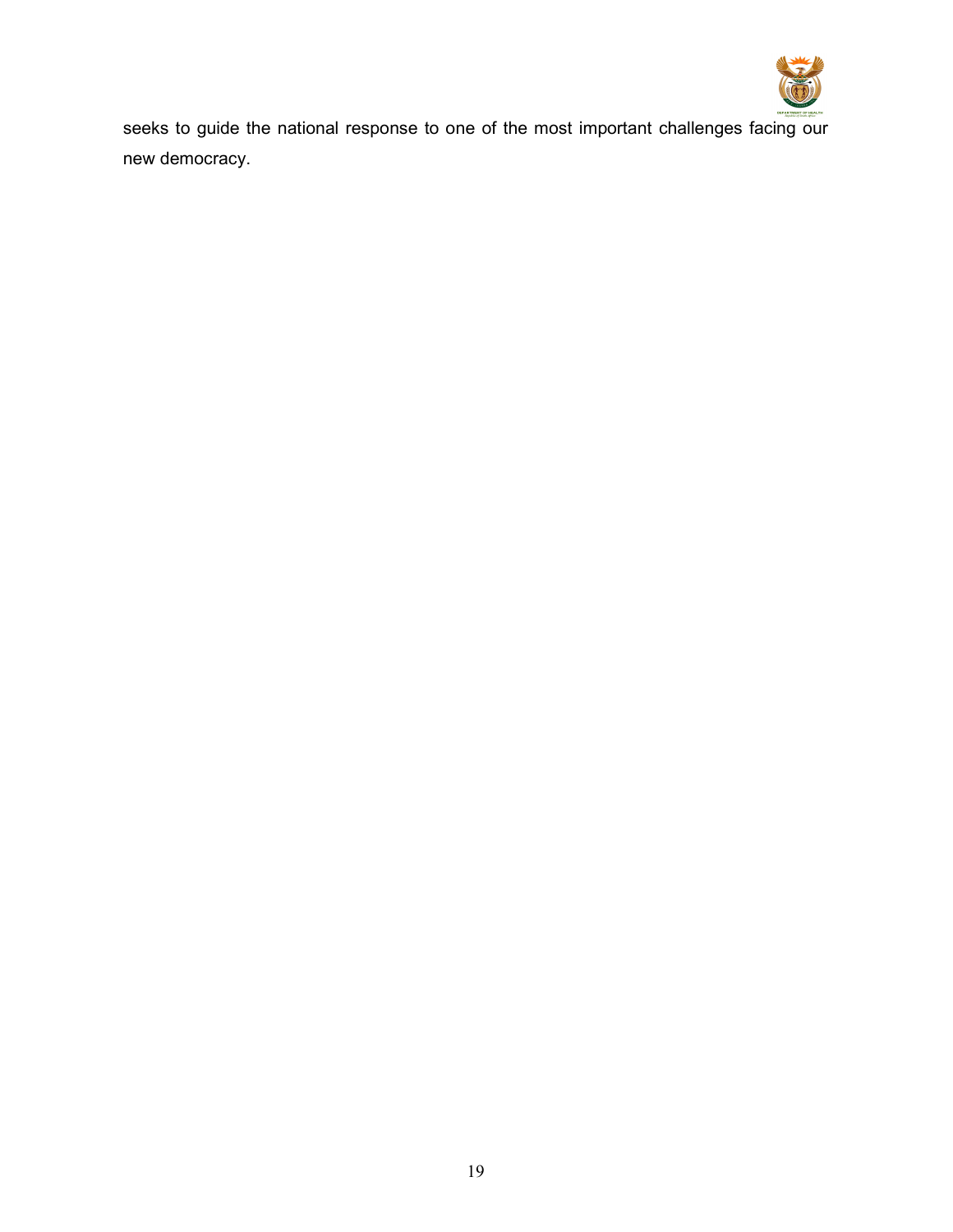

### 3. INTRODUCTION

HIV and AIDS is one of the major challenges facing South Africa today. Some two decades since the introduction of this disease in the general population, the epidemiological situation is still characterized by very large numbers of people living with HIV and a disproportionate effect on particular sectors of society, viz.; young women, the poor, as well as those living in underdeveloped areas in the country. HIV infection and AIDS disease however, affects the lives of all South Africans in many different ways.

The Joint United Nations Programme on HIV/AIDS (UNAIDS) and the World Health Organisation (WHO), estimated the number of people living with HIV at the end of 2006 to be 39.5. million worldwide. While approximately 10% of the world's population lives in sub-Saharan Africa, an enormous 64% of all people living with HIV live in this region - including 77% of all women living with HIV. Levels of infection vary throughout the region with countries north and west having adult (15-49) prevalence levels of between 1% and 5%, while southern Africa have prevalence levels of between 10-20%, with some countries (Botswana, Zimbabwe, Lesotho, and Swaziland) even higher. HIV prevalence has declined in some countries, Uganda in the early 1990s, and recently Zimbabwe, Kenya and urban areas of Burkina Faso. These declines seem to be linked to changes in key sexual behaviours. Overall, HIV prevalence in this region appears to be levelling off, albeit at high levels.

 The severity of the epidemic is closely linked to the region's poverty, low status of women, and other socio-economic factors. Even with the knowledge of how to protect oneself from infection, such information may not always be usable in daily situations of economic and social disadvantage that characterize the lives of many young people in poor countries.

In 1992, the National AIDS Coordinating Committee of South Africa (NACOSA) was launched with a mandate to develop a national strategy on HIV and AIDS. Cabinet endorsed this strategy in 1994. A review conducted in 1997, in line with the goals of the NACOSA plan indicated the strengths and weaknesses of a health sector only, diseasespecific approach to HIV and AIDS. Some of the recommendations related to capacity building for implementing agencies, increasing political commitment, increase involvement of PLWH, and strengthen integration.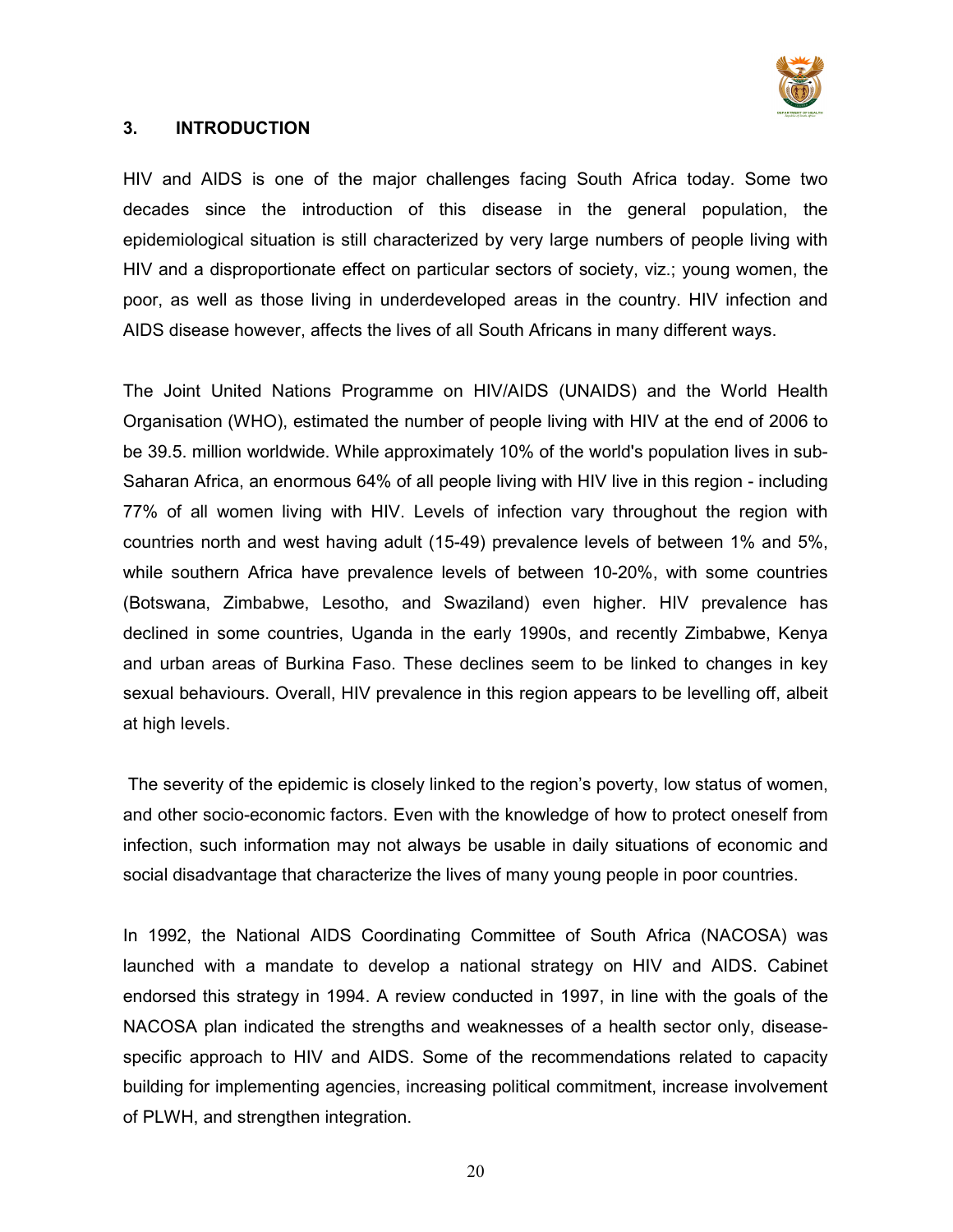

Much was done to implement the recommendations of the NACOSA Plan review. These include the appointment of provincial AIDS coordinators, the establishment of the Inter-Ministerial Committee on AIDS, launch of Partnerships against AIDS by the Deputy President in 1998, development of the Department of Education HIV and AIDS policy for learners and educators, development of other national policies, including the Syndromic management of STDs, the establishment of the South African AIDS Vaccine Initiative (SAAVI)in 1998, the establishment of SANAC, the establishment of the national interdepartmental committee on HIV and AIDS, as well as the development of a Strategic Framework for a South African AIDS Youth Programme.

In 1999, through a consultative process with stakeholders, a National Strategic Plan (NSP 2000-2005) was developed and has been the cornerstone of our response in mitigating against HIV and AIDS. Its aim was to strengthen the implementation of the recommendations of the NACOSA Plan review as well as to enhance the national response to HIV and AIDS and STIs. This plan was lauded by the previous Secretary-General of the United Nations Organisation, Mr Kofi Anan, as one of the best in the world. An assessment of the NSP 2000-2005 has been done and its findings and recommendations are outlined in Section 2.

A number of policies and guidelines have been developed in order to support the implementation of HIV and AIDS strategies in South Africa. This work began in 1994 with the finalisation of the Reconstruction and Development document, from which most of other policies flowed. Some examples are; workplace policies in all government departments, the Integrated Nutrition Programme, Maternal, Child and Woman's health, Development of the District Health System, Patient's Right Charter, the White Paper on Transformation of the Health System in South Africa, the Health Charter, as well as many other relevant policy guidelines. This has been uniform throughout government and sectors of civil society. Another important milestone was the approval by Cabinet of the National Operational Plan for Comprehensive HIV and AIDS Management, Treatment, Care, and Support (The Comprehensive Plan), in November 2003.

The process of redressing the imbalances of the past commenced in 1994 and is progressing with great vigour. Several programmes form the thrust of government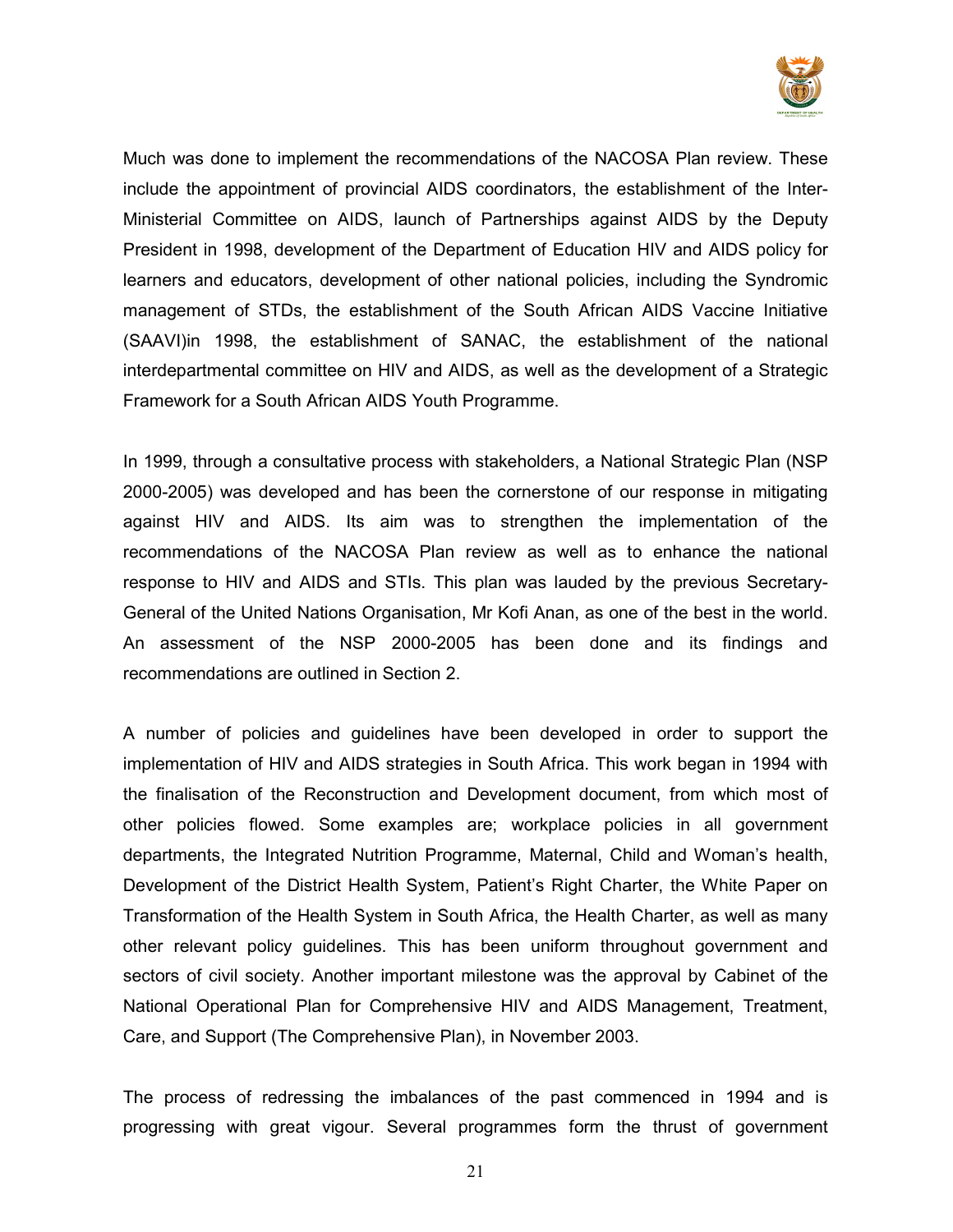

interventions and ensure greater access to education, health services, the reduction of poverty, the empowerment of women, and the provision of basic services such as shelter, clean water, and sanitation. The government sees growing a job -creating economy and good governance as imperatives in ensuring sustained development, and has recently embarked upon an Accelerated Shared Growth Initiative for South Africa (ASGI-SA), to which is linked the Joint Initiative on Priority Skills Acquisition (JIPSA) initiative, all led by the Deputy President.

In spite of these improvements and commitments, the systemic challenge of human resources particularly in the health sector, attenuates the expected benefits of these commitments. The provision of health services is labour intensive and a range of both clinical and management skills are required to deliver quality health services in an affordable and equitable manner. There is currently an imbalance in the distribution of health professionals between the public and the private health care sectors, with the majority of doctors, pharmacists, and dentists in particular placed in the private sector. In addition, the migration of health professionals to developed countries has contributed to the problem of recruiting and retaining health professionals in the public health sector. The introduction of a scarce and rural allowance, the improvement of conditions of work in the public sector and the signing of memoranda of understanding with such countries as the UK are designed to manage the trends towards migration and contribute to retention of personnel. Other sectors are also affected by the dearth of the necessary skills to ensure acceleration of development in the country.

The most needy areas such as informal settlements and rural areas are disproportionately affected by shortages in human resources. Government developmental programmes like JIPSA need to be implemented with more vigour. Innovative and efficient ways of leveraging on the private sector need to be developed and introduced.

The challenge of HIV and AIDS in South African requires an intensified comprehensive, multi-sectoral national response. This response should:

- address the social and economic realities that make certain segments of society most vulnerable
- provide tools for prevention of infection
- provide services designed to mitigate the wide-ranging impacts of the epidemic.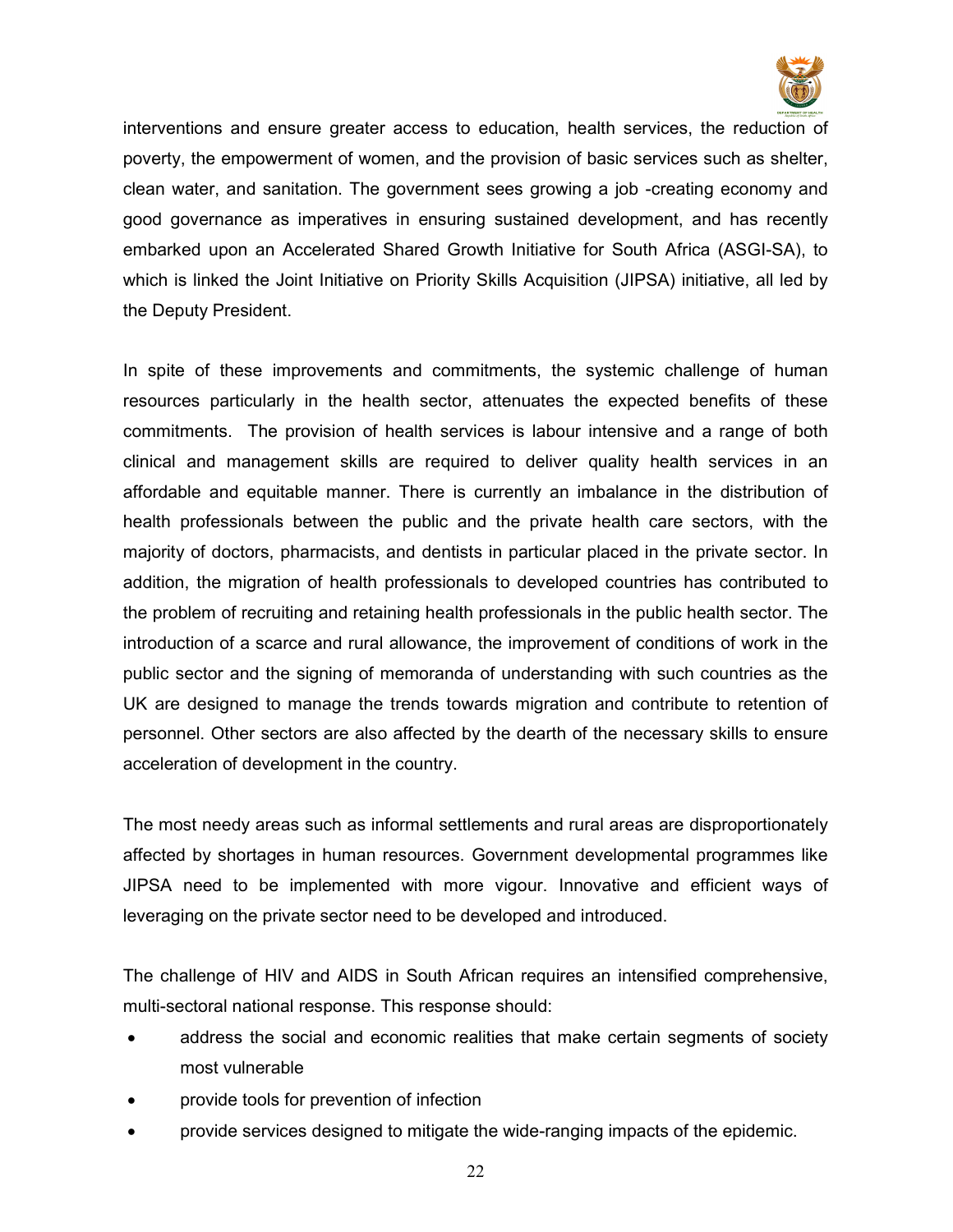

To achieve this there is a continuing need to guide policy and programmes at all levels and in all sectors and to inspire renewed commitment from all South Africans.

#### 4. SITUATION ANALYSIS

### 4.1 HIV and AIDS epidemiology in South Africa

A clear understanding of the nature, dynamics, and characteristics of an epidemic is critical in informing strategies that can be reviewed and adapted to fit local conditions.

UNAIDS and WHO description of the HIV and AIDS epidemics is based on prevalence rates and population affected. These organisations assert that HIV and AIDS is not the same everywhere given the dynamic nature of an epidemic so one country may move from one category to another.

Even within a country there may be a series of multiple, changing and overlapping microepidemics, each with its own nature (the populations most affected), dynamics (patterns of change over time) and characteristics (severity of impact). By this definition, the South African HIV and AIDS epidemic is generalised. It is firmly established in the general population and sexual networking in the population is sufficient to sustain the epidemic independent of sub-populations at higher risk of infection. A numerical proxy of HIV prevalence consistently >1% in pregnant women has been used to qualify a generalised epidemic (World Bank and WHO use >5%). By this definition alone therefore, South Africa has a generalised epidemic.

HIV prevalence has been consistently monitored in South Africa including through antenatal HIV and syphilis prevalence surveys, which have been conducted since 1990, and two national population-based surveys which were conducted in 2002 and 2005.<sup>1</sup> A national prevalence survey of youth was also conducted in 2003/4.<sup>2</sup> Figure 1 illustrates

 $\overline{a}$ 1 Department of Health. (2006). National HIV and syphilis antenatal sero-prevalence survey in South Africa 2005. Pretoria: Department of Health. Shisana et al Shisana O. 2002. Nelson Mandela / HSRC study of HIV/AIDS: South African national HIV prevalence behavioural risks and mass media. Cape Town: HSRC; Shisana O, Rehle T, Simbayi LC, Parker W, Zuma K, Bhana A, Connolly C, Jooste, S, Pillay V. 2005. South African national HIV prevalence, HIV incidence, behaviour and communications survey. Cape Town: HSRC Press.

<sup>2</sup> Pettifor, A., Rees, H., Steffenson, A., Hlongwa-Madikizela, L., MacPhall, C., Vermaak, K., et al. (2004). HIV and sexual behavior among South Africans: A national survey of 15-24 year olds. Johannesburg: Reproductive Health Research Unit, University of Witwatersrand.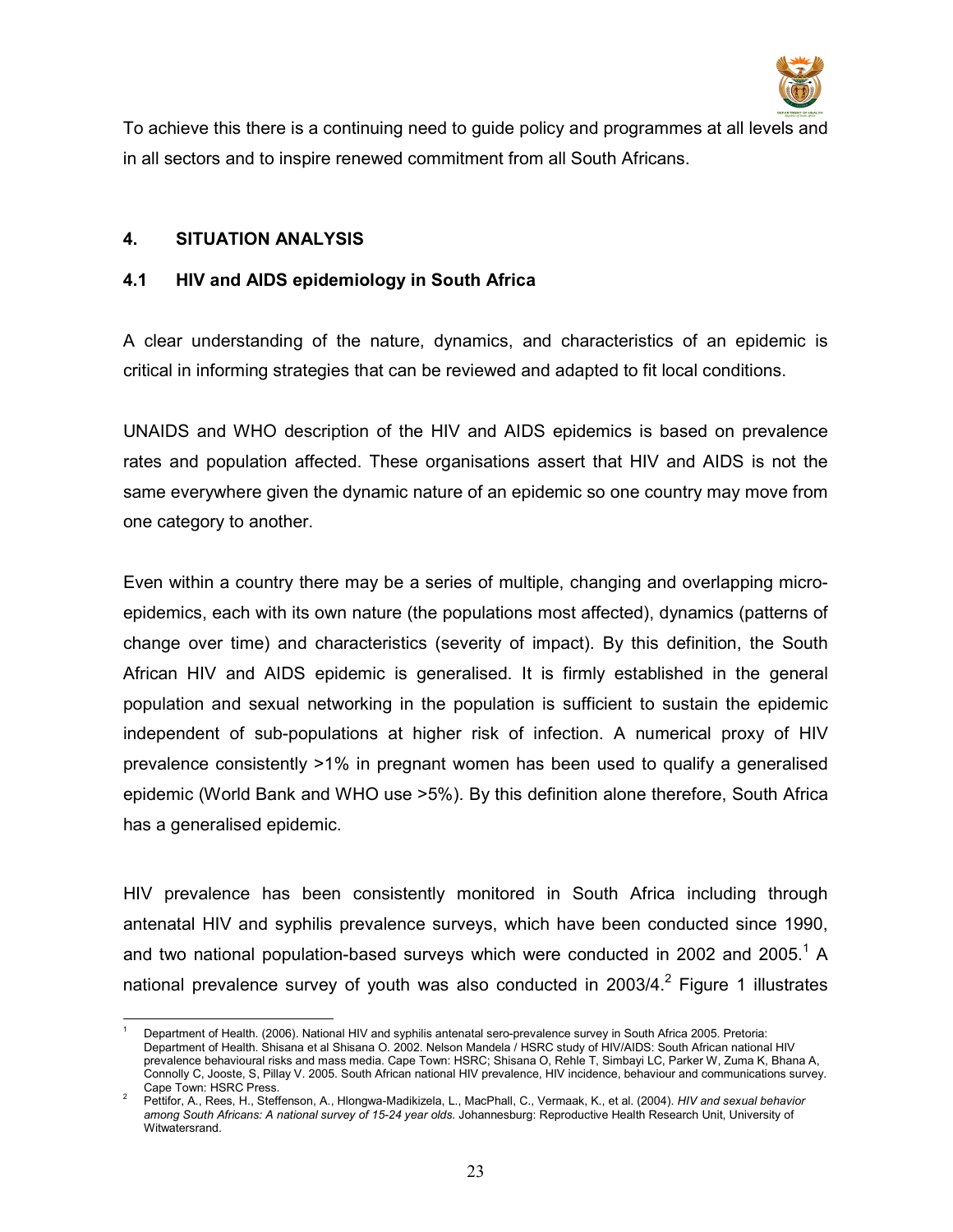

antenatal HIV trends from 1990 to 2005, and Figure 2 illustrates HIV prevalence by sex and age group in 2005 in the general population.









A number of other national and sub-national studies have been conducted including employees, the military, health workers, educators, <sup>5</sup> health care workers and hospital

<sup>-&</sup>lt;br>3 Department of Health, 2006

<sup>4</sup> Shisana, et al (2005)

<sup>5</sup> Shisana, O., Peltzer, K., Zungu-Dirwayi, N. & Louw, J. (Eds). (2005). The health of our educators: A focus on HIV/AIDS in South African public schools, 2004/5 survey. Cape Town: HSRC Press.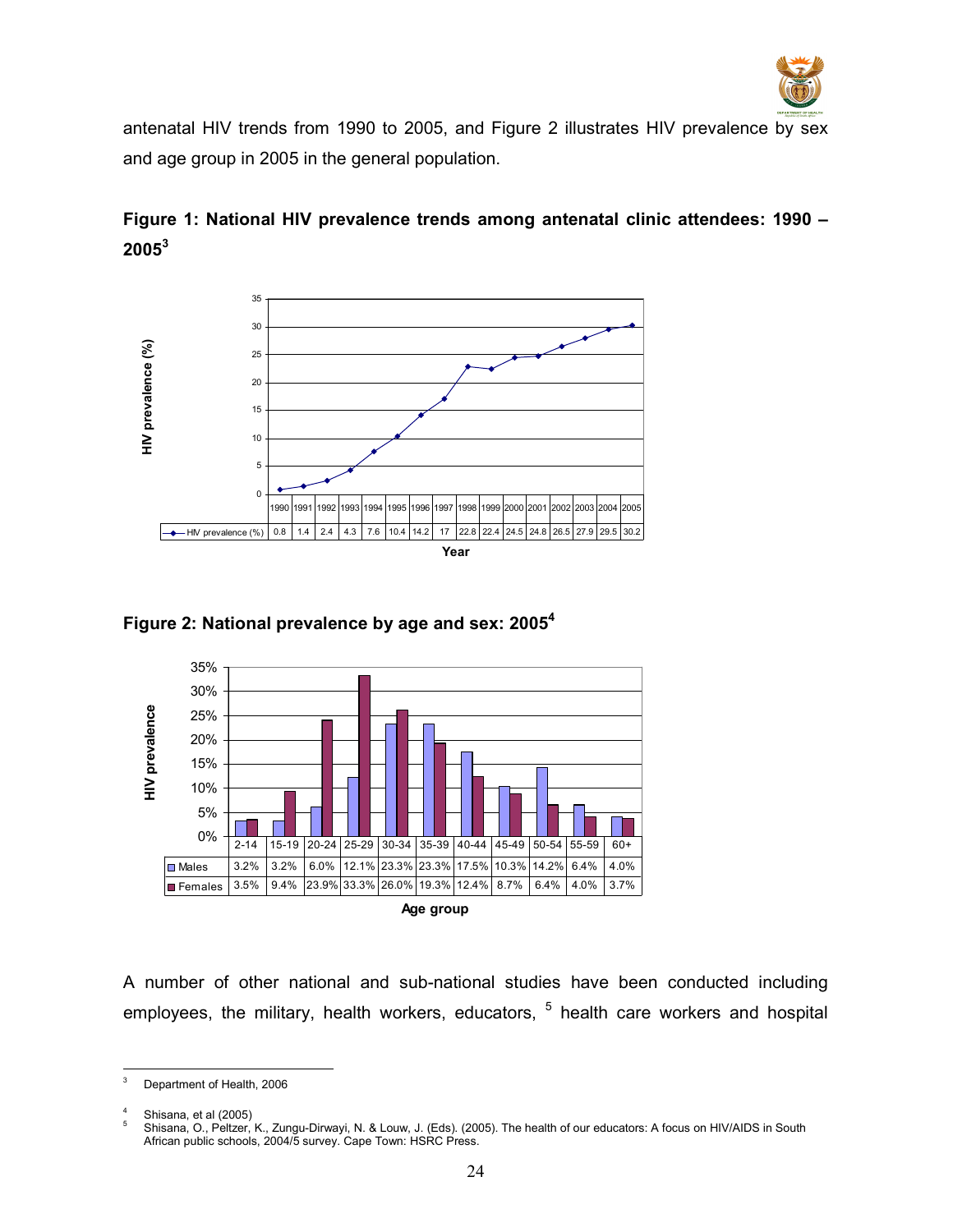

patients<sup>6</sup>, amongst children attending health care facilities,<sup>7</sup> and in various other communities and sectors.

Not all, of these data are available in the public domain, and thus it has not been possible to paint a comprehensive picture of the epidemic in different sectors in South Africa.

However, the reasonably comprehensive data that are available have allowed HIV prevalence, incidence and AIDS mortality to be estimated using demographic modelling as shown in Table 1, showing an estimated 5.4 million people living with HIV or AIDS in South Africa in 2006, of which a total of 294 000 were children aged 0-14 $^8$ . These estimates are consistent with those of the Department of Health and UNAIDS of 5.5 million people living with HIV or AIDS of which 235 000 are children for 2005. The annual number of new HIV infections in South Africa peaked in the late 1990s.<sup>8,9</sup> National antenatal HIV prevalence has continued to increase in females over 20, although prevalence levels have remained relatively stable amongst young females aged 15-19 and begun to stabilise in the 20-24 age group over the 2001 to 2005 period.<sup>10</sup> Figure 3 illustrates antenatal HIV prevalence patterns by age group since 1991. There was a sharp increase in HIV prevalence in most age groups until about 2000 when the increase slows down. In recent years there has been a discernable increase in HIV prevalence in older age groups.

 $\overline{a}$ 6 Shisana, O., Hall, E., Maluleke, K.R., Stoker, D.J., Schwabe, C., Colvin, M., et al (2002). The impact of HIV/AIDS on the health sector: National survey of health personnel, ambulatory and hospitalised patients and health facilities 2002. Cape Town: HSRC Press

<sup>7</sup> Shisana, O., Mehtar, S., Mosala, T., Zungu-Dirwayi, N., Rehle, T., Dana, P. et al. (2004). HIV risk exposure among young children: A study of 2–9 year olds served by public health facilities in the Free State, South Africa. Cape Town: HSRC.

<sup>8</sup> Dorrington, R. E., Bradshaw, D., Johnson, L. and Daniel, T. 2006. The Demographic Impact of HIV/AIDS in South Africa. National and Provincial Indicators 2006. Cape Town: Centre for Actuarial Research, South African Medical Research Council, Actuarial Society of South Africa. www.commerce.uct.ac.za/Research\_Units/CARE/RESEARCH/PAPERS/ASSA2003Indicators.pdf.

<sup>9</sup> Rehle, T. & Shisana, O. (2003). Epidemiological and demographic HIV/AIDS projections: South Africa. African Journal of AIDS Research, 2(1). 1–8.

<sup>10</sup> Department of Health. (2006). National HIV and syphilis antenatal sero-prevalence survey in South Africa 2005. Pretoria: Department of Health.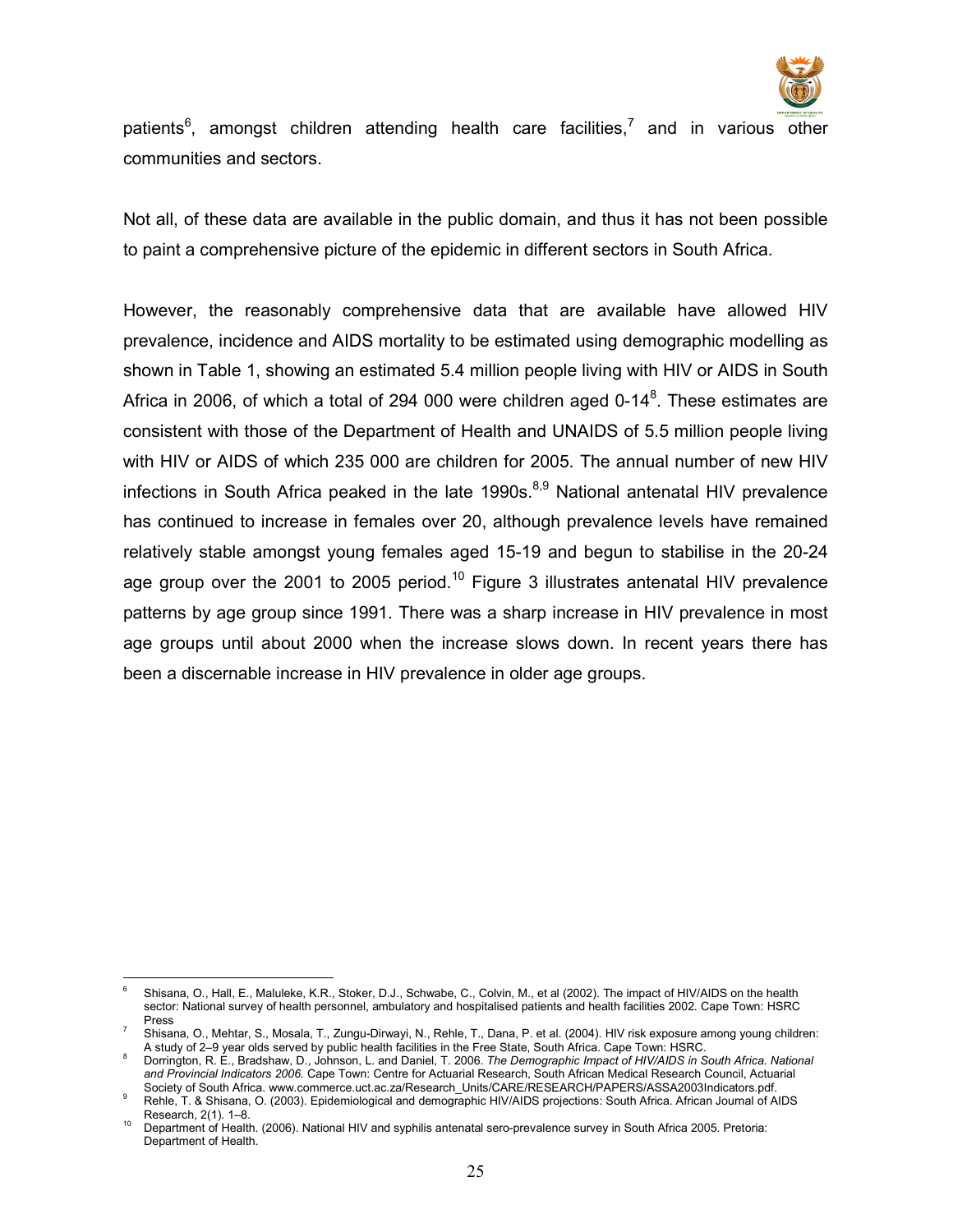



# Figure 3: HIV prevalence of antenatal clinic attendees by age group: 1991 – 2005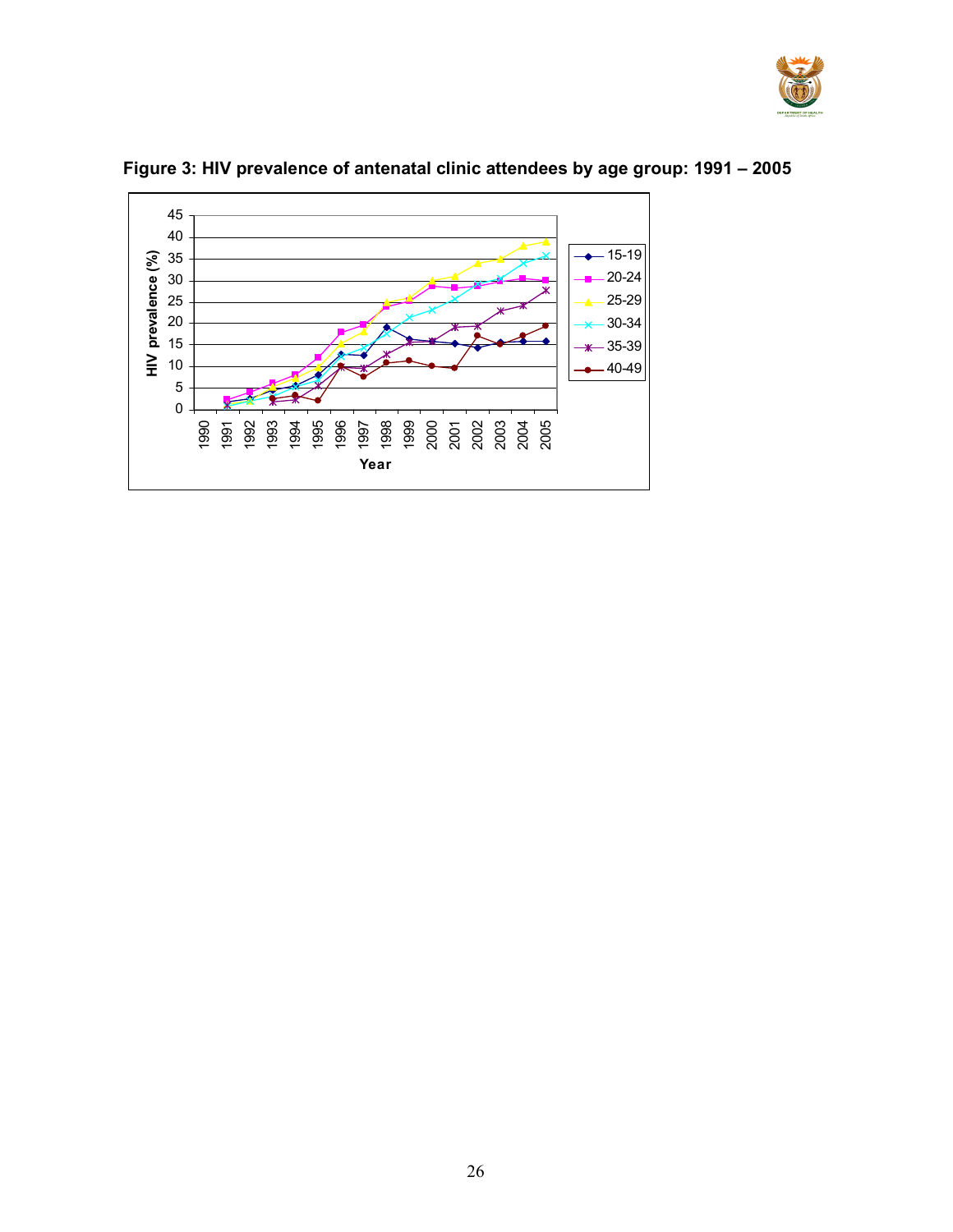

# Table 1: HIV and AIDS Indicators at mid-2006<sup>11</sup>

| <b>Births</b>                                                                             |           |
|-------------------------------------------------------------------------------------------|-----------|
| Uninfected births (over calendar year)                                                    | 1 057 000 |
| HIV+ births (over calendar year)                                                          | 38 000    |
| Infected through breastfeeding                                                            | 26 000    |
| People living with HIV/AIDS                                                               |           |
| <b>Total HIV infected</b>                                                                 | 5 372 000 |
| Adults (20-64)                                                                            | 4 880 000 |
| Adult men (20-64)                                                                         | 2 179 000 |
| Adult women (20-64)                                                                       | 2 702 000 |
| Adults (15-49)                                                                            | 4 756 000 |
| Adult men (15-49)                                                                         | 1946 000  |
| Adult women (15-49)                                                                       | 2 810 000 |
| Youth (15-24)                                                                             | 1 012 000 |
| Male youth (15-24)                                                                        | 181 000   |
| Female youth (15-24)                                                                      | 831 000   |
| Children (0-14)                                                                           | 294 000   |
| New infections                                                                            | 527 000   |
| <b>Prevalence</b>                                                                         |           |
| <b>Total HIV infected</b>                                                                 | 11.2%     |
| Adults (20-64)                                                                            | 19.2%     |
| Adult men (20-64)                                                                         | 17.8%     |
| Adult women (20-64)                                                                       | 20.4%     |
| Adults (15-49)                                                                            | 18.3%     |
| Adult men (15-49)                                                                         | 15.4%     |
| Adult women (15-49)                                                                       | 21.2%     |
| Youth (15-24)                                                                             | 10.4%     |
| Male youth (15-24)                                                                        | 3.7%      |
| Female youth (15-24)                                                                      | 16.9%     |
| Children (0-14)                                                                           | 1.9%      |
| Incidence                                                                                 |           |
| Total population                                                                          | 1.3%      |
| Adults (20-64)                                                                            | 1.7%      |
| Adult men (20-64)                                                                         | 1.9%      |
| Adult women (20-64)                                                                       | 1.5%      |
| At or before birth (of births)                                                            | 3.5%      |
| Breastfeeding (no. infected through breastfeeding in year/uninfected births in that year) | 2.4%      |
| Number adults (14+) infected by stage                                                     |           |
| Stage 1                                                                                   | 1451000   |
| Stage 2                                                                                   | 1 084 000 |
| Stage 3                                                                                   | 1813000   |
| Stage 4 (not on treatment)                                                                | 511 000   |
| Receiving antiretroviral treatment                                                        | 200 000   |
| Discontinued antiretroviral treatment                                                     | 18 900    |
| Number children (<14) infected by stage                                                   |           |
| Pre-AIDS                                                                                  | 240 000   |
| Stage 4 (not on treatment)                                                                | 27 000    |
| Receiving antiretroviral treatment                                                        | 25 300    |
| Discontinued antiretroviral treatment                                                     | 1500      |
| <b>AIDS sick</b>                                                                          |           |
| New AIDS sick during 2006                                                                 | 479 000   |
| Total AIDS sick mid-year                                                                  | 599 000   |

 11 Note: Numbers rounded to nearest thousand to avoid spurious accuracy. Source: Dorrington, Bradshaw, Johnson and Daniel (2006)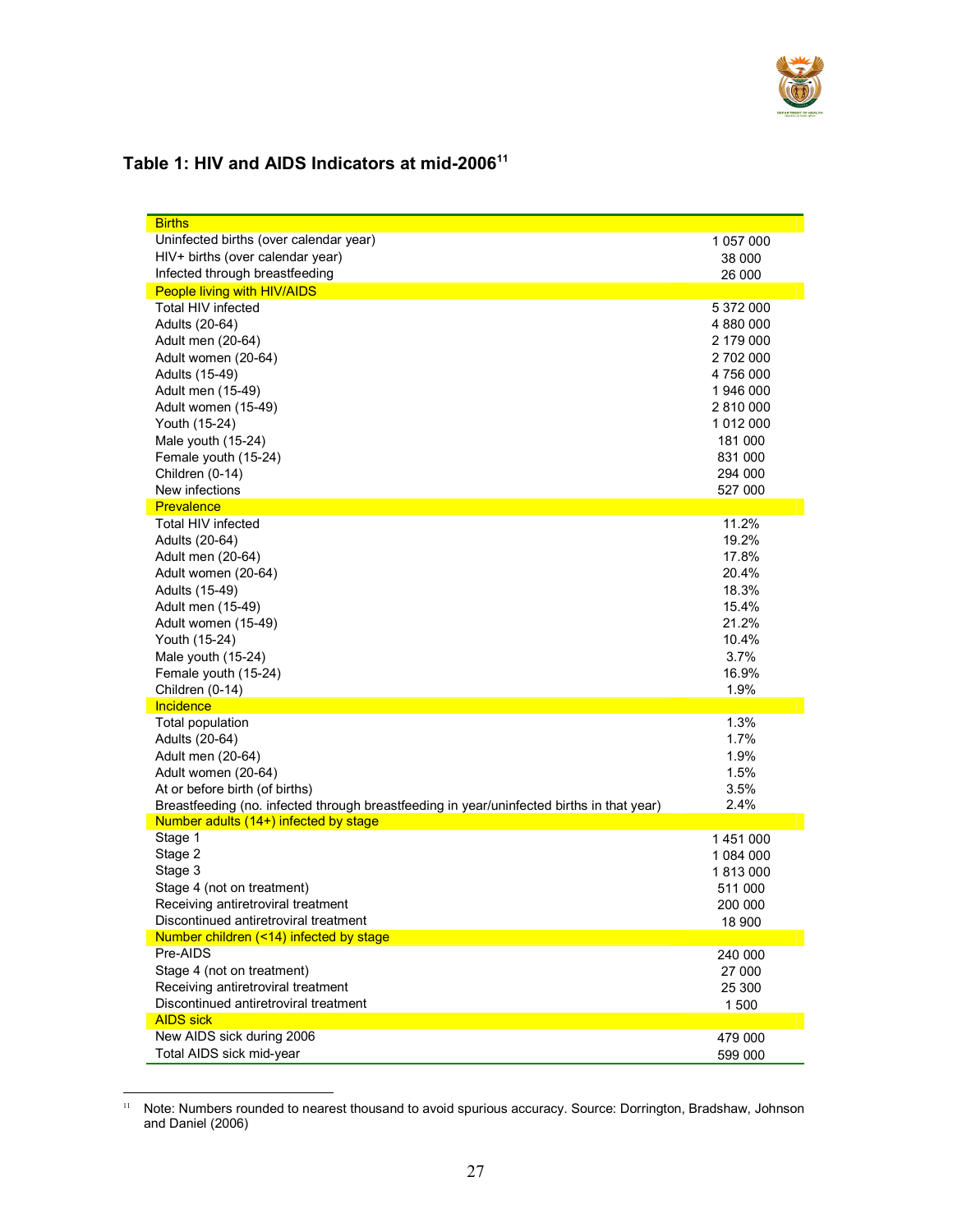

### Heterogeneity of the South African epidemic

HIV prevalence varies considerably throughout South Africa. Some provinces are more severely affected than others, with the highest antenatal prevalence in 2005 being in KwaZulu-Natal (39.1%) and the lowest in the Western Cape (15.7%).



Figure 4: HIV prevalence of antenatal attendees by province: 1990 – 2005

Prevalence also varies sub-provincially by geotype of residence with population-level HIV prevalence (for persons two years and older) in informal urban areas being nearly twice as high as in formal urban areas (17.6% vs 9.1%) in 2005. Levels in informal rural areas were 11.6% and in formal rural areas,  $9.9\%$ .<sup>12</sup>

An analysis of sub-provincial antenatal data in the Western Cape has illustrated a high degree of heterogeneity within the province, but also varying growth patterns in the various districts. Districts comprising predominantly informal urban areas have highest overall prevalence.<sup>13</sup>

<sup>&</sup>lt;sup>12</sup> Shisana et al, 2005

<sup>13</sup> Shaikh N, Abdullah F, Lombard CJ, Smit L, Bradshaw D, Makubalo L Masking through averages--intraprovincial heterogeneity in HIV prevalence within the Western Cape, 2006. S Afr Med J. 2006 Jun;96(6):538-43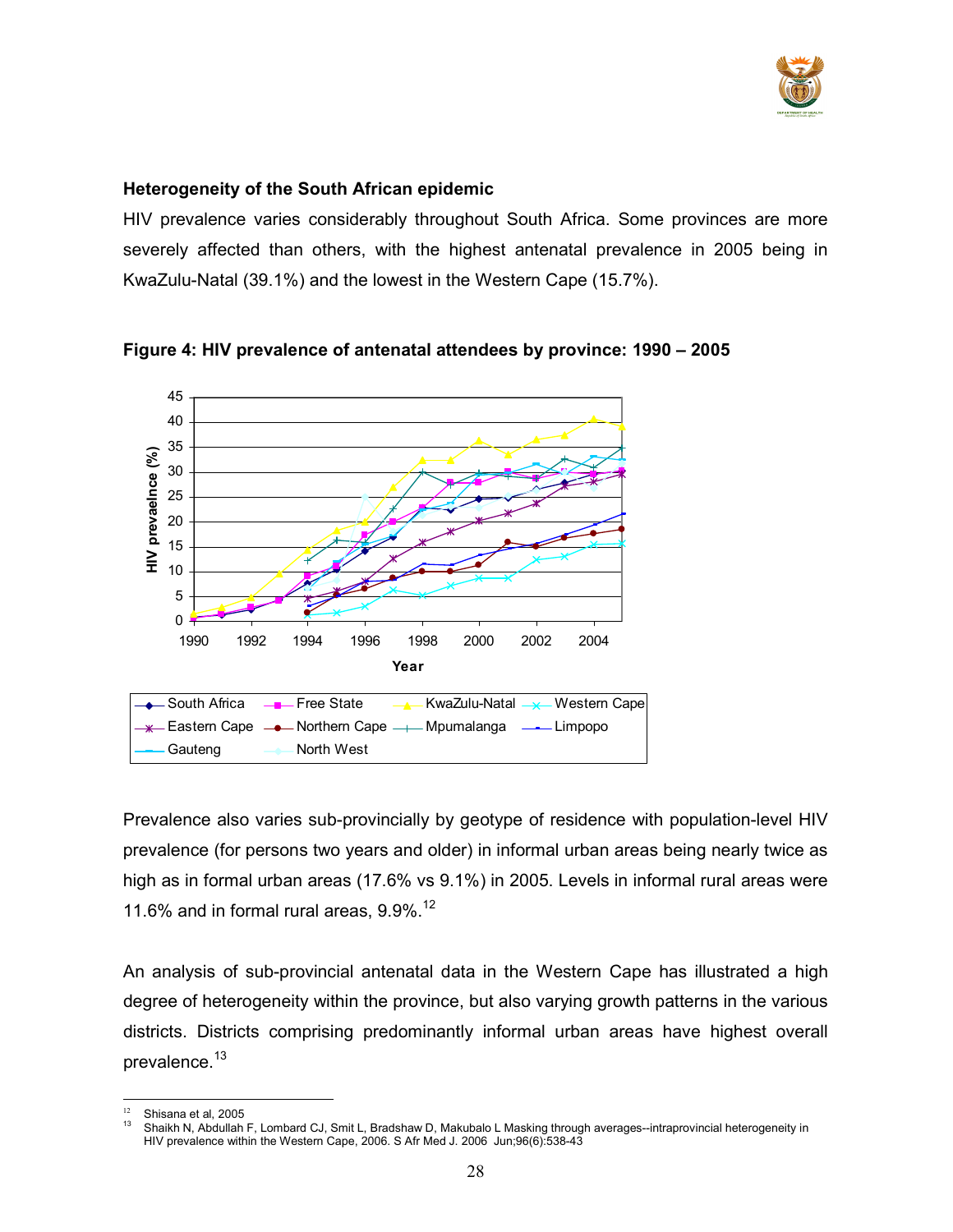



The reasons for the variable growth of the epidemic are not clear and a combination of factors are attributed to the variation. It is argued that geographical heterogeneity in HIV tends to reflect the degree of urbanization, in addition to other factors such as sexual risk behaviours, sexual networks, population demographics, unemployment, social deprivation, migration, high population density, unemployment and unstable communities (2, 9, 10).

In the case of the Western Cape, there has been rapid urbanization and migration from rural areas to towns or from other provinces.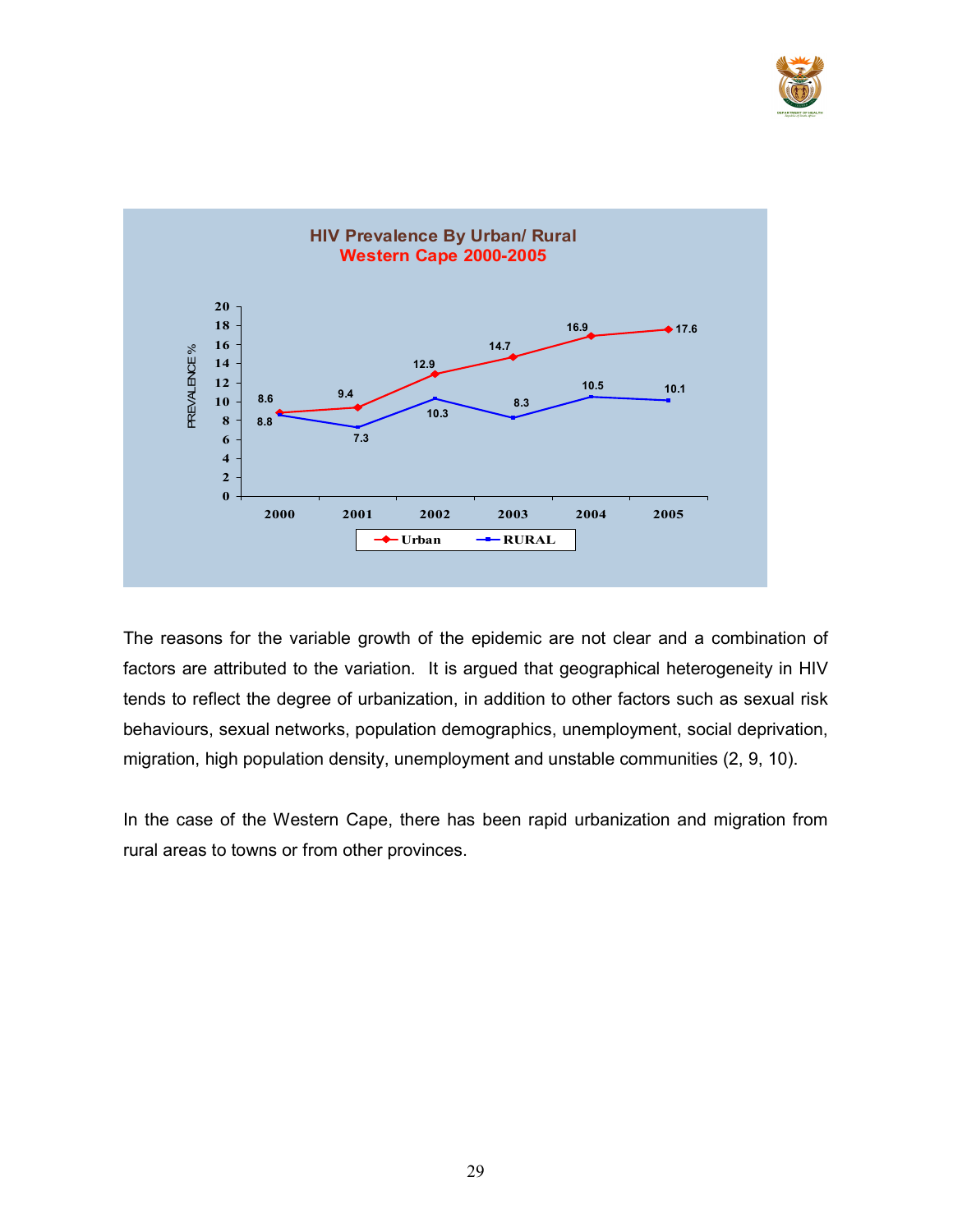

HIV ANTENATAL SURVEY: WESTERN CAPE 2005



National-level HIV prevalence also varies markedly by population group, sex and age group. In 2005, Black Africans were found to be most affected (of the order of six to seven times higher than non-Africans), whilst females aged 15-29 were three to four times more likely to be HIV positive than males in the same age group. HIV was around 3% amongst children aged 2-14, much higher in those aged 15-59 and nearly 4% for people in their sixties.<sup>14</sup>

Women bear the brunt of the epidemic of HIV and AIDS. Women account for 55% of people living with HIV and AIDS in South Africa. This phenomenon is more pronounced in the age groups 20-24 years and 25-29 where the HIV prevalence rates are 23.9% for women to 6.0% for men and 33.3% for women to 12.1% for men, respectively.<sup>15</sup> The peak age for HIV infection in women is 25-29 years while for men it is the 30-35 years age group.

There is no single HIV and AIDS epidemic in South Africa. In addition to the pronounced gender dimension, there are other wide variations. These relate to the different new infection, illness and death epidemics. There is clear correlation between poverty and high HIV prevalence, with communities in informal settlements who often are the poor being

 $14$ Shisana et al, 2005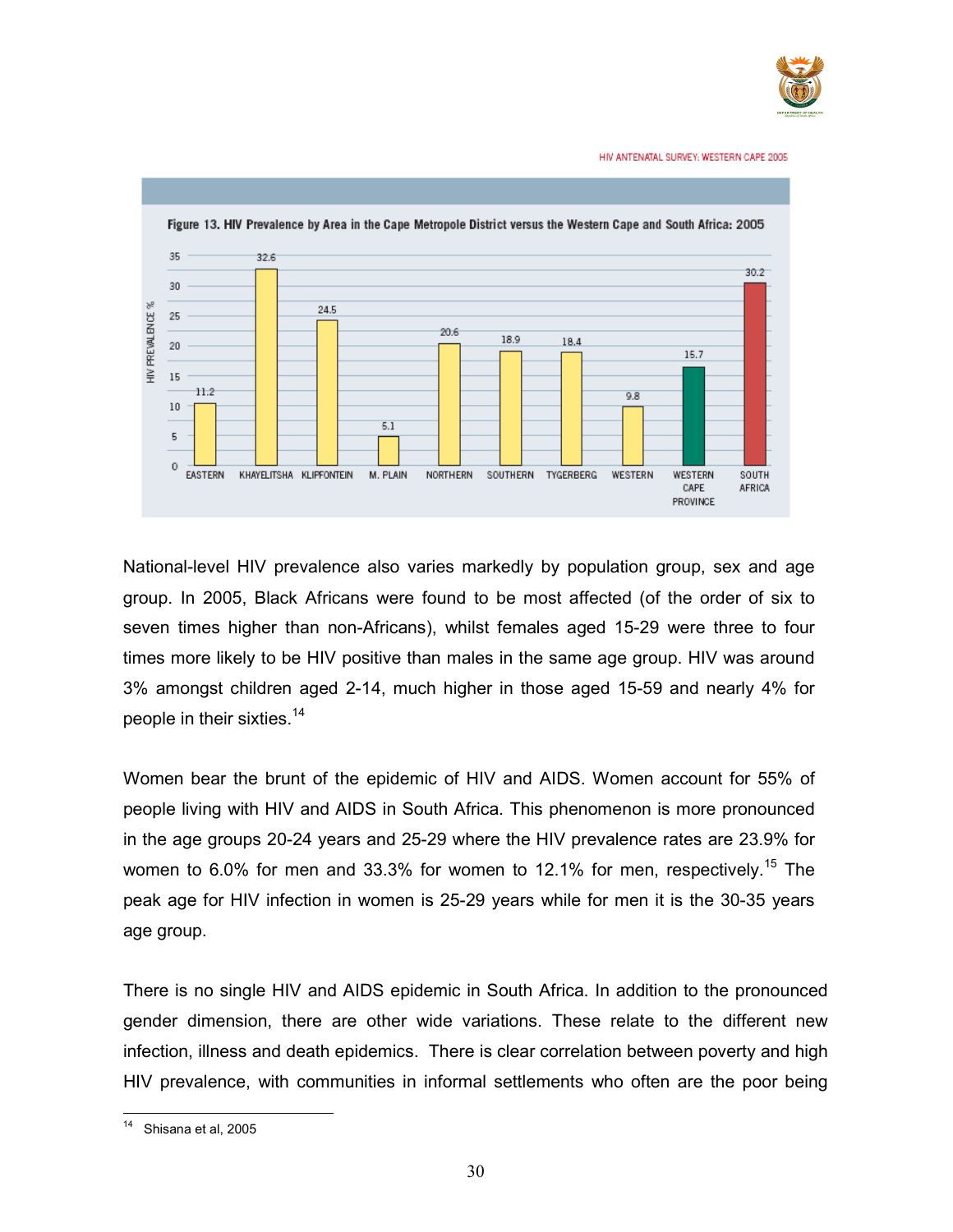

most vulnerable. These communities are often also the most underdeveloped, with poor access to social services including HIV and AIDS prevention, treatment, nutrition and care programmes. The vast majority of the population in informal rural and urban settlements are Black African.

Race has recently been identified as a significant risk factor for HIV and AIDS, with black Africans being the most affected. The 2005 HRC survey shows that Black Africans have HIV prevalence more than ten times higher than their White, Coloured and Indian compatriots.

The HRSC data also show that children have a high HIV prevalence. In the 2-4 age group, 4.9% of boys and 5.3% of girls are HIV positive, translating into an estimated 129 621 children. In the slightly older age group of 5-9, 4.2% of boys and 4.8% of girls have HIV an estimated 214 102 children, and in the 10-14 age group, this figure drops to 1.6% among boys and 1.8% among girls. Work done by the Medical Research Council (MRC) to a large degree corroborates these findings.

## 4.2 Major causes and determinants of the epidemic in South Africa

The context for these social and sexual networks is that of a newly democratic society emerging from a history of social disruption and racial and gender discrimination associated with inequitable distribution of resources as a result of Apartheid. The inequitable distribution of resources massively disadvantaged the majority of the population. This has resulted in a bimodal society, which is also reflected in the spread of disease within the population. Poverty related diseases including HIV and AIDS, TB and malaria affect mainly the previously disadvantaged sections of the population.

Many factors influence the heterogeneity and overall high levels of HIV prevalence in South Africa as illustrated in Figure  $6^{16}$ . These include biological, individual and social/contextual factors.

 $\overline{a}$ <sup>15</sup> Human Science Research Council, 2005

<sup>16</sup> Rehle, T., Lazzari, S., Dallabetta, G., & Asamoah-Odei, E. (2004). Second generation HIV surveillance: better data for decision making. Bulletin of the World Health Organization, 82, 121-127.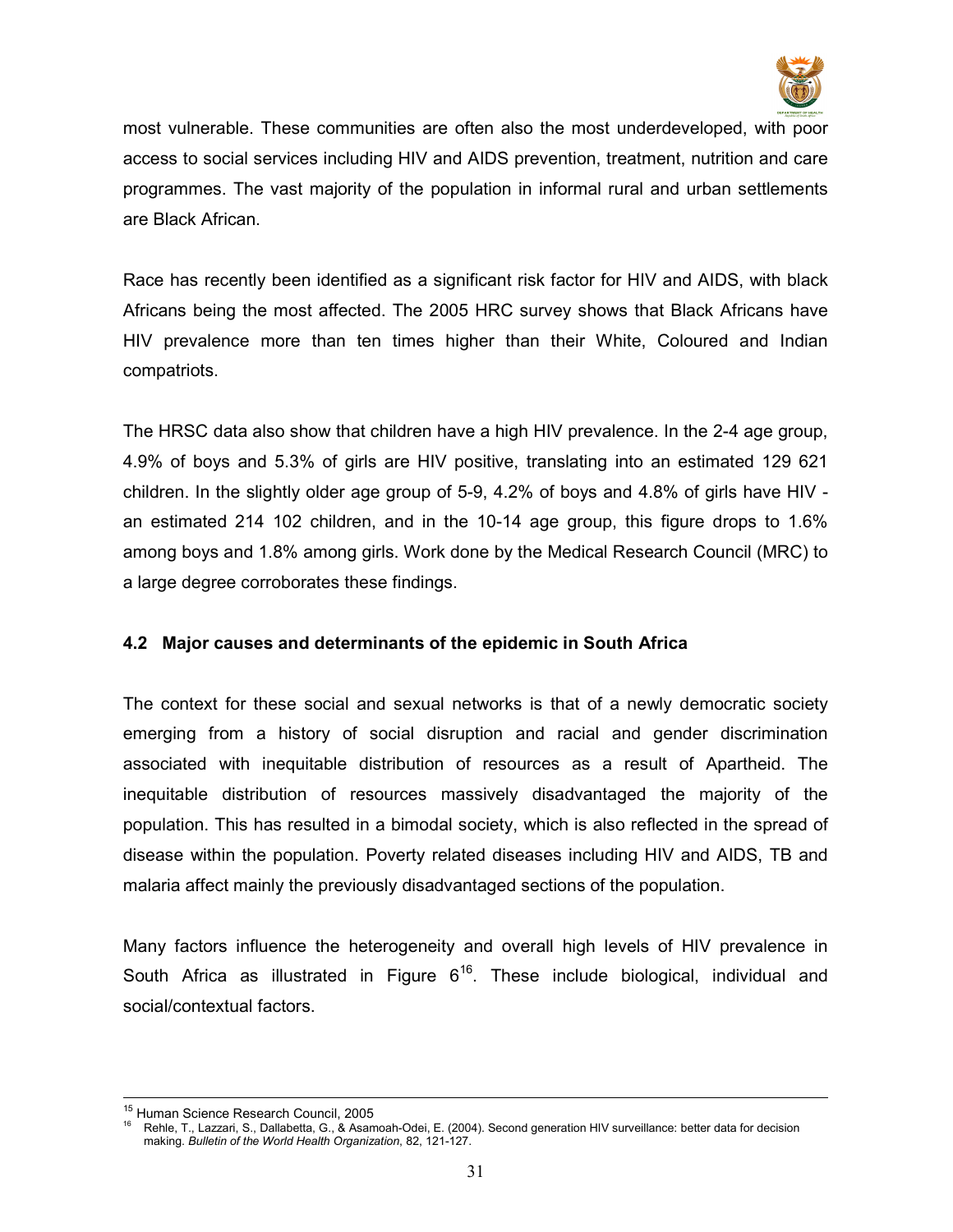

# Figure 5: Factors influencing the reproductive rate of HIV transmission



Source: adapted from Rehle et al, 2004

Whilst HIV is spread predominantly through unprotected sexual intercourse, other modes of infection remain important and are summarised below.

- Mother to child HIV transmission: HIV is transmitted to approximately one third of babies of HIV positive mothers if there is no medical intervention. Use of antiretroviral drugs, obstetric practices including caesarean delivery, and safe infant feeding practices can reduce transmission to very low levels.<sup>17</sup>
- Blood transfusion: The risk of HIV transmission via infected donor blood is high. However, donor and biological screening procedures allow for risk of HIV transmission through blood donation to be contained. Such procedures are followed rigorously in South Africa and risk is estimated to be very low – 1:400 000.<sup>18</sup>

 $17$ <sup>17</sup> Brocklehurst P, Volmink J. (2002). Antiretrovirals for reducing the risk of mother-to-child transmission of HIV infection. Cochrane Database Syst Rev 2: CD003510.

<sup>18</sup> Heyns, A. & Swanevelder, J. (2005). Safe blood supplies. In S. Abdool Karim & Q. Abdool Karim (Eds.), HIV/AIDS in South Africa. Cambridge: Cambridge University Press.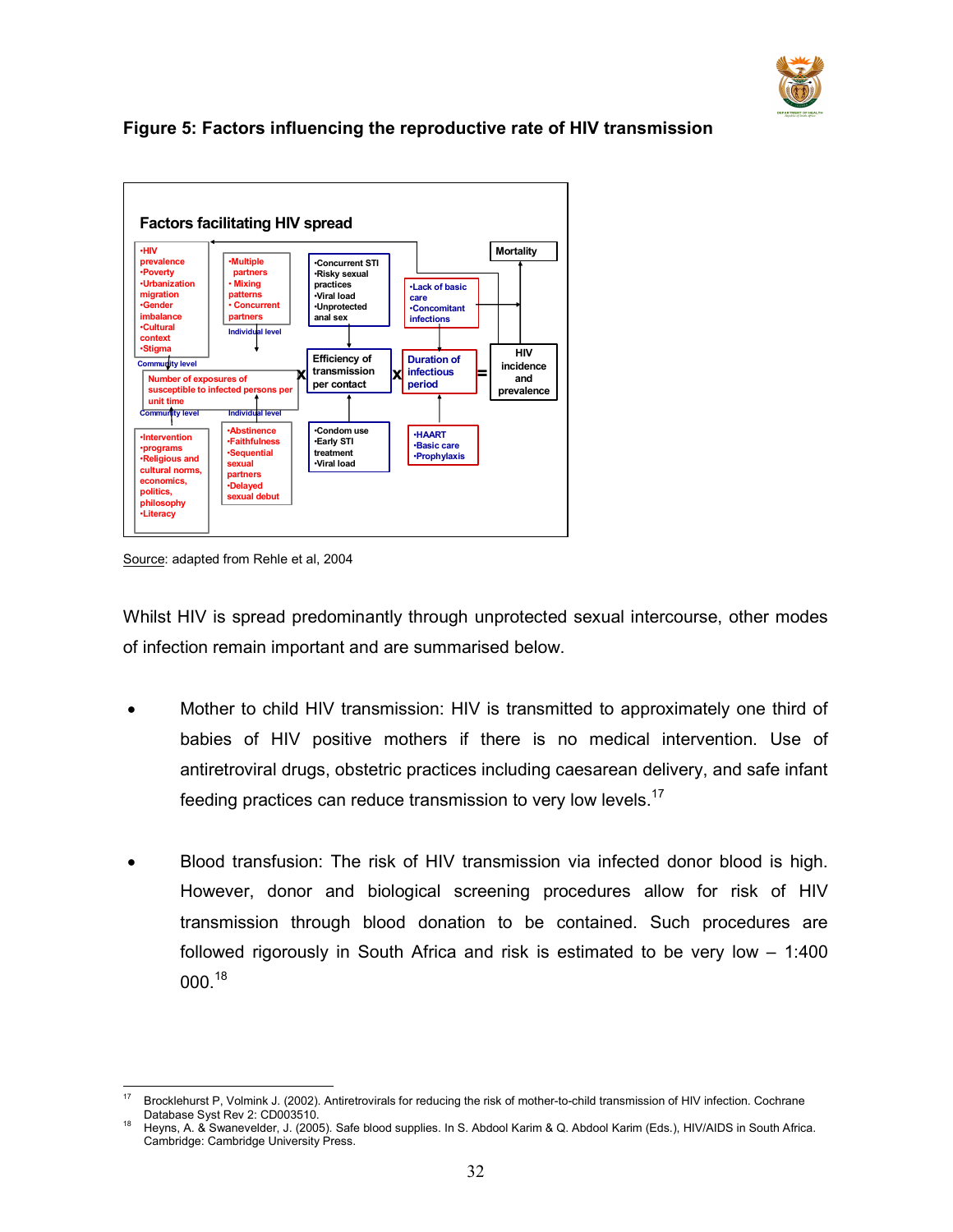

- Exposure to blood: In healthcare settings HIV can be transmitted between patients and health care workers in both directions via blood on sharp instruments, and may also be transmitted between patients through re-use of contaminated instruments. A number of studies have highlighted the importance of infection control measures in such settings as well as post-exposure prophylaxis in the case of sharp instrument injuries.<sup>19</sup> Exposure to blood can also occur in a wide range of institutional settings and in emergency situations where people are injured. Universal precaution practices including use of gloves and other protective measures are recommended.
- Intravenous drug use (IDU): IDU has long been recognised as a high risk practice for HIV transmission, as needles and syringes may be shared between users. The extent of intravenous drug use in South Africa is under-researched, mainly because of the legal environment and stigma associated with this behaviour. In regions where HIV occurs amongst intravenous drug users, prevalence is very high.<sup>20</sup>

#### Contextual Factors

#### (a) Poverty

Poverty does not operate on its own as a risk factor for infection with HIV. Its effect needs to be understood within a socio-epidemiological context. It works through a myriad of interrelations, including unequal income distribution<sup>21</sup>, economic inequalities between men and women which promote transactional sex<sup>22</sup>, relatively poor public health education and inadequate public health system<sup>23</sup>. Poverty-related stressors arising from aspects of poverty in townships such as poor and dense housing, and inadequate transportation, sanitation and food, unemployment, poor education, violence, and crime, have also been shown to be associated with increased risk of HIV transmission $^{24}$ .

<sup>19</sup> <sup>19</sup> Colvin, M. (2005). Impact of AIDS – the healthcare burden. In S. Abdool Karim & Q. Abdool Karim (Eds.), HIV/AIDS in South Africa. Cambridge: Cambridge University Press. 336-350.; Shisana, O., Mehtar, S., Mosala, T., Zungu-Dirwayi, N., Rehle, T., Dana, P. et al. (2004).

<sup>&</sup>lt;sup>20</sup> UNAIDS, 2006a

Gie, R. et al. (1993). The socio-economic determinants of the HIV/AIDS epidemic in South Africa: A cycle of poverty. South African Medical Journal, 83, 223-224.

Halperin, D. & Allen, A. (2001). Is poverty the root cause of African AIDS? AIDS Analysis in Africa, 11(4), 1, 3, 15.

<sup>23</sup> Mitton, J. (2000). The sociological spread of HIV/AIDS in South Africa. Journal of the Association of Nurses in AIDS Care, 11(4), 17- 26.

<sup>24</sup> Kalichman, S.C., Simbayi, L.C., Kagee, A., Toefy, Y. & Jooste, S. (2006). Association of Poverty, Substance Use, and HIV Transmission Risk Behaviors in Three South African Communities. Social Science & Medicine, 62, 1641-1649.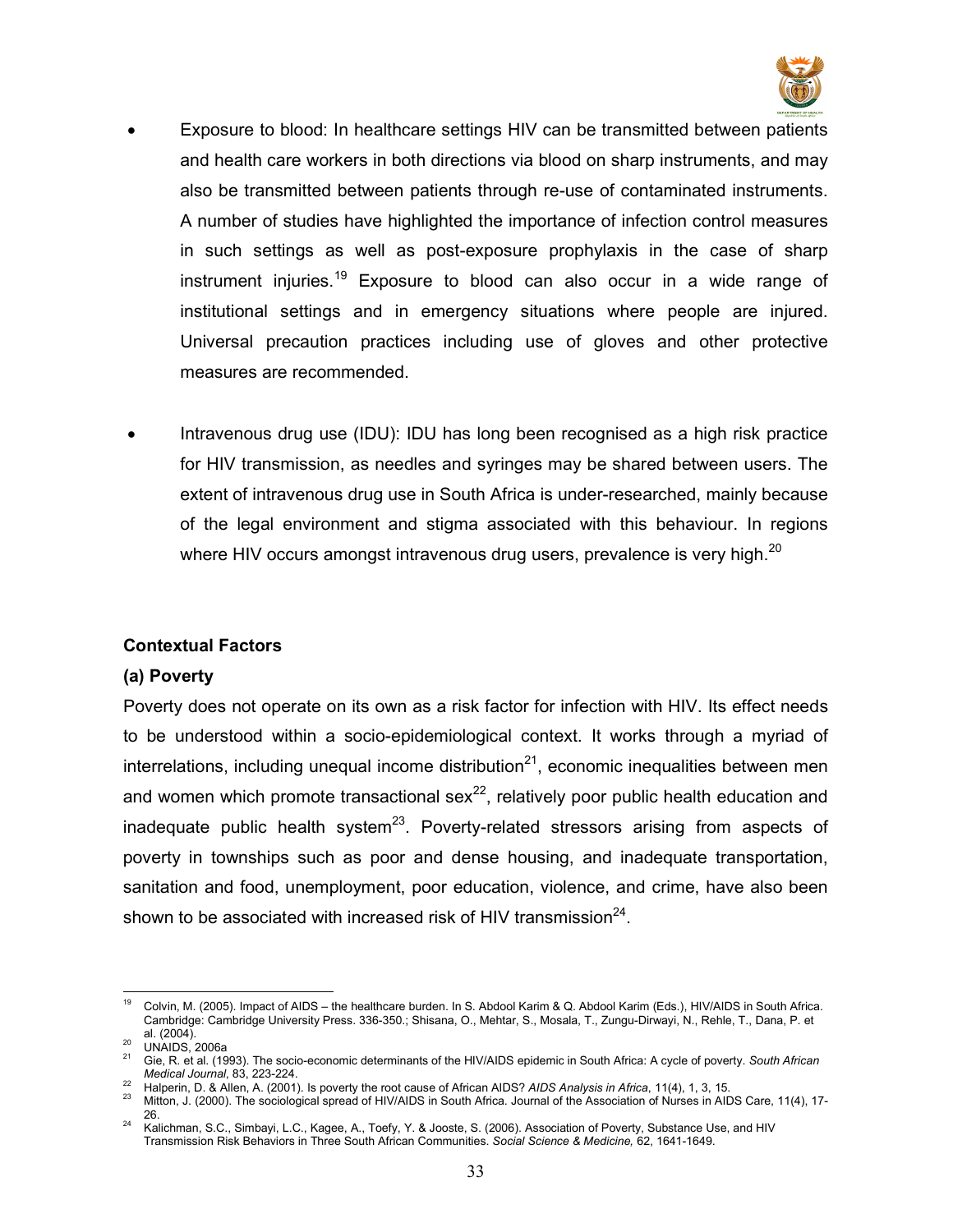

### (b) Gender and Gender-based violence

HIV in sub-Saharan Africa constitutes some 64% of the global total of 24.5 million people living with HIV.<sup>25</sup> Levels of infection vary throughout the region with countries in the north and west having adult (15-49) prevalence levels of between 1% and 5%, while those in the southern Africa have prevalence in the region of 10% to 20%, with some countries (Botswana, Zimbabwe, Lesotho and Swaziland) even higher. HIV prevalence has declined in some African countries, starting with Uganda in the early and late 1990s followed by Zimbabwe and urban areas of Ethiopia, Kenya and Malawi.<sup>26</sup> These declines appear to be linked to a combination of factors including changes in key sexual behaviour: delayed sexual debut amongst young people, declines in partner turnover and increased condom use with casual sexual partners.

Southern Africa remains the most affected region, and the HIV epidemic in South Africa is interlinked with epidemics occurring in neighbouring countries. South Africa, Swaziland, Lesotho and Botswana reported the highest antenatal HIV prevalence levels in the world in 2006.<sup>27</sup> HIV prevalence is relatively low in neighbouring Mozambique, although is increasing rapidly along transport routes<sup>28</sup> and there is some evidence that prevalence may have peaked in Botswana<sup>29</sup>.

The severity of the epidemic is closely linked to the region's poverty, women's relative lack of empowerment amongst women, high rates of male worker migration, and other social and cultural factors. Even with knowledge of how to protect oneself from infection, such information may not always be usable in daily situations of economic and social disadvantage that characterise the lives of many young people and women in poor countries.

#### (c) Cultural Attitudes and Practices

The relationship between culture and HIV is under-researched. There is some evidence that cultural attitudes and practices expose South Africans to HIV infections. First, gender inequalities inherent in most patriarchal cultures where women are accorded a lower status than men impact significantly on the choices that women can make in their lives especially with regards to when, with whom and how sexual intercourse takes place<sup>30</sup>. Such decisions are frequently constrained by coercion and violence in the

 $\overline{a}$ <sup>25</sup> UNAIDS. (2006a). 2006 report on the global AIDS epidemic. Geneva: UNAIDS

 $\frac{26}{27}$  UNAIDS, 2006a; Hallet et al, 2006; Cheluget et al, 2006; Bello et al, 2006; Kirungi et al, 2006; Mahomva et al, 2006

UNAIDS, 2006a

<sup>28</sup> UNAIDS. (2006b). December 06: AIDS epidemic update. Geneva: UNAIDS

Dorrington, R. E., Moultrie, T. A. and Daniel, T. 2006. Modelling the impact of HIV/AIDS in Botswana. Gaborone: UNDP and NACA, Botswana.

<sup>&</sup>lt;sup>30</sup> Meyer-Weitz, A., Reddy, P., Weijts, W., van den Borne, B. & Kok, G. (1998). The socio-cultural contexts of sexually transmitted diseases in South Africa: Implications for health education programmes. AIDS Care, 10, 539-555.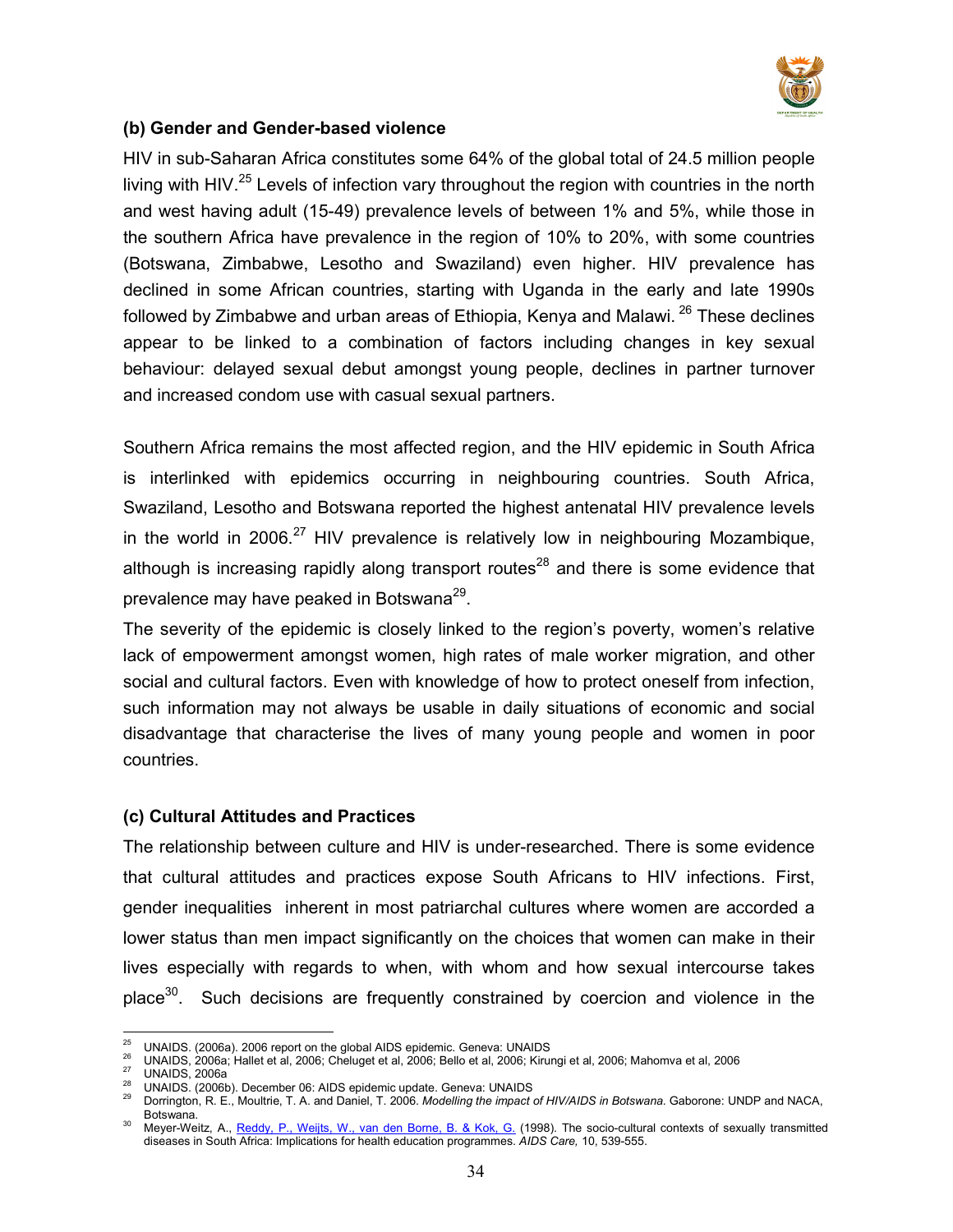

women's relationships with men. In particular, male partners either have sex with sex workers or engage in multiple relationships, and their female partners or spouses are unable to insist on the use of condoms during sexual intercourse for fear of losing their main source of livelihood.

Second, there are several sex-related cultural beliefs and behavioural practices such as rites of passage to adulthood especially among male youth, rites of marriage such as premarital sex, virginity testing, fertility and virility testing, early or arranged marriages, fertility obligations, polygamy, and prohibition of post-partum sex and also during breastfeeding, and rites related to death such as levirate (or spouse inheritance) and sororate (a widower or sometimes a husband of a barren woman marries his wife's sister) are also believed to spread HIV infection $^{31}$ .

HIV infection is also believed to occur during some of the traditional health practices conducted by traditional healers when they use unsterilised sharp instruments such as knives, blades, spears, animal horns and thorns during some of the healing practices and/or recommend sex with a virgin as part of their treatment of patients.

## (d) Stigma, denial, exclusion and discrimination

HIV and AIDS is perhaps one of the most stigmatised medical conditions in the world. Stigma interferes with HIV prevention, diagnosis, and treatment and can become internalized by people living with HIV and  $AIDS.^{32}$  In the UNGASS declaration, governments committed themselves to, among other things, confront stigma, denial and eliminate discrimination by 2003. Although still prevalent, AIDS stigma appear to be declining in South Africa as shown by the findings of the 2005 national HIV and AIDS household survey, when compared to the 2002 survey.  $33$ 

A recent large survey conducted among 1 054 people living with HIV and AIDS (PLWHA) in Cape Town found high levels of internalised stigma. $34$  This is mostly due to the fact

 $\ddot{\phantom{a}}$ Simbayi, L. (2002). Psychosocial and cultural determinants of HIV/AIDS in the SADC region. (Chapter 3). HIV/AIDS in Southern Africa: A review paper. Cape Town: HSRC Press.

 $\frac{32}{33}$  UNAIDS (2006). Report on the global AIDS epidemic. Geneva: UNAIDS.

<sup>33</sup> Shisana, O., Rehle, T., Simbayi, L.C., Parker, W., Zuma, K., Bhana, A., et al. (2005a). South African national HIV prevalence, HIV incidence, behaviour and communication survey. Cape Town: HSRC Press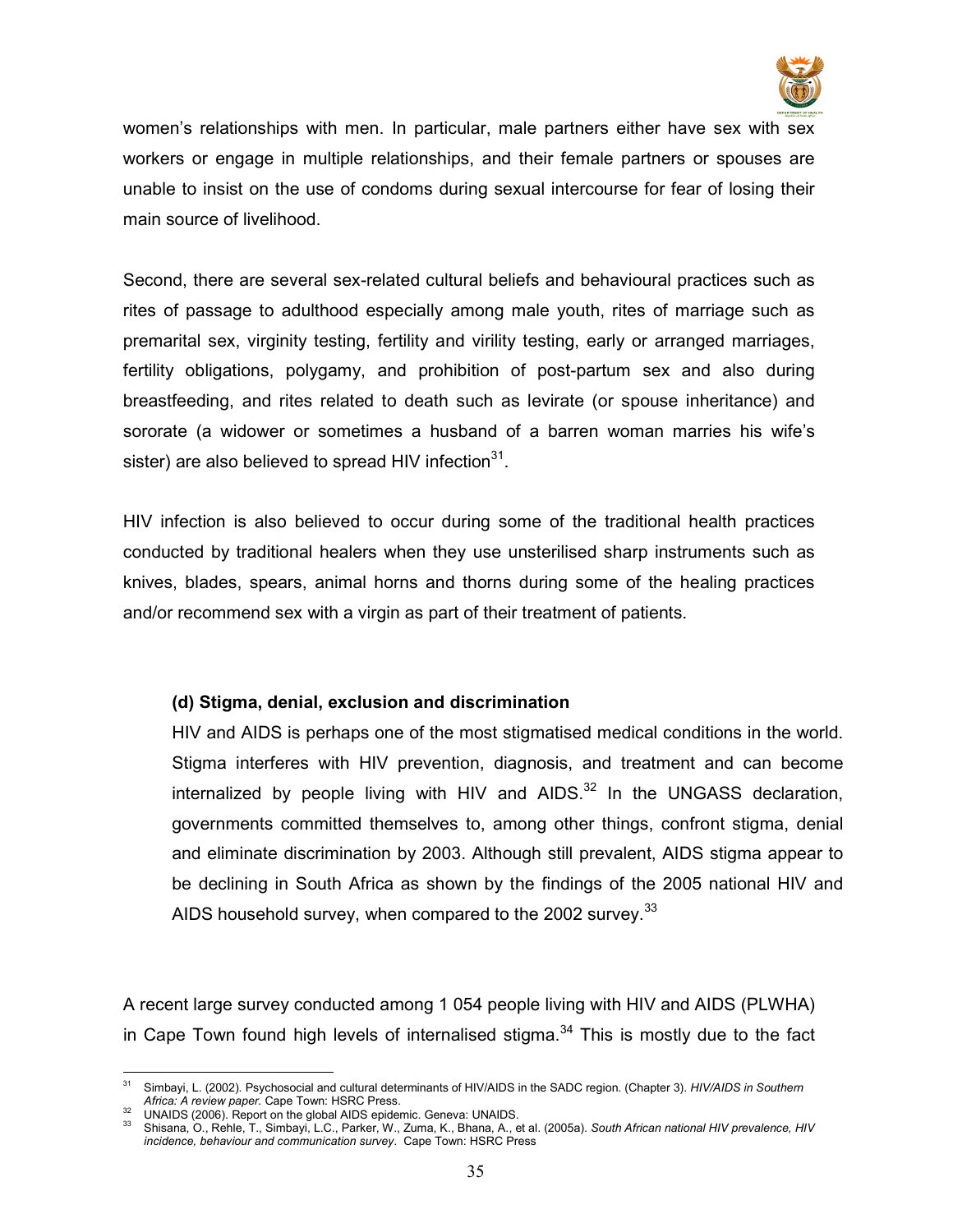

that HIV infection, as with other STIs, is widely perceived as an outcome of sexual excess and low moral character, with a consequent strong culture of silence by PLWHA because of fear of rejection and isolation by close relatives and the community at large. Stigma appears to be more severe for women than for men.<sup>35</sup>

One of the consequences of the problem of stigma, exclusion and discrimination of people living with HIV and AIDS is that it forces people who are infected to hide their condition and to continue engaging in high-risk behaviour.<sup>36</sup> Another consequence is denial. Both silence and denial about HIV and AIDS are lethal because they prevent people from accurately assessing their own personal infection risk.

#### (e) Mobility and labour migration

Poverty and unemployment are linked to economic disempowerment and this affects sexual choice-making and exposure to wider sexual networks. Over and above gender vulnerability that flows from economic disempowerment, individuals who engage in workseeking, mobile forms of work or migrant labour are at increased vulnerability to HIV as a product of higher likelihood to have multiple sexual partners, higher exposure to sex for exchange of money, amongst other risk factors. $37$  Mobile individuals include informal traders, sex workers, domestic workers, cross-border mobility, seasonal agriculture workers, migrant workers (e.g. mine-workers, construction workers, and soldiers), longdistance truck, bus and taxi drivers, travelling sales persons and business travellers.<sup>38</sup> These forms of mobility are pervasive in southern Africa. Various studies have illustrated the higher likelihood of mobile groups to be HIV positive.<sup>39</sup> Migration patterns in South Africa have shifted from being predominantly male migration, to a trend towards increasing mobility and migration by women. Mobility and migration not only increase vulnerability to HIV of mobile individuals, but also sending and receiving communities. $^{40}$ 

 $\overline{a}$ <sup>34</sup> Simbayi, L.C., Strebel, A., Cloete, A., Henda, N., Mqeketo, A., Magome, K., & Kalichman, S.C. (In press). Internalized AIDS Stigma, AIDS Discrimination, and Depression among Men and Women Living with HIV/AIDS, Cape Town, South Africa. Social Science & Medicine

<sup>&</sup>lt;sup>35</sup> Achmat, Z. (2001). (Untitled). Verbatim transcript of the address to the AIDS in Context Conference held at the University of the Witwatersrand on 7<sup>th</sup> April 2001. [Available from: http://www.tac.org.za]

<sup>36</sup> Qwana E, Mkaya M, Dladla N & Lurie M (2000). An analysis of reasons for wanting and not wanting to disclose HIV status Paper presented at the International AIDS Conference held in Durban.

International Organisation for Migration. (2006). HIV/AIDS, population mobility and migration in Southern Africa: Defining a research and policy agenda. Pretoria: IOM

<sup>38</sup> International Organisation for Migration and UNAIDS. (2003). Mobile Populations and HIV/AIDS in the Southern African Region: Desk Review and Bibliography on HIV/AIDS and Mobile Populations. Pretoria: IOM

International Organisation for Migration. (2006). HIV/AIDS, population mobility and migration in Southern Africa: Defining a research and policy agenda. Pretoria: IOM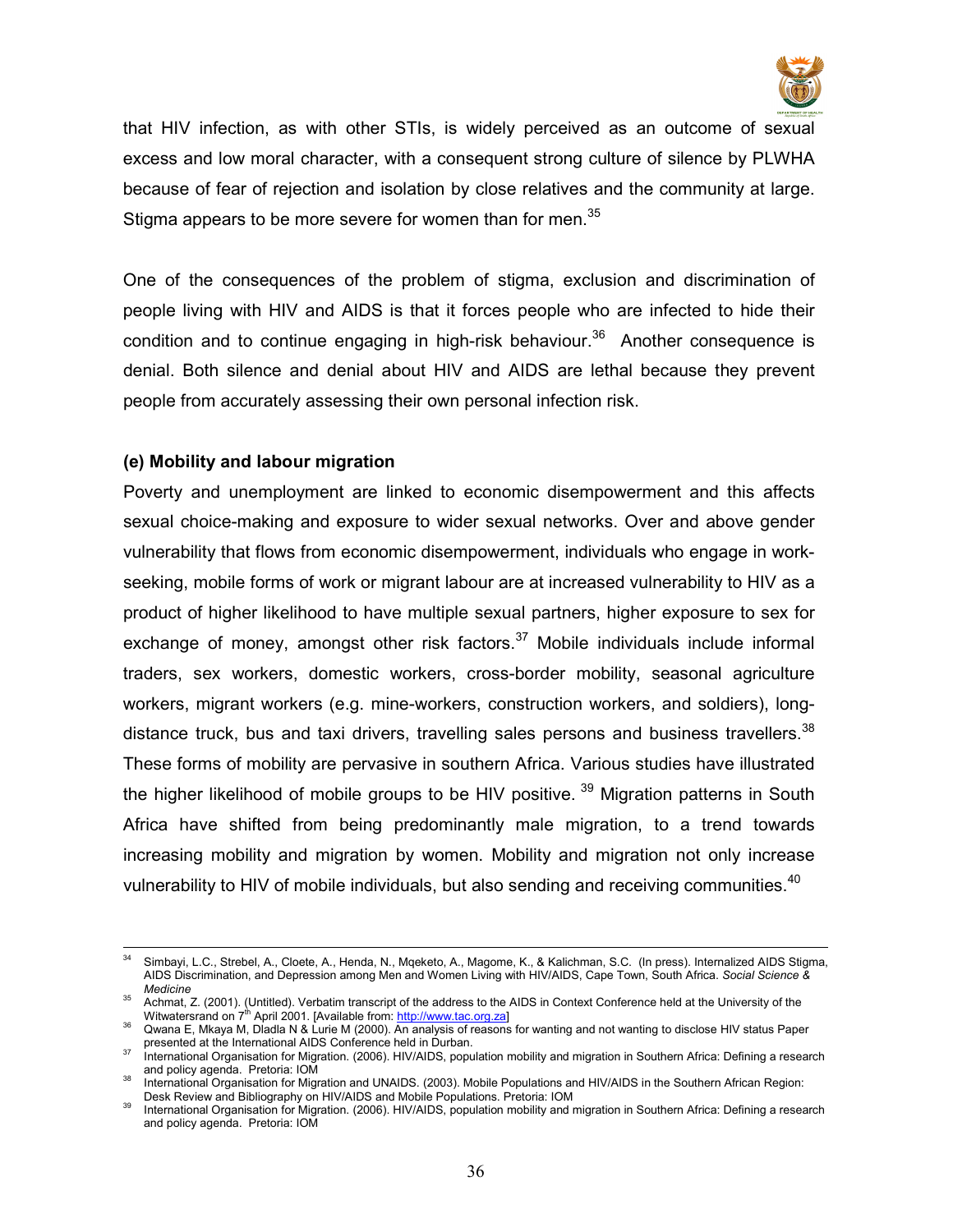

# (f) Informal settlement

Informal settlement is associated with higher levels of HIV prevalence in South Africa, with HIV prevalence for people aged 15-49 in urban informal areas being nearly twice that of prevalence in urban formal areas (25.8% vs 13.9%). Informal settlements include social fragmentation that may increase the likelihood of exposure to unsafe sex, but there is also a greater likelihood that individuals at higher risk of HIV including workseekers, temporary workers, and labour migrants are resident in these areas. Diminished resources of informal settlements including inadequate housing, sanitation and health service access, and these exacerbate overall health risks and reforms in housing policy have been recommended.<sup>41</sup>

# 4.3 Specific Vulnerable Groups

## (a) Women

Women, especially black women, have been on the bottom rung of the ladder in terms of participation in the economic, social, and political life of the country. For many years black women have experienced triple oppression - discriminated against on the basis of their class, race and gender. Some practical challenges facing women because of these three forms of oppression relate to violence against and abuse of women, poverty and poor health status in general.

Acknowledging the fact that gender inequality hinders social and economic development, the current government has made great strides towards empowerment of women and gender equality is one of the critical elements of the transformation agenda in the country. Women are beginning to regain their appropriate place in society and are taking responsibility for their lives. Patriarchal attitudes are changing, with men participating in efforts to address challenges such as violence against women. Gender transformation is part of a broader transformation agenda that also seeks to reduce the gap between rich and poor and between historically disadvantaged black communities and white communities with many more resources. However, the high levels of gender-based violence in the country indicate that a lot still needs to be done in this area.

 $\ddot{\phantom{a}}$ <sup>40</sup> International Organisation for Migration. (2006). HIV/AIDS, population mobility and migration in Southern Africa: Defining a research and policy agenda. Pretoria: IOM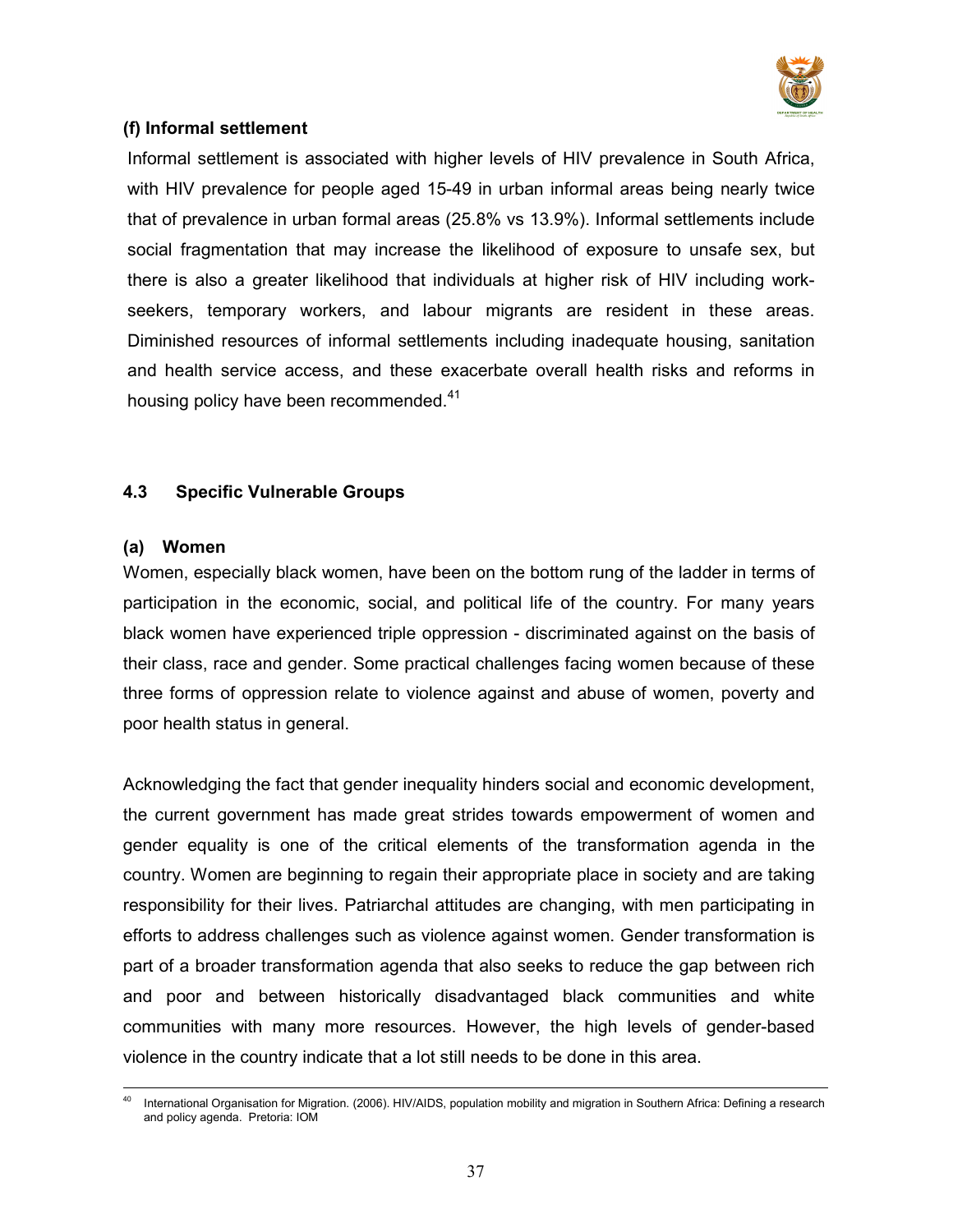

Notwithstanding the abovementioned achievements, women remain one of the most important vulnerable groups in the country. The difference between men and women is more pronounced in the age groups 20-29 years but particularly striking in the age group 25-29 where the HIV prevalence in the same survey were 33.3% for women compared to 12.2% men.<sup>42</sup> A youth study by the Reproductive Health Research Unit (RHRU, 2002) found that among the 10% of youth who HIV positive, 77% are women are. In additional to biological, economic, social and other cultural vulnerabilities, women are more likely to experience sexual abuse, violence in particular domestic violence including rape.

They take the brunt of caring for sick family members and are the soldiers at the forefront of community-based HIV and AIDS activities. The HIV and AIDS epidemic is clearly feminized, pointing to gender vulnerability that demands urgent attention as part of the broader women empowerment and protection. In view of the high prevalence and incidence of HIV amongst women, it is critical that their strong involvement in and benefiting from the HIV and AIDS response becomes a priority. Teenage females have been underemphasized as a target group, even though pregnancy levels are high in this age group. The fact that the burden of the epidemic falls more on women and girls than on men and boys remains a central challenge to the national response.

# (b) Adolescents and young adults (15-24 years):

The United Nations General Assembly Special Session on HIV and AIDS (UNGASS) identified young people aged 15-24 years as a priority group in reducing new HIV infections and set a global target of reducing incidence of HIV in this group by 20% by  $2015^{43}$ . Data from a decade or more of extensive national antenatal surveys in South Africa show that HIV prevalence among adolescent girls and young women in this age group may be stabilizing, albeit at very high rates. Prevalence in the age group 15-19 has remained at around 16% for the past five year, while in the 20-24 years it has risen only slightly (28%-30%) over the same period. Although current HIV prevention programmes in South Africa have invested significantly in this age group, they are yet to demonstrate the desired impact. Continued investment and expansion of carefully

 $\overline{a}$ <sup>41</sup> Thomas, E.P. & Twala, S. (The HIV health challenge for people living in informal settlements – are environmental risks and exacerbating factor. Epidemiology: 6(5):S162

<sup>42</sup> Health Science Research Council , 2005

<sup>43</sup> United Nations (2002) United Nations Special Session on HIV/AIDS, United nations New York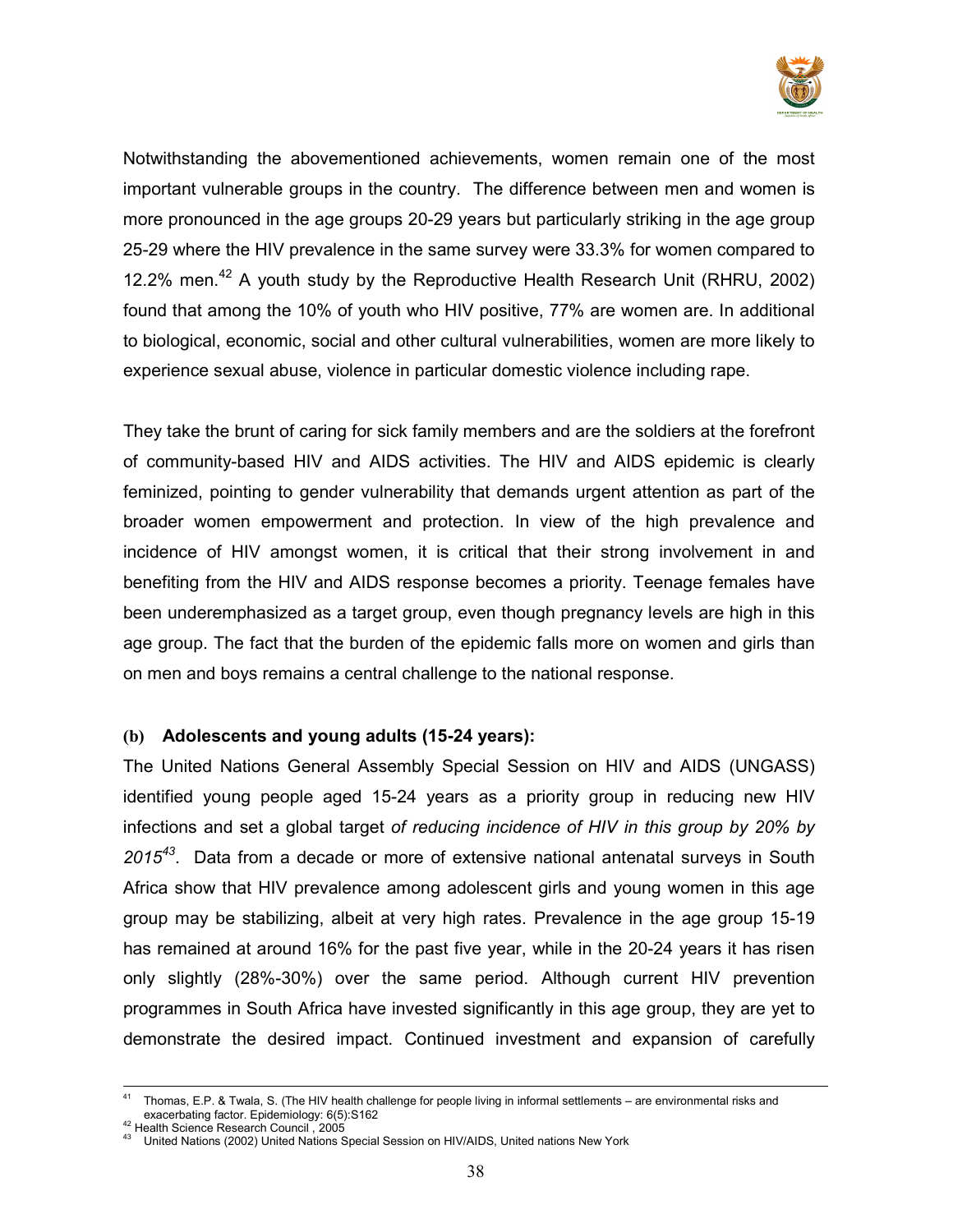

targeted evidence-based programmes and services focusing on this age group remain as critical as ever. Young people represent the main focus for altering the course of this epidemic. UNAIDS data on the experience of several countries including South Africa, confirm that positive behaviour change is more likely in this group than in older ages.

The greatest increase in pregnancy and HIV infection is associated with school leaving. School-leaving is a time of insecurity for young people, the aspirations that existed in school of getting a job and earning an income are often dashed and personal motivation to achieve and the psychological rewards of school achievement are no longer there and there are family pressures to contribute to household income or to leave. In the absence of career opportunities, many young women find fulfilment and affirmation in being a mother – by definition requiring unprotected sex.

# (c) Children 0 – 14 years

Children under the age of 18 comprise 40% of the population of South Africa. In 2004, it was estimated that there are 2.2 million orphaned children (meaning 13% of all children under 18 have lost either a mother or father); nearly half of all orphans were estimated to have lost parents as a result of AIDS<sup>44</sup>. Some of the worst affected children – those in deeply impoverished households – may experience various forms of physical, material and psychosocial deprivation and assaults on their health as a result of poverty and/or a lack of parental care and nurturing environment. Often these children are separated from caregivers and siblings and sent to stay with other relatives or other carers or social networks.

A significant number of children in South Africa are living with HIV and AIDS. According to the 2005 HSRC survey, there is an estimated 129 621 children aged 2-4 years and 214 102 children aged 5-9 in 2005 living with HIV or AIDS<sup>45</sup>. HIV is thought to have contributed to an increase of 42% in under-five mortality in this country in 2004.<sup>46</sup> Also, there is evidence to suggest that 60% of hospital deaths were HIV-related in 2005. Children usually do not have sufficient access to AIDS treatment and care because available services are mostly designed for adults. Serious challenges around the skills of

 $\ddot{\phantom{a}}$ UNAIDS, UNICEF, USAID (2004) Children on the Brink 2004, Geneva

<sup>45</sup> Shisana, et al (2005) South Africa National HIV Prevalence, HIV Incidence, Behaviour and Communication Survey, HRSC, Cape Town

<sup>46</sup> Statistics South Africa (2006). Mortality and causes of death in South Africa, 2003 and 2004: findings from death notification. Pretoria: Statistics South Africa.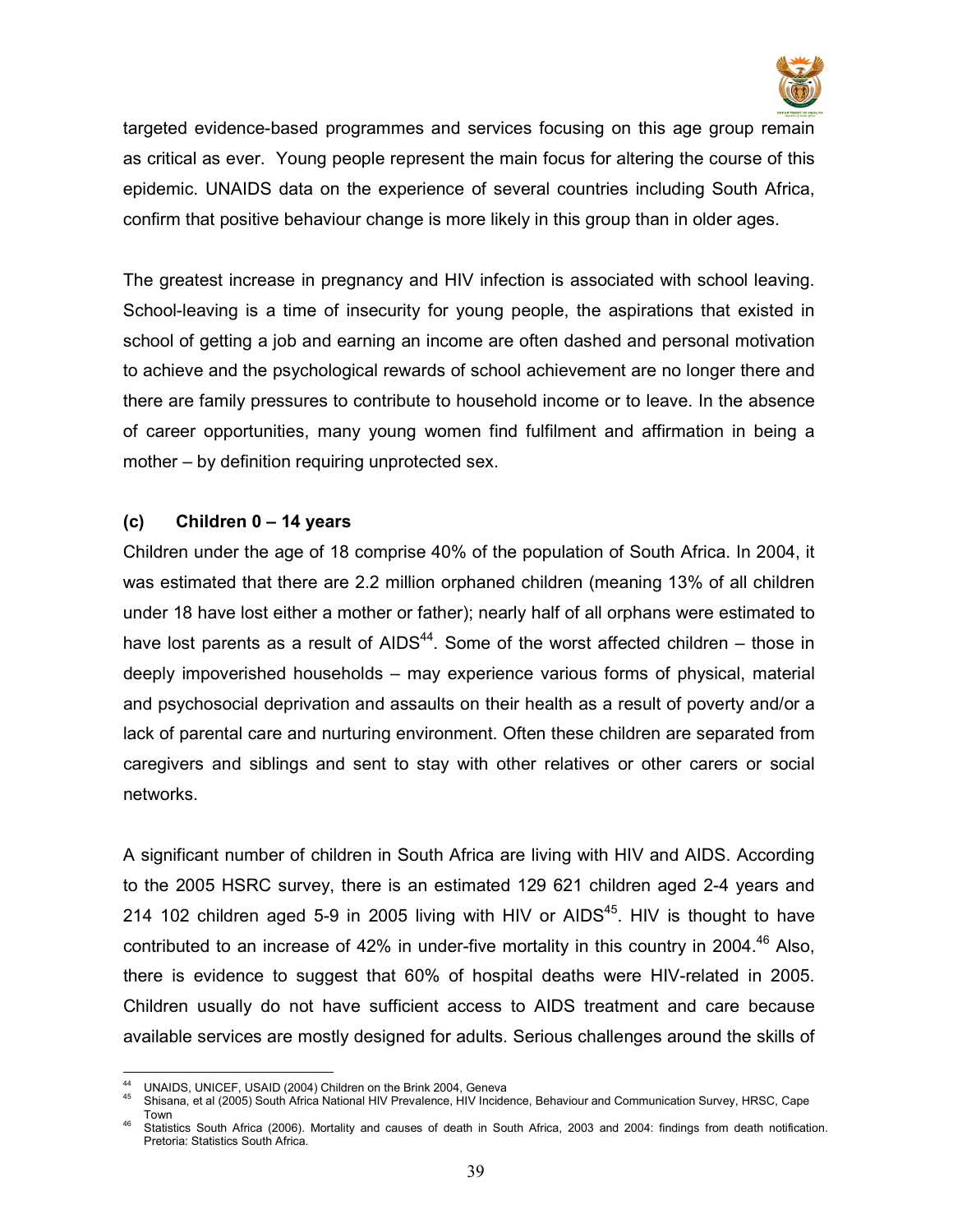

health workers and capacity to manage and treat children with AIDS including lack of appropriate ART formulations for treating children remain.

Children are vulnerable to HIV infection through child sexual abuse. Whilst little is known as to the extent of child sexual abuse in South Africa anecdotal estimates suggest that it is quite extensive and thus that it is a risk that needs to be monitored.  $47$ 

# (d) People with disabilities

People with disabilities, constitute a significant part of the population (12%). Yet, this group has been particularly neglected in the AIDS response. There are often erroneous perceptions that people with disability are asexual. To date the national response has not addressed the special needs of the various categories of people with disability in terms of prevention, treatment, care and support programmes. People with disability suffer double stigma arising from discrimination as result of their disability status and their HIV status.

Increasingly AIDS is a cause of disabilities and the more people's lives are prolonged while infected so this will become a significant issue and it will be necessary to provide for care, support and treatment. This sector is actively involved in ensuring that people with disabilities respond to the HIV and AIDS challenges that facing the often with little support. The special needs of people with disabilities demand conscious efforts to ensure equitable access to information and services.

#### (e) Incarceration and HIV

Incarceration is a risk factor for HIV and is correlated with unprotected sex and injecting drug use in correctional facilities, but may also include risk of blood exposure as a product of violence and other factors. Interventions for risk reduction include provision of voluntary testing and counselling, condom provision, addressing rape, and addressing  $intr$  intravenous drug use.<sup>48</sup> Male prisoners are predominantly vulnerable but risks extend to female prisoners. Little is known about the extent of HIV in South African correctional services, nor the relationship between known risk factors and HIV acquisition in South

 $47$ <sup>47</sup> Kistner, U., Fox, S., & Parker, W. (2004) Child sexual abuse and HIV/AIDS in South Africa: A review. Johannesburg: CADRE/DOH Jürgens, R. (2006) HIV/AIDS and HIV/AIDS an HCV in prisions: A select annotate bibliography. International Journal of Prisoner Health, 2(2):131-149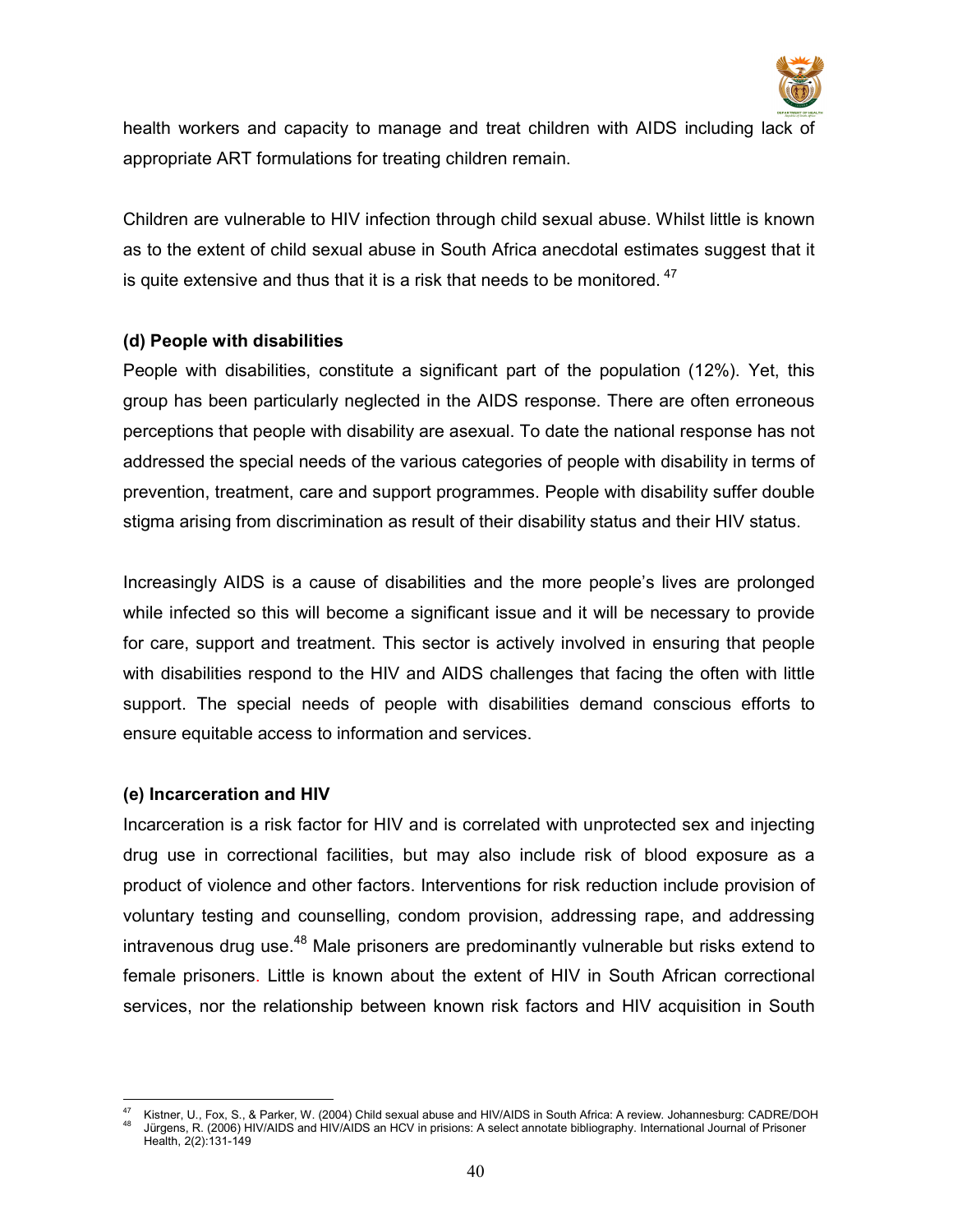

Africa. However, a small study in Westville medium security prison near Durban in 2002 found an HIV prevalence of 29.6% amongst male prisoners.<sup>49</sup>

### (f) Men who have sex with men (MSM)

Whilst HIV infection amongst MSM was a focus in the early phases of the epidemic in South Africa, there is very little currently known about the HIV epidemic amongst MSM in the country. MSM have also not been considered to any great extent in national HIV and AIDS interventions. Biologically, MSM who practice receptive anal intercourse have an elevated risk for HIV infection. MSM practices are also more likely to occur in particular institutional settings such as prisons, often underpinned by coercion and violence. MSM behaviours and sexualities are wide-ranging and include bisexuality, and the HIV epidemic amongst MSM and the heterosexual HIV epidemic are thus interconnected.<sup>50</sup>

# (g) Commercial Sex Workers (CSW)

Sex work is not readily defined but includes a wide range of informal and formal activities that relate to the exchange of sex for material benefit. Key characteristics include frequent and repeated exchange of sex with multiple sexual partners usually for monetary gain. Sex workers are predominantly female. Sex workers are at high risk of HIV infection and are vulnerable as a product of high partner turnover and a limited capacity to ensure safe sex during each and every sexual encounter. Very little is known about HIV prevalence amongst sex workers or their clients in South Africa, but both groups are linked to sexual networks that overlap with the broader epidemic.

#### (h) Mobile, casual and atypical forms of work

Truck driving, military service and other uniformed services such as security service provision may require regular and sustained travel and may in turn increase the likelihood of multiple sexual partnerships. Such activities have been linked to increased risk of HIV infection.<sup>51</sup> Whilst very little is known about prevalence in these sectors in South Africa, it is likely that risk of infection is higher, and these groups also overlap with the broader epidemic as a product of linked sexual networks.

 $\overline{a}$ <sup>49</sup> Gow, J, Smith, G., Goyer, K., & Colvin, M. (2004). The socio - economic characteristics of HIV in a South African prison. Int Conf AIDS. Abstract no. WePeD6529.

 $50$  UNAIDS, 1998

<sup>51</sup> Kistner, U., Fox, S., & Parker, W. (2004) Child sexual abuse and HIV/AIDS in South Africa: A review. Johannesburg: CADRE/DOH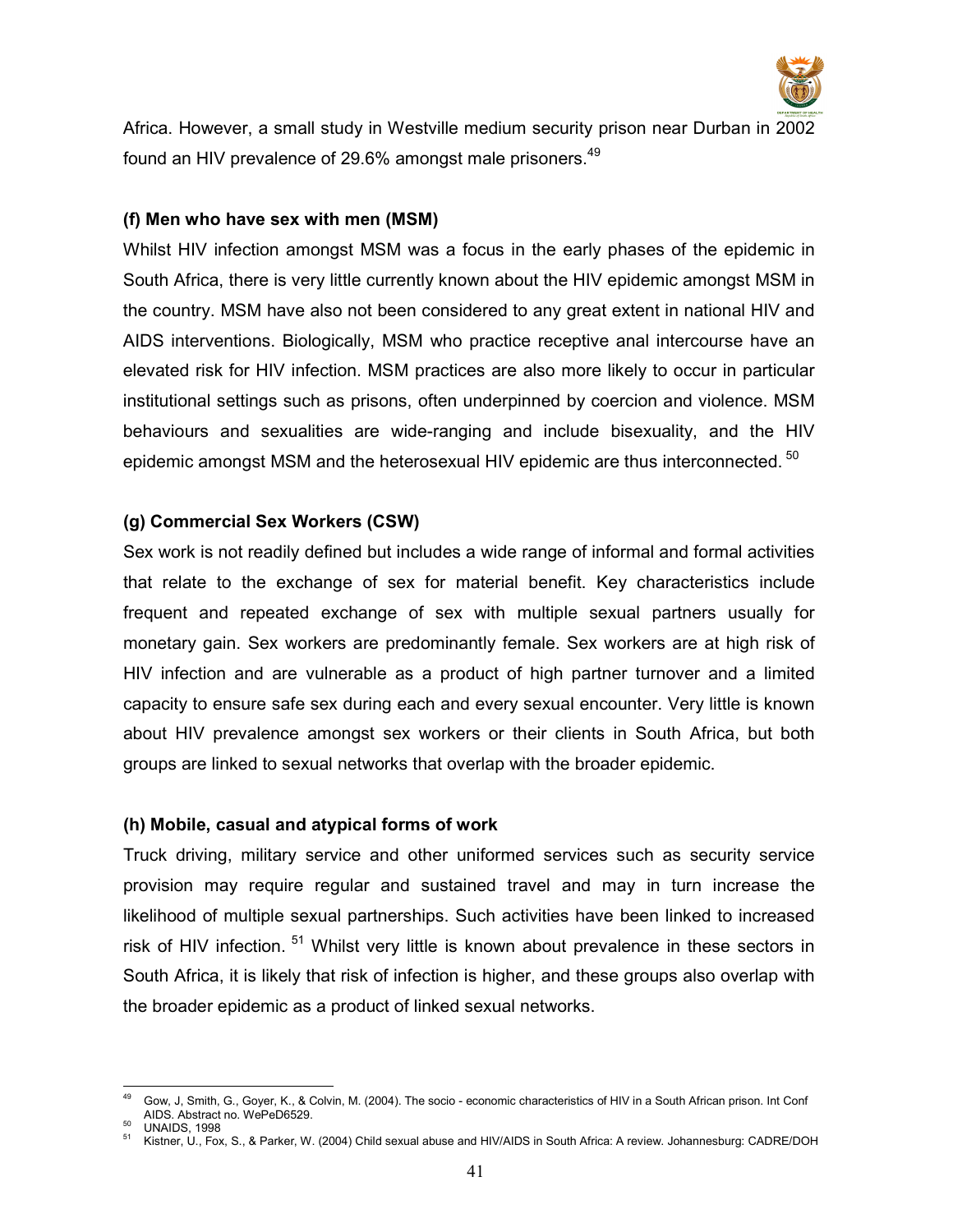

# (i) Refugees

The disruption of services and support systems caused by conflict or unrest in their home countries means that many refugees have limited information about HIV and AIDS, and they are often not familiar with local services or systems in South Africa. In addition, while their legal status guarantees the right to access HIV-related information and services on the same level as South Africans, barriers such as language, cultural traditions and xenophobia often preclude their ability to access these services. Therefore targeted programmes are necessary to ensure that refugees and asylum seekers have access to information and services- including prevention, care, support and treatment- as an integrated component of the national response to HIV and AIDS.

# (j) Injecting drug use

South Africa is a conduit country and market for drugs including injecting drugs such as heroin. Needle and syringe sharing is a common practice amongst injecting drug users, and is a highly efficient mechanism for transferring HIV. Intravenous heroin use in South Africa is presently very low, but has the potential to escalate. There are heroin detoxification programmes available in the country, but no formal needle exchange programmes exist.<sup>52</sup>

# 4.4 Impacts

# Demographic

The demographic impact of HIV and AIDS on the South African population is also apparent in statistics such as the under-5 mortality rate, which has increased from 65 deaths per 1000 births in 1990 to 75 deaths per 1000 births in 2006. Mortality rates in 1990 suggested that a 15-year old had a 29% chance of dying before the age of 60, but mortality rates in 2006 suggest that 15-year olds have a 56% chance of dying before they reach 60. Other estimates provided by the Actuarial Society of South Africa for 2006 include:

- 1.8 million AIDS deaths had occurred in South Africa, since the start of the epidemic.
- Around 740 000 deaths occurred in 2006, of which 350 000 were due to AIDS (approximately 950 AIDS-related deaths per day).

<sup>52</sup> Leggett, T. (2005). Intravenous drug use in South Africa. In S. Abdool Karim & Q. Abdool Karim (Eds.), HIV/AIDS in South Africa. Cambridge: Cambridge University Press.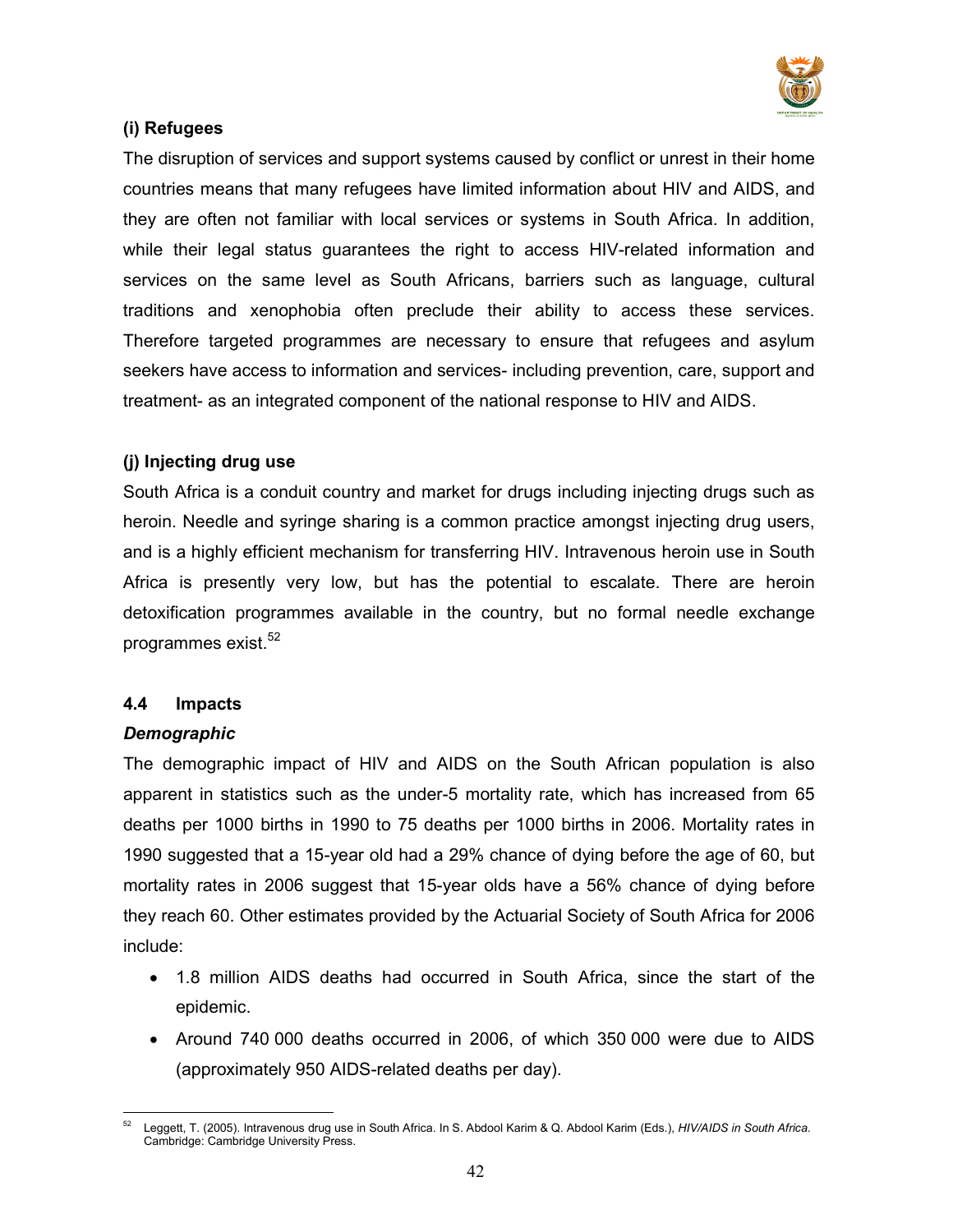

- 71% of all deaths in the 15–49 age group were due to AIDS.
- Approximately 230 000 HIV-infected individuals were receiving antiretroviral treatment, and a further 540 000 were sick with AIDS but not receiving antiretroviral treatment.
- 300 000 children under the age of 18 experienced the death of their mother.
- 1.5 million children under the age of 18 were maternal or double orphans (i.e. had lost a mother or both parents), and 66% of these children had been orphaned as a result of HIV and AIDS.

# The economy

The ILO demonstrated in 2004, and again with more recent data in 2006, that the rate of economic growth in countries heavily affected by HIV and AIDS has been reduced by the epidemic's effects on labour supply, productivity and investment over the last decade or more. According to this assessment, 3.7 million labour force participants aged 15 to 64 years were living with HIV or with AIDS in South Africa<sup>53</sup>. However, there is currently no clear evidence on the actual economic impact of HIV and AIDS in South Africa.

# Families and communities

 Households experience the immediate impact of HIV and AIDS, because families are the main caregivers for the sick and suffer AIDS-related financial hardships. During the long period of illness caused by AIDS, the loss of income and cost of caring for a dying family member can impoverish households<sup>54</sup>.

The problem of orphans and vulnerable children will persist for years, even with the expansion of prevention and treatment programmes. Studies in several districts in South Africa found that the majority of orphans are being cared by grandparents, family members or through self-care in child-headed households<sup>55</sup>. Orphans and vulnerable children are at higher risk for HIV infection, as they face numerous material, emotional and social problems<sup>56</sup>. They also face:

 $\overline{a}$ <sup>53</sup> <mark>(ILO, 2006)</mark>

<sup>54</sup> (Ashford, 2006)

<sup>&</sup>lt;sup>55</sup> (Letlape et al., 2006; Jooste et al., 2006)

<sup>56</sup> (Skinner, 2006)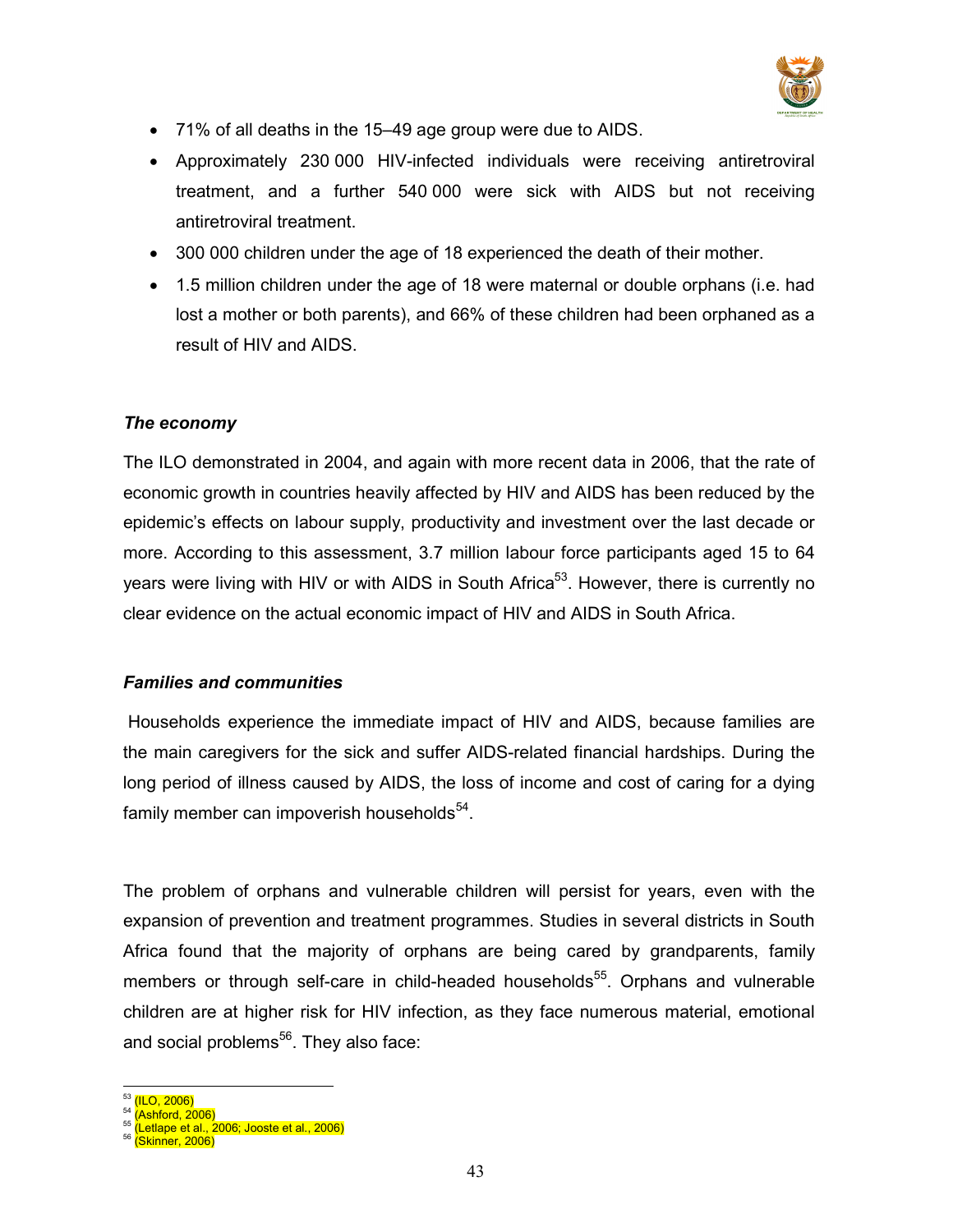

- Discrimination and stigma, as they are often shunned by society, lack affection and are left with few resources;
- Many of them drop out of school due to inability to pay school fees;
- They also often suffer from malnutrition and ill health and are in danger of exploitation and abuse $^{57}$ .

# Psychosocial impacts, mental health and HIV

Interventions to address HIV and AIDS have tended to focus on biomedical interventions including, for example, condoms for HIV prevention, and ART and PMTCT, for people living with HIV. Psychological distress and psychological disorders are also more prevalent amongst PLHA, and the importance of mental health programming in relation to HIV/AIDS has long been overlooked.<sup>58</sup> Less emphasis has been given to the psychosocial impacts of the disease which are related to illness and death of parents, children and other family members; caring for people who are ill and dying of AIDS; and living with and coping with an HIV positive diagnosis. A recent study in South Africa found a higher prevalence of mental disorders amongst PLHA including depression, anxiety, increased anxiety amongst PLHA with children, and alcohol related problems.

#### The health care system

HIV and AIDS affect both the supply and demand of health care systems. On the 'supply' side of health systems, the human resource effects of HIV are two-fold: the stress and morale impacts of rapidly changing epidemiological, demand and mortality profiles in patients caused by HIV and AIDS, and HIV infection in providers themselves. In a survey of 512 public sector workers in four provinces, 16.3% were HIV infected<sup>59</sup>. An HIV prevalence study at Helen Joseph and Coronation Hospitals with a 91% response rate, found that 13.7 % of 644 nurses were HIV infected and 19% had AIDS defining CD4 cell counts<sup>60</sup>.

#### Education system

 $\ddot{\phantom{a}}$ <sup>57</sup> (UNICEF)

<sup>58</sup> Baingana, F., Thomas, R., & Comblain, C. (2004). HIV/AIDS and mental health. Washington: World Bank; Freeman, M., Nkomo, N., Kafaar, Z. and Kelly, K. (2007). Mental disorder in people living with HIV/AIDS in a high prevalence developing country context. Forthcoming in The Lancet.

<sup>59</sup> (Shisana et al, 2003)

<sup>&</sup>lt;sup>60</sup> (Connelly et al, 2007)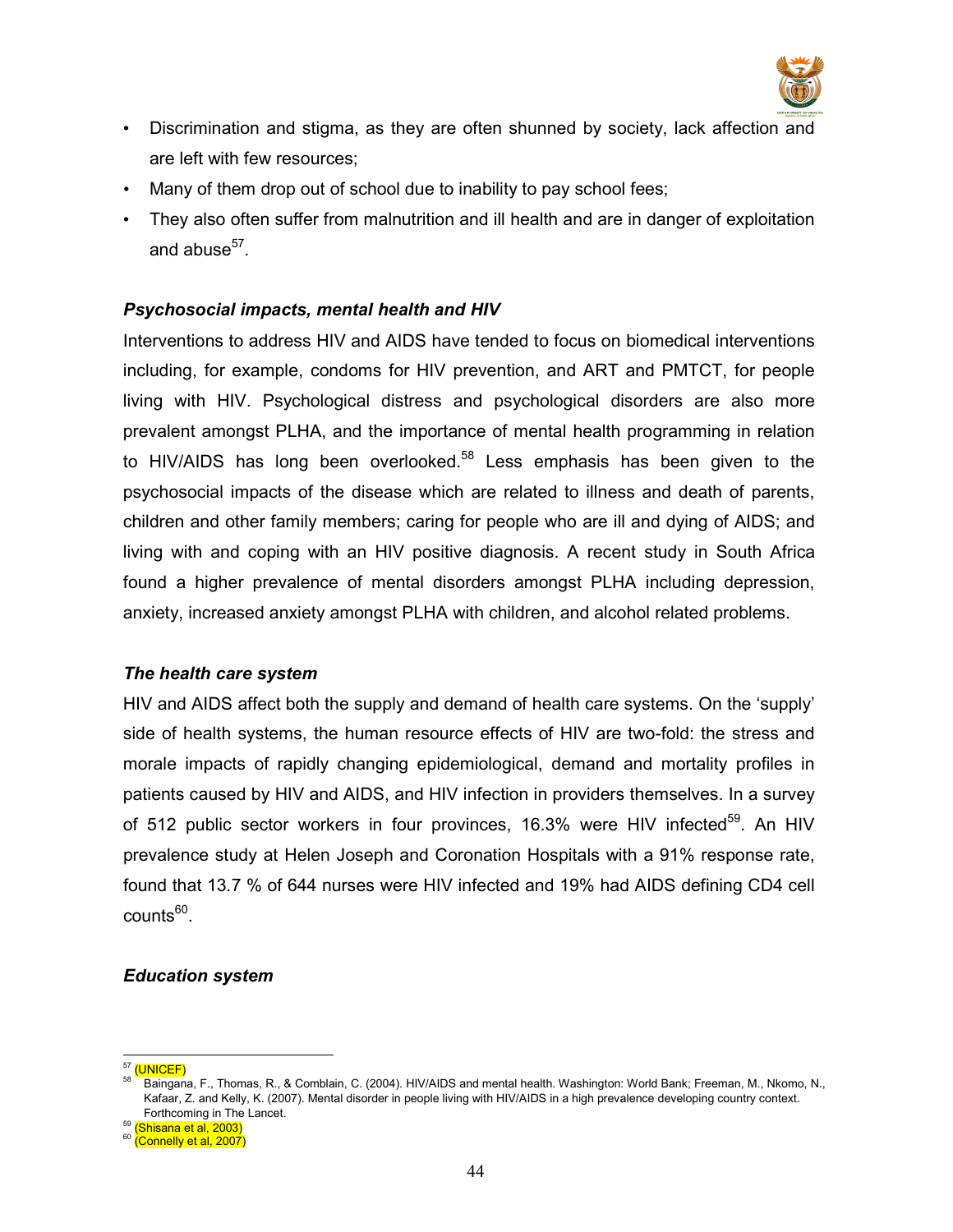

The epidemic affects the supply and demand for primary and secondary schooling. On the supply side, infected teachers will eventually become chronically ill, with increased absenteeism, lower morale and productivity.

A South African education sector study found a sero-prevalence of 12.7% among teachers and significant gender, racial and geographical differences $^{\rm 61}$ .

The challenge of HIV and AIDS in South African requires an intensified comprehensive, multisectoral national response. This response should:

- address the social and economic realities that make certain segments of society most vulnerable
- provide tools for prevention of infection
- provide services designed to mitigate the wide-ranging impacts of the epidemic.

To achieve this there is a continuing need to guide policy and programmes at all levels and in all sectors and to inspire renewed commitment from all South Africans.

The South African National Aids Council (SANAC) recommended a rapid assessment of the NSP 2000-2005 as a first step toward developing the NSP 2007-2011. A task team was duly formed to coordinate the assessment, which was done between August and September 2006. This evaluation enabled stakeholders to identify the strengths and weaknesses of the NSP 2000-2005. The NSP 2007-2011 thus partly builds on the findings of this assessment.

# 5. RESPONSE ANALYSIS

A detailed description of the country's response to the HIV and AIDS epidemic is beyond the scope of this plan. However, this section offers a brief overview of progress made by various agencies in implementing the NSP 2000-2005 as well as some of the gains for the NACOSA period.

The NSP 2000-2005 articulated four priority areas - prevention; treatment, care and support; legal and human rights; and research, monitoring and surveillance.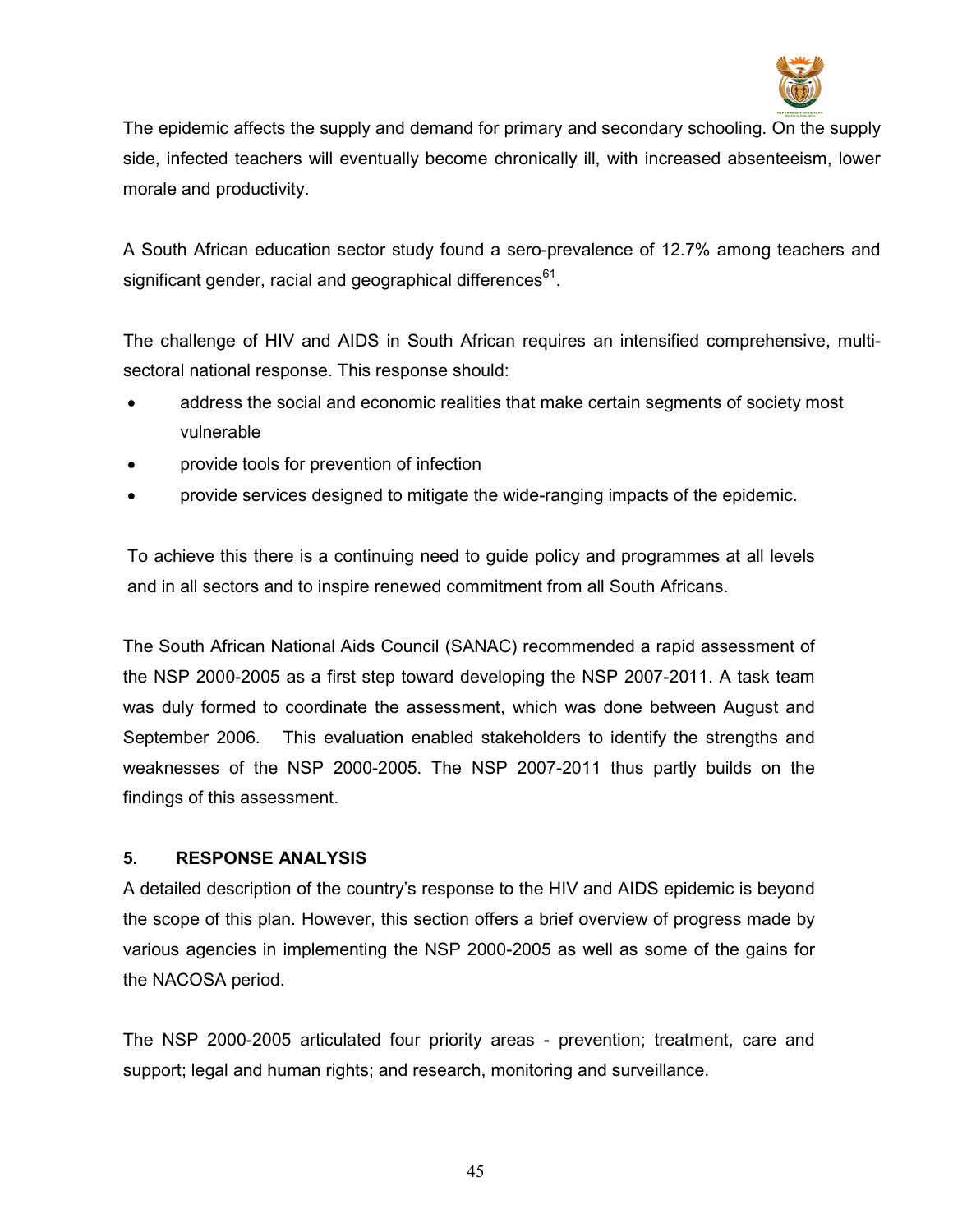

The final report of the assessment of the NSP 2000-2005 concluded that:

- 1. All stakeholders in government and civil society embraced the NSP 2000-2005 as a guiding framework during the time of its implementation. Sectoral HIV and AIDS policies and operational plans in South Africa are designed according to the principles and structures charted in the NSP 2000-2005.
- 2. Participation in the fight against HIV and AIDS has broadened to involve agencies other than the Department of Health and government departments during the time of the NSP 2000-2005.
- 3. There has been an increase in the levels of HIV and AIDS awareness and in the acceptance of people living with HIV and AIDS. However, behaviour has not changed proportionately to levels of awareness and availability of prevention methods such as condoms.
- 4. Stigma and discrimination remain unacceptably high.
- 5. The NSP 2000-2005 gave rise to the establishment and expansion of key programmes such as health education, voluntary HIV counselling and testing (VCT), prevention of mother to child transmission (PMTCT) and antiretroviral therapy (ART). There has been significant growth in input to and uptake of these programmes over the period of the NSP 2000-2005.
- 6. The implementation of these programmes tended to be vertical, with capacity deficits evident in their implementation. This is reflective of the health system or lead agency's weaknesses rather than a weakness in the strategic framework.
- 7. The lack of a clear monitoring and evaluation framework and clear targets and responsibilities was a major weakness of the NSP 2000-2005.
- 8. The overall co-ordination of activities at SANAC level and within civil society was another major weakness.

# Key recommendations for government departments included:

1. Review the approach and content of the Abstain, Be faithful, Condomise (ABC) strategy behind the design of Information, Education and Communication materials (IEC). There should be greater emphasis on strategies that are designed to influence behaviour rather than simply to raise awareness. Also, there should be emphasis on positive messaging - sending a clear message that it is possible to live a happy, fulfilled life with HIV.

 $\overline{a}$ <sup>61</sup> (Shisana et al., 2005b)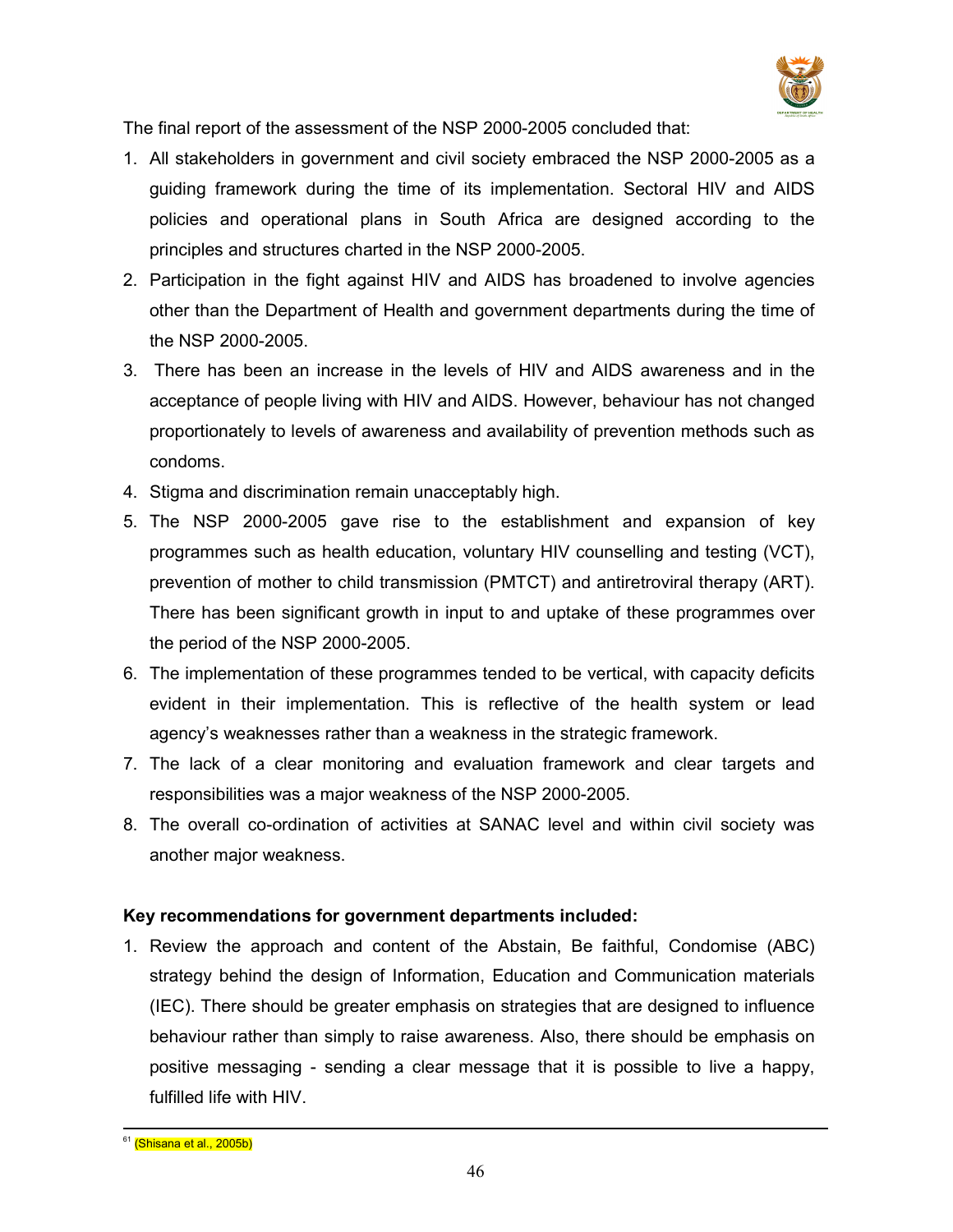

- 2. Strengthen the implementation of government departments' HIV and AIDS plans. Establish an interdepartmental framework to record the experiences of the various departments.
- 3. Consolidate and build existing partnerships, especially concentrating on increasing the contribution of the private sector.
- 4. Strengthen co-operative agreements among SADC member states and promote implementation of these agreements to create a regional framework.
- 5. Strengthen the co-ordination and monitoring and evaluation of the sector within the framework of SANAC.

# The key recommendations identified the following needs within civil society:

- 1. Develop strategies to enable SANAC representatives to fulfil their mandate of coordinating activities in civil society.
- 2. Develop strategies to increase business sector contribution in all aspects of the response to HIV and AIDS, especially small, medium and micro enterprises (SMMEs). Formalise structures in the trained health professional (THP) sector.
- 3. Establish a monitoring and evaluation plan for all civil society structures. Strengthen co-ordination among all sectors of civil society involved in treatment, care and support activities.
- 4. Make prevention education and other HIV and AIDS related interventions accessible to people with special needs.

The findings of the assessment on the extent of implementation of the NSP 2000-2005 are summarized as follows:

# Prevention:

Information Education and Counselling (IEC) materials in South Africa are of sound technical quality and widely available. All stakeholders disseminate similar messages, articulated around ABC, stigma-mitigation and human and legal rights. The DOH has invested a great deal in the production and dissemination of IEC materials through the existing and popular mass media.

A recent report on the status of HIV and AIDS communication campaigns reported that the government AIDS Communication Programme, Khomanani is the best of all in the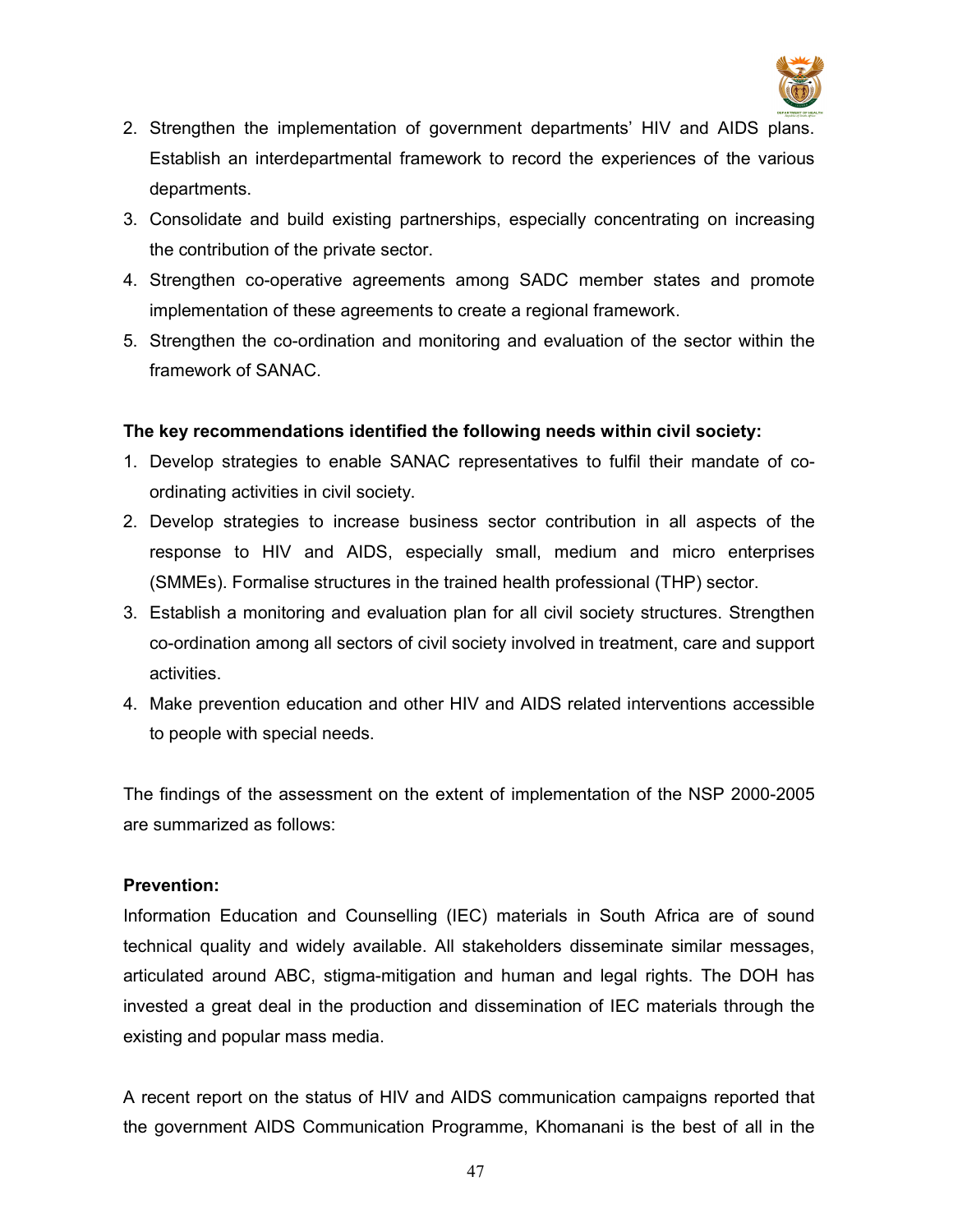

country, achieving excellent reach and is well known and recognised by the general population. The target of reaching all schools in South Africa through the Life Skills program has also been achieved and significant progress has been made in building capacity among educators. Behavioural change, however, remains a problem. Reports indicate that consistent condom use among the youth is still not optimal.

All government departments are committed to the prevention of HIV and AIDS. Departments have developed and implemented appropriate policies and plans. There are suggestions, however, that implementation capacity for specific activities within government departments is inadequate.

In August 2005, South Africa joined the WHO Afro Regional Resolution to declare 2006 a year of accelerated HIV prevention and a five-year strategy for accelerated HIV prevention was developed. HIV prevention is one of the key priority programmes articulated in the Strategic Plan of the DOH for 2006/2007.

Some programmes have been implemented in high transmission areas (HTA) and have grown rapidly due to high demand. These include several regional initiatives such as the Corridors of Hope service on the major trucking routes in South Africa.

Male Condom accessibility, judged according to the quantity of condoms procured and distributed, has significantly improved during the NSP 2000-2005. Condoms are being distributed increasingly via non-traditional outlets, but the number of condoms handed out at these venues remains low compared to overall distribution.

The number of PMTCT sites has increased during the NSP 2000-2005 period. DOH has provided some skilled personnel, medicines and other commodities to ensure that access to PMTCT increased. The training of health care providers on PMTCT may, however, be lagging behind the expansion of the PMTCT services. Fertility options for women known to be HIV-positive are still lacking. The effectiveness of this programme is still to be established.

The availability of post exposure prophylaxis (PEP) services has also improved during the NSP 2000-2005. Policies are available; and the number of sites and drug availability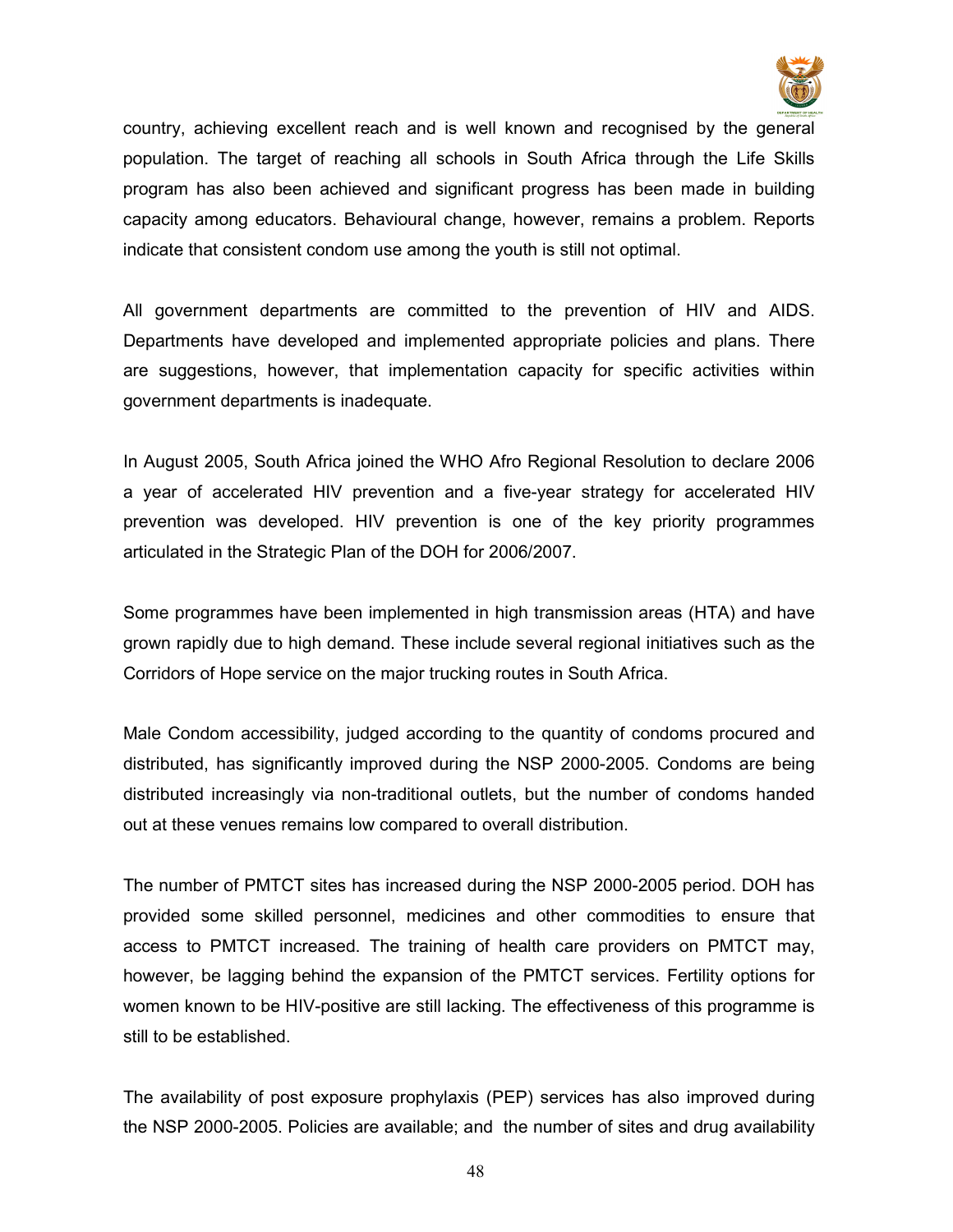

has improved since 2000. But the percentage of people who have been raped who actually receive PEP is low. This could be due to weak human resource capacity or failings of other support systems (for example, data/information management) for the programme.

Significant investment has been made in infrastructure since 2000 including recruitment of staff, training of staff, and procurement of equipment and supplies for VCT. The proportion of people counselled to those who are tested has improved during the NSP 2000-2005 period, as has the proportion of health care workers being trained to provide the service. The contribution of the private health sector to VCT is minimal, too low in proportion to the resources in that sector.

# Treatment, Care and Support:

Standard treatment guidelines for the management of HIV and AIDS related conditions in the public health sector were developed and distributed with training of health care workers. An important milestone in this regards was the development and approval by Cabinet of the National Operational Plan for Comprehensive HIV and AIDS Management, Treatment, Care and Support (The Comprehensive Plan). This plan united the country in ensuring that a comprehensive package of good quality services is equitably provided to those in need whilst strengthening the health system.

Since the launch of this plan, a lot of resources have been allocated to treatment, care and support within facilities. Policy and guidelines for all aspects of HIV and AIDS were updated to include the use of Antiretroviral drugs and nutrition interventions. Staff training has increased, laboratory services are more accessible, physical infrastructure has improved. In the first year of the implementation of the Comprehensive Plan, accredited service points covered all health districts. Today many accredited service points are already functioning beyond capacity.

South Africa now has the largest number of people enrolled on antiretroviral therapy in the world. There are however many more people in need of this and other related interventions to reduce morbidity and mortality from HIV and AIDS. In particular more eligible adults than children have accessed these services. There is a need to develop more innovative strategies to improve access for children as well. The management of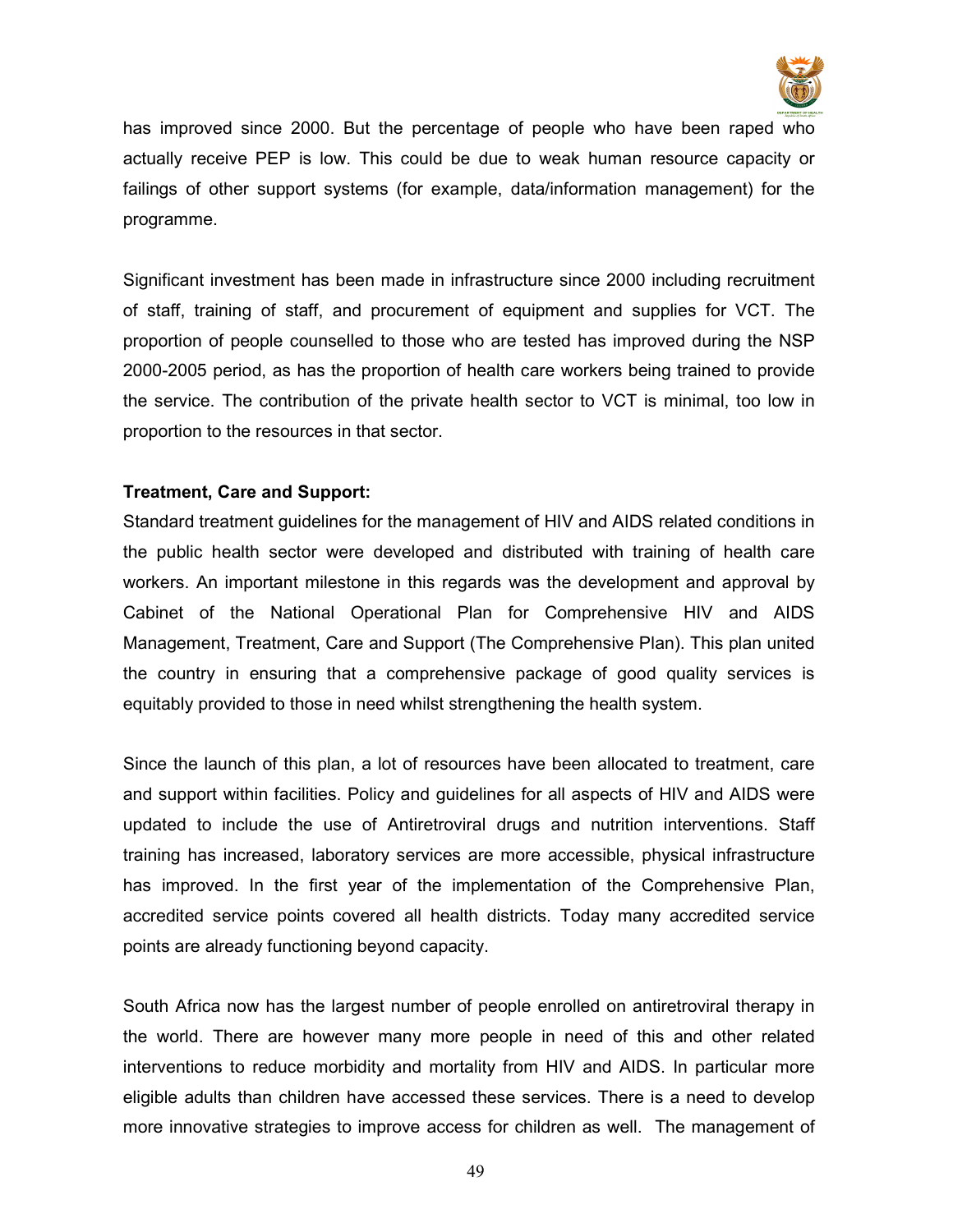

TB poses a specific challenge as the cure rate remains low and resistance increases despite the efforts that have been put into the programme.

Community and home-based care have grown rapidly in South Africa in the last five years. Guidelines have been developed and training is available for home-based carers. In general, communities are responding positively to the need to care for PLWHA. Collaboration between the government and some CBOs is well established, with many receiving funding from the government. The provision of a stipend for home-based carers is an important incentive that also contributes to poverty alleviation. This programme is seen as the department of health's contribution to the national Expanded Public Works Programme (EPWP). Policies for the management of community care givers as well as career path programmes have been developed whilst good quality services are provided to home-bound clients and children in early childhood centres.

The burden of HIV and AIDS on children has increased greatly. The number of Orphans and Vulnerable Children (OVC) has more than doubled in the past three years. The government response to this reality is multi-sectoral, comprehensive and developmental. There is significant inter-sectoral collaboration between relevant government departments and civil society to address the needs of these children.

#### Research, Monitoring and Evaluation:

South Africa's efforts to develop a vaccine have met with international acclaim. Support from government and other research institutions is very valuable to the initiative. The various scientific teams involved have observed all ethical requirements. HIV vaccine development has strengthened the level of community participation in scientific research and capacity to do research has increased considerably in the country. The challenge is to ensure equitable spread of this development. It is however still a long way before an effective vaccine is available for use.

A number of HIV and AIDS research projects have been commissioned during the NSP 2000-2005 to investigate various treatment options in South Africa. Great emphasis has been placed on ensuring that new drugs are safe - both in the mainstream and traditional health sectors. Studies have been conducted to establish the incidence of HIV. There are still some methodological discussions yet to be concluded in this domain.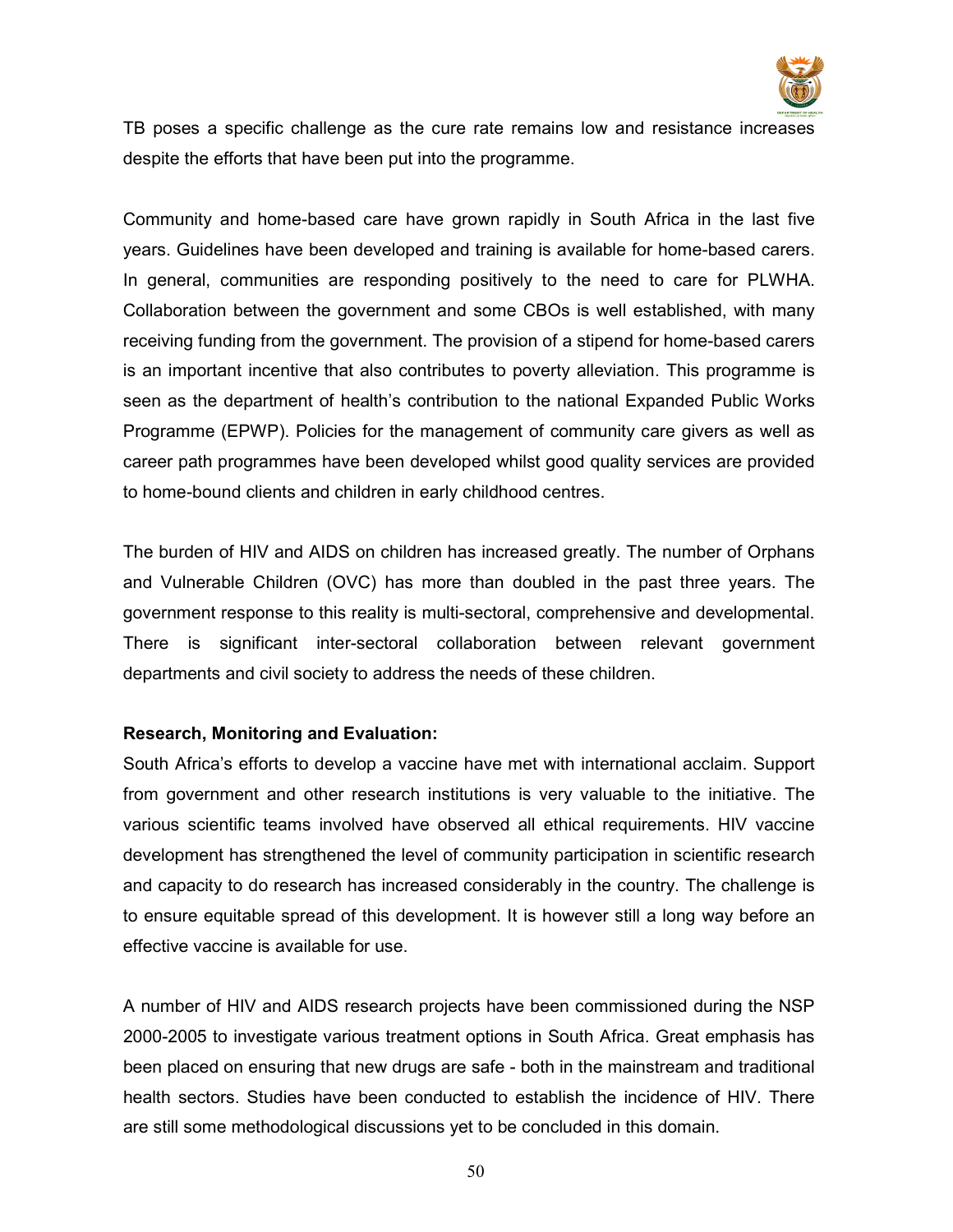

Several behavioural surveys of varying methodological strength have been carried out. Some of these were aimed at establishing a baseline against which future surveys could be assessed. The antenatal care survey for the prevalence of HIV among pregnant women was conducted once a year during the time of the NSP 2000-2005.

## Human and Legal Rights:

Between 1994 and 2007 South Africa developed a sophisticated legal framework dealing with health, which has respect for human rights at its centre. There are also a number of laws, policies, guidelines and judgments that specifically protect the rights of people living with HIV and AIDS in South Africa. However, information on these rights has not been widely enough disseminated. Linked to this is the failure to allocate resources for human rights education and protection, leading to the human rights-based response being limited and fragmented and largely driven by NGOs. As a result, poor, marginalised and disabled people face the problem of being unable to afford or have easy access to the legal and judicial system.

During the NSP of 2000-2005 some research has reported a lessening of stigma and the latest evidence suggests the majority of South Africans are willing to care for PLWHA. In addition there have been a number of successful cases challenging unfair discrimination. But despite this the combination of stigmas against HIV, disability and sexual orientation, together with other forms of discrimination, remain a challenge. This continues to deter people, particularly from vulnerable groups, from seeking HIV testing, treatment and support. In addition, much greater openness about HIV remains elusive.

#### Civil Society Sectors response:

Various sectors of civil society were identified as lead agencies in the implementation of the NSP 2000-2005. Challenges with lack of indicators and , poor coordination make it difficult to provide an accurate account on the performance of these sectors. However, during 2000-2005 many sectors expanded their involvement in HIV Prevention, Treatment, Care and Support. For example, the PLWHA, the business, higher education, traditional health practitioners, people with disabilities, children, and religious sectors are some of the sectors that have made meaningful contributions.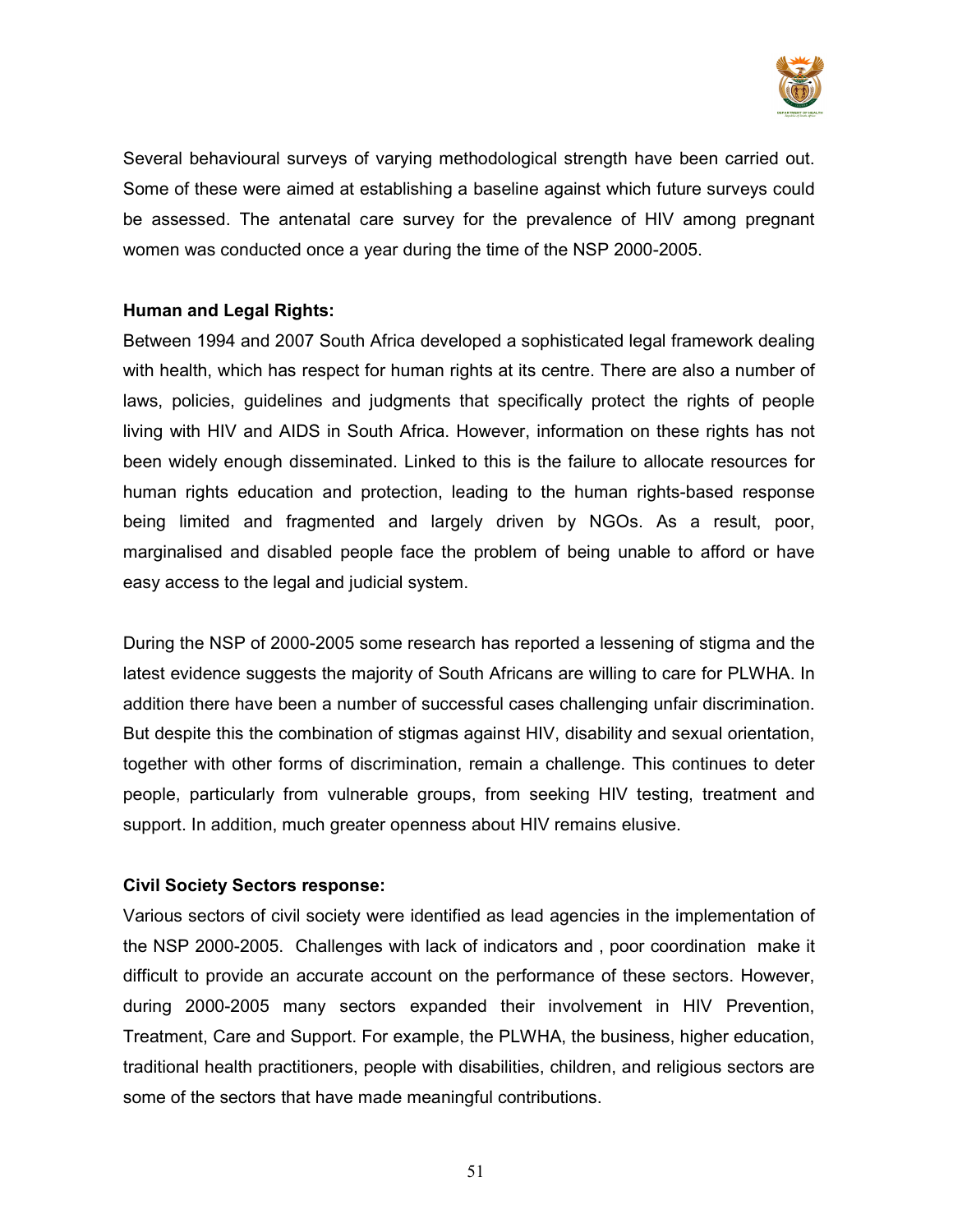

The main challenge is now for the sectors to coordinate and monitor their activities more effectively. There is also a need for sectors to ensure that campaigns on HIV reach to all of their members.

#### 6. DEVELOPMENT OF THE STRATEGIC PLAN 2007-2011:

During 2006 SANAC, under the leadership of the Deputy President, Mrs. Phumzile Mlambo-Ngcuka, mandated the Department of Health (DOH) to lead the development of a national strategic plan to ensure continued guidance strengthening of the national, mullti-sectoral response to HIV and AIDS.

This plan would build onto what has been done, take into account the current state of the epidemic and developments in scientific knowledge, and will establish national targets and monitoring frameworks. Guided by the Minister of Health, Dr Manto Tshabalala-Msimang, SANAC concluded that the National Strategic Plan (NSP) 200-2005 is fundamentally still relevant. This work began in August and September with an assessment of progress in the implementation of the NSP 2000-2005.

The methods used were a review of documents supplied by lead agencies implementing the NSP and secondary data analysis. These initial findings were presented to government and civil society for validation. Stakeholders were afforded an opportunity to provide additional information. About two hundred people represented a wide range of different government departments and organisations across various sectors in these workshops in August and September 2006. There were representatives of fifteen different government departments, organisations representing PLWH, faith-based organisations (FBOs), non-governmental organisations (NGOs), community based organisations (CBOs) traditional healers, legal and human rights organisations, organisations representing people with special needs, youth organisations, organised labour, business, the hospitality industry, organised sport and academic institutions.

The first draft of the NSP 2007-2011 was presented at a consultation with all sectors on the 20th October 2006. Inputs from this consultation were incorporated and a second draft was circulated to all stakeholders for further comments. Civil society structures also had an opportunity to consult among themselves at a congress held on 27 and 28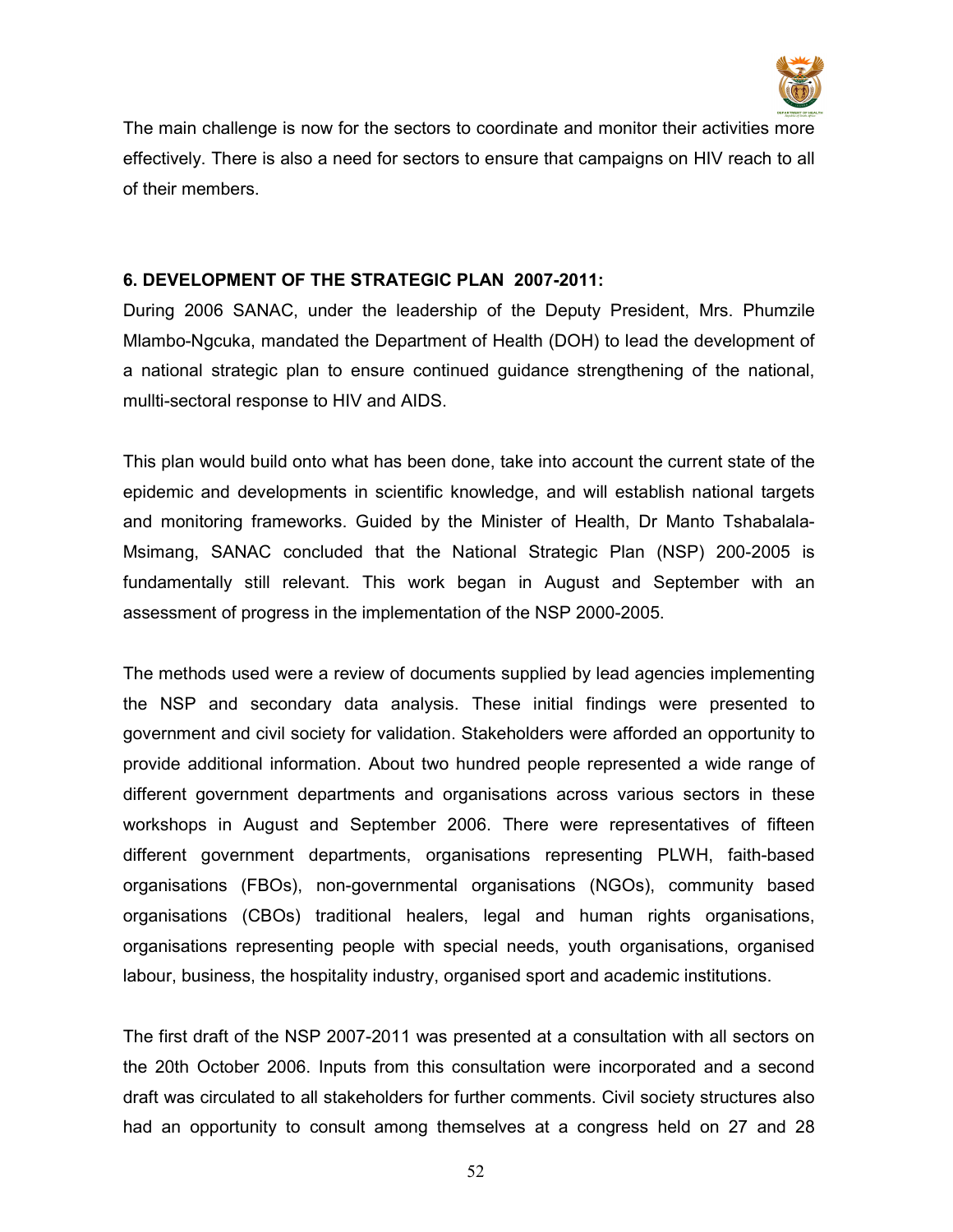

October 2006. Some of the resolutions of this congress were considered. The draft NSP was then presented to SANAC on 31 October 2006. Further consultations with NGOs, PLWHA, women's groups, the youth troika, labour, and the children's sector yielded additional inputs, which were considered. Inputs from other government departments, expert clinicians, researchers and professional organisations were also included.

The DOH and the National Health Council (NHC) interrogated and endorsed the final draft, which was then presented to the civil society section of SANAC on 20 November 2006, where it was decided that more work to enhance the document was to be done by a task team of experts. A national expert task team was appointed (Annexure A) and the team presented the final draft to a national consultation on the 14-15 March 2007 for endorsement. The NSP 2007-2011 was then adopted by SANAC as the document expressing the national commitment and approach to HIV & AIDS and STIs.

#### 7. PURPOSE OF THE STRATEGIC PLAN 2007-2011

The National Strategic Plan 2007-2011 is designed to guide South Africa's response to HIV & AIDS & STIs control in the next five years. This strategy document draws on lessons learned in responding to HIV and AIDS in the last decade. The NSP builds on existing strengths and successes, considers the policy and legal environment, developments in scientific evidence, international practices, estimated need and current coverage rates demonstrable capacities, projects potential achievements by 2011, is informed by resources available, and looks at innovative ways to address areas of weakness, and sets ambitious targets to meet the broad aims the national response to HIV and AIDS and STIs. Linked to this plan is a Framework for Monitoring and Evaluation.

Practically speaking, the new NSP seeks to strengthen and improve the efficiency of existing services and infrastructure and introduce additional interventions based on recent advances in knowledge.

Whilst the two main goals of the Operational Plan for Comprehensive HIV and AIDS Care, Management and Treatment for South Africa are to provide comprehensive care and treatment for people living with HIV and AIDS as well as to facilitate the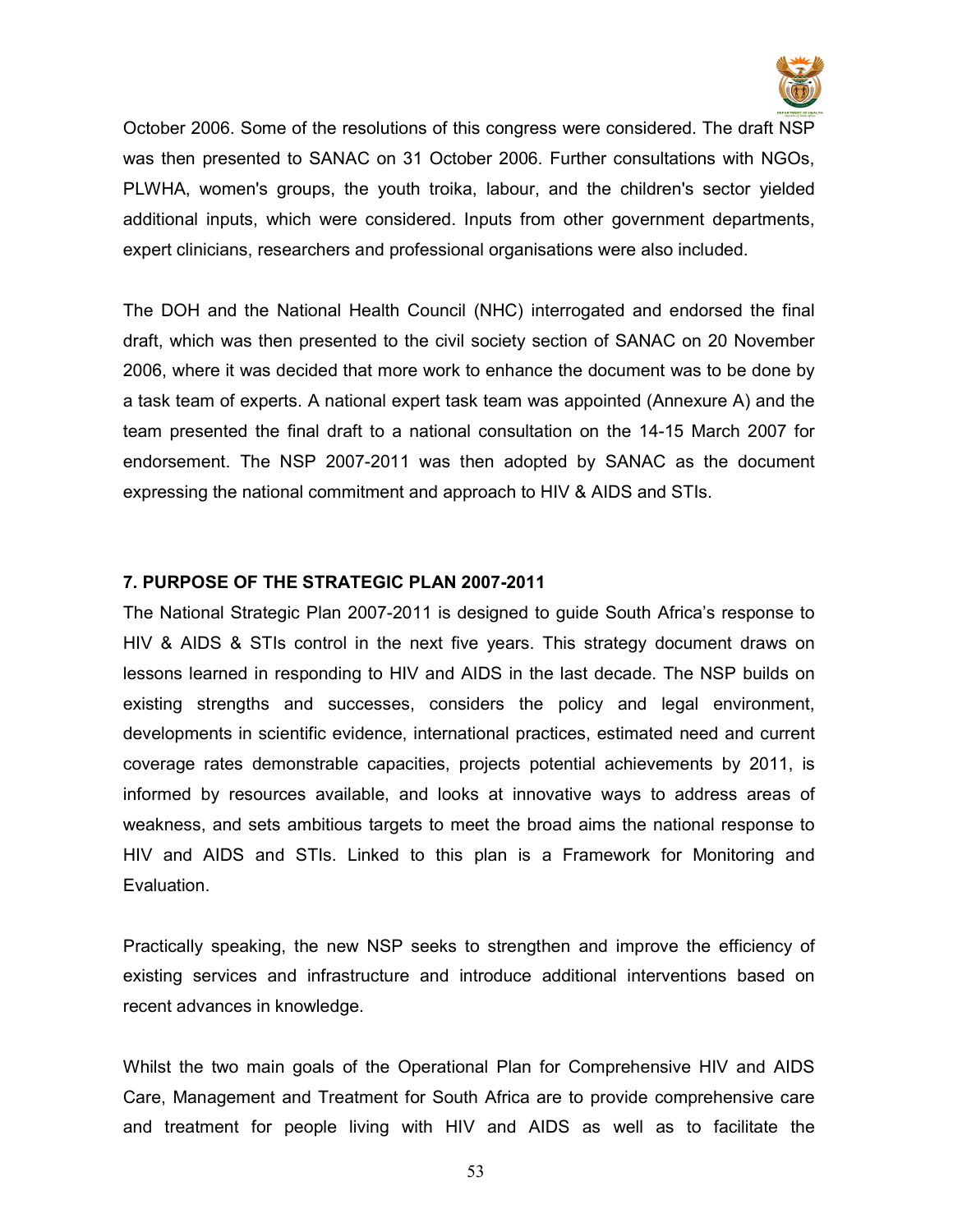

strengthening of the national health system, the NSP 2007-2011 is not a plan for the health sector alone. Instead, it seeks to be relevant to all agencies working on HIV and AIDS in South Africa, within and outside the government. The underlying basic premise is the recognition that no single sector, ministry, department or organisation can by itself be held responsible for the control of HIV and AIDS.

It is envisaged that all government departments and sectors of civil society will use this document as a basis to develop their own HIV and AIDS strategic and operational plans to achieve a focussed, coherent, country-wide approach to fighting HIV and AIDS. It will be used as a basis for engagement with national and international partners on matter that pertain to HIV and AIDS. Where there are policy gaps, these will be addressed and financial and other resources will be mobilised accordingly. This alignment and harmonisation of efforts will also enable consistent and effective monitoring and evaluation of the national response to HIV and AIDS, which will enable further revision and improvement of interventions.

## 8. GUIDING PRINCIPLES

The principles guiding the implementation of the NSP 2007-2011 confirm those articulated in the Constitution, the NACOSA Plan, the Department of Health White Paper for the Transformation of the Health System in South Africa, 1997, the Comprehensive Plan, and Batho Pele. These Principles are summarised below:

- o Supportive Leadership: The NSP should be driven by South Africa's political leadership with the support of leaders from all sectors.
- $\circ$  Effective Communication: Clear and ongoing communication is an essential tool for the attainment of the aims of the plan.
- $\circ$  Effective Partnerships: All sectors of government and all stakeholders of civil society shall be involved in the fight against HIV and AIDS.
- $\circ$  Promoting social change and cohesion: The national movement on moral regeneration and values promotion shall be enhanced to support sustainable behavioural change.
- Tackling Inequality and poverty: the NSP affirms government's constitutional duty to take reasonable legislative and other measures to ensure progressive realisation of rights to education, health care services and social security to all people of South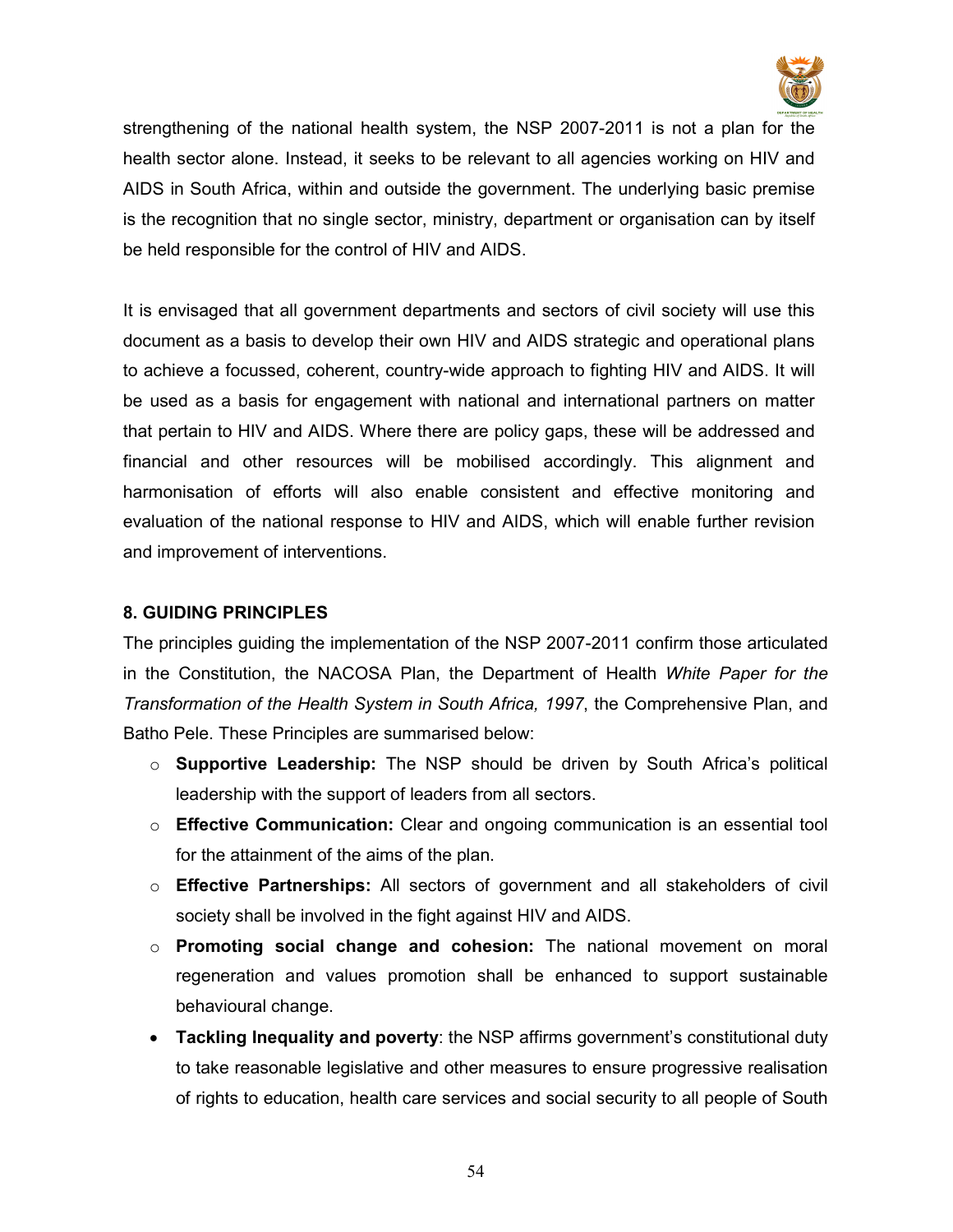

Africa. HIV and AIDS interventions will be implemented in a way that complements and strengthens other developmental programmes.

- Promoting Equality for Women and girls: The NSP recognises the particularly vulnerable position of women and girls to HIV, AIDS and its social impact. It commits to prioritising interventions focussing on the causes of gender inequality, and the horrific impact that HIV has on many women and girls.
- Protecting and Respecting Children: The impact of HIV on the rights of children is enormous. Respect for the best interests of the child dictates that children's rights and needs must be at the forefront of all interventions for HIV prevention, treatment and support.
- Recognising Diversity: The NSP recognises the special needs and diversity of disability rights as human rights and recognises disability as a social and developmental issue.
- Ensuring Equality and non-discrimination: The NSP is committed to challenging discrimination against groups of people who are marginalised, including people with disabilities, orphans, refugees, asylum seekers, foreign migrants, sex workers, men-who-have-sex-with-men, intravenous drug users, and older persons. All these groups have a right to equal access to interventions for HIV prevention, treatment and support.
- $\circ$  Personal Responsibility: Every person in South Africa has a responsibility to protect themselves and others from HIV infection and to know their HIV status and seek appropriate care and support,
- $\circ$  Building Community Leadership: Programmes shall be informed and owned by communities and their leaders.
- $\circ$  Using scientific evidence: The interventions outlined in the NSP shall, wherever possible, be evidence-based.
- $\circ$  Strengthening care systems: Strengthening of health and social systems, and organisational capacity of NGOs, FBOs and CBOs, is central to effective implementation.
- $\circ$  **Accessibility:** All essential commodities including prevention technologies, medicines, diagnostics tools, nutritional and food supplements, shall be made affordable and accessible.
- o Monitoring Progress: All interventions shall be subject to monitoring and evaluation.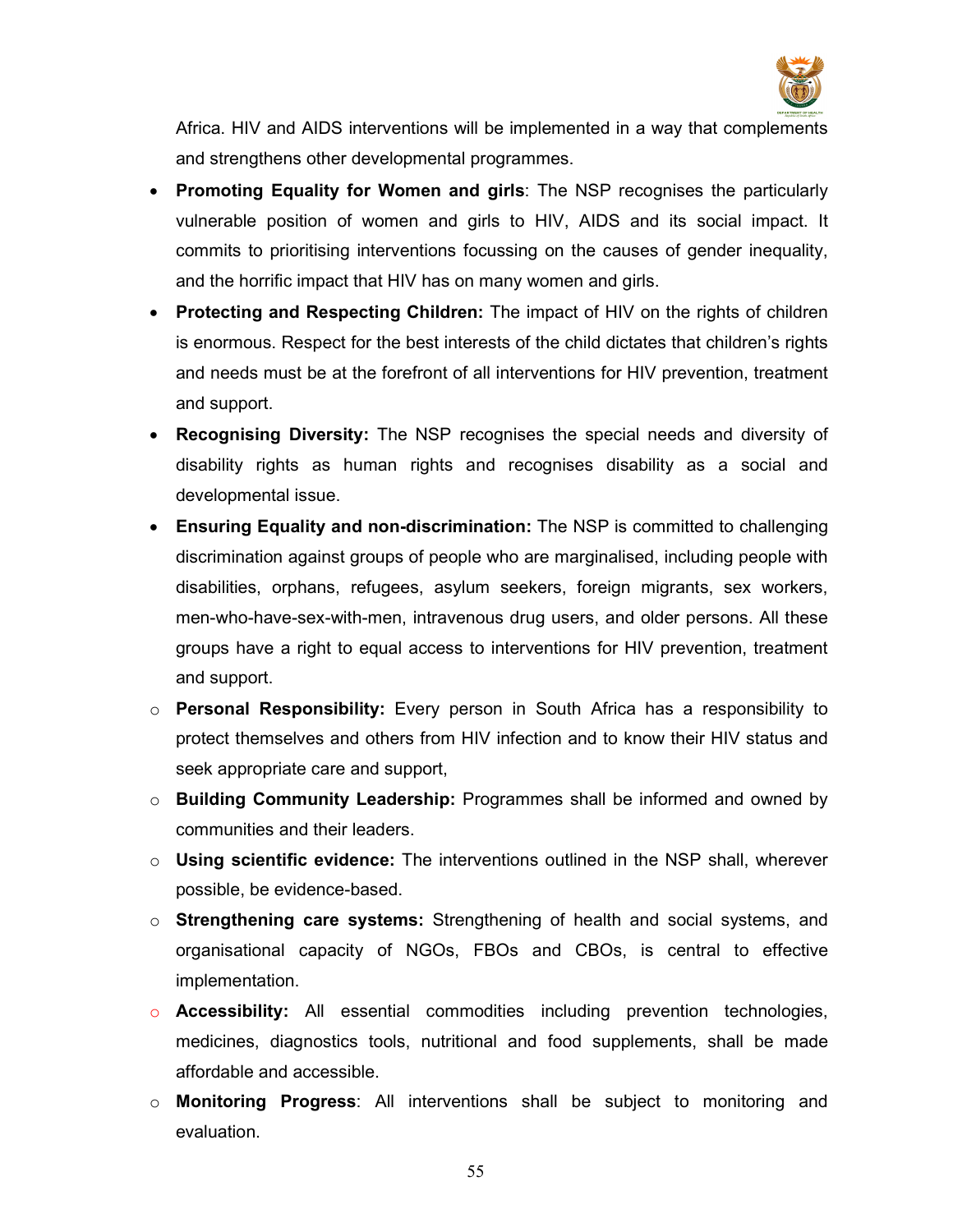

o Financial sustainability: No credible, evidence-based, costed HIV and AIDS and STI sector plan should go unfunded. There should be predictable and sustainable financial resources for the implementation of all interventions. Additional resources from donor agencies shall be harmonised to align with policies, priorities and to fund programme and financial gaps

# 9. GOALS OF THE NSP 2007-2011

The primary aims of the NSP are to:

- reduce the number of new HIV infections by 50%.
- reduce the impact of HIV and AIDS on individuals, families, communities and society. by expanding access to appropriate treatment, care and support to 80% of all people diagnosed with HIV

In particular young people in the age group 15-24 should be a focus of all the interventions, especially for behaviour change based prevention.

The interventions that are needed to reach the aims of the NSP are structured according to the following four key priority areas:

- o Prevention;
- o Treatment, care and support;
- o Human and legal rights; and
- o Monitoring, research and surveillance.

The section that follows focuses in more detail on the interventions that will be pursued in the next 5 years. However it needs to be understood that these priority areas are a continuum in the response to HIV and AIDS.

# PRIORITY AREA 1: PREVENTION

The target is to reduce the national HIV incidence rate by 50% by 2011. Identifying and keeping HIV negative people negative is the most effective and sustainable intervention in the AIDS response.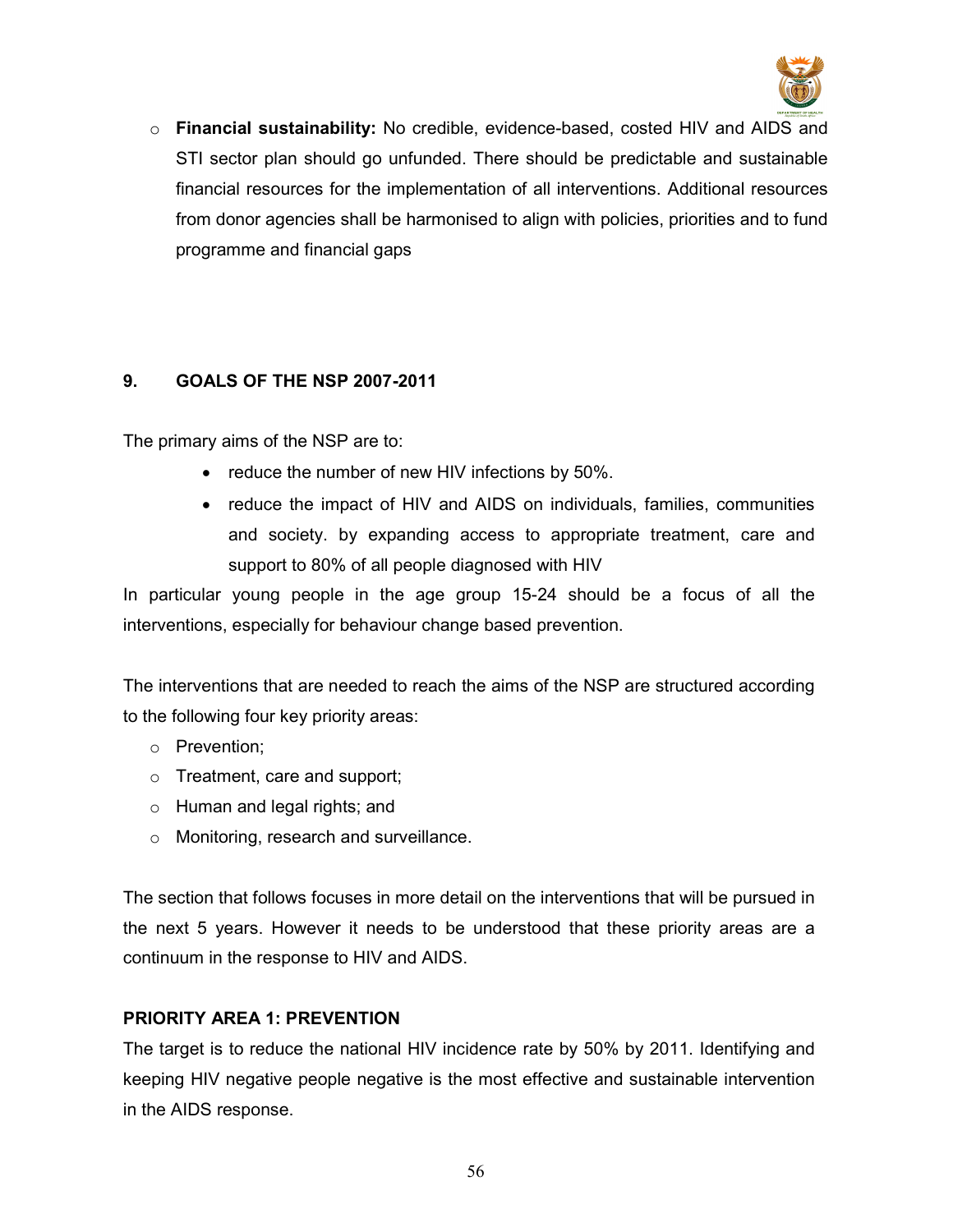

(The unavailability of incidence measures is a cause for uncertainty regarding the reliability of monitoring targets in this regard. Monitoring incidence will be informed by modeling work for quite some time in the NSP period.)

It is thought that as much as 85% of the South African HIV epidemic is caused by heterosexual spread. Vertical transmission from mother to child and less frequently , transmission associated with blood products account for the rest of the infections. The HIV epidemic is complex and diverse that although not fully understood, is known to be driven by many behavioural, social, and biological factors that both exacerbate and/or facilitate the spread of HIV. It is unlikely that the society will be able to keep up with the demand for health and social services unless there is a significant slowing down in the incidence of newly infected individuals. This situation underscores the central role and importance of HIV prevention.

- Goal 1: Reduce vulnerability to HIV infection and the impact of AIDS
- Goal 2: Reduce sexual transmission of HIV
- Goal 3: Reduce mother-to-child transmission of HIV
- Goal 4: Minimise the risk of HIV transmission through blood and blood products

# PRIORITY AREA 2: TREATMENT, CARE AND SUPPORT

The target is to provide an appropriate package of treatment, care and support services to 80% of HIV positive people and their families by 2011 in order to reduce morbidity and mortality as well as other impacts of HIV and AIDS.

Key to meeting these targets are:

- Establishing a national culture in which all people in South Africa regularly seek voluntary testing and counselling for HIV. This will necessitate a paradigm shift in health care provision where HIV testing is routinely offered to people attending health services, as well as the identification of new strategies for the provision of counselling and testing outside of health facilities.
- Strengthening the health system so as to create the conditions for universal access to a comprehensive package of treatment for HIV, including antiretroviral therapy, and the integration of HIV and tuberculosis care. The complexity of maintaining more than one million people on antiretroviral therapy at high levels of adherence will emerge as a key medium term challenge and will require systems and resources. This underscores the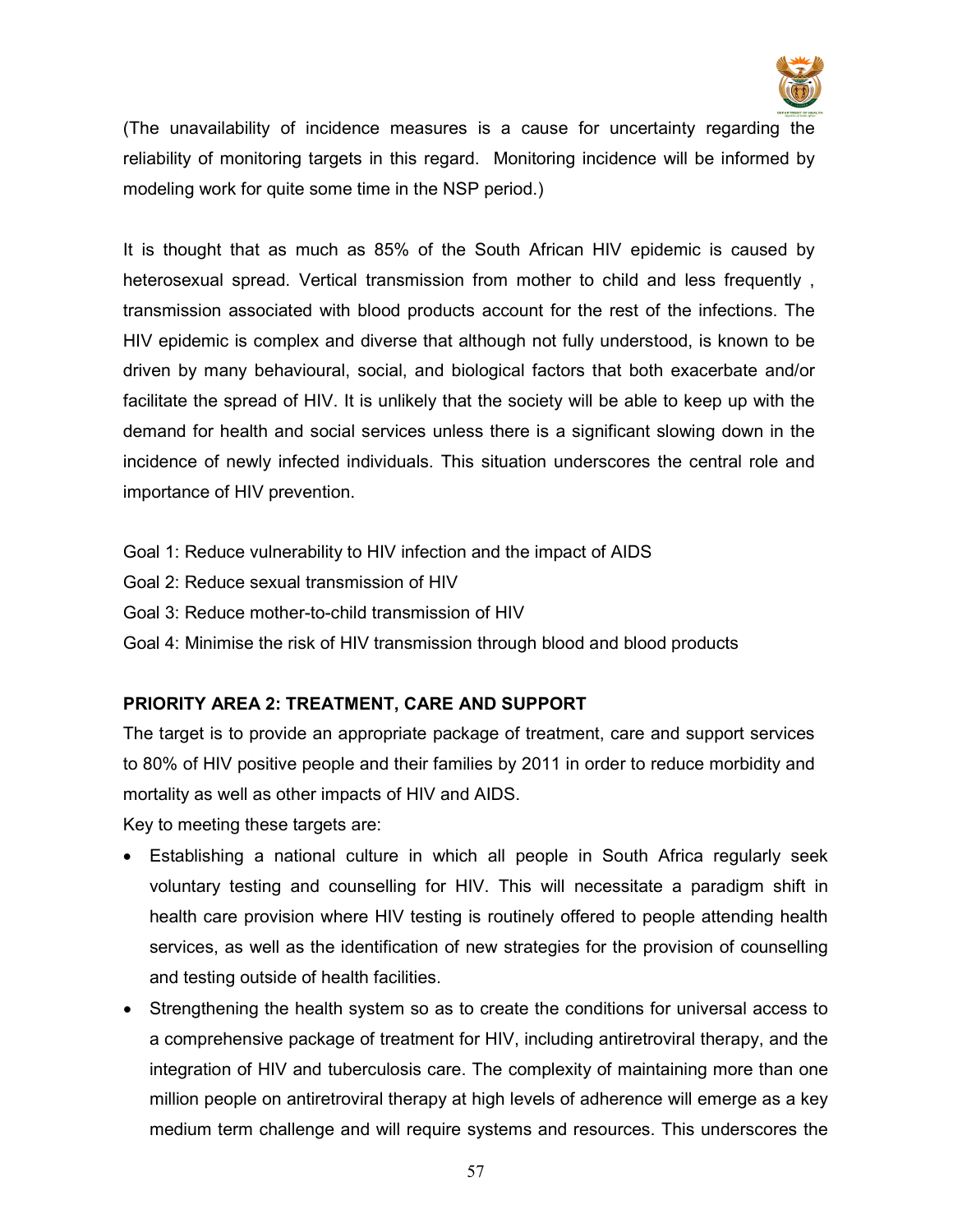

critical need to ensure that investments in treatment build the capacity of the health system more generally and also contribute to strengthening prevention.

- Draw on and disseminate the growing body of experience and innovation in care, treatment and support strategies across the country, in both public and private sectors.
- Focus on specific issues and groups: the prevention-of-mother-to-child transmission, the care of children and HIV infected pregnant women, and wellness management of people before they become eligible for ART.
- Ensure the effective implementation of policies and strategies to mitigate the impacts of HIV, in particular orphans and vulnerable children, youth headed households, and on the health and educational system as well as support to older people.

The goals for treatment, care and support are structured principally around these key challenges as follows:

- Goal 5: Increase coverage of voluntary counselling and testing and promote regular HIV testing
- Goal 6: Enable people living with HIV to lead healthy and productive lives
- Goal 7: Address the special needs of women and children
- Goal 8: Mitigate impacts of HIV and AIDS and create an enabling social environment for care, treatment and support

# PRIORITY AREA 3: RESEARCH, MONITORING AND SURVEILLANCE

- Goal 9: Implement the monitoring and evaluation framework of the NSP
- Goal 10: Support the development of prevention technologies
- Goal 11: Support AIDS vaccine development
- Goal 12: Conduct operational research
- Goal 13: Conduct policy research
- Goal 14: Conduct regular surveillance

# PRIORITY AREA 4: HUMAN RIGHTS, ACCESS TO JUSTICE AND LAW REFORM

HIV and AIDS is a human rights issue. A major objective of the NSP is to create a social environment that encourages many more people to test voluntarily for HIV and, when necessary, to seek and receive medical treatment and social support. Respect for and the promotion of human rights must be integral to all the priority interventions of the NSP. But in addition, active and ongoing campaigns that promote, protect, enforce and monitor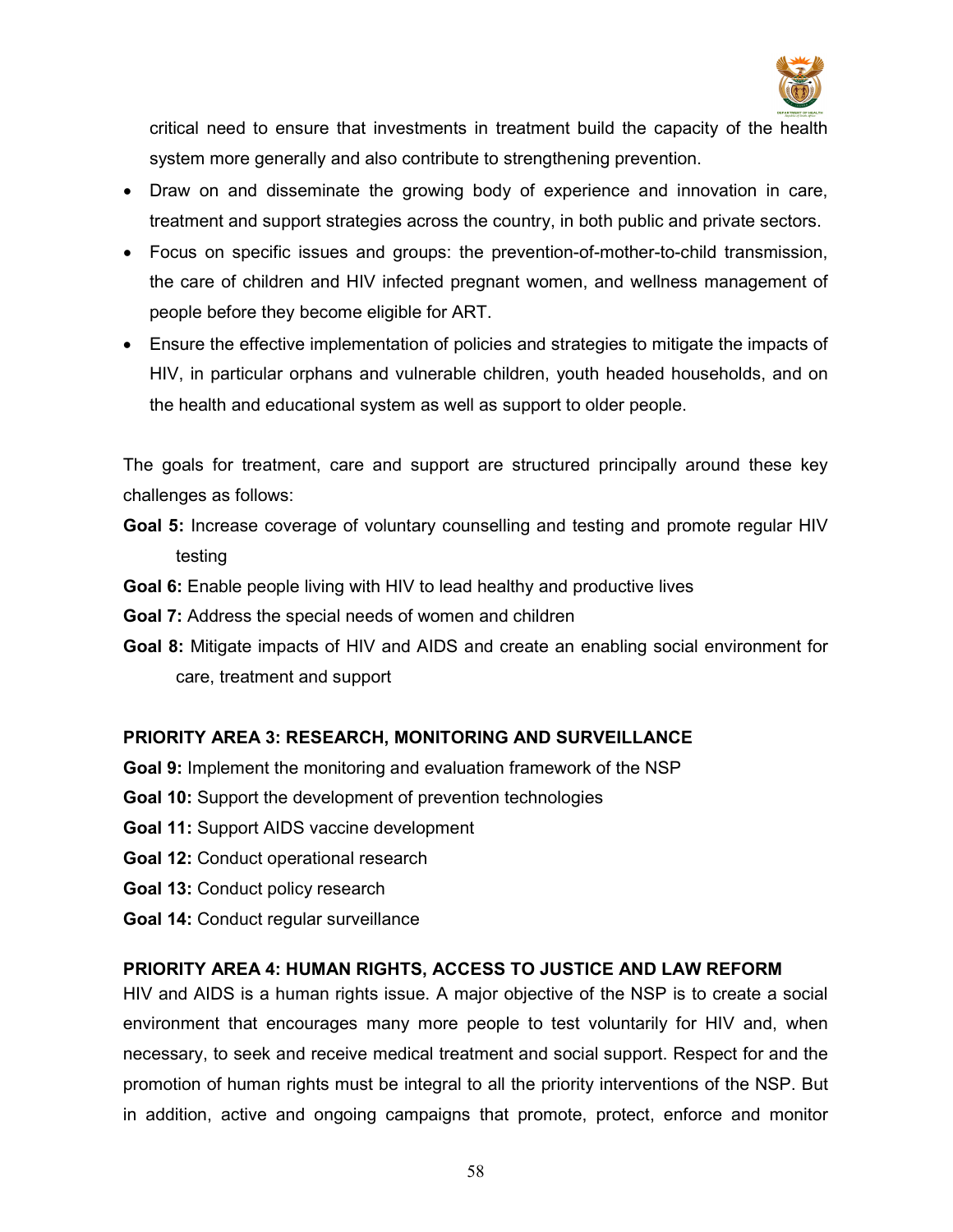

human rights must be linked to every intervention and mounted at district, provincial and national level. The NSP identifies a range of activities to improve access to justice, in order that people can challenge human rights violations immediately and directly. It sets out issues for law reform in order to create a legal framework that uniformly assists HIV prevention, treatment, research and surveillance.

- GOAL 15: Ensure knowledge of and adherence to the existing legal and policy frameworks
- GOAL 16: Mobilise society and build leadership of people living with HIV to protect and promote human rights
- GOAL 17: Identify and remove legal, policy, and cultural barriers to effective HIV prevention, treatment and support
- GOAL 18: Mobilise society to respect and protect human rights of women and girls, including those with disabilities, to eradicate gender-based violence and advance equality in sexual relationshipPRIORITY AREAS FOR STRATEGIC PLAN 2007- 2011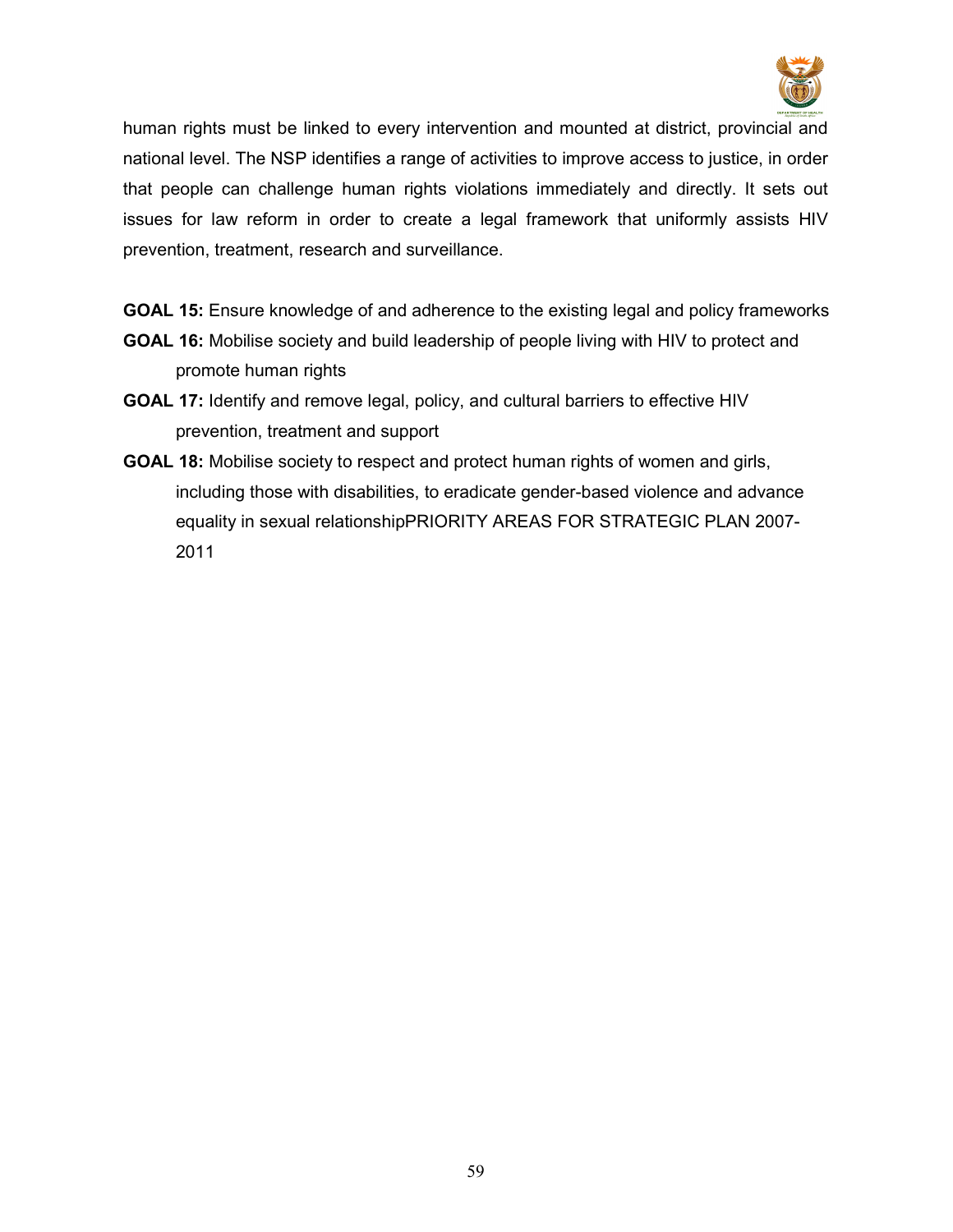

PRIORITY AREA 1: PREVENTION: 50% reduction in HIV incidence rate by 2011 PRIORITY AREA 1: PREVENTION: 50% reduction in HIV incidence rate by 2011

|                                                                                                                     | GOAL 1: REDUCE VULNERABILITY TO HIV INFE                                                                                                                                                               | CTION AND THE IMPACT OF AIDS |                        |                            |                     |        |                                                                                   |  |
|---------------------------------------------------------------------------------------------------------------------|--------------------------------------------------------------------------------------------------------------------------------------------------------------------------------------------------------|------------------------------|------------------------|----------------------------|---------------------|--------|-----------------------------------------------------------------------------------|--|
| Objective                                                                                                           | Intervention                                                                                                                                                                                           | 5 year<br>target             |                        |                            |                     |        | Lead Agency                                                                       |  |
|                                                                                                                     |                                                                                                                                                                                                        | 2007                         | 2008                   | 2009                       | 2010                | 2011   |                                                                                   |  |
| Accelerate poverty<br>nets to mitigate the<br>strengthen safety<br>impact of poverty<br>strategies and<br>reduction | Scale up government poverty<br>alleviation programmes                                                                                                                                                  | 30%                          | 40%                    | 60%                        | 80%                 | 90%    | Presidency<br>DSD; DTI;<br>Business;<br>ETC;                                      |  |
|                                                                                                                     | report<br>Monitor poverty reduction and<br>on MDG target one                                                                                                                                           | annual                       | Annual                 | annual                     | Annual              | Annual | Private sector;<br>Presidency;<br>DSD; DTI;<br><b>NPA</b>                         |  |
|                                                                                                                     | Advocate for the equitable provision of<br>in rura<br>basic social services such as water,<br>sanitation, roads, transport, health<br>and urban informal settlements<br>services, education especially | campaigns<br>quarterly       | campaigns<br>quarterly | quarterly<br>campaig<br>βg | quarterly campaigns |        | development<br>programmes<br>DSD; DTI;<br>Business;<br>SALGA;<br>Spatial<br>DPLG; |  |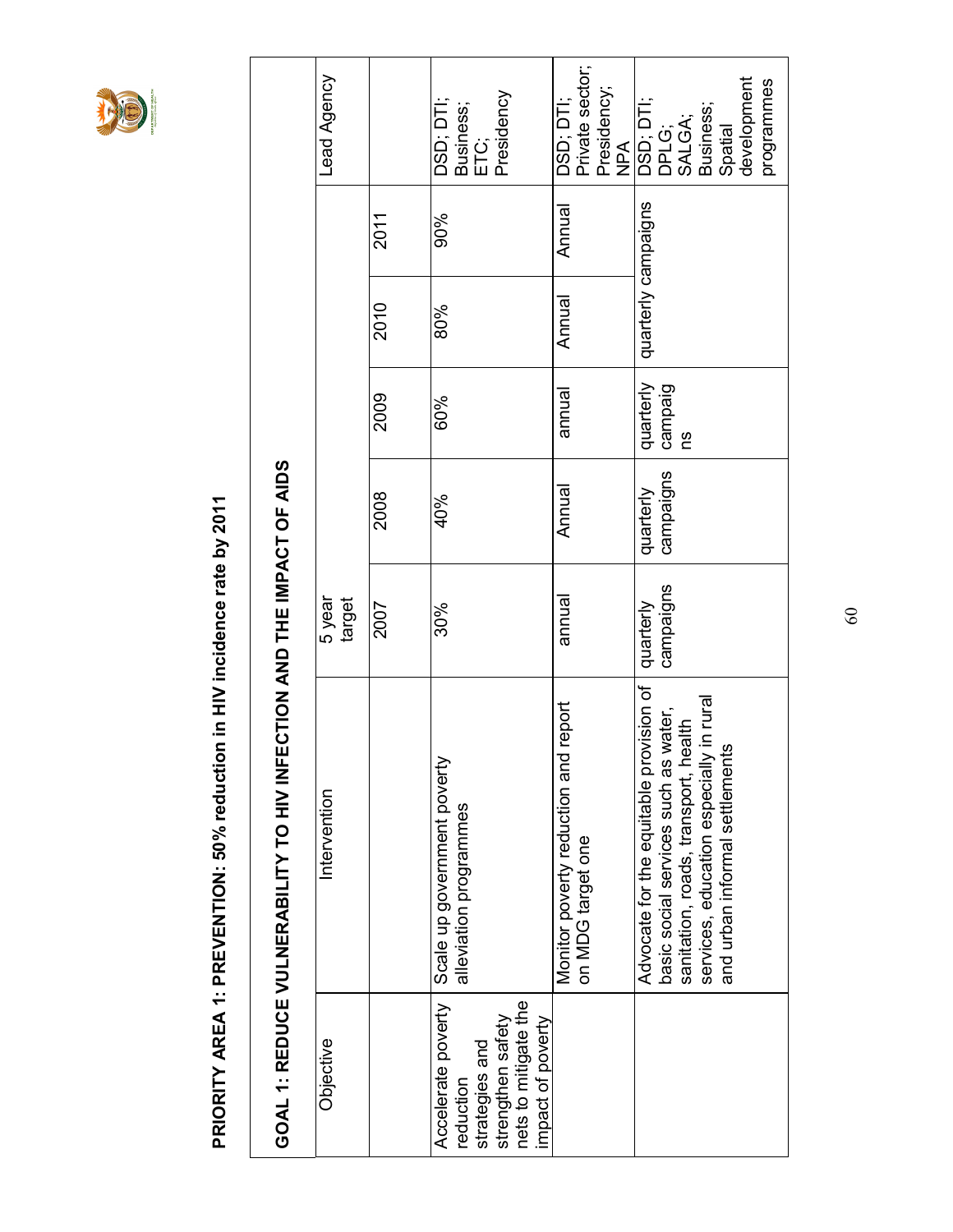

| women rights and<br>and educate men<br>empower women<br>programmes to<br>and women on<br>human rights<br>Accelerate                     | Implement all national policies and<br>legislation aimed at improving the<br>status of women                               | annual monitoring        |                        |                            |                            |                     |  |
|-----------------------------------------------------------------------------------------------------------------------------------------|----------------------------------------------------------------------------------------------------------------------------|--------------------------|------------------------|----------------------------|----------------------------|---------------------|--|
|                                                                                                                                         | men and women on women's rights<br>communication strategy to educate<br>Develop and implement a<br>and human rights        | develop and<br>implement | campaigns<br>quarterly | quarterly<br>campaig<br>Ωů | quarterly<br>campaig<br>Ωů | quarterly campaigns |  |
| environment for<br><b>HIV</b> testing<br>Create an<br>enabling                                                                          | promote<br>Develop high profile campaigns<br>utlising well-known figures to<br>HIV testing and disclosure                  | develop and<br>implement | monthly                | monthly                    | monthly                    | monthly             |  |
| Support national<br>communities and<br>strengthen social<br>institution of the<br>to support the<br>cohesion in<br>efforts to<br>family | develop HIV and AIDS knowledgeable<br>pue<br>a<br>L<br>Support progammes that aim<br>and competent communities<br>families | develop and<br>implement | 30%                    | 50%                        | 70%                        | 90%                 |  |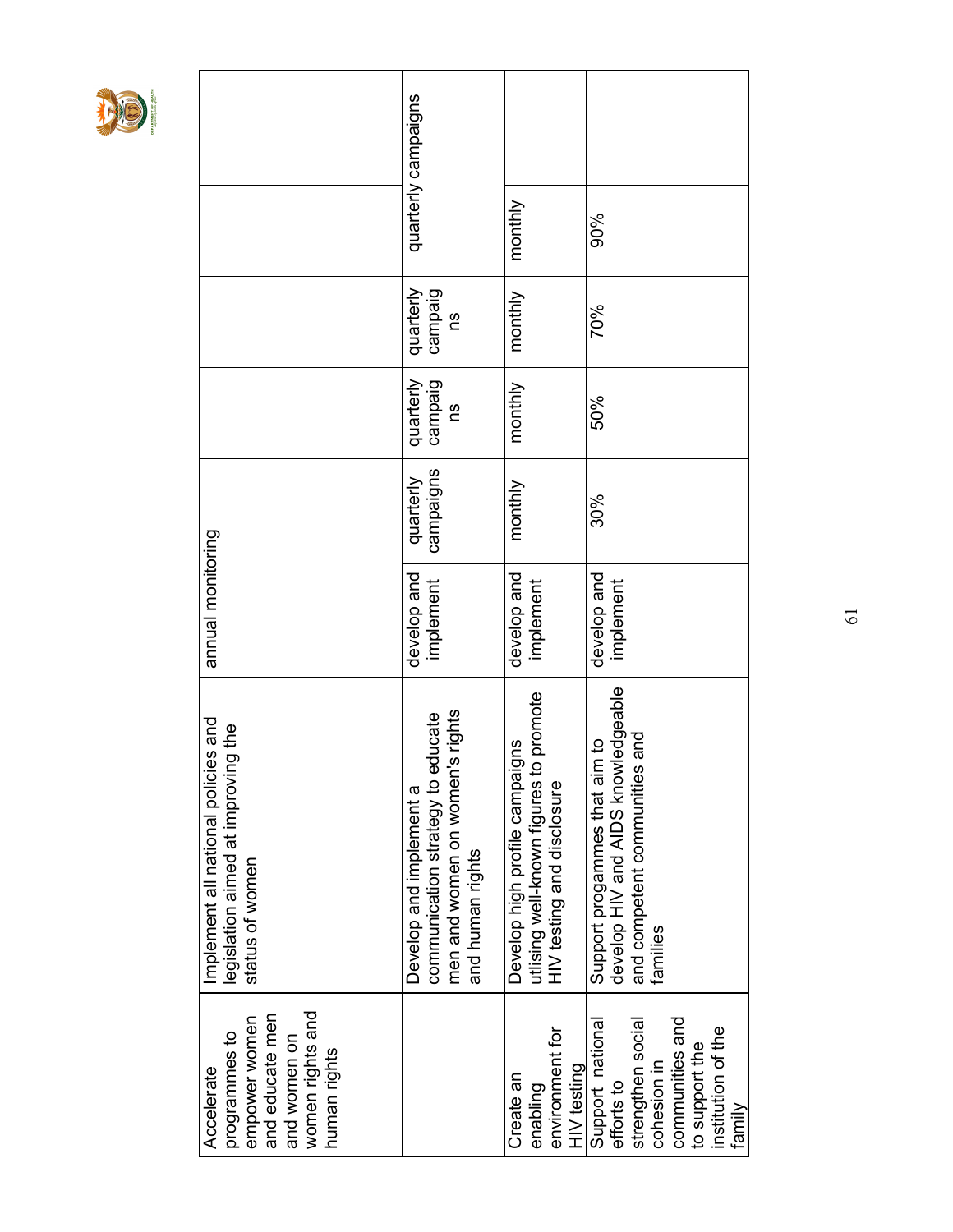

|                                                                                                                                             | GOAL 2: Reduce sexual transmission of HIV                                                                                                                                                                                                                                                                                                                                                                                                                                                                                                                                                                                  |                                             |           |           |           |           |                                        |
|---------------------------------------------------------------------------------------------------------------------------------------------|----------------------------------------------------------------------------------------------------------------------------------------------------------------------------------------------------------------------------------------------------------------------------------------------------------------------------------------------------------------------------------------------------------------------------------------------------------------------------------------------------------------------------------------------------------------------------------------------------------------------------|---------------------------------------------|-----------|-----------|-----------|-----------|----------------------------------------|
| Objective                                                                                                                                   | Intervention                                                                                                                                                                                                                                                                                                                                                                                                                                                                                                                                                                                                               | 5 year<br>target                            |           |           |           |           | Agency<br>Lead                         |
|                                                                                                                                             |                                                                                                                                                                                                                                                                                                                                                                                                                                                                                                                                                                                                                            | 2007                                        | 2008      | 2009      | 2010      | 2011      |                                        |
| Develop behavior<br>for the prevention<br>change curricula<br>HIV, adapted to<br>transmission of<br>different target<br>of sexual<br>groups | safer<br>iigher<br>groups including: Young people out of<br>pregnancy testing, appropriate referral<br>sex counselling including information<br>about different sexual products.<br>decrease partner number, Gender,<br>indicate concurrency,<br>female condom use, STI recognition<br>and treatment, VCT, contraception,<br>Adapt curricula for different target<br>women, older men and women, h<br>secondary school children, higher<br>prevention of HIV which include:<br>school, primary school children,<br>Develop curricula for the sexual<br>intergenerational sex, male and<br>education institutions, pregnant | Guidelines<br>developed<br>curricula<br>and | Implement | Implement | Implement | Implement | DoH, DoE,<br>Academics,<br><b>NGOS</b> |
|                                                                                                                                             | risk groups (see below)                                                                                                                                                                                                                                                                                                                                                                                                                                                                                                                                                                                                    |                                             |           |           |           |           |                                        |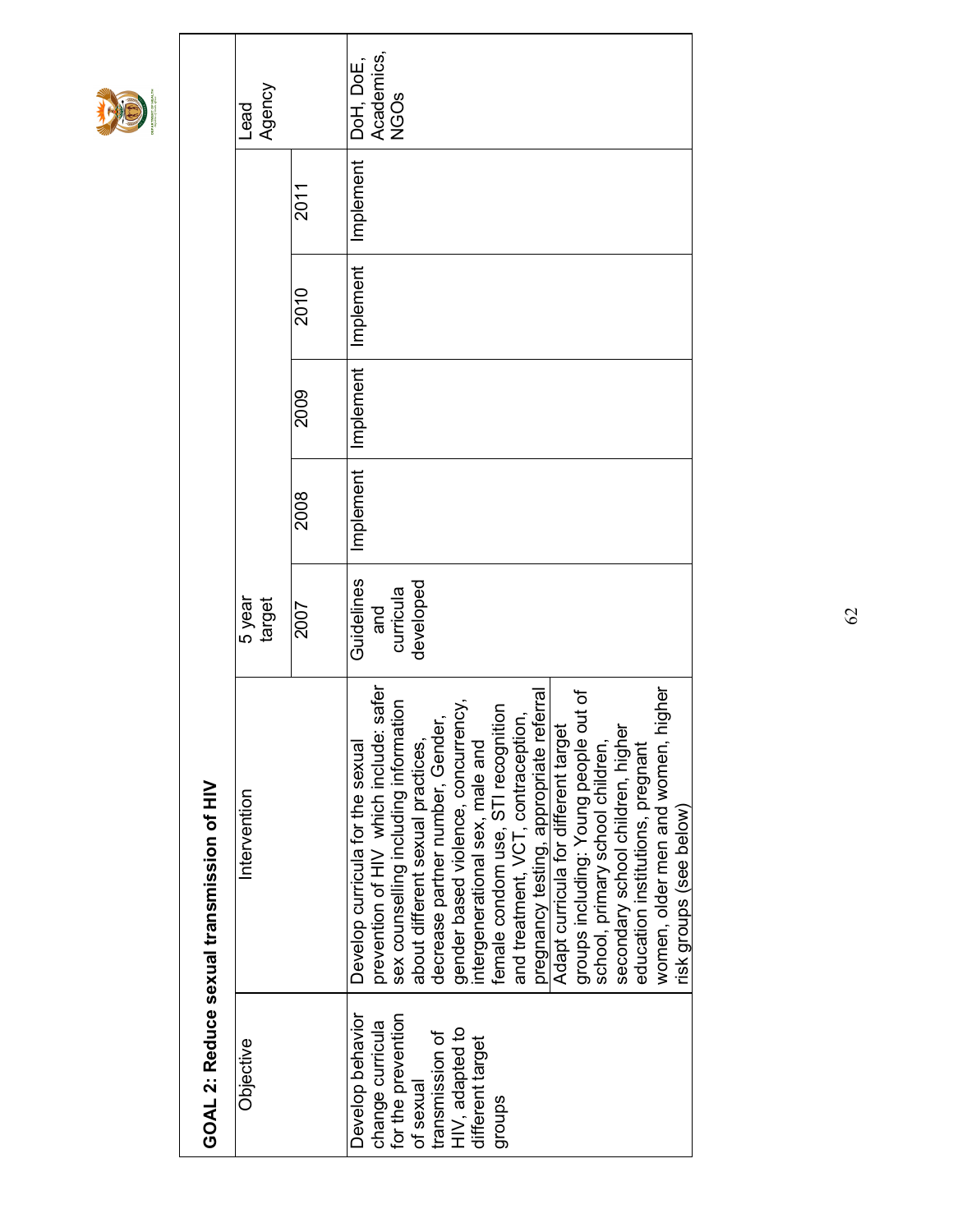|--|--|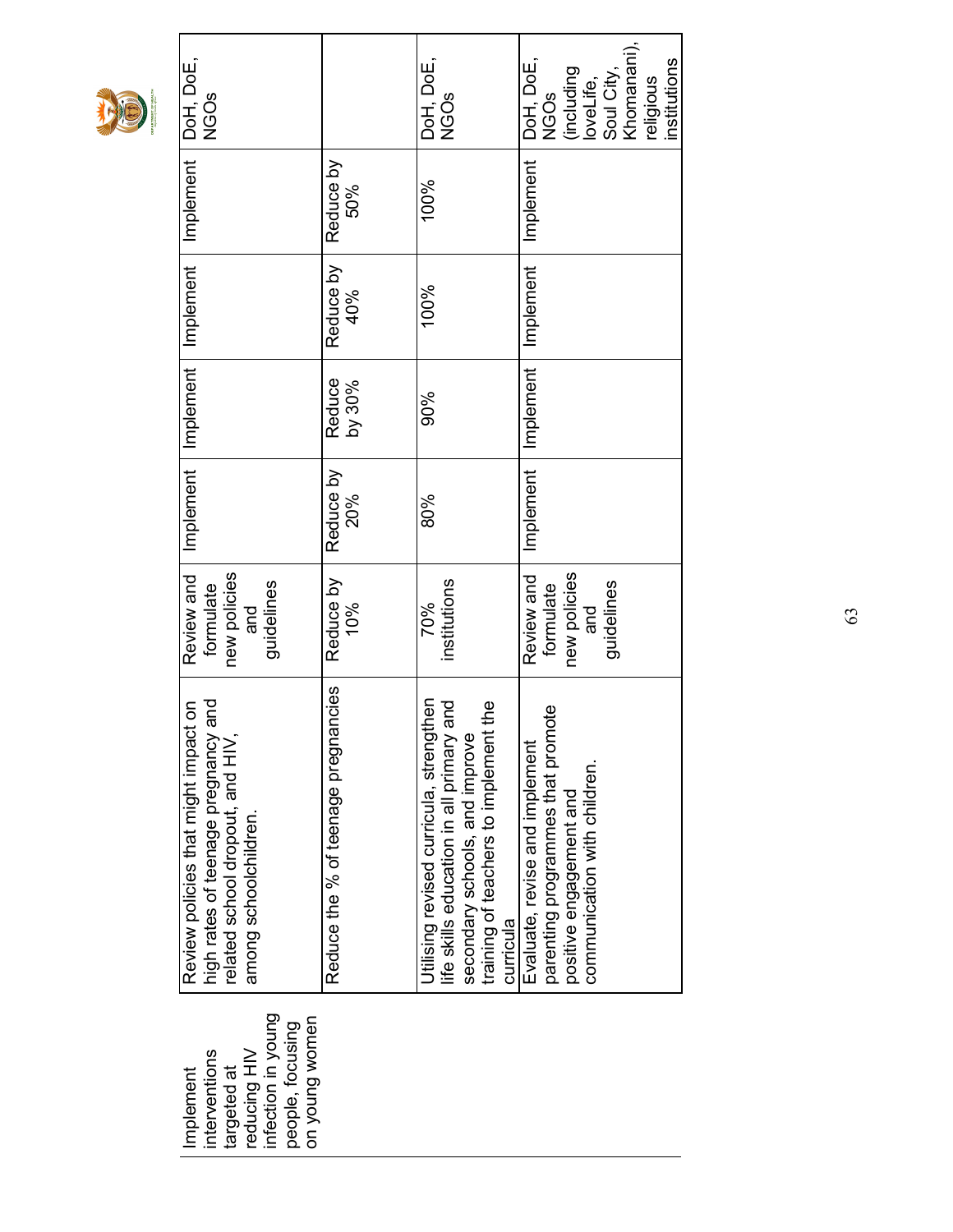|--|--|

| 100%                   |
|------------------------|
| districts<br>20% of    |
| campaigns<br>quarterly |
|                        |
| districts<br>20% of    |
|                        |
|                        |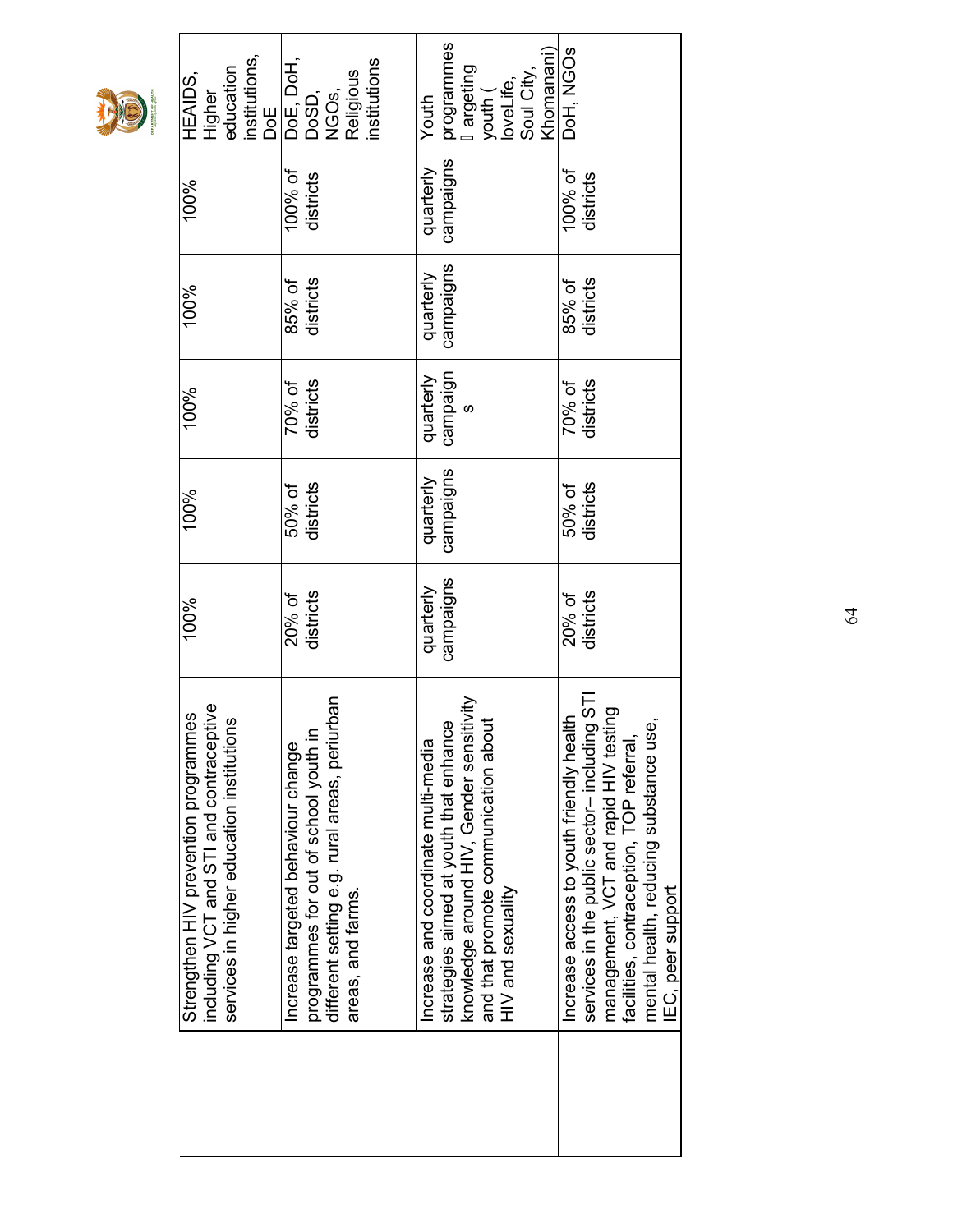|--|--|

| interventions<br>prevention<br>Scale-up<br>persons<br>infected<br>positive<br>$\frac{1}{2}$ | Develop a comprehensive programme for<br>wellness and HIV prevention for people<br>living with HIV, including discordant<br>couples                                                                                                                                                                                                                                               | implement<br>Develop<br>and | 20                 | 80%                | 90%                | 90%                 | DoH, PWA<br>sector and<br><b>NGOS</b>             |
|---------------------------------------------------------------------------------------------|-----------------------------------------------------------------------------------------------------------------------------------------------------------------------------------------------------------------------------------------------------------------------------------------------------------------------------------------------------------------------------------|-----------------------------|--------------------|--------------------|--------------------|---------------------|---------------------------------------------------|
|                                                                                             | Integrate HIV wellness and prevention<br>services for people living with HIV into<br>treatment and care services, including<br>palliative and home-based care                                                                                                                                                                                                                     | 40%                         | 60%                | 80%                | 90%                | 90%                 | DoH, PWA<br>sector,<br>NGOs                       |
|                                                                                             | Enhance and support wellness and positive<br>prevention services offered by NGOs,<br>CBOs and community support groups                                                                                                                                                                                                                                                            | Ongoing                     | Ongoing            | Ongoing            | Ongoing            | Ongoing             | DoH, PWA<br>sector,<br><b>NGOS</b>                |
| for higher risk<br>programmes<br>Increase roll<br>populations<br>prevention<br>out of       | customised prevention package to higher<br>uniformed services, mining industry, long<br>n of<br>male and female condoms, STI symptom<br>distance transport services, agriculture<br>Incremental roll-out of comprehensive<br>ncluding access to VCT and provision<br>industry and the hospitality industry,<br>risk occupational groups including<br>recognition and STI services | services<br>50% of          | services<br>60% of | services<br>70% of | services<br>80% of | 100% of<br>services | institutions,<br>employee<br>DoH, DoL<br>Relevant |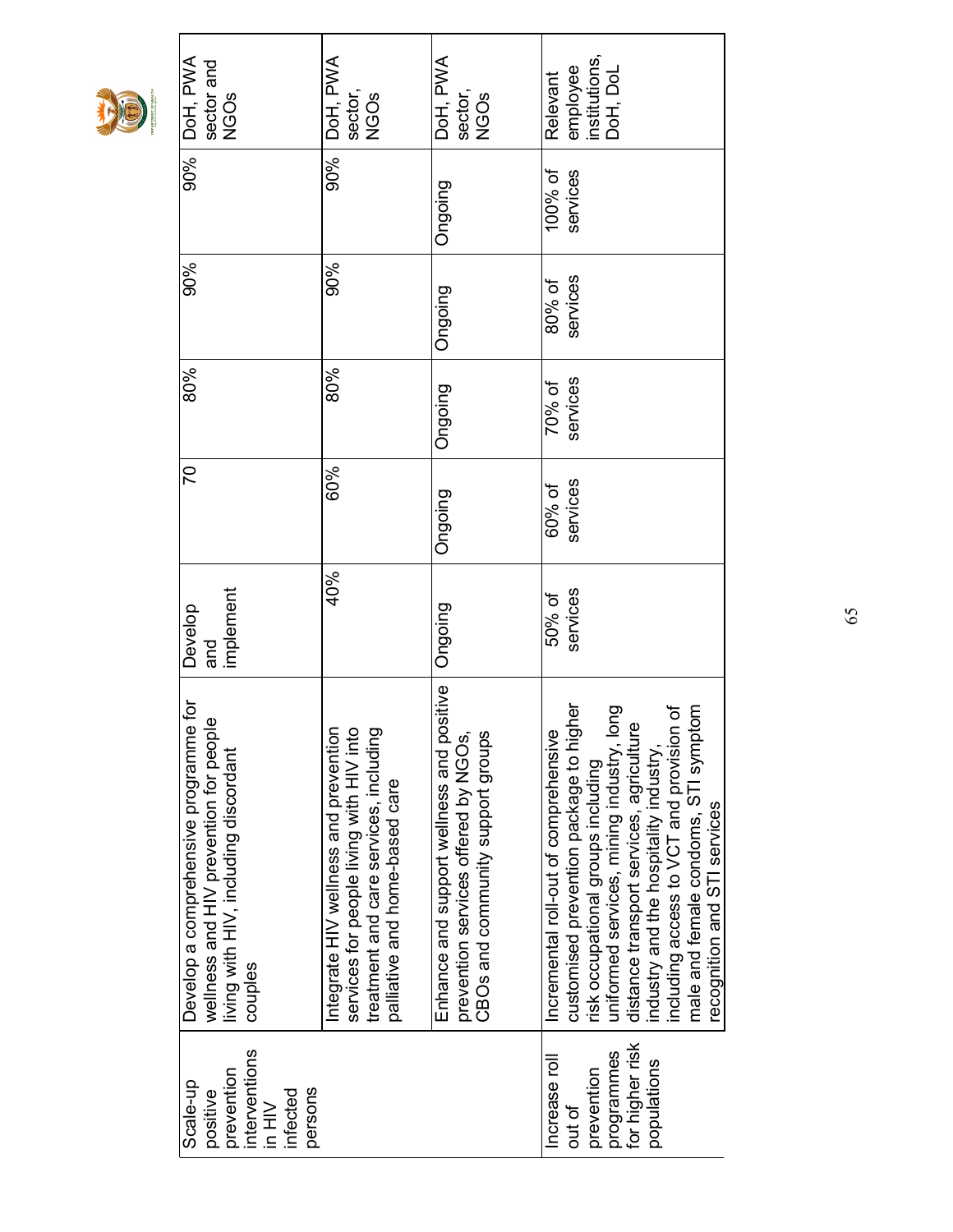

|                                                                            | 50% of<br>Incremental roll-out of comprehensive | 80% of   | 90% of   | $100\%$ of | $100\%$ of $\;$ DoCS, |                                 |
|----------------------------------------------------------------------------|-------------------------------------------------|----------|----------|------------|-----------------------|---------------------------------|
| customised prevention package in                                           | services                                        | services | services | services   | services              | NGO <sub>s</sub> , DoH          |
| prisons, including access to VCT and<br>access to male condoms,            |                                                 |          |          |            |                       |                                 |
| and access to PEP and STI treatment<br>lubricantsSTI symptom recognition   |                                                 |          |          |            |                       |                                 |
| Incremental roll-out of comprehensive                                      | 50% of                                          | 60% of   | 70% of   | 80% of     | 100% of               | DoH, NGOs                       |
| customised prevention package for<br>MSM and transsexuals including        | services                                        | services | services | services   | services              |                                 |
| promotion of VCT and access to male                                        |                                                 |          |          |            |                       |                                 |
| and female condoms, and STI                                                |                                                 |          |          |            |                       |                                 |
| symptom recognition                                                        |                                                 |          |          |            |                       |                                 |
| Incremental roll-out of comprehensive                                      | 50% of                                          | 80% of   | 90% of   | 100% of    | 100% of               | DoH, DoSD,<br>DoL, NGOs         |
| customised prevention package for                                          | services                                        | services | services | services   | services              |                                 |
| sex workers and their clients,                                             |                                                 |          |          |            |                       |                                 |
| including promotion of VCT and                                             |                                                 |          |          |            |                       |                                 |
| access to male and female condoms,                                         |                                                 |          |          |            |                       |                                 |
| STI symptom recognition                                                    |                                                 |          |          |            |                       |                                 |
| Incremental roll-out of comprehensive<br>prevention package in workplaces, | 40%                                             | 60%      | 80%      | 90%        | 100%                  | NGO <sub>s</sub> , DoH<br>DoCS, |
| includingaccess to VCT, and provision                                      |                                                 |          |          |            |                       |                                 |
| of male and female condoms                                                 |                                                 |          |          |            |                       |                                 |
|                                                                            |                                                 |          |          |            |                       |                                 |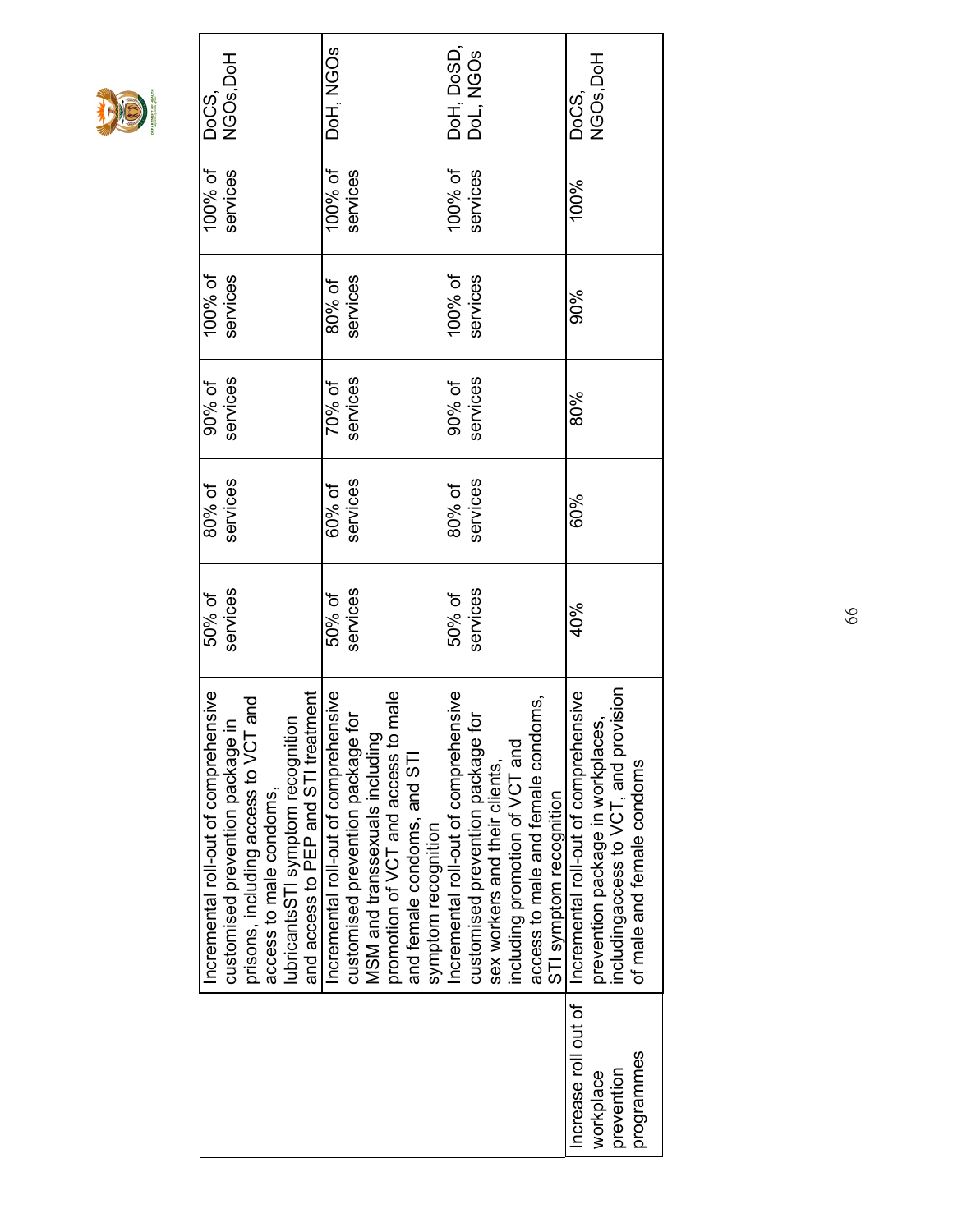| <b>DoH</b>                                                                                                                                                  | representing<br>practitioners<br>organisation<br>s<br>DoH, NGO,<br>, medical<br>private<br>sector<br>aids                                                  | representing<br>practitioners<br>DoH, NGO,<br>  organisation<br>  s<br>medical<br>private<br>sector<br>aids                                    |
|-------------------------------------------------------------------------------------------------------------------------------------------------------------|------------------------------------------------------------------------------------------------------------------------------------------------------------|------------------------------------------------------------------------------------------------------------------------------------------------|
| 100% of<br>services                                                                                                                                         | 90%                                                                                                                                                        | 100%                                                                                                                                           |
| services<br>80% of                                                                                                                                          | 80%                                                                                                                                                        | 100%                                                                                                                                           |
| services<br>60% of                                                                                                                                          | 60%                                                                                                                                                        | 80%                                                                                                                                            |
| services<br>40% of                                                                                                                                          | 50%                                                                                                                                                        | 60%                                                                                                                                            |
| services<br>30% of                                                                                                                                          | 30%                                                                                                                                                        | 40%                                                                                                                                            |
| Integrate reproductive health services<br>into HIV prevention activities and vice<br>into HIV prevention activities and<br>versa in public sector           | condoms through distribution in formal<br>hospitality and entertainment venues<br>Increase access to male and female<br>and informal outlets including the | sector in which updated yndromic<br>management guidelines are utilised<br>services in the public and private<br>Increase access to quality STI |
| family planning,<br>integration into<br>health and HIV<br>ANC, STI, TB,<br>prevention for<br><b>ARV</b> services<br>reproductive<br>package of<br>Develop a |                                                                                                                                                            |                                                                                                                                                |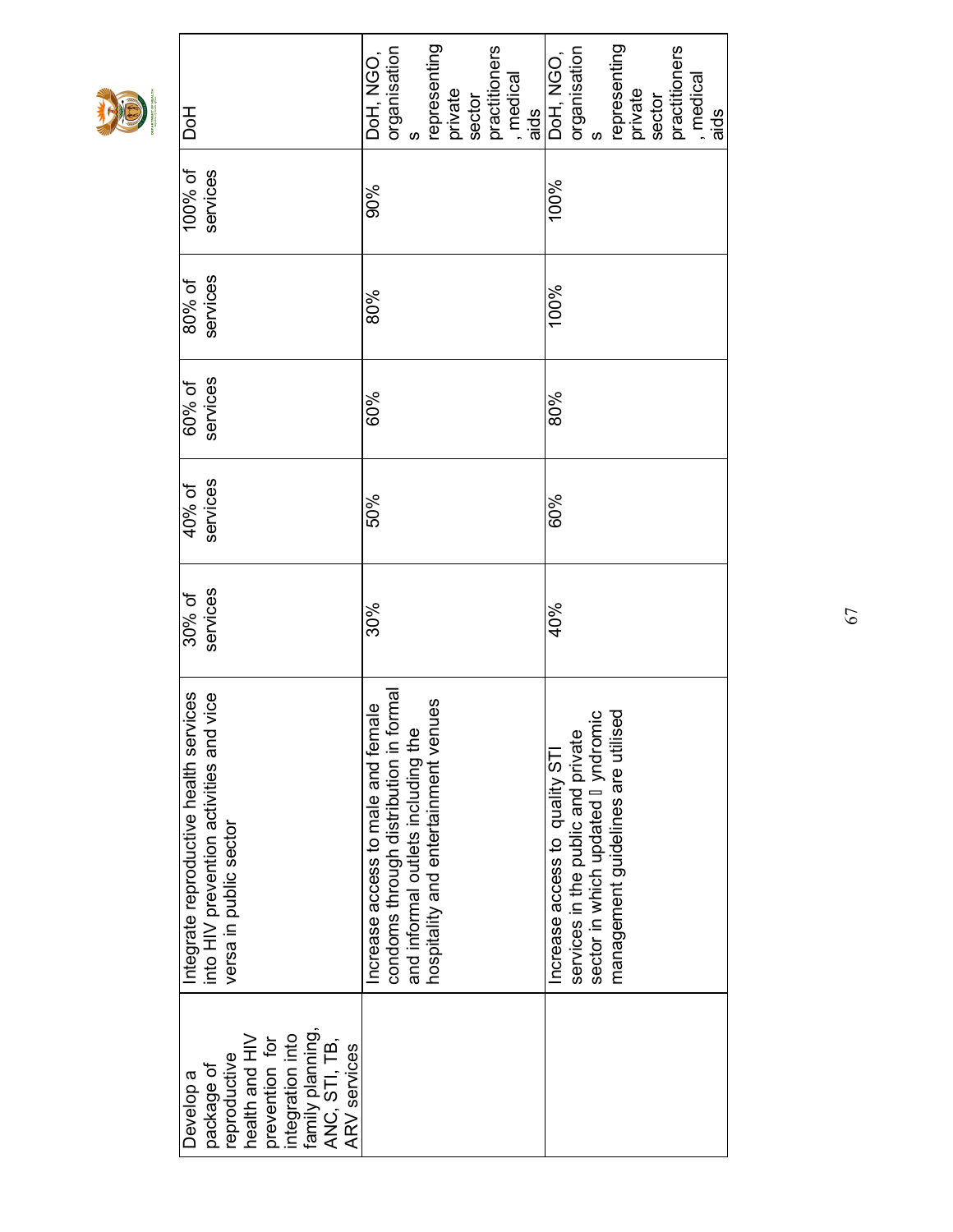

| Mens sector<br>NGO <sub>S,</sub>                                                                                                                        | Mens sector<br>NGOS,                                                                                                                                                    | sector, the<br>traditional<br>industry,<br>leaders<br>alcohol<br>NGOs,<br><b>Mens</b>                                                         | NGO <sub>s, mens</sub><br>sector, the<br>traditional<br>industry,<br>leaders<br>alcohol |
|---------------------------------------------------------------------------------------------------------------------------------------------------------|-------------------------------------------------------------------------------------------------------------------------------------------------------------------------|-----------------------------------------------------------------------------------------------------------------------------------------------|-----------------------------------------------------------------------------------------|
| Implement                                                                                                                                               | Implement                                                                                                                                                               | facilities<br>90% of                                                                                                                          | campaigns<br>quarterly                                                                  |
| implement                                                                                                                                               | implement                                                                                                                                                               | facilities<br>80% of                                                                                                                          | campaigns<br>quarterly                                                                  |
| implement                                                                                                                                               | implement                                                                                                                                                               | facilities<br>60% of                                                                                                                          | campaign<br>quarterly<br>S                                                              |
| implement                                                                                                                                               | implement                                                                                                                                                               | 40%                                                                                                                                           | campaigns<br>quarterly                                                                  |
| coverage<br>Evaluate<br>increase<br>and                                                                                                                 | implement<br>Develop<br>and                                                                                                                                             | Implement<br>Develop<br>and                                                                                                                   | campaigns<br>quarterly                                                                  |
| Identify, evaluate and roll out effective<br>$\frac{a}{\sigma}$<br>programmes in the workplace and<br>gender sensitive male intervention<br>communities | Development of policy and guidelines<br>for safe male circumcision as part of<br>a comprehensive HIV prevention<br>package, addressing formal and<br>traditional sector | beerhalls, brothels, clubs, traditional<br>ge<br>Introduce a comprehensive packa<br>of HIV prevention services in<br>ceremonies, and shebeens | Campaigns that promote responsible<br>alcohol consumption                               |
| gender and gender<br>sexual health and<br>which addresses<br>comprehensive<br>based violence<br>promotes male<br>package that<br>Develop a              |                                                                                                                                                                         | mitigate the impact<br>programmes to<br>substance use<br>of alcohol and<br>Introduce                                                          |                                                                                         |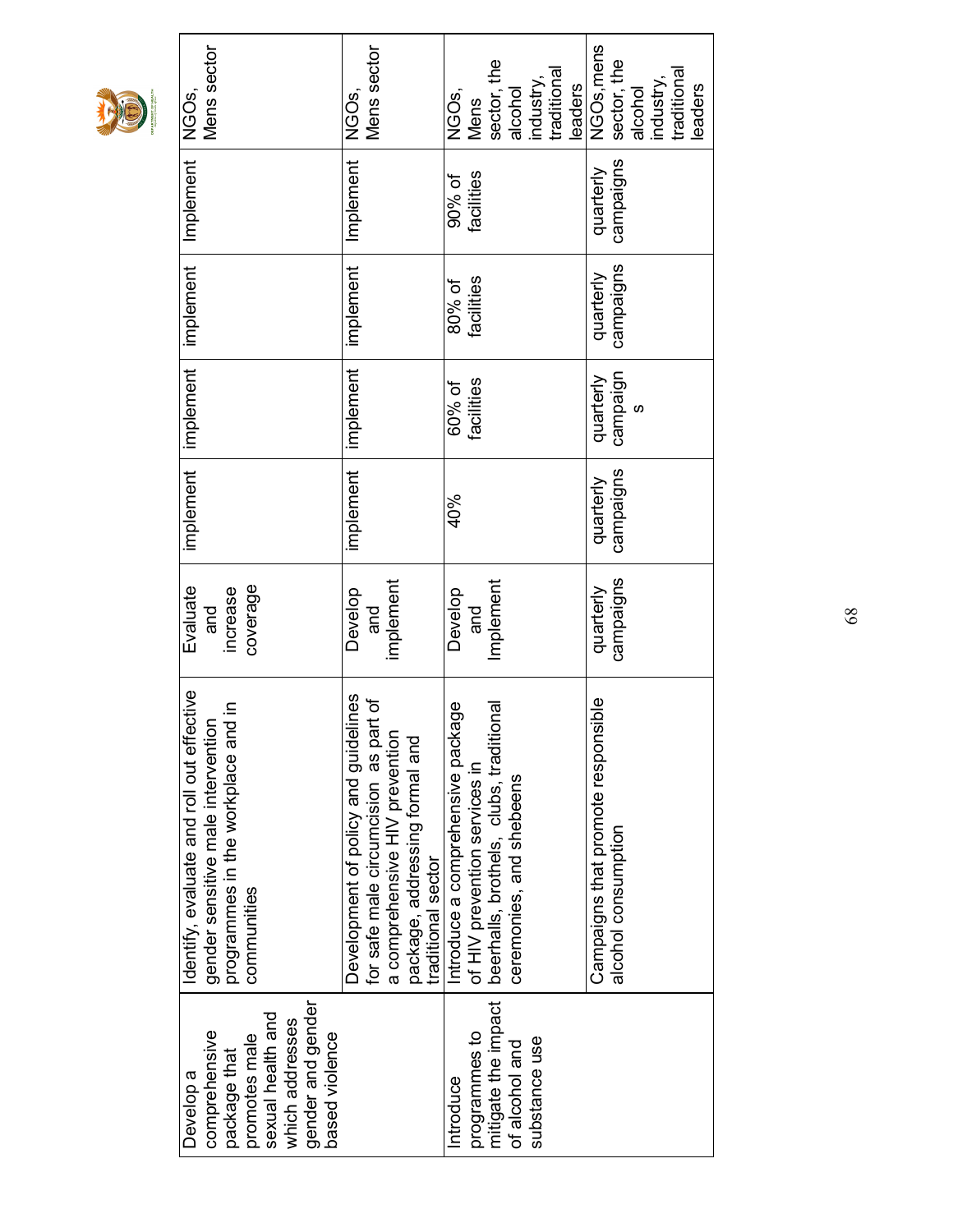| academics<br>NGO <sub>S,</sub><br><b>DoSD</b>                                                                                                                                                                                                                         | academics<br>NGO <sub>S,</sub><br>DoSD,                                                                                                                | HoL                                                                                                                                                                               | Hod                                                                                                                                          | DoH, DoSD,<br><b>NGOS</b>                                                                                                                                        |
|-----------------------------------------------------------------------------------------------------------------------------------------------------------------------------------------------------------------------------------------------------------------------|--------------------------------------------------------------------------------------------------------------------------------------------------------|-----------------------------------------------------------------------------------------------------------------------------------------------------------------------------------|----------------------------------------------------------------------------------------------------------------------------------------------|------------------------------------------------------------------------------------------------------------------------------------------------------------------|
| campaigns<br>quarterly                                                                                                                                                                                                                                                | province<br>32 per                                                                                                                                     | 100%                                                                                                                                                                              | 90%                                                                                                                                          | 100%                                                                                                                                                             |
| campaigns<br>quarterly                                                                                                                                                                                                                                                | province<br>16 per                                                                                                                                     | 100%                                                                                                                                                                              | 70%                                                                                                                                          | 80%                                                                                                                                                              |
| campaign<br>quarterly<br>S                                                                                                                                                                                                                                            | province<br>8 per                                                                                                                                      | 80%                                                                                                                                                                               | 60%                                                                                                                                          | 60%                                                                                                                                                              |
| campaigns<br>quarterly                                                                                                                                                                                                                                                | province<br>4 per                                                                                                                                      | 60%                                                                                                                                                                               | 50%                                                                                                                                          | 40%                                                                                                                                                              |
| Programme<br>implemente<br>s evaluated<br>and<br>Ta<br>ਠ                                                                                                                                                                                                              | per province<br>implement<br>Develop<br>at least 1<br>and                                                                                              | 40%                                                                                                                                                                               | 30%                                                                                                                                          | 20%                                                                                                                                                              |
| communication strategy that provides<br>addresses the stigmatisation of rape<br>addresses gender stereotypes and<br>Develop and implement evidence<br>based programmes including a<br>acceptability of coercive sex,<br>clear messages on the non-<br><b>SUNIVOIS</b> | microfinance and gender education<br>interventions starting in the poorest<br>Private sector and government<br>support to roll-out integrated<br>areas | of sexual assault care in accordance<br>with the National Policy on Sexual<br>Assault Care of NDOH<br>offering the comprehensive package<br>Increase the proportion of facilities | providing post-sexual assault care that<br>$\geq$<br>Increase the proportion of facilities<br>offer PEP to all survivors testing<br>negative | lence<br>Increase the number of districts with<br>accessible social and mental health<br>services able to support child and<br>adult victims of gender-based vio |
| stereotype gender<br>programmes and<br>gender based<br>identities that<br>contribute to<br>strategies to<br>Introduce<br>violence<br>address                                                                                                                          |                                                                                                                                                        | care including PEP<br>and psychosocial<br>accessibility and<br>comprehensive<br>sexual assault<br>availability of<br>increase the<br>support                                      |                                                                                                                                              |                                                                                                                                                                  |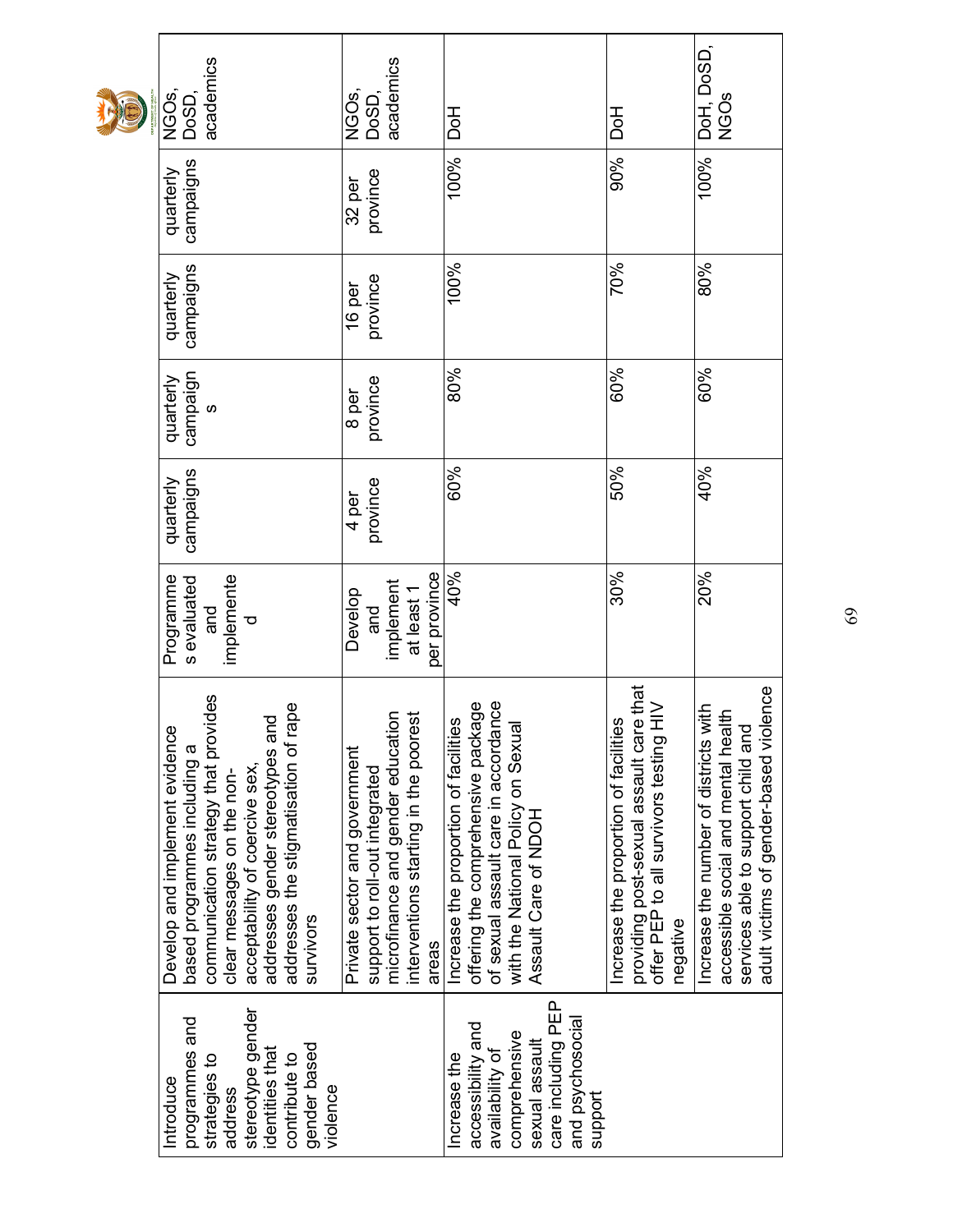|                                                                                                                                                                                                                                                        | $\geq$<br>GOAL 3: Reduce mother-to-child transmission of                                                                                                                                                                                                               |                                           |        |        |        |        |                   |
|--------------------------------------------------------------------------------------------------------------------------------------------------------------------------------------------------------------------------------------------------------|------------------------------------------------------------------------------------------------------------------------------------------------------------------------------------------------------------------------------------------------------------------------|-------------------------------------------|--------|--------|--------|--------|-------------------|
| Objective                                                                                                                                                                                                                                              | Intervention                                                                                                                                                                                                                                                           | 5 year<br>target                          |        |        |        |        | Lead<br>Agency    |
|                                                                                                                                                                                                                                                        |                                                                                                                                                                                                                                                                        | 2007                                      | 2008   | 2009   | 2010   | 2011   |                   |
| reducing unwanted<br>involving men, HIV<br>child transmission<br>existing mother to<br>pregnant women<br>pregnancies and<br>Fertility services,<br>Contraception<br>Expansion of<br>services to<br>prevention<br>services in<br>uninfected<br>include: | contraceptive services in public sector<br>facilities increasing access to TOP<br>services in public sector facilities and<br>develop policy on medical abortion<br>Implement programmes to reduce the<br>pregnancies through scaling up<br>percentage of all unwanted | increase<br>20%                           | 40%    | 60%    | 80%    | 90%    | <b>Hoc</b>        |
|                                                                                                                                                                                                                                                        | Expand PMTCT guidelines to include<br>fertility guidelines for HIV infected<br>women and discordant couples                                                                                                                                                            | implement<br>guidelines<br>Develop<br>and | Annual | Annual | Annual | Annual | DoH,<br>Academics |
|                                                                                                                                                                                                                                                        |                                                                                                                                                                                                                                                                        |                                           |        |        |        |        |                   |
|                                                                                                                                                                                                                                                        | programmes for uninfected pregnant<br>Implement HIV prevention<br>women                                                                                                                                                                                                | increase in<br>public<br>20%              | 40%    | 60%    | 80%    | 90%    | DoH, NGOS         |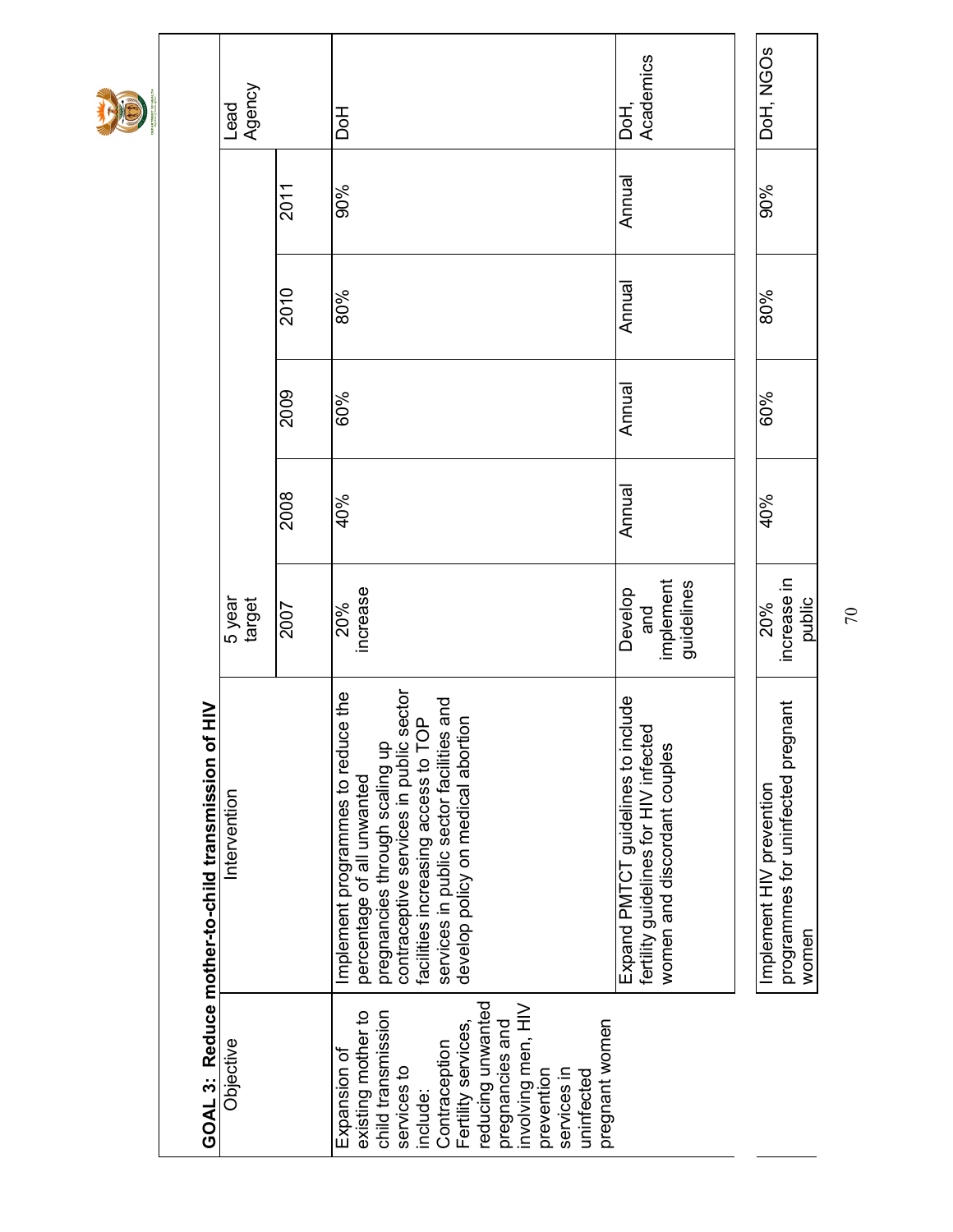|                        | NGOs, DoH,<br>DoL                                                                               | academics<br>DoH                                                                                                       | Hod                                                                               | academics<br><b>Hoc</b>                                                                                                            | 공<br>이                                                                                                                                   | 공<br>이                                                                                                                                             | DoH, NGOs,<br>DoE                                                      |
|------------------------|-------------------------------------------------------------------------------------------------|------------------------------------------------------------------------------------------------------------------------|-----------------------------------------------------------------------------------|------------------------------------------------------------------------------------------------------------------------------------|------------------------------------------------------------------------------------------------------------------------------------------|----------------------------------------------------------------------------------------------------------------------------------------------------|------------------------------------------------------------------------|
|                        | 80%                                                                                             | Annual                                                                                                                 | 100%                                                                              | Annual                                                                                                                             | 95%                                                                                                                                      | Annual<br>review                                                                                                                                   | 95%                                                                    |
|                        | 60%                                                                                             | Annual                                                                                                                 | 100%                                                                              | Annual                                                                                                                             | 95%                                                                                                                                      | Annual<br>review                                                                                                                                   | 90%                                                                    |
|                        | 40%                                                                                             | Annual                                                                                                                 | 100%                                                                              | Annual                                                                                                                             | 90%                                                                                                                                      | Annual<br>review                                                                                                                                   | 80%                                                                    |
|                        | ntroduce<br>into 20%<br>districts<br>health                                                     | Annual                                                                                                                 | 95%                                                                               | Annual                                                                                                                             | 85%                                                                                                                                      | Annual<br>review                                                                                                                                   | 70%                                                                    |
| sector ANC<br>services | and develop<br>progammes<br>Evaluate                                                            | implement<br>guidelines<br>Develop<br>and                                                                              | 85%                                                                               | Annual                                                                                                                             | 70%                                                                                                                                      | implement<br>Develop<br>and                                                                                                                        | 6O%                                                                    |
|                        | ai in<br>Implement responsible fatherhood<br>programmes in health districts ar<br>the community | mothers and infants beyond six weeks<br>Expand PMTCT guidelines to include<br>io,<br>postnatal services and services t | sector antenatal services providing<br>Increase the proportion of public<br>PMTCT | and<br>ensure optimal prophylaxis regimen<br>Review of guidelines for PMTCT<br>treatment of pregnant women to<br>and interventions | women tested through implementation<br>for all<br>of routine provider-initiated VCT<br>Increase proportion of pregnant<br>pregnant women | about<br>consideration of provider initiated<br>testing, and frequency of testing<br>Develop a policy and guidelines<br>VCT in pregnancy including | estimated population of HIV-infected<br>Increase the proportion of the |
|                        |                                                                                                 |                                                                                                                        | MTCT to less than<br>PMTCT to reduce<br>coverage of<br>Scale up<br>5%             |                                                                                                                                    |                                                                                                                                          |                                                                                                                                                    |                                                                        |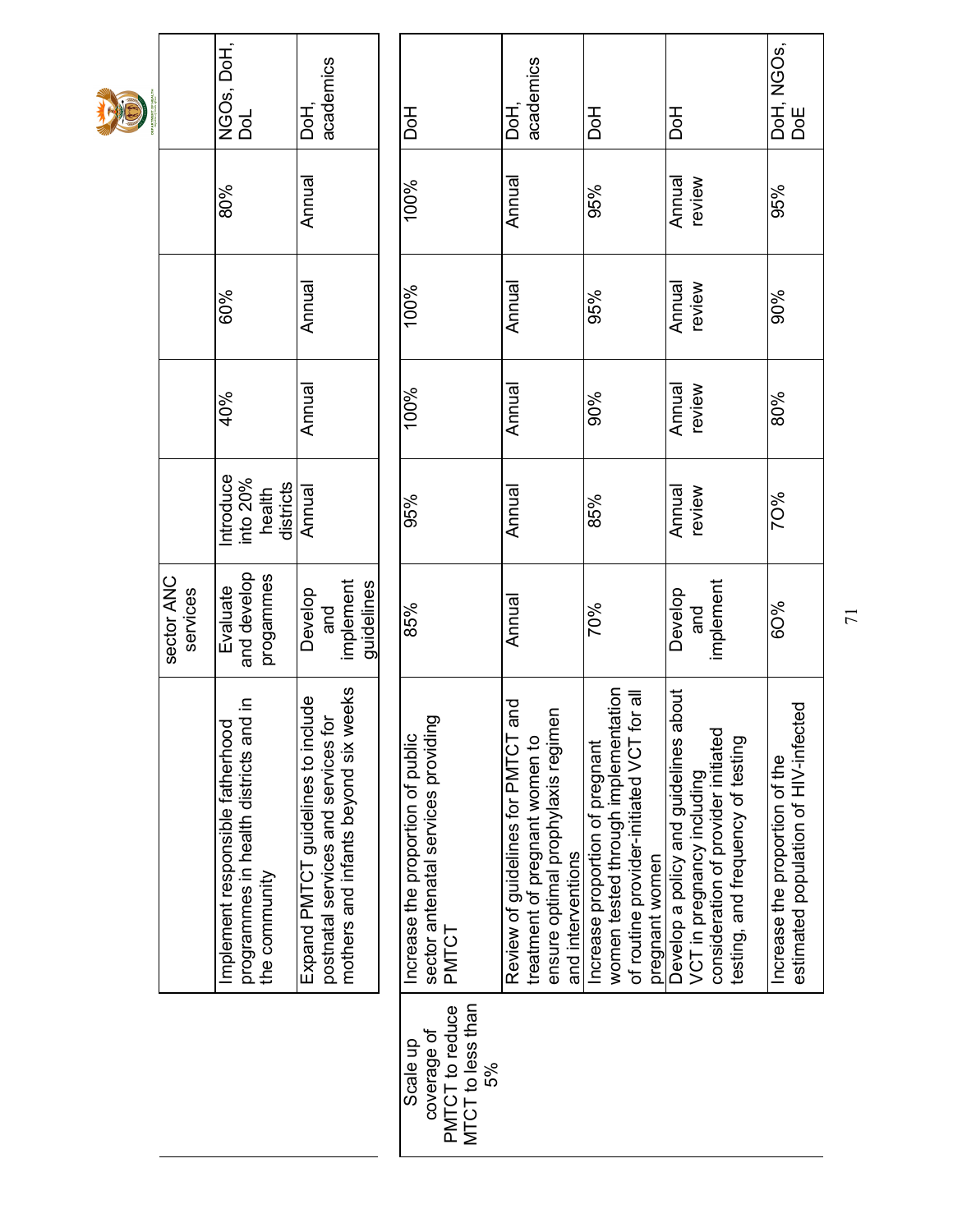

pregnant women in need who receive

pregnant women in need who receive<br>PMTCT prophylaxis

PMTCT prophylaxis

| that meet quality standards for infan<br>ncrease the proportion of facilities<br>feeding counselling | 60%                     | 75% | 85% | 90% | 95% | <b>Hod</b>         |
|------------------------------------------------------------------------------------------------------|-------------------------|-----|-----|-----|-----|--------------------|
| Implement community based                                                                            | 10% (sub-<br>districts) | 30% | 50% | 70% | 80% | DoH, NGOs,<br>DoSD |
| women during and after pregnancy<br>strategies to support HIV positive                               |                         |     |     |     |     |                    |
| Provide nutritional support to HIV-                                                                  | 5%                      | 10% | 30% | 40% | 40% | DoH, DoSD,<br>NGOs |
| infected women choosing to<br>exclusively breast feed                                                |                         |     |     |     |     |                    |
| Provide formula milk to children of HIV<br>positive women choosing not to breast                     | 50%                     | 45% | 45% | 42% | 40% | <b>Hod</b>         |
|                                                                                                      |                         |     |     |     |     |                    |
| feed                                                                                                 |                         |     |     |     |     |                    |

# GOAL 4: Minimise the risk of HIV transmission through blood and blood products GOAL 4: Minimise the risk of HIV transmission through blood and blood products

| Objective                   | Intervention                                                       | 5 year<br>target<br>2007 |        |        |        |        | Agency<br>Lead    |
|-----------------------------|--------------------------------------------------------------------|--------------------------|--------|--------|--------|--------|-------------------|
|                             |                                                                    |                          | 2008   | 2009   | 2010   | 2011   |                   |
| Minimise the risk<br>of HIV | Continuously update guidelines for<br>infection control procedures | Annual                   | Annual | Annual | Annual | Annual | academics<br>DoH, |
| transmission from           |                                                                    |                          |        |        |        |        |                   |
| occupational                |                                                                    |                          |        |        |        |        |                   |
| exposure in health          |                                                                    |                          |        |        |        |        |                   |
| care providers in           |                                                                    |                          |        |        |        |        |                   |
| the formal,                 |                                                                    |                          |        |        |        |        |                   |
| informal and                |                                                                    |                          |        |        |        |        |                   |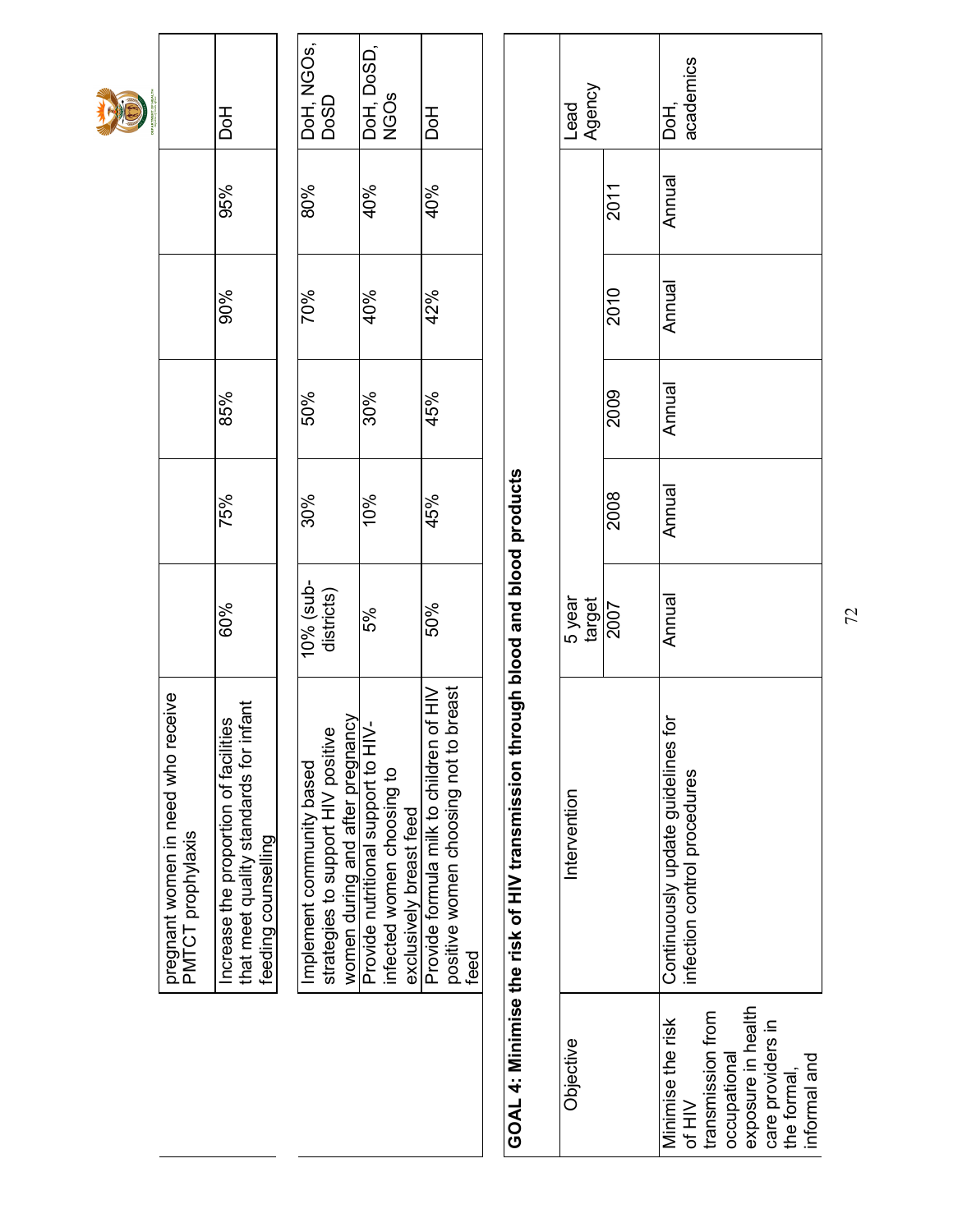| IE |                                                                              | <b>Hod</b>                                                                                 | DoH, NGOS                                                                   | health care<br>traditional<br>sector<br>DoH,          | DoH, private<br>health care<br>sector                                                 | DoH, private<br>health care<br>sector                                                                                                   | DoH, private<br>health care<br>sector                                                                                                                                                      |
|----|------------------------------------------------------------------------------|--------------------------------------------------------------------------------------------|-----------------------------------------------------------------------------|-------------------------------------------------------|---------------------------------------------------------------------------------------|-----------------------------------------------------------------------------------------------------------------------------------------|--------------------------------------------------------------------------------------------------------------------------------------------------------------------------------------------|
|    |                                                                              | 100%                                                                                       | Annual                                                                      | 100%                                                  | 100%                                                                                  | 100%                                                                                                                                    | 100%                                                                                                                                                                                       |
|    |                                                                              | 100%                                                                                       | Annual                                                                      | 100%                                                  | 100%                                                                                  | 100%                                                                                                                                    | 100%                                                                                                                                                                                       |
|    |                                                                              | 100%                                                                                       | Annual                                                                      | 90%                                                   | 100%                                                                                  | 100%                                                                                                                                    | 100%                                                                                                                                                                                       |
|    |                                                                              | 100%                                                                                       | Annual                                                                      | 80%                                                   | 90%                                                                                   | 90%                                                                                                                                     | 90%                                                                                                                                                                                        |
|    |                                                                              | 80%                                                                                        | strategy and<br>disseminate<br>promotional<br>materials<br>Develop<br>and   | 70%                                                   | 80%                                                                                   | 80%                                                                                                                                     | 80%                                                                                                                                                                                        |
|    |                                                                              | infection control in all formal health<br>Enforce the implementation of<br>care facilities | gs<br>infection control in informal settin<br>Promote the implementation of | Provide training for all HCWs on<br>infection control | Ensure continuous supplies of PEP<br>drugs in public and private sector<br>facilities | disposal systems at all formal health<br>Ensure availability of barrier nursing<br>supplies, equipment and biohazard<br>care facilities | post<br>treatment, for all health care workers<br>Ensure rapid and easy access to<br>ongoing support during and after<br>occupational exposure services,<br>including testing and PEP, and |
|    | through the use of<br>traditional settings<br>infection contro<br>procedures |                                                                                            |                                                                             |                                                       |                                                                                       |                                                                                                                                         |                                                                                                                                                                                            |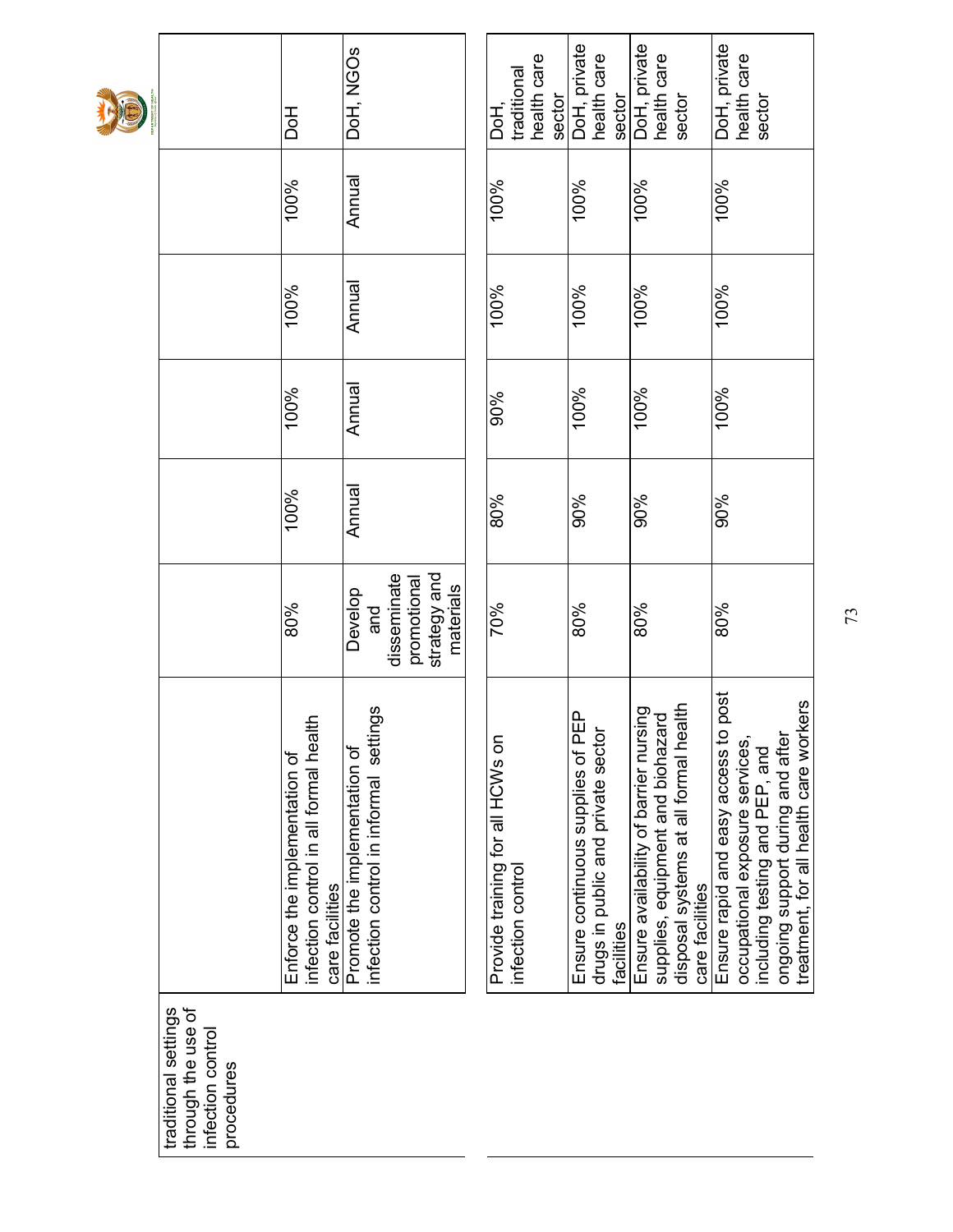

| DoH, private<br>health care<br>sector                                                       | academics<br>РЯ.<br>Р                                                                                                               | organisations<br>practitioners<br>Traditional                                                 | DoH, NGOS                                                                                              | organisations<br>practitioners<br><b>Traditional</b>            | DoH, NGOS                                                                                     |
|---------------------------------------------------------------------------------------------|-------------------------------------------------------------------------------------------------------------------------------------|-----------------------------------------------------------------------------------------------|--------------------------------------------------------------------------------------------------------|-----------------------------------------------------------------|-----------------------------------------------------------------------------------------------|
| 100%                                                                                        | Annual                                                                                                                              | 100%                                                                                          | 100%                                                                                                   | 100%                                                            | Annual                                                                                        |
| 100%                                                                                        | Annual                                                                                                                              | 80%                                                                                           | 100%                                                                                                   | 80%                                                             | Annual                                                                                        |
| 100%                                                                                        | Annual                                                                                                                              | 70%                                                                                           | 100%                                                                                                   | 70%                                                             | Annual                                                                                        |
| 100%                                                                                        | Annual                                                                                                                              | 50%                                                                                           | 90%                                                                                                    | 50%                                                             | Annual                                                                                        |
| 100%                                                                                        | Annual                                                                                                                              | 30%                                                                                           | 70%                                                                                                    | 30%                                                             | implement<br>guidelines<br>Develop<br>and                                                     |
| Ensure all formal health care facilities<br>maintain a register of occupational<br>exposure | Continuously update Guidelines for<br>infection control                                                                             | traditional healers/practitioners on<br>Provide adequate training of<br>universal precautions | awareness of HIV risk through unsafe<br>Provide information to public raising<br>traditional practices | Provision of supplies to practice safe<br>traditional practices | guidelines on minimising HIV risk in<br>Develop and continuously update<br>injecting drug use |
|                                                                                             | Minimise Exposure<br>to infected blood<br>associated with<br>complementary<br>traditional and<br>procedures<br>practices<br>through |                                                                                               |                                                                                                        |                                                                 |                                                                                               |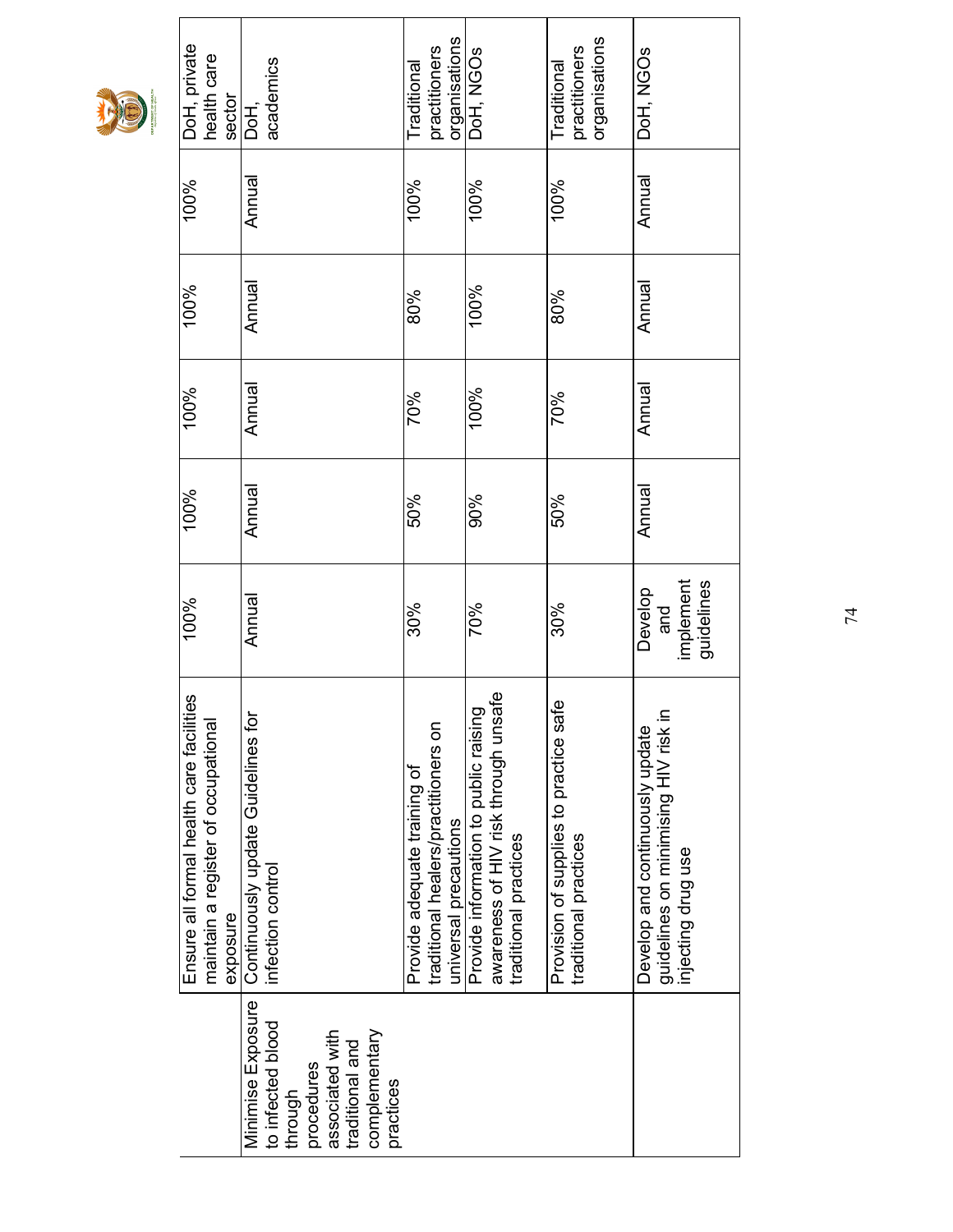|    | the relationship with HIV infection<br>and develop policy<br>to minimise risk of<br>from Intra venous<br>extent of HIV risk<br>HIV transmission<br>through injecting<br>drug use (IDUs)<br>Investigate the<br>drug use | Develop policy for HIV prevention<br>IDUs and review annually | Continuously update guidelines for<br>ensuring safe blood and blood<br>supplies<br>Ensure safe supplies<br>virus and antibodies)<br>of blood and blood<br>screening tests for<br>measuring both<br>products (HIV | Screening of all blood supplies with<br>best available technology including<br>viral detection | in donors and recipients              |
|----|------------------------------------------------------------------------------------------------------------------------------------------------------------------------------------------------------------------------|---------------------------------------------------------------|------------------------------------------------------------------------------------------------------------------------------------------------------------------------------------------------------------------|------------------------------------------------------------------------------------------------|---------------------------------------|
|    | Research the extent of IDU use and                                                                                                                                                                                     | ≘                                                             |                                                                                                                                                                                                                  |                                                                                                | Awareness of risk of HIV transmission |
|    | 20%                                                                                                                                                                                                                    | introduced<br>developed<br>Policy<br>and                      | Annual                                                                                                                                                                                                           | 100%                                                                                           | 100%                                  |
|    | 60%                                                                                                                                                                                                                    | Annual<br>review                                              | Annual                                                                                                                                                                                                           | 100%                                                                                           | 100%                                  |
|    | 80%                                                                                                                                                                                                                    | Annual<br>review                                              | Annual                                                                                                                                                                                                           | 100%                                                                                           | 100%                                  |
|    | 100%                                                                                                                                                                                                                   | Annual<br>review                                              | Annual                                                                                                                                                                                                           | 100%                                                                                           | 100%                                  |
|    | 100%                                                                                                                                                                                                                   | review<br>Annual                                              | Annual                                                                                                                                                                                                           | 100%                                                                                           | 100%                                  |
| D. | organisations<br>Academic<br>DoH,                                                                                                                                                                                      | DoSS, NGOs<br>DoH, DoSD,                                      | DoH, Blood<br>academics<br>Bank,                                                                                                                                                                                 | DoH, Blood<br>academics<br>Bank,                                                               | DoH, Blood<br>academics<br>Bank,      |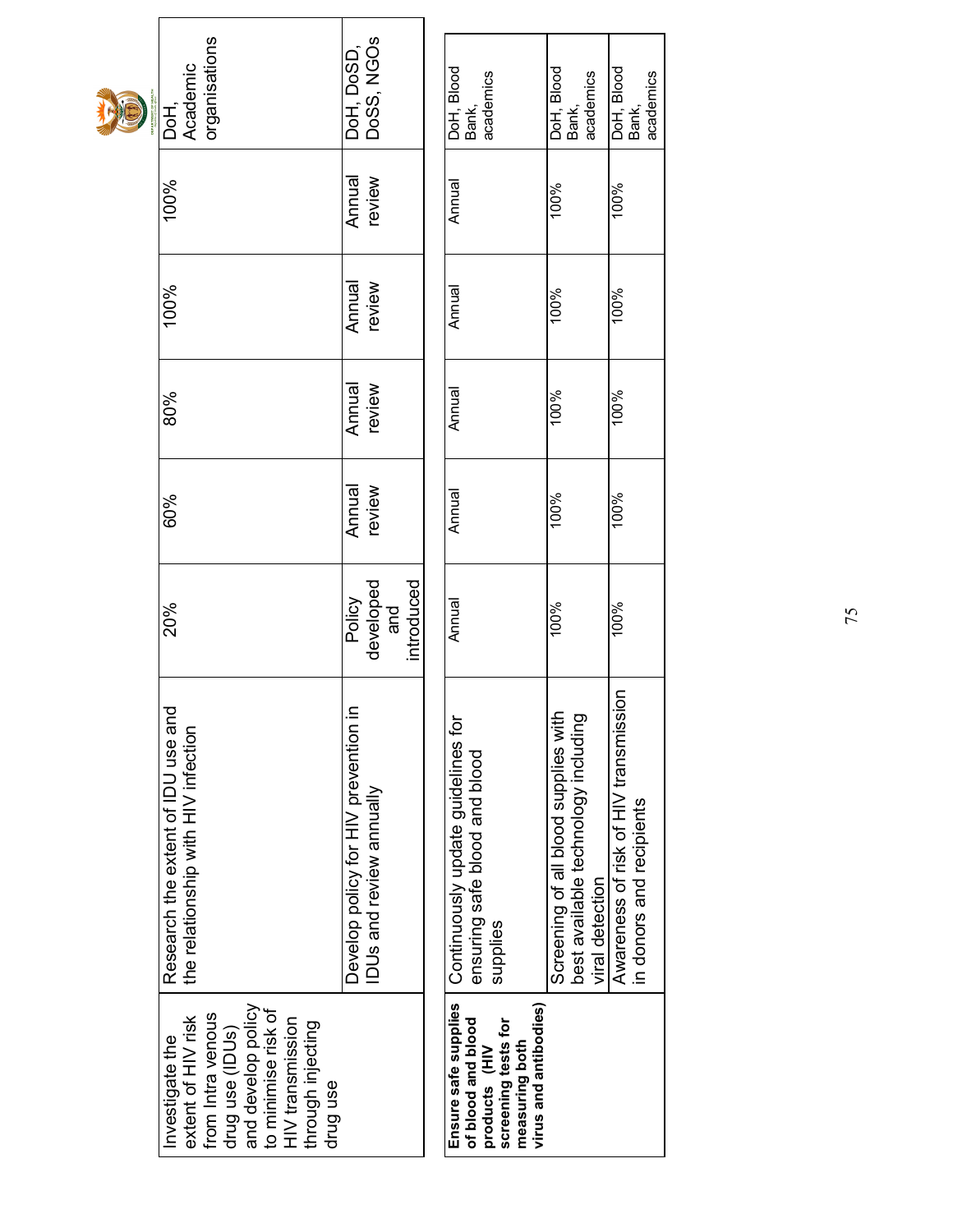

PRIORITY AREA 2: Treatment, Care and Support PRIORITY AREA 2: Treatment, Care and Support

children as well as their families by 2011 in order to reduce morbidity and mortality as well as other impacts of HIV and AIDS. The target is to provide an appropriate package of treatment, care and support services to 80% of HIV positive adults and<br>children as well as their families by 2011 in order to reduce morbidity and mortality as well as oth The target is to provide an appropriate package of treatment, care and support services to 80% of HIV positive adults and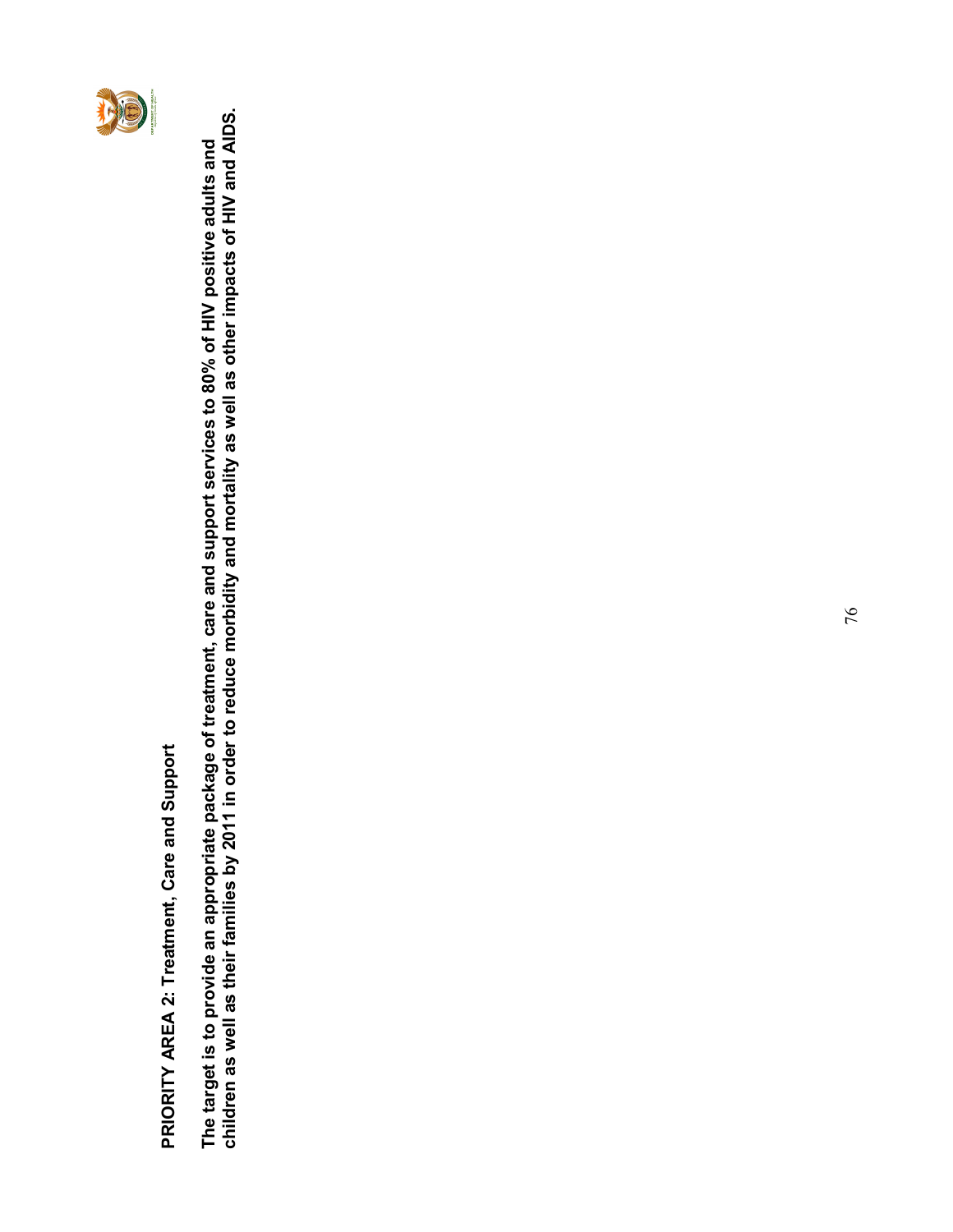

GOAL 6: INCREASE COVERAGE OF VOLUNTARY COUNSELLING AND TESTING AND PROMOTE REGULAR HIV TESTING GOAL 6: INCREASE COVERAGE OF VOLUNTARY COUNSELLING AND TESTING AND PROMOTE REGULAR HIV TESTING

| Objective                  | Intervention               | 5 year target |                  |                       |            |                       | Lead               |
|----------------------------|----------------------------|---------------|------------------|-----------------------|------------|-----------------------|--------------------|
|                            |                            | 2007          | 2008             | 2009                  | 2010       | 2011                  | Agencies           |
| 6.1 Increase access to VCT | Implement provider-        | 50% of        |                  |                       |            |                       |                    |
| services that recognise    | initiated VCT in all       | all health    | 60% of           | 70% of                | 80% of     | 80% of                |                    |
| diversity of needs         | settings, with a<br>health | facilities    | all health       | all health            | all health | all health            |                    |
|                            | special focus on STI,      | 르.            | facilities       | facilities            | facilities | facilities            | DOH, All           |
|                            | TB, antenatal, familiy     | country       | in country       | in country            | in country | in country            |                    |
|                            | planning and general       | (public,      | (public,         | (public,              | (public,   | (public,              | sectors            |
|                            | curative services          | private,      | private,         | private,              | private,   | private,              |                    |
|                            |                            | NGO,          | NGO,             | NGO,                  | NGO,       | NGO,                  |                    |
|                            |                            | FBO)          | FBO)             | FBO)                  | FBO)       | FBO)                  |                    |
|                            | Develop standards          |               | Final            |                       |            |                       |                    |
|                            | and career pathways        |               | Policy           | 20% of                | 50% of     | 80% of                |                    |
|                            | for counsellors as         |               | ratified         | VCT                   | VCT        | VCT                   | DOH,               |
|                            | mid-level workers          | Draft         | and              | counsello             | counsello  | counsello             | DSD,               |
|                            | according to the           | Policy        | approved         |                       | ၑ          | ၑ                     |                    |
|                            | National                   | develop       | ď                |                       | received   |                       | DPW,<br>JIPSA      |
|                            | Qualifications             | ್ಥಾ           | relevant         | accredite<br>received | accredite  | accredite<br>received | SETA               |
|                            | Framework                  |               | decision         | d training            | d training | d training            |                    |
|                            |                            |               | making<br>bodies |                       |            |                       |                    |
|                            | Increase the number        |               |                  |                       |            |                       | DOH,               |
|                            | of adults who have         |               |                  |                       |            |                       | Youth              |
|                            | ever had an HIV test,      | 25%           | 35%              | 50%                   | 60%        | 70%                   | sector &           |
|                            | focus on men<br>with a     |               |                  |                       |            |                       | other All          |
|                            |                            |               |                  |                       |            |                       | sectors            |
|                            |                            |               |                  |                       |            |                       |                    |
| 6.2 Increase uptake of VCT | Increase the               |               |                  |                       |            |                       | $\overline{D}$ CH, |
|                            | proportion of adults       | 6%            | 11%              | 18%                   | 22%        | 24%                   | Youth              |
|                            | in the last 12<br>tested   |               |                  |                       |            |                       | sector &           |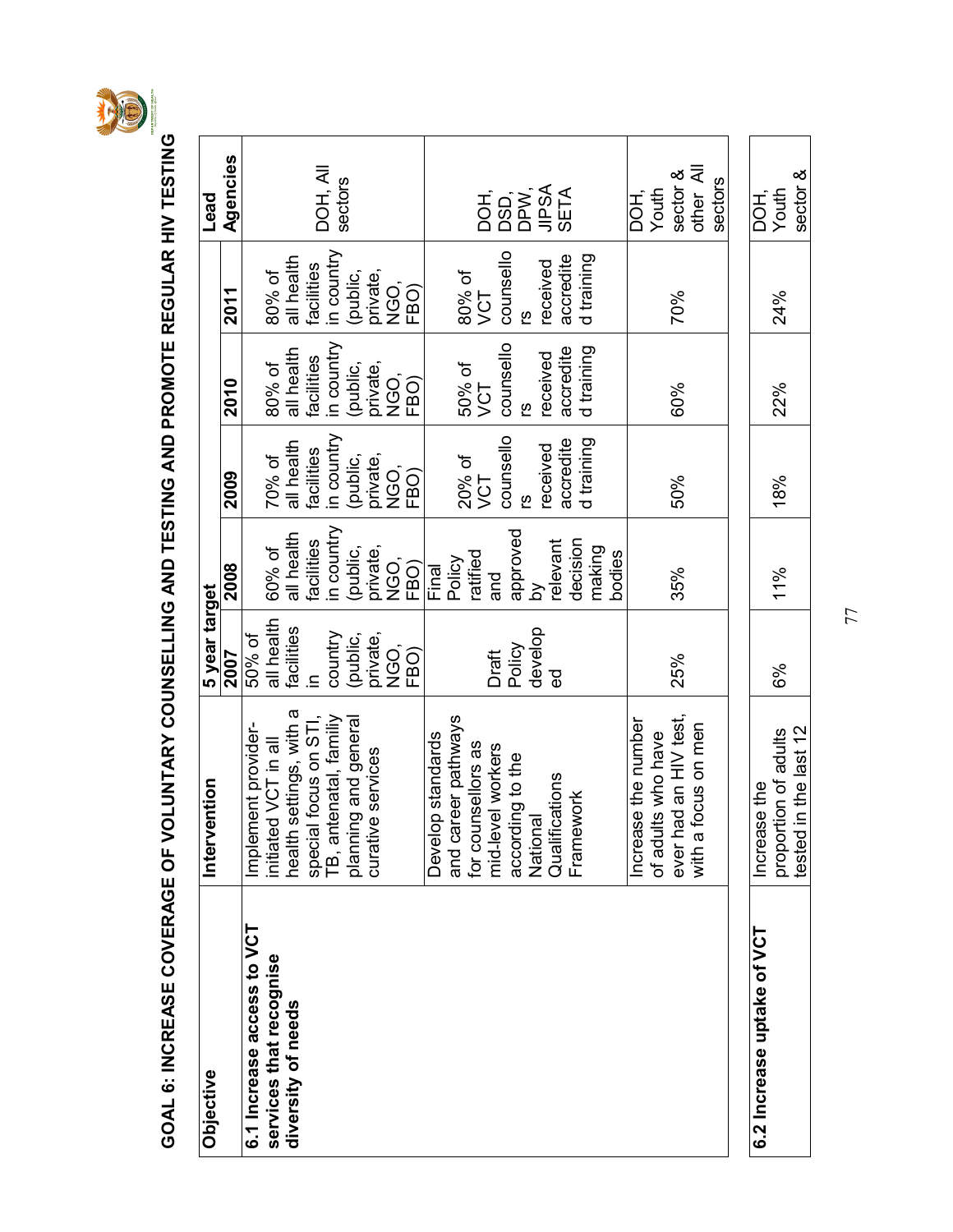

| other All<br>sectors | communiti<br>DOH,DPL<br>G,<br>sectors<br>es, All                                                         |
|----------------------|----------------------------------------------------------------------------------------------------------|
|                      | 75%                                                                                                      |
|                      | 65%                                                                                                      |
|                      | 50%                                                                                                      |
|                      | 35%                                                                                                      |
|                      | 20%                                                                                                      |
| 8<br>mont            | accessing wellness<br>proportion of newly<br>diagnosed HIV<br>positive adults<br>ncrease the<br>services |
|                      |                                                                                                          |
|                      |                                                                                                          |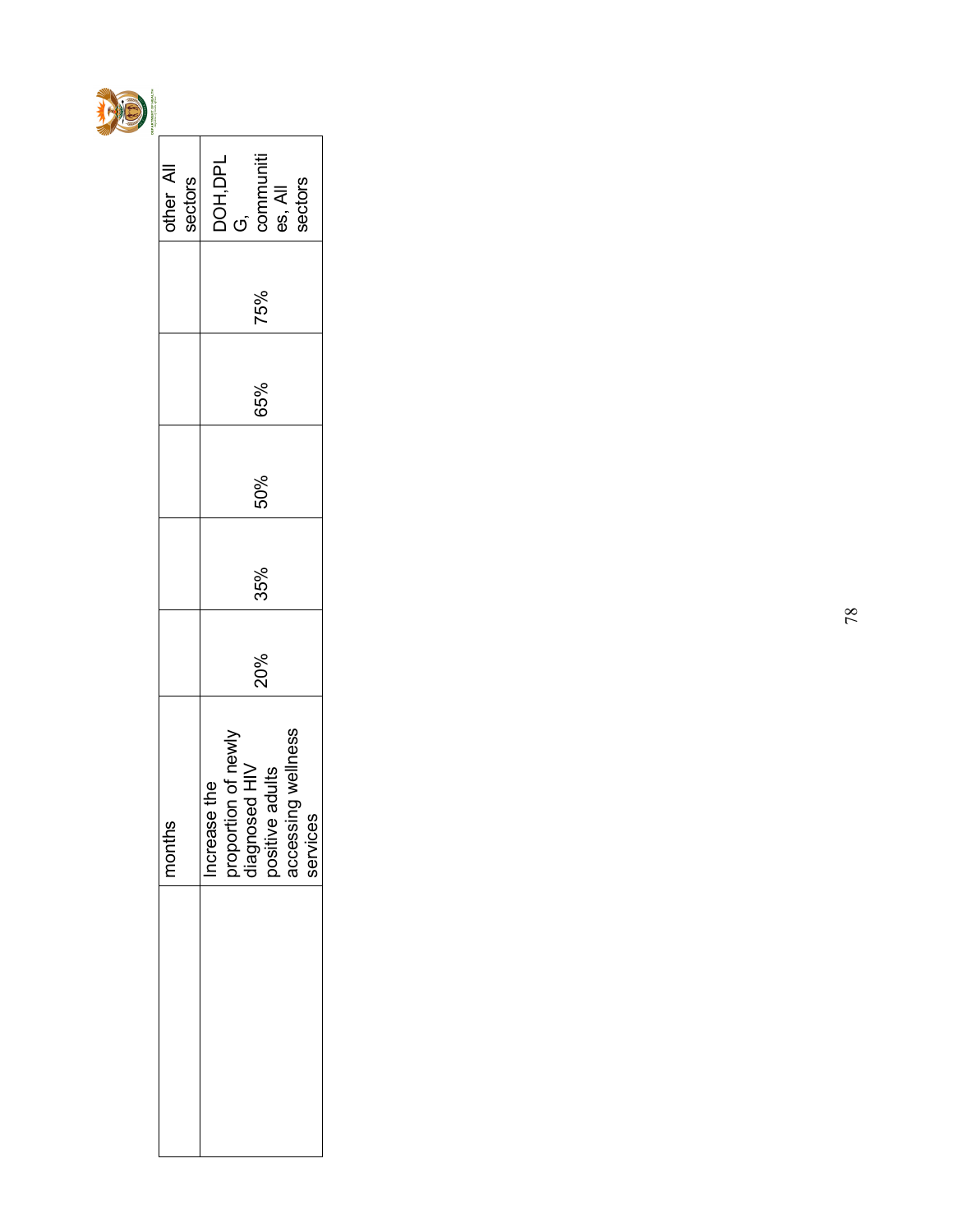

| GOAL 7: ENABLE PEOPLE LIVING WIT           | H HIV TO LEAD HEALTHY AND PRODUCTIVE LIVES                           |                            |          |          |          |          |                                     |
|--------------------------------------------|----------------------------------------------------------------------|----------------------------|----------|----------|----------|----------|-------------------------------------|
| Objective                                  | Intervention                                                         | 5 year target              |          |          |          |          | Lead                                |
|                                            |                                                                      | <b>Z007</b>                | 2008     | 2009     | 2010     | 2011     | Agencies                            |
| 7.1 Scale up                               | Review and update clinical and                                       |                            |          |          |          |          |                                     |
| comprehensive care<br>coverage of the      | programmatic guidelines for the<br>management of HIV and AIDS        | Annually                   | Annually | Annually | Annually | Annually |                                     |
| and treatment<br>package                   | Improve enrolment in and<br>quality of positive living               | eligible<br>30%            |          |          |          |          |                                     |
|                                            | interventions through wellness<br>programmes                         | enrolled<br>clients<br>≘.  | 40%      | 50%      | 60%      | 75%      |                                     |
|                                            |                                                                      | wellness<br>porgram<br>mes |          |          |          |          |                                     |
|                                            | Increase the proportion of adults<br>started on ART who are still on |                            |          |          |          |          |                                     |
|                                            | ART after completing one year<br>treatment                           | 85%                        | 85%      | 85%      | 85%      | 85%      | DOH.                                |
|                                            | Increase the number of adults                                        | 120,000                    |          |          |          |          | communities                         |
|                                            | starting ART                                                         | (24%<br>new                | 180,000  | 285,000  | 370,000  | 420,000  | , NGO <sub>s</sub> , All<br>sectors |
|                                            |                                                                      | cases)<br><b>AIDS</b>      | (35%)    | (55%)    | (70%)    | (80%)    |                                     |
|                                            | Increase the proportion of adults                                    |                            |          |          |          |          |                                     |
|                                            | started on ART outside hospital<br>setting                           | 30%                        | 40%      | 50%      | 60%      | 70%      |                                     |
|                                            | Increase the proportion of adults                                    |                            |          |          |          |          |                                     |
|                                            | started on ART by nurses                                             | 10%                        | 20%      | 40%      | 50%      | 60%      |                                     |
| 7.2 Increase                               | Increase proportion of adults on<br>ART monitored by nurses          | 20%                        | 40%      | 50%      | 60%      | 70%      |                                     |
| retention of children<br>and adults on ART |                                                                      |                            |          |          |          |          |                                     |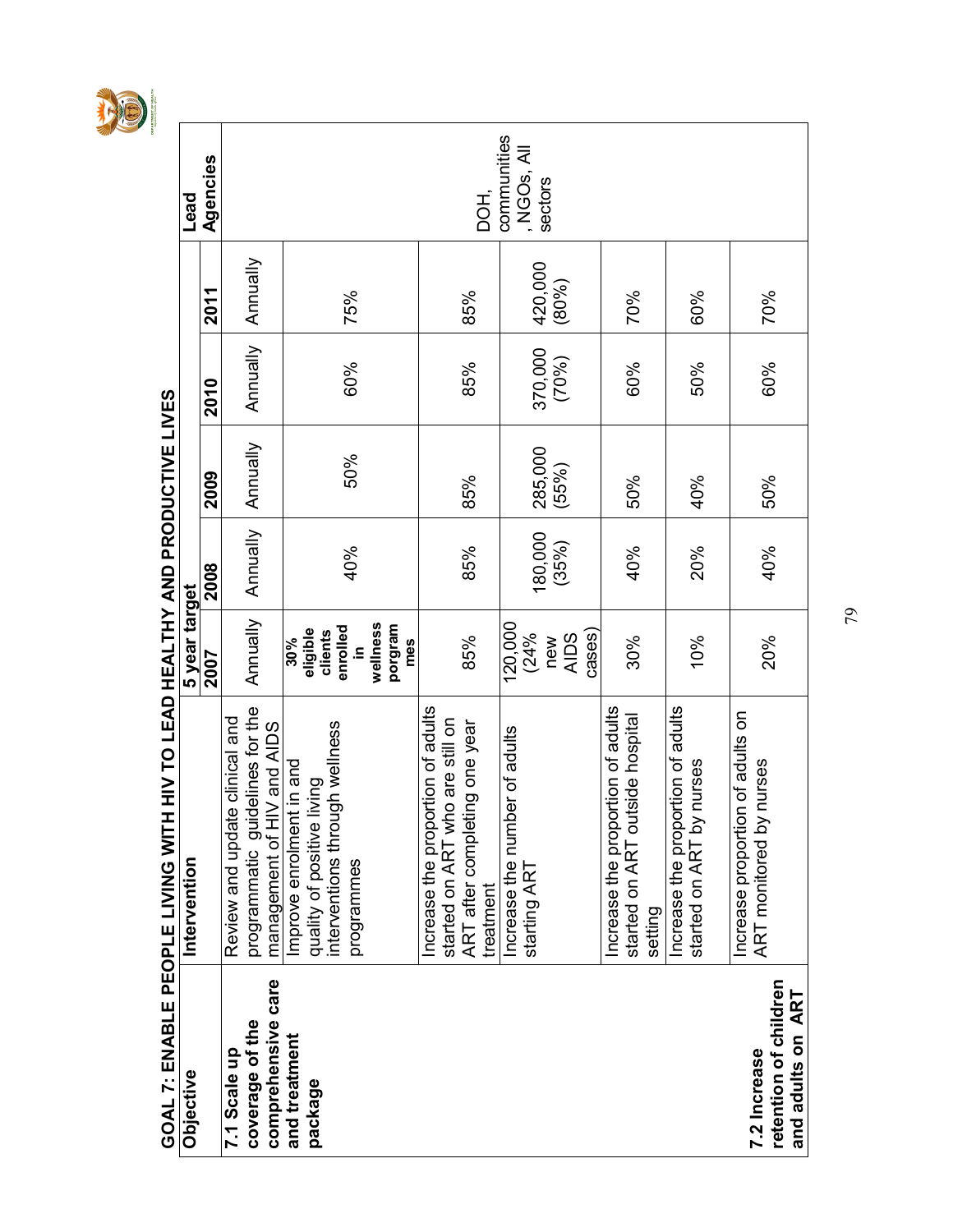

|           | Maintain the percentage of                              |               |            |            |            |            |                        |
|-----------|---------------------------------------------------------|---------------|------------|------------|------------|------------|------------------------|
|           | loads after<br>people on ART with<br>undetectable viral | 80%           | 80%        | 80%        | 80%        | 80%        |                        |
|           | completing one year of                                  |               |            |            |            |            |                        |
|           | treatment                                               |               |            |            |            |            |                        |
|           |                                                         |               |            |            |            |            |                        |
| Objective | Intervention                                            | 5 year target |            |            |            |            | Lead                   |
|           |                                                         | 2007          | 2008       | 2009       | 2010       | 2011       | Agencies               |
|           | Actively trace people on ART                            | 60% of        | 70% of     | 80% of     | 85% of     | 85% of     |                        |
|           | a month late<br>who are more than                       |               |            | defaulter  |            |            |                        |
|           | for a clinic/pharmacy                                   | defaulter     | defaulter  |            | defaulter  | defaulter  |                        |
|           | appointment                                             |               | S          |            | S          |            |                        |
|           | Implement facility and                                  | 100%          | 100%       | 100%       | 100%       | 100%       | DOH;                   |
|           | adherence<br>community based a                          | $sub-$        | $sub-$     | $sub-$     | $sub-$     | $sub-$     | communities            |
|           | and<br>support strategies                               | districts     | districts  | districts  | districts  | districts  | NGO <sub>S</sub> , All |
|           | programmes                                              |               |            |            |            |            | sectors                |
|           | Ensure effective linkage and                            |               |            |            |            |            |                        |
|           | successful referral between                             | 30% of        | 40% of     | 60% of     | 80% of     | 90%        |                        |
|           | ART facilities and social welfare                       | facilities    | facilities | facilities | facilities | facilities |                        |
|           | services                                                |               |            |            |            |            |                        |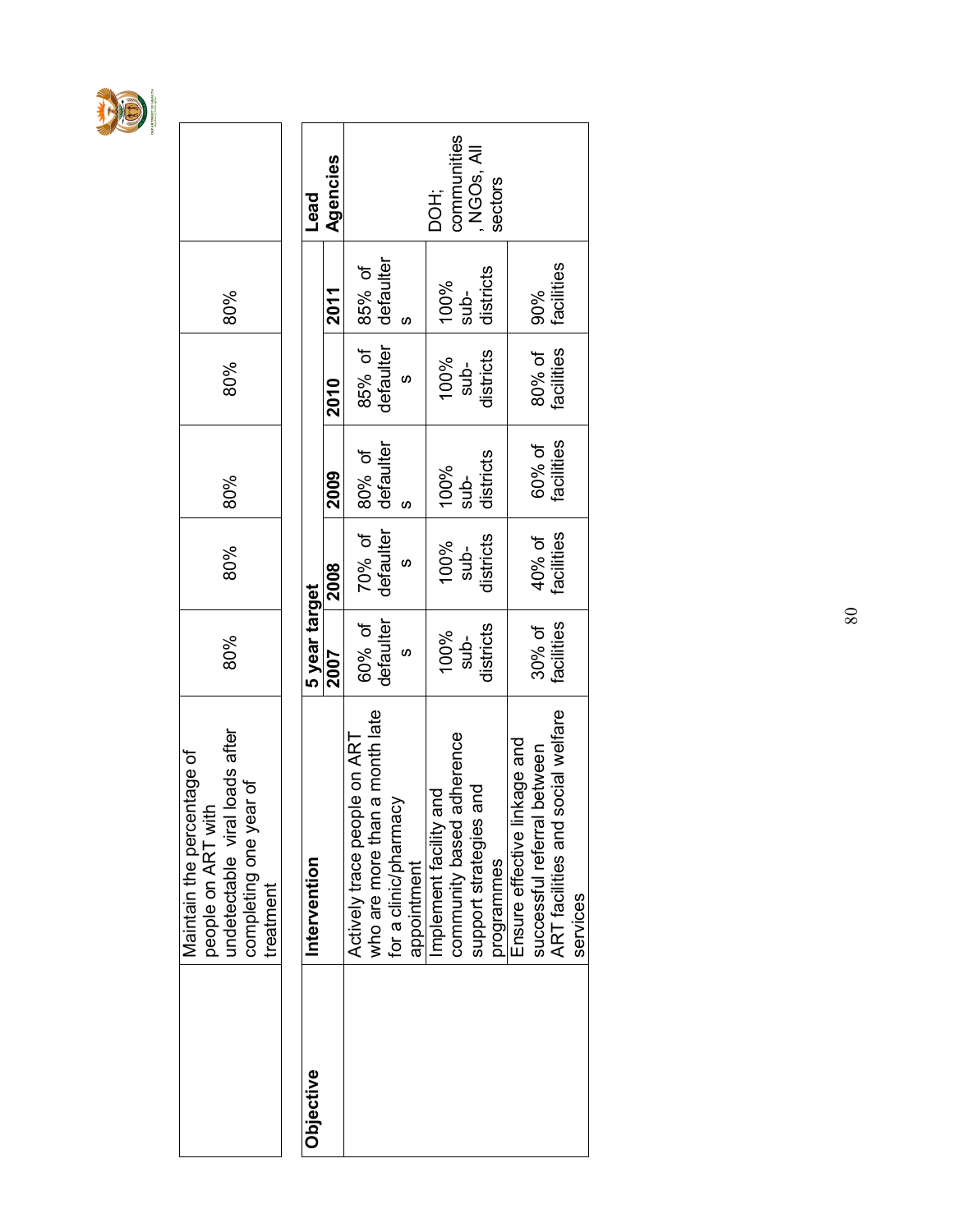|--|

| DOH;                                                                   | private sector;<br>communities,                               | NGOs; CBOs                                                       |               |                                                                              | DOH; DSD;                                                  | private sector;<br>NGO <sub>s</sub> ; CBO <sub>s</sub><br>communities |               | departments;<br>DOH; other                            | private sector;                 | NGO <sub>s</sub> ; CBO <sub>s</sub> |                     | DOH, private<br>sector                                          |                 |                            | DOH, NHLS                       |                                |                 |
|------------------------------------------------------------------------|---------------------------------------------------------------|------------------------------------------------------------------|---------------|------------------------------------------------------------------------------|------------------------------------------------------------|-----------------------------------------------------------------------|---------------|-------------------------------------------------------|---------------------------------|-------------------------------------|---------------------|-----------------------------------------------------------------|-----------------|----------------------------|---------------------------------|--------------------------------|-----------------|
| 90%                                                                    | 100%                                                          | 40%                                                              |               | 40%                                                                          |                                                            | 225,000                                                               |               |                                                       | 90%                             |                                     |                     | ల్య                                                             |                 |                            | 100% of                         | facilities                     |                 |
| 90%                                                                    | 90%                                                           | 35%                                                              |               | 35%                                                                          |                                                            | 250,000                                                               |               |                                                       | 80%                             |                                     |                     | ಶಿಂ                                                             |                 |                            | 100% of                         | facilities                     |                 |
| 80%                                                                    | 75%                                                           | 25%                                                              |               | 25%                                                                          |                                                            | 250,000                                                               |               |                                                       | 70%                             |                                     |                     | ೦ೆ                                                              |                 |                            | 90% of                          | facilities                     |                 |
| 60%                                                                    | 60%                                                           | 15%                                                              |               | 15%                                                                          |                                                            | 250,000                                                               |               |                                                       | 55%                             |                                     |                     | 52%                                                             |                 |                            | 80% of                          | facilities                     |                 |
| 40%                                                                    | 25%                                                           | 10%                                                              |               | 10%                                                                          |                                                            | 200,000                                                               |               | 45% of                                                | PHC<br>staff                    |                                     |                     | <5%                                                             |                 |                            | 70% of                          | facilities                     |                 |
| ents for HIV<br>and HIV positive adults for TB<br>Screen adult TB pati | patients<br>Improve CD4 monitoring of<br>TB/HIV co-infected p | of TB/HIV<br>co-infected adults receiving<br>Increase percentage | cotrimoxazole | eligible clients started on INH<br>Increase the proportion of<br>prophylaxis | package of a palliative care to<br>Provide a comprehensive | adults<br>eligible children and                                       |               | health<br>Build the capacity of<br>workers to provide | treatment<br>comprehensive care | and support                         | Improve drug supply | number of facilities experiencing<br>management to decrease the | drug stock-outs | Increase the proportion of | facilities with acceptable turn | ential<br>around times for ess | aboratory tests |
| 7.3 Ensure effective<br>management of TB                               | HIV co-infection                                              |                                                                  |               |                                                                              | 7.4 Improve quality of<br>life for children and            | adults with HIV and<br>AIDS requiring                                 | terminal care | 7.5 Strengthen the<br>health system and               | remove barriers to              | access                              |                     |                                                                 |                 |                            |                                 |                                |                 |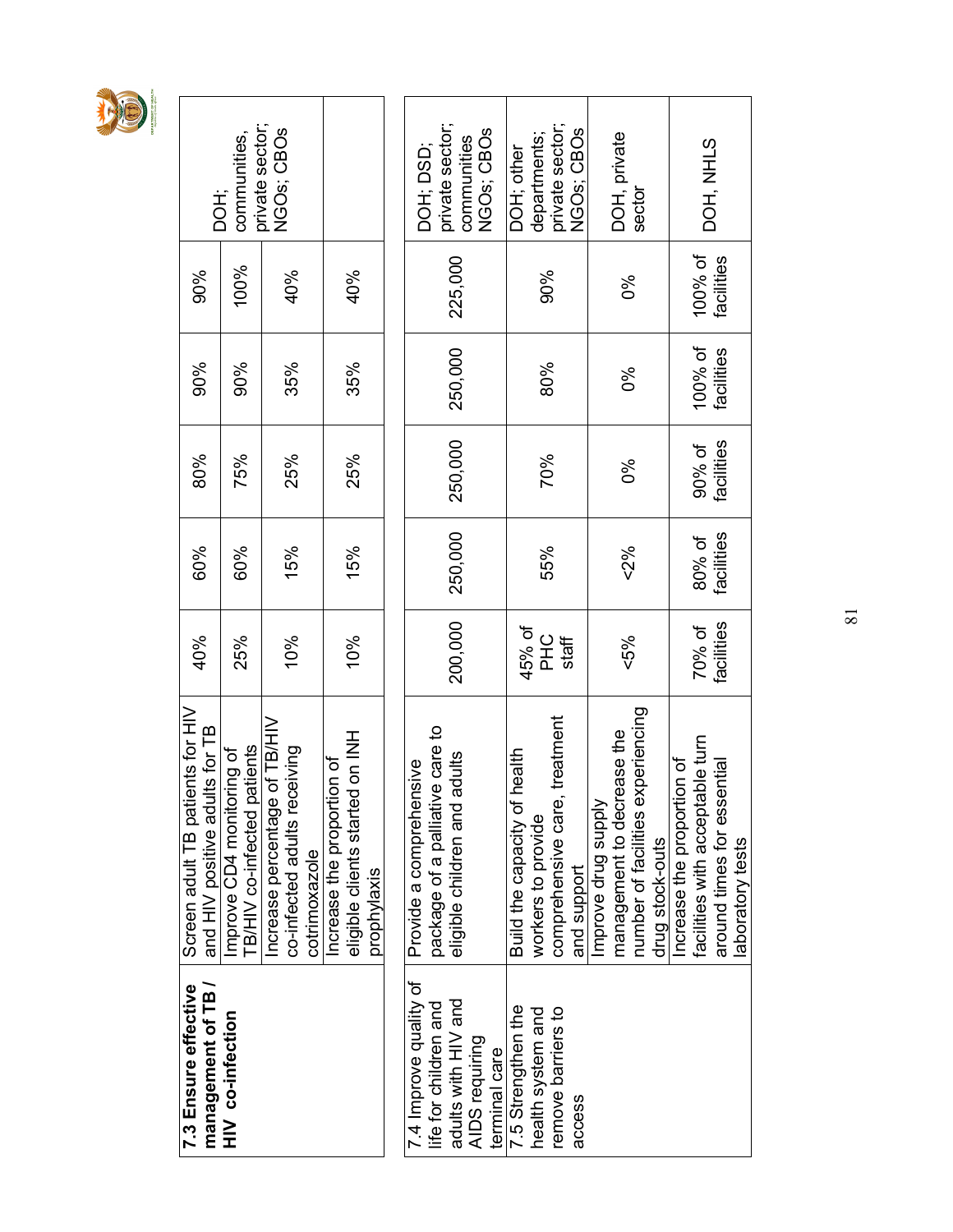

|                                      | GOAL 8: ADDRESS THE SPECIAL NEEDS OF WOMEN AND CHILDREN     |                |                   |            |            |            |           |  |
|--------------------------------------|-------------------------------------------------------------|----------------|-------------------|------------|------------|------------|-----------|--|
| Objective                            | Intervention                                                | 5 year target  |                   |            |            |            | Lead      |  |
|                                      |                                                             | 2007           | 2008              | 2009       | 2010       | 2011       | Agencies  |  |
| 8.1 Decrease HIV<br>and AIDS related | pəst<br>Implement community-ba<br>strategies to support HIV | $10\%$ of sub- |                   |            |            |            |           |  |
| maternal mortality                   | positive women during and after                             | districts      | 30%               | 50%        | 70%        | 80%        |           |  |
| through women-<br>specific           | pregnancy                                                   |                |                   |            |            |            | DOH,      |  |
| programmes                           | Provide nutritional support to                              |                |                   |            |            |            | DSD,      |  |
|                                      | HIV positive women choosing to                              | 5%             | 25%               | 40%        | 50%        | 70%        | NHLS,     |  |
|                                      | exclusively breast feed                                     |                |                   |            |            |            | communiti |  |
|                                      | Increase the proportion of HIV                              |                |                   |            |            |            | 89        |  |
|                                      | positive pregnant women                                     | 50%            | 65%               | 70%        | 80%        | 90%        |           |  |
|                                      | receiving a CD4 count test prior                            |                |                   |            |            |            |           |  |
|                                      | to 28 weeks                                                 |                |                   |            |            |            |           |  |
|                                      | ncrease the number of HIV                                   |                |                   |            |            |            |           |  |
|                                      | positive pregnant women                                     |                |                   |            |            |            |           |  |
|                                      | starting a comprehensive                                    | 18408          | 29 033            | 58 212     | 91 671     | 110 598    |           |  |
|                                      | package of AIDS care including                              |                |                   |            |            |            |           |  |
|                                      | ART                                                         |                |                   |            |            |            |           |  |
|                                      | ted<br>B<br>Implement provider-initiat                      |                |                   |            |            |            |           |  |
|                                      | testing of children of HIV                                  | 30% of         | 50% of            | 80% of     | 90% of     | 95% of     |           |  |
|                                      | positive adults accessing                                   | facilities     | <b>facilities</b> | facilities | facilities | facilities |           |  |
|                                      | services                                                    |                |                   |            |            |            |           |  |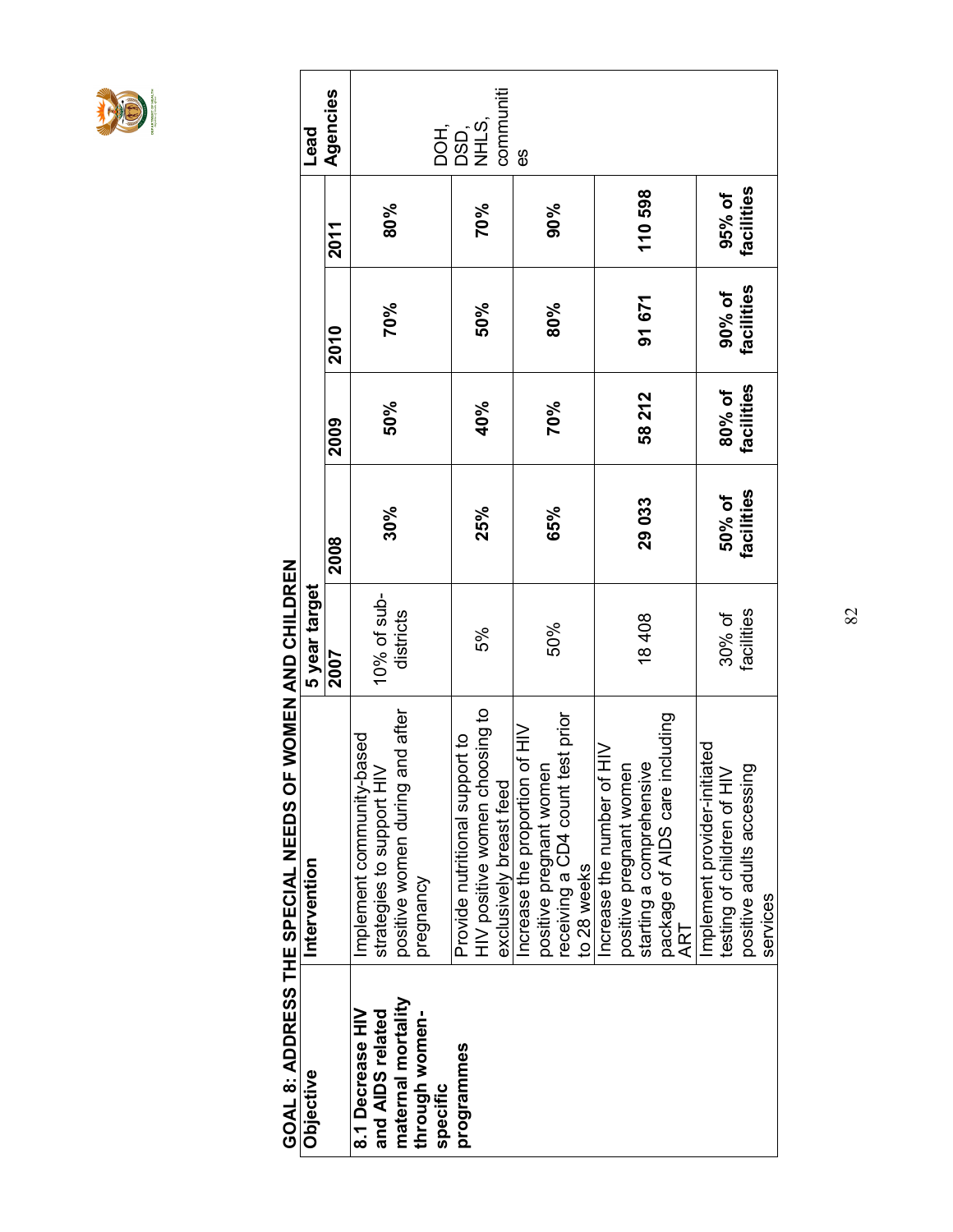|                                       | screening and fertility services<br>treatment and care services<br>for non pregnant women in<br>contraceptive, cervical<br>Implement integrated | 30%      | 50%      | 75%      | 90%      | 100%     | <b>Hod</b> |
|---------------------------------------|-------------------------------------------------------------------------------------------------------------------------------------------------|----------|----------|----------|----------|----------|------------|
|                                       |                                                                                                                                                 |          |          |          |          |          |            |
| appropriate package<br>8.2 Provide an | VCT for children attending TB<br>Implement provider-initiated                                                                                   | 10%      | 20%      | 40%      | 50%      | 65%      |            |
| of services that                      | services                                                                                                                                        |          |          |          |          |          |            |
| includes wellness,                    | Implement CD4 count testing for                                                                                                                 |          |          |          |          |          |            |
| OI management,                        | HIV positive children attending                                                                                                                 | 5%       | 10%      | 30%      | 60%      | 80%      |            |
| <b>ART</b> and nutrition to           | <b>TB</b> services                                                                                                                              |          |          |          |          |          |            |
| children and                          | Review clinical guidelines for                                                                                                                  |          |          |          |          |          |            |
| adolescents who are                   | the management of infants,                                                                                                                      | Annually | Annually | Annually | Annually | Annually |            |
| HIV positive and/or                   | children and adolescents with                                                                                                                   |          |          |          |          |          |            |
| exposed                               | HIV and AIDS                                                                                                                                    |          |          |          |          |          |            |
|                                       | đ<br>Increase the proportion                                                                                                                    |          |          |          |          |          |            |
|                                       | children with growth faltering                                                                                                                  |          | 65%      |          | 90%      | 90%      |            |
|                                       | identified and referred for<br>appropriate management                                                                                           | 50%      |          | 80%      |          |          |            |
|                                       |                                                                                                                                                 |          |          |          |          |          |            |
|                                       | Provide food support to children                                                                                                                |          |          |          |          |          |            |
|                                       | exposed to and/or are HIV                                                                                                                       | 30000    | 45 000   | 65000    | 100 000  | 150000   |            |
|                                       | positive                                                                                                                                        |          |          |          |          |          |            |
|                                       |                                                                                                                                                 |          |          |          |          |          |            |
|                                       |                                                                                                                                                 |          |          |          |          |          |            |
|                                       | eligible HIV positive adults and<br>5<br>f) Ensure food security                                                                                |          |          |          |          |          |            |
|                                       | children                                                                                                                                        |          |          |          |          |          |            |
|                                       |                                                                                                                                                 |          |          |          |          |          |            |
|                                       | of HIV<br>Increase the proportion                                                                                                               |          |          |          |          |          |            |
|                                       | positive and exposed children                                                                                                                   | 60%      | 75%      | 80%      | 85%      | 90%      |            |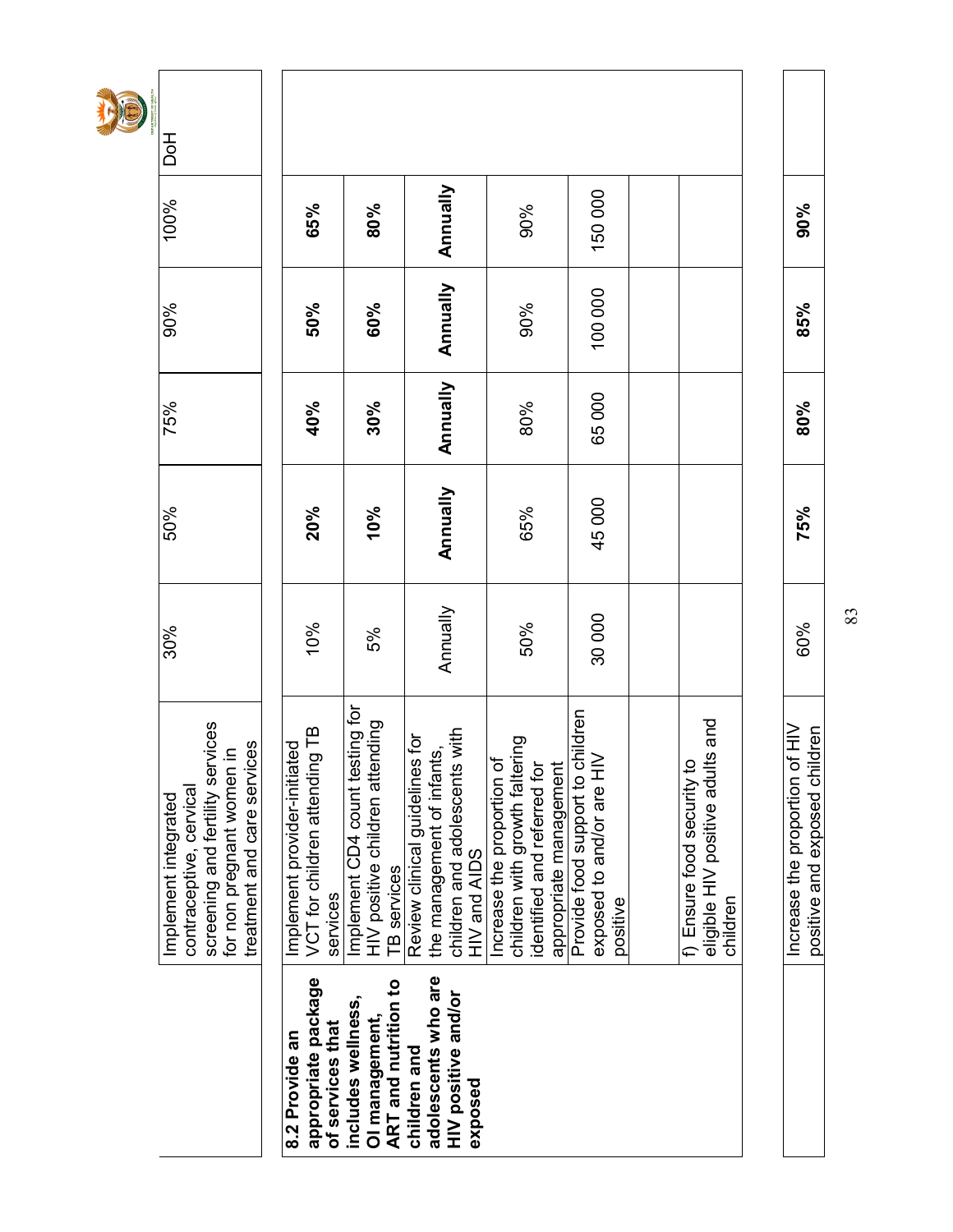|                             | 45000                                           | 85%                                                              |                                                        |                           | 45%                           |                         |                              | 100 of                       | sub-<br>districts           |                          |                           |
|-----------------------------|-------------------------------------------------|------------------------------------------------------------------|--------------------------------------------------------|---------------------------|-------------------------------|-------------------------|------------------------------|------------------------------|-----------------------------|--------------------------|---------------------------|
|                             | 42000                                           | 85%                                                              |                                                        |                           | 40%                           |                         |                              |                              | 80% of<br>sub-<br>districts |                          |                           |
|                             | 33000                                           | 85%                                                              |                                                        |                           | 35%                           |                         |                              | 60% of                       | $sub-$                      | districts                |                           |
|                             | 27000                                           | 85%                                                              |                                                        |                           | 25%                           |                         |                              | 20% of sub-                  | districts                   |                          |                           |
|                             | 17000                                           | 85%                                                              |                                                        |                           | 20%                           |                         |                              | $10\%$ of sub-               | districts                   |                          |                           |
| 220e<br>receiving cotrimoxa | Increase the number of children<br>starting ART | ART who are<br>Increase the proportion of<br>children started on | still on ART after completing<br>one year of treatment | ncrease the proportion of | children starting ART in non- | hospital based settings | Provide psychosocial support | for children and adolescents | including counselling for   | bereavement, disclosure, | adherence and aspirations |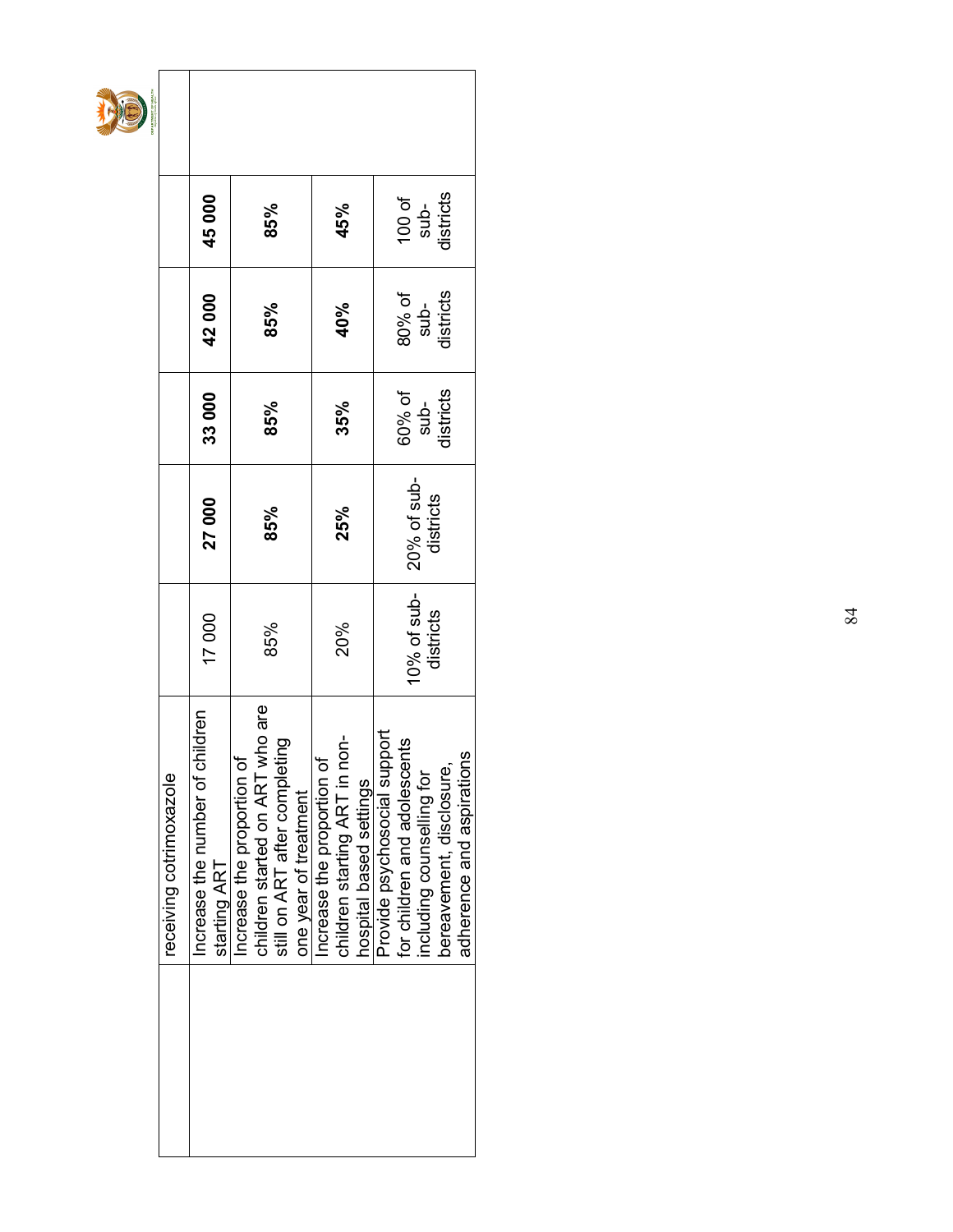

# GOAL 9: MITIGATE THE IMPACT OF HIV AND AIDS AND CREATE AN ENABLING SOCIAL ENVIRONMENT FOR CARE, GOAL 9: MITIGATE THE IMPACT OF HIV AND AIDS AND CREATE AN ENABLING SOCIAL ENVIRONMENT FOR CARE,

| TREATMENT AND SUPPORT                   |                                                                                      |                            |                |           |            |                       |                            |
|-----------------------------------------|--------------------------------------------------------------------------------------|----------------------------|----------------|-----------|------------|-----------------------|----------------------------|
| Objective                               | Intervention                                                                         | 5 year target              |                |           |            |                       | Lead                       |
|                                         |                                                                                      | 2007                       | 2008           | 2009      | 2010       | 2011                  | Agencies                   |
| 9.1 Strengthen the<br>implementation of | mechanisms to identify, track and link<br>Develop and operationalise                 | concensus<br>Develop       | <b>Targets</b> | Targets   | Targets to | Targets               | communities,<br>DSD, DOE   |
|                                         |                                                                                      |                            | to be set      | to be set | be set in  | to be                 |                            |
| OVC policy and<br>programmes            | OVC and child-headed households to<br>services                                       | of need and<br>set targets | in 2007        | in 2007   | 2007       | set in<br><b>2007</b> | NGOs, CBOS                 |
|                                         | rable<br>Increase the proportion of vulner                                           |                            |                |           |            |                       | DSD, DHA,                  |
|                                         | grants<br>children accessing child support                                           | 55%                        | 65%            | 80%       | 90%        | 90%                   | DOE                        |
|                                         |                                                                                      |                            |                |           |            |                       | NGOs, CBOs<br>communities, |
|                                         | Review and implement policy guidelines                                               | Guidelines                 |                |           |            |                       | DSD, DOE,                  |
|                                         | defining core services for OVC to inform                                             | reviewed                   | 40% of         | 60% of    | 80% of     | 100% of               | <b>NGOS</b>                |
|                                         | school<br>and health service fees, child support<br>service delivery (exemption from | implemente<br>pue          | districts      | districts | districts  | districts             |                            |
|                                         | grants, birth registration)                                                          | d in 20% of                |                |           |            |                       |                            |
|                                         |                                                                                      | districts                  |                |           |            |                       |                            |
|                                         |                                                                                      |                            |                |           |            |                       |                            |
|                                         | increase the proportion of children                                                  | Design and                 |                |           |            |                       | DSD, DHA,                  |
|                                         | obtaining vital documents such as birth                                              | conduct                    | Targets        | Targets   | Targets to | Targets               | NGOs,                      |
|                                         | and death registration                                                               | survey to                  | to be set      | to be set | be set in  | to be                 | communities                |
|                                         |                                                                                      | baseline and<br>establish  | in 2007        | in 2007   | 2007       | set in<br>2007        |                            |
|                                         |                                                                                      | set targets                |                |           |            |                       |                            |
|                                         | Increase the proportion of not-for-profit                                            |                            |                |           |            |                       | DSD, NGOs,                 |
|                                         | registered civil societies supporting                                                |                            |                |           |            |                       | communities                |
|                                         | OVC receiving organisational,                                                        | 20%                        | 30%            | 40%       | 45%        | 45%                   |                            |
|                                         | pol<br>programme support and mentor<br>services                                      |                            |                |           |            |                       |                            |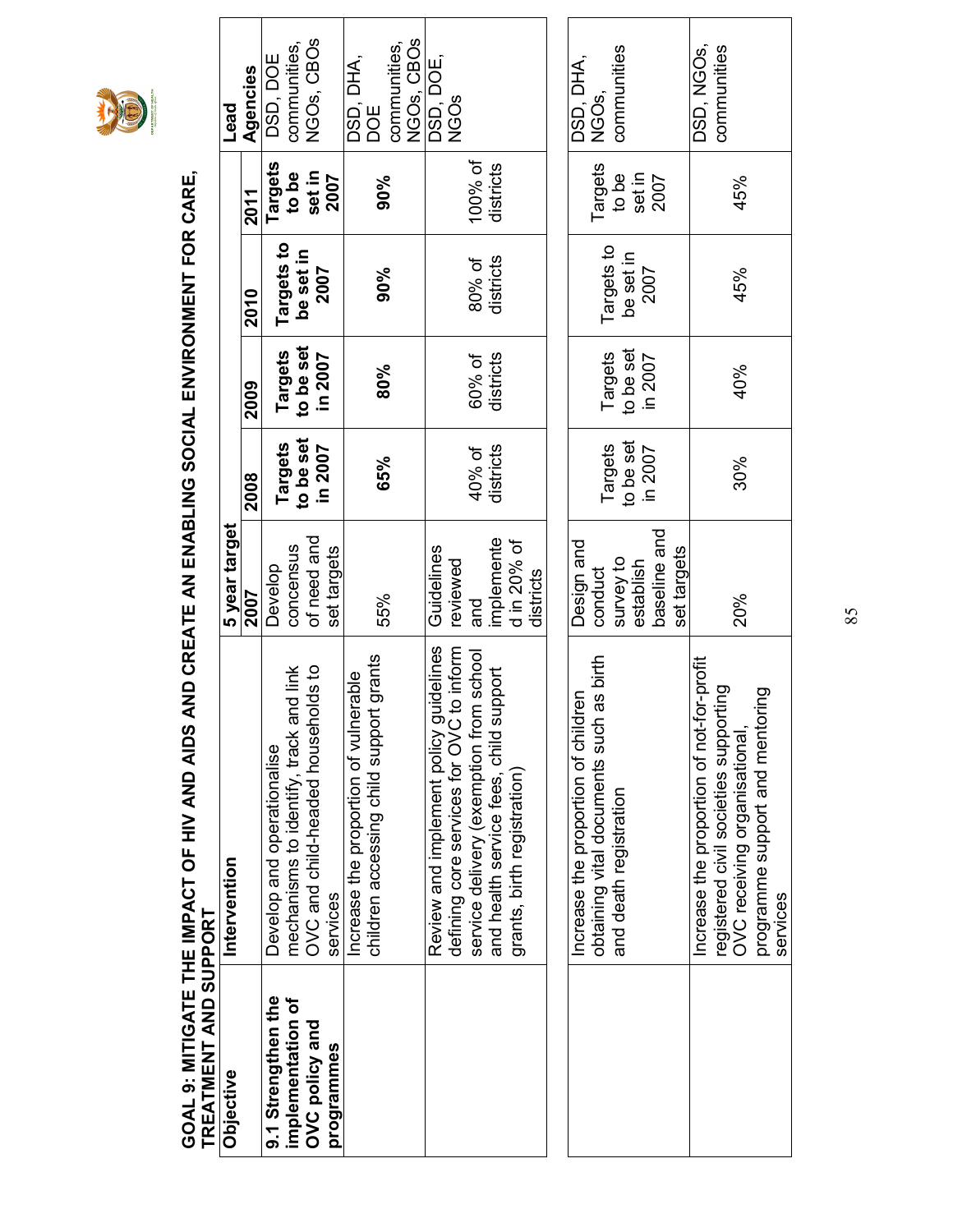| PARTMENT OF HEALTH<br>D | communities<br><b>DSD, NGOS,</b>                                                                                                  |
|-------------------------|-----------------------------------------------------------------------------------------------------------------------------------|
|                         | Targets<br>to be<br>set in<br>2007                                                                                                |
|                         | Targets to<br>be set in<br>2007                                                                                                   |
|                         | Targets<br>to be set<br>in 2007                                                                                                   |
|                         | o be set<br>Targets<br>in 2007                                                                                                    |
|                         | aseline and<br>set targets<br>survey to<br>establish<br>conduct                                                                   |
|                         | ncrease the proportion of child-headed   Design and<br>nts and<br>households receiving social grar<br>the services of a caregiver |
|                         |                                                                                                                                   |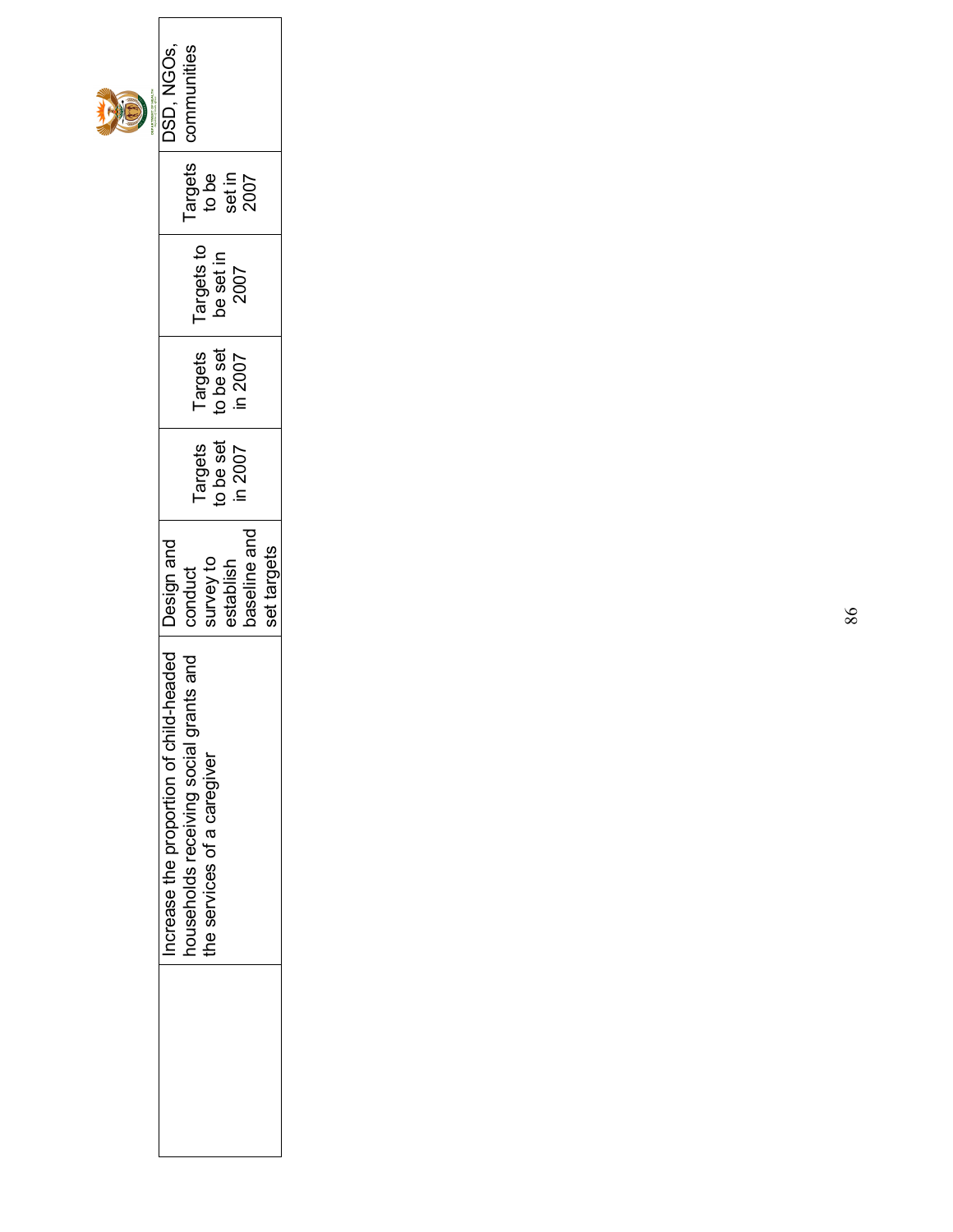

|                                                                           |                                                 | DOH; DOPV;                     | <b>NGOS</b>                                                                                                     |                                   |                        |           |            |
|---------------------------------------------------------------------------|-------------------------------------------------|--------------------------------|-----------------------------------------------------------------------------------------------------------------|-----------------------------------|------------------------|-----------|------------|
| 25000                                                                     | $(20%$<br>men)                                  | 75000                          | commu<br>80%<br>nity                                                                                            | caregive<br><u>ဖ</u>              | received<br>accredit   | ಥ         | training   |
| 25 000                                                                    | $(20\%$ men)                                    | 60000                          | 60%                                                                                                             | community<br>caregivers           | accredited<br>received | training  |            |
| 20000                                                                     | $(15%$<br>men)                                  | 45000                          | communit<br>40%                                                                                                 | caregiver                         | received<br>ო<br>ა     | accredite | d training |
| 15000                                                                     | $(10\%$ men)                                    | 30000                          | communit<br>20%                                                                                                 | caregiver<br>$\geq$               | received<br>$\infty$   | accredite | d training |
| 10 000 (10%                                                               | men)                                            | 23 394                         |                                                                                                                 | Draft policy                      | developed              |           |            |
| ity care<br>Recruit and train new communi<br>givers, with emphasis on men | <b>PAIAC</b><br>All community caregivers to rec | nationally determined stipends | ivers as<br>mid-level workers according to the<br>pathways for community care g<br>Develop standards and career | National Qualifications Framework |                        |           |            |
| Implement CHBC as<br>part of the EPWP<br>9.2 Expand and                   |                                                 |                                |                                                                                                                 |                                   |                        |           |            |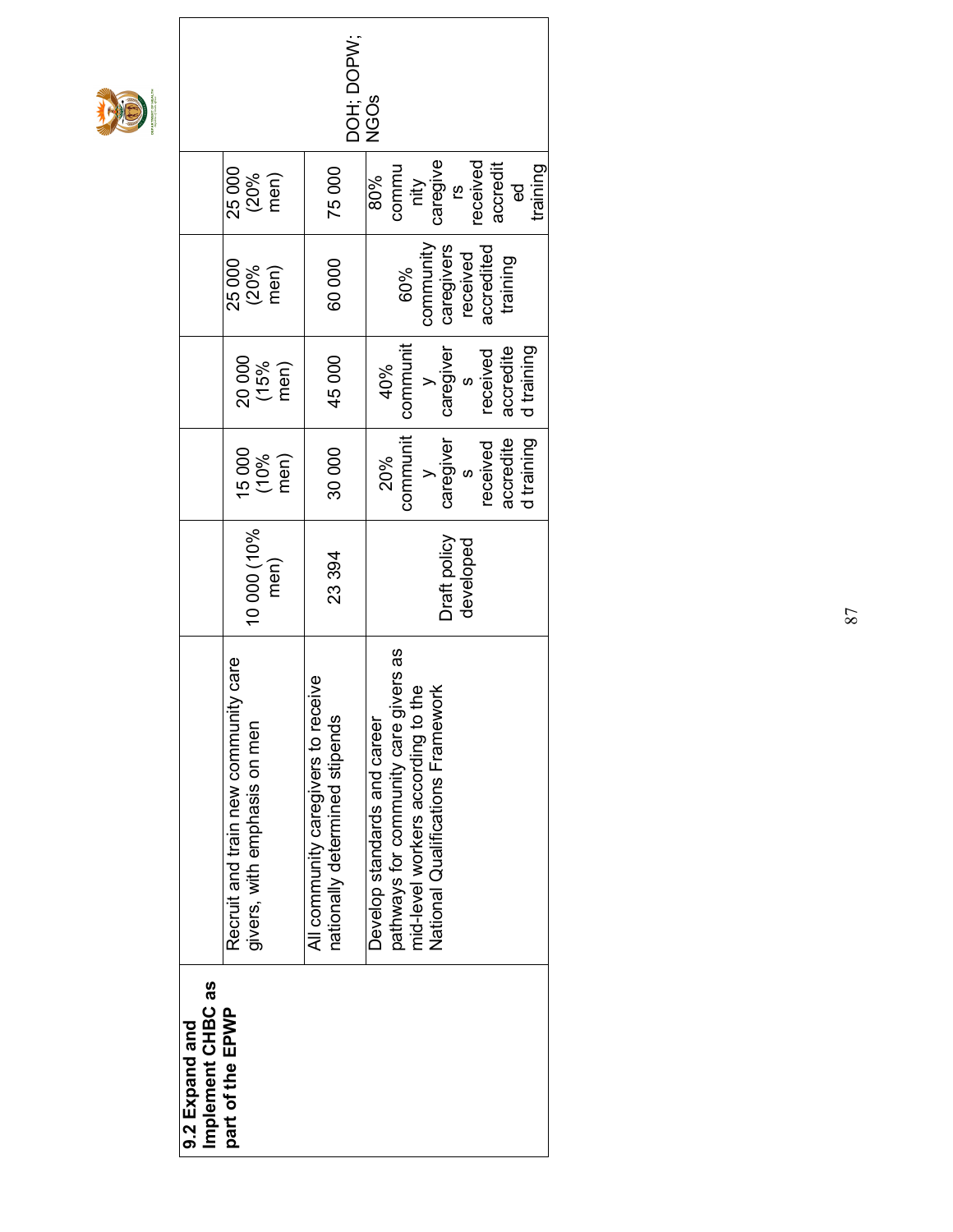

| <b>Objective</b>      | Interventions                       | 5 year Target     |             |      |      |      | <b>Lead</b>       |
|-----------------------|-------------------------------------|-------------------|-------------|------|------|------|-------------------|
|                       |                                     | 2007              | 2008        | 2009 | 2010 | 2011 | Agencies          |
| 9.3 Strengthen the    | Promote older persons related       | High levels of    |             |      |      |      | ntersectoral,     |
| implementation of     | policies to create awareness abou   | awareness about   |             |      |      |      | ncluding          |
| policies and services | the impact of HIV and AIDS to older | policies that     |             |      |      |      | Council for the   |
| for older people      | persons                             | quide services to |             |      |      |      | Care of the       |
| affected by HIV and   |                                     | older persons     |             |      |      |      | Aged led by       |
| <b>AIDS</b>           |                                     |                   |             |      |      |      | the DSD           |
|                       | Promote integration and equitable   |                   | Older       |      |      |      | <b>DSD, NGOS,</b> |
|                       | representation of older persons in  |                   | persons     |      |      |      | communities       |
|                       | <b>HCBC</b> programmes              |                   | constitute  |      |      |      |                   |
|                       |                                     |                   | 20% of      |      |      |      |                   |
|                       |                                     |                   | people      |      |      |      |                   |
|                       |                                     |                   | working on  |      |      |      |                   |
|                       |                                     |                   | <b>HCBC</b> |      |      |      |                   |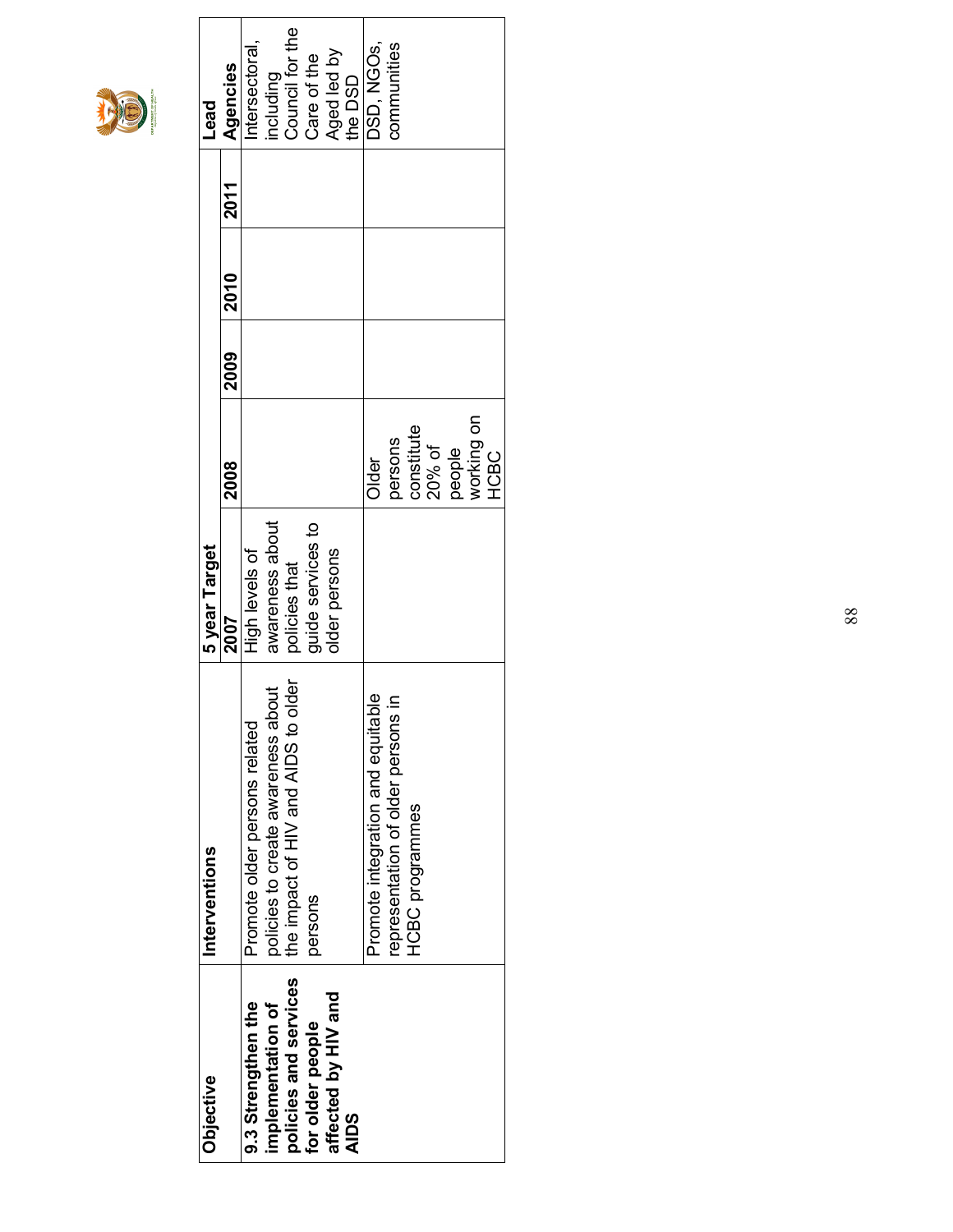| T | DSD, All sectors                                                                                                                        | sector, All sectors<br>DSD, Disability                                                                                                  | Lead Agencies |                 | Intersectoral, lead                     | by the department<br>of social                         | development.                                 | Intersectoral +       | people with               | disability            | organizations lead  | by the Department<br>of Social |                     | Development |
|---|-----------------------------------------------------------------------------------------------------------------------------------------|-----------------------------------------------------------------------------------------------------------------------------------------|---------------|-----------------|-----------------------------------------|--------------------------------------------------------|----------------------------------------------|-----------------------|---------------------------|-----------------------|---------------------|--------------------------------|---------------------|-------------|
|   |                                                                                                                                         |                                                                                                                                         |               | <b>2011</b>     |                                         |                                                        |                                              |                       |                           |                       |                     |                                |                     |             |
|   |                                                                                                                                         | 90% district coverage for programmes<br>and number of people with disability<br>who have been catered for by the<br>targeted programmes |               | 2010            |                                         |                                                        |                                              | 90% district coverage | for programmes and        | number of people with | disability who have | been catered for by the        | targeted programmes |             |
|   |                                                                                                                                         |                                                                                                                                         |               | 2009            |                                         |                                                        |                                              |                       |                           |                       |                     |                                |                     |             |
|   |                                                                                                                                         |                                                                                                                                         |               | 2008            |                                         |                                                        |                                              |                       |                           |                       |                     |                                |                     |             |
|   |                                                                                                                                         | ഉ                                                                                                                                       | 5 year Target | ⊵<br><b>200</b> |                                         |                                                        |                                              |                       |                           |                       |                     |                                |                     |             |
|   | Promote integration and equitable<br>disabilities in care, treatment and<br>representation of people with<br>support programmes         | and support programmes for people<br>Develop and render targeted car<br>with disabilities                                               | Intervention  |                 | a) Promote integration<br>and equitable | representation of people<br>with disabilities in care, | treatment and support<br>programmes.         | b) Develop and render | targeted care and support | programmes for people | with disability.    |                                |                     |             |
|   | appropriate care and<br>positive people with<br>support services to<br>9.4 Mainstream the<br><b>HIV</b> positive to HIV<br>provision of | disabilities and their<br>families                                                                                                      | Objective     |                 | 9.5 Mainstream the<br>provision of      | appropriate care and<br>support services to            | with disabilities and<br>HIV positive people | their families        |                           |                       |                     |                                |                     |             |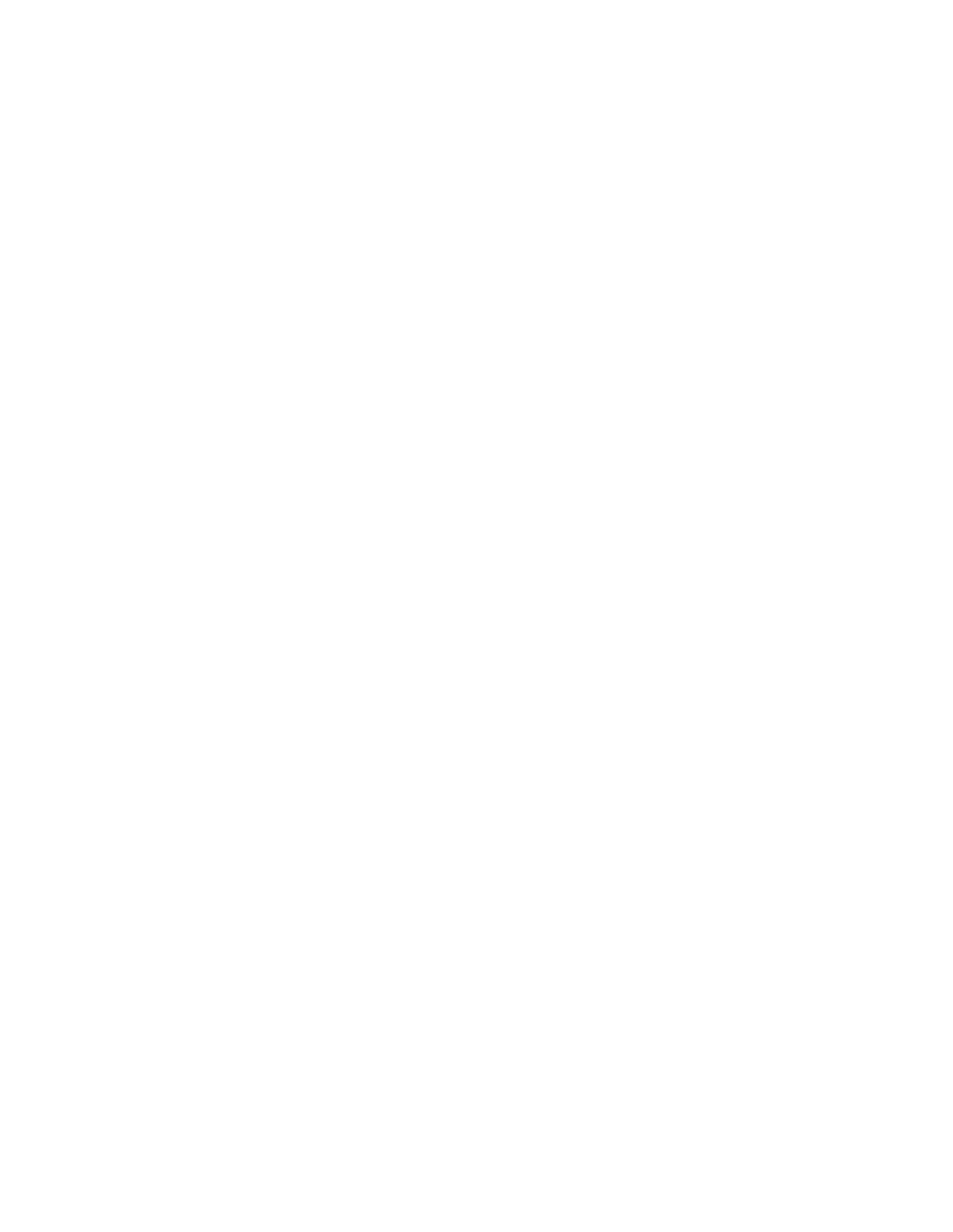PRIORITY AREA 3: RESEARCH, MONITORING AND SURVEILLANCE PRIORITY AREA 3: RESEARCH, MONITORING AND SURVEILLANCE GOAL 10: DEVELOP AND IMPLEMENT A MONITORING AND EVALUTION FRAMEWORK FOR PROCESS AND OUTCOME<br>INDICATORS GOAL 10: DEVELOP AND IMPLEMENT A MONITORING AND EVALUTION FRAMEWORK FOR PROCESS AND OUTCOME INDICATORS

| <b>Objective</b>   | Intervention            | 5 year target |                  |              |               |         | <b>Lead Agencies</b> |
|--------------------|-------------------------|---------------|------------------|--------------|---------------|---------|----------------------|
|                    |                         |               |                  | $12009$ 2010 |               | $-2011$ |                      |
| 10.1 Establish and | Develop and implement a |               | <b>2007</b> 2008 | Annual       | Annual        | Annual  | Government           |
| mplement a         | unctional M&E framework | 2007          | report           | report       | <b>report</b> | report  | Departments and      |
| unctional M&E      |                         |               |                  |              |               |         | Research             |
| system             |                         |               |                  |              |               |         | nstitutions          |

## GOAL 11: SUPPORT THE DEVELOPMENT OF MICROBICIDES AND OTHER PREVENTION TECHNOLOGIES GOAL 11: SUPPORT THE DEVELOPMENT OF MICROBICIDES AND OTHER PREVENTION TECHNOLOGIES

| <b>Objective</b>   | Intervention               | 5 year target |                  |                | Lead Agencies                            |  |
|--------------------|----------------------------|---------------|------------------|----------------|------------------------------------------|--|
|                    |                            | 2007          | $\frac{1}{2008}$ | 2009 2010 2011 |                                          |  |
| 11.1 Support and   | Review reports on progress | Annually      |                  |                |                                          |  |
| nonitor efforts to | with research              |               |                  |                |                                          |  |
| develop effective  |                            |               |                  |                | <b>Government</b>                        |  |
| nicrobicide        |                            |               |                  |                | Departments and<br>Research Institutions |  |
| oroducts in South  |                            |               |                  |                |                                          |  |
| Africa             |                            |               |                  |                |                                          |  |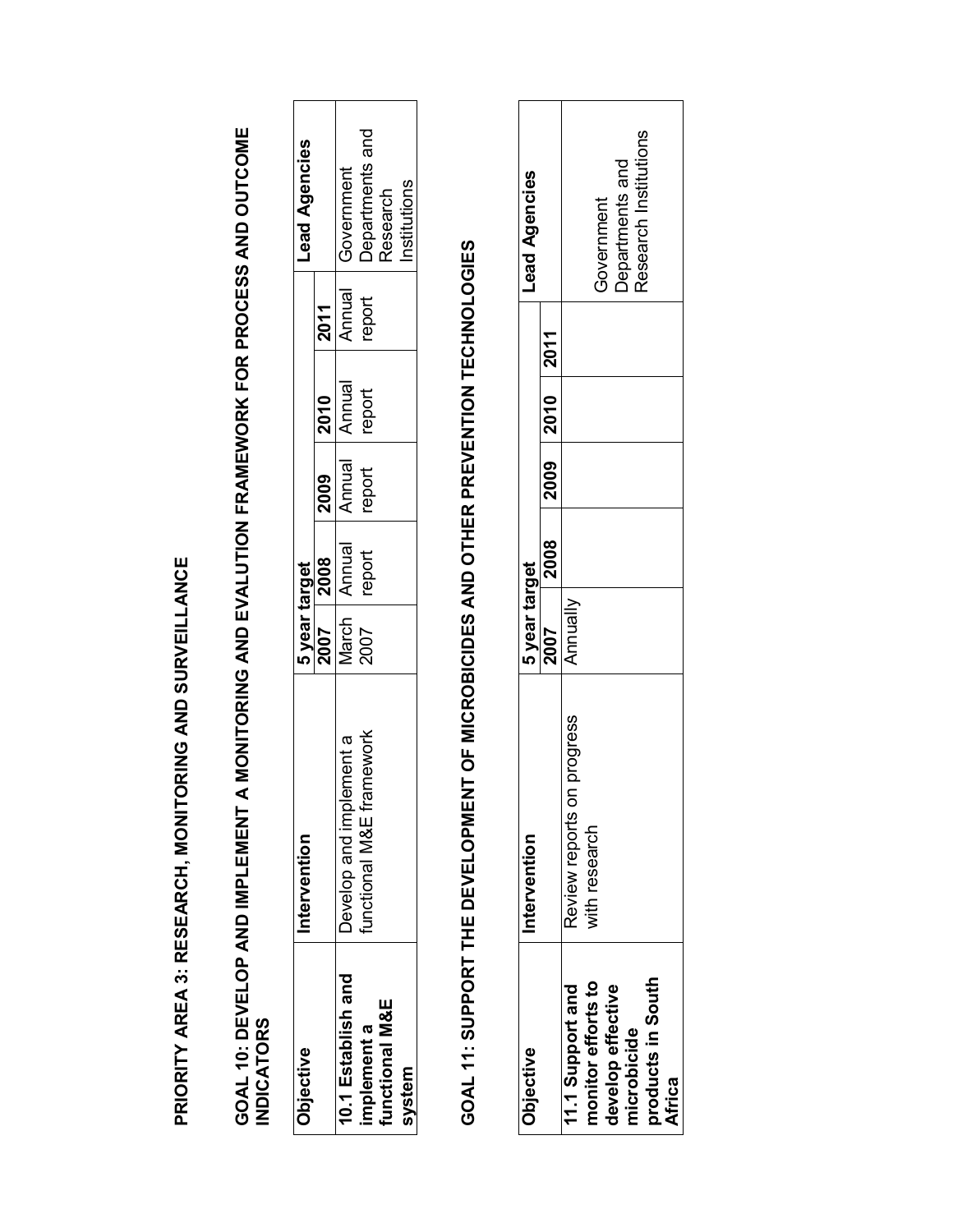

### GOAL 12: SUPPORT AIDS VACCINE DEVELOPMENT GOAL 12: SUPPORT AIDS VACCINE DEVELOPMENT

| Objective            | Intervention               | 5 year target |  |                           | Lead Agencies   |
|----------------------|----------------------------|---------------|--|---------------------------|-----------------|
|                      |                            | <b>2007</b>   |  | 2008   2009   2010   2011 |                 |
| 12.1 Support efforts | Review reports on progress | ∖nnuall       |  |                           | Government      |
| to develop an        | vith research              |               |  |                           | Departments and |
| appropriate AIDS     |                            |               |  |                           | Research        |
| vaccine              |                            |               |  |                           | nstitutions     |

## GOAL 13: SUPPORT RESEARCH ON EFFICACY OF MALE CIRCUMCISION AS A PREVENTION TOOL GOAL 13: SUPPORT RESEARCH ON EFFICACY OF MALE CIRCUMCISION AS A PREVENTION TOOL

| Objective           | f<br>Interventior          | <b>2 Vear target</b> |  |                     | Lead Agencies      |
|---------------------|----------------------------|----------------------|--|---------------------|--------------------|
|                     |                            | <b>2007</b>          |  | 2008 2009 2010 2011 |                    |
| 13.1 Support and    | Review reports on progress | Annually             |  |                     | Government         |
| nonitor research on | 둥<br>with resear           |                      |  |                     | <b>Departments</b> |
| male circumcision   |                            |                      |  |                     | and Research       |
| and HIV prevention  |                            |                      |  |                     | nstitutions        |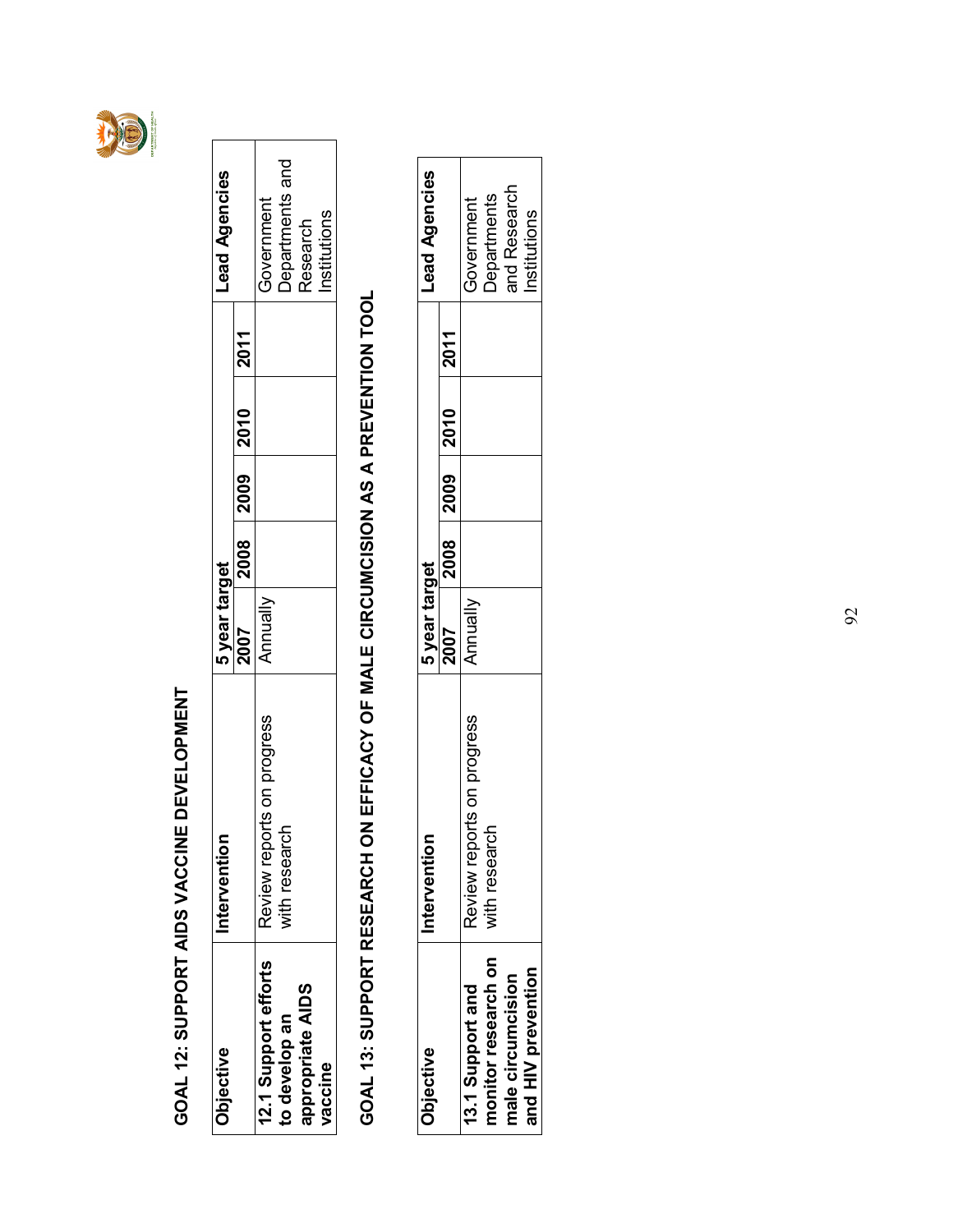

### GOAL 14: CONDUCT OPERATIONAL RESEARCH GOAL 14: CONDUCT OPERATIONAL RESEARCH

| Objective             | Intervention                     | 5 year target   |      |      |             |             | <b>Lead Agencies</b> |
|-----------------------|----------------------------------|-----------------|------|------|-------------|-------------|----------------------|
|                       |                                  | 2007            | 2008 | 2009 | <b>2010</b> | <b>2011</b> |                      |
| <b>14.1 Conduct</b>   | a) Review international          | <b>Annually</b> |      |      |             |             |                      |
| research on the       | research                         |                 |      |      |             |             | Government           |
| cost-effectiveness of |                                  |                 |      |      |             |             | Departments          |
| other forms of        | b) Facilitate local research     |                 |      |      |             |             | and Research         |
| treatment and         |                                  |                 |      |      |             |             | Institutions         |
| prophylaxis           |                                  |                 |      |      |             |             |                      |
| 14.2 Conduct          | Identify relevant research       |                 |      |      |             |             |                      |
| research in support   | questions and support relevant   |                 |      |      |             |             | Government           |
| of the                | research proposals               |                 |      |      |             |             | Departments          |
| implementation of     |                                  |                 |      |      |             |             | and Research         |
| the comprehensive     |                                  |                 |      |      |             |             | Institutions         |
| plan                  |                                  |                 |      |      |             |             |                      |
| 14.3 Conduct          | a) Support clinical trials       | Annually        |      |      |             |             | Government           |
| research on the       | b) Review international research |                 |      |      |             |             | Departments          |
| effectiveness of      | c) Collaborate with traditional  |                 |      |      |             |             | and Research         |
| traditional medicines | healers                          |                 |      |      |             |             | Institutions         |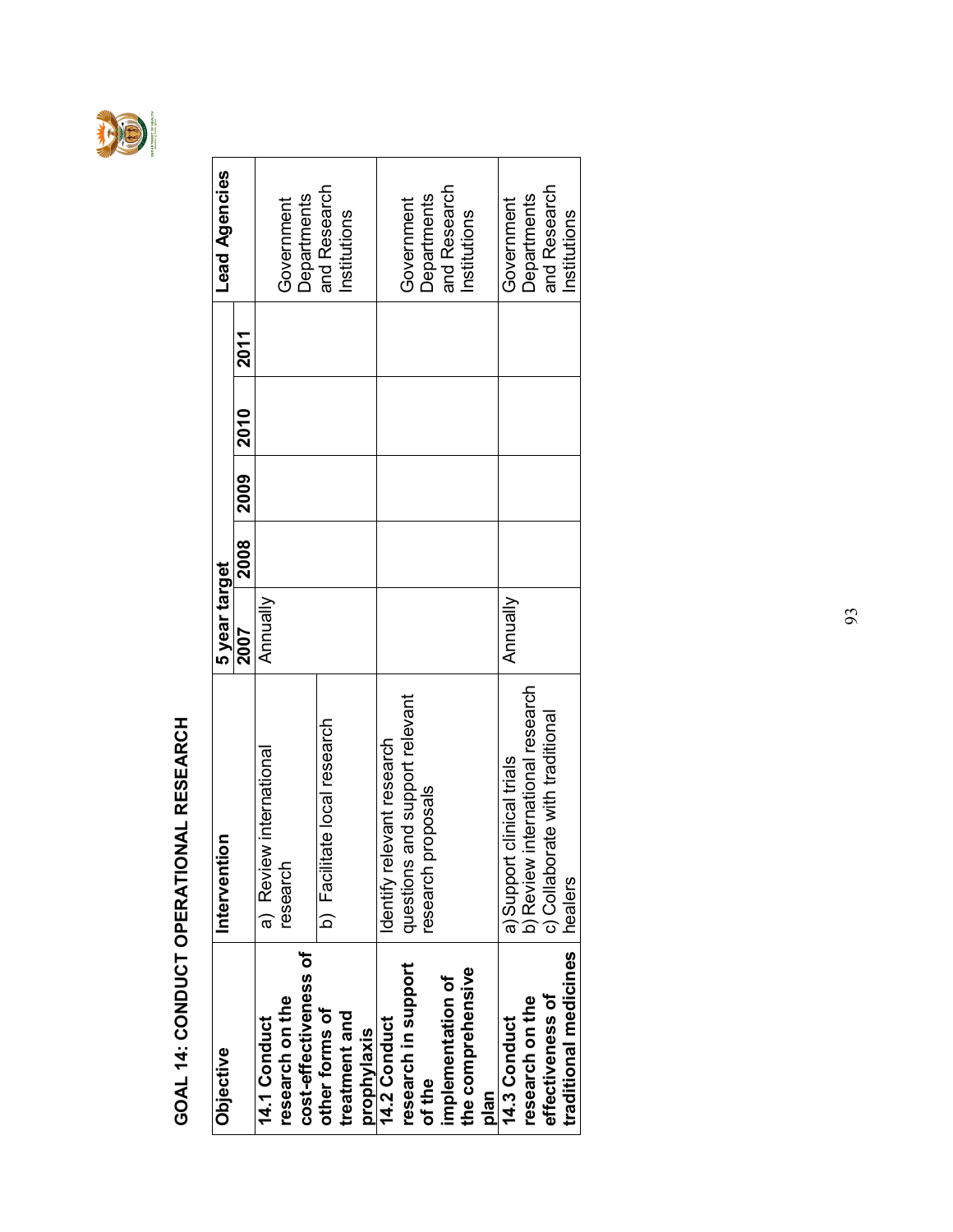

#### GOAL 15: CONDUCT POLICY RESEARCH GOAL 15: CONDUCT POLICY RESEARCH

| Objective           | ntervention                     | 5 year target |               |                |  | <b>bea-</b>        |
|---------------------|---------------------------------|---------------|---------------|----------------|--|--------------------|
|                     |                                 | 2007          | 2008          | 2009 2010 2011 |  | Agencies           |
| 15.1 Conduct HIV    | a) Facilitate policy review and |               | Periodic      |                |  |                    |
| and AIDS studies in | in order to keep up<br>research |               | policy        |                |  | Government         |
| selected            | with scientific developments    |               | eviews: after |                |  | departments<br>and |
| departments and     |                                 |               | every 3 years |                |  | esearch            |
| provinces           |                                 |               | and as        |                |  | nstitutions        |
|                     |                                 |               | necessary     |                |  |                    |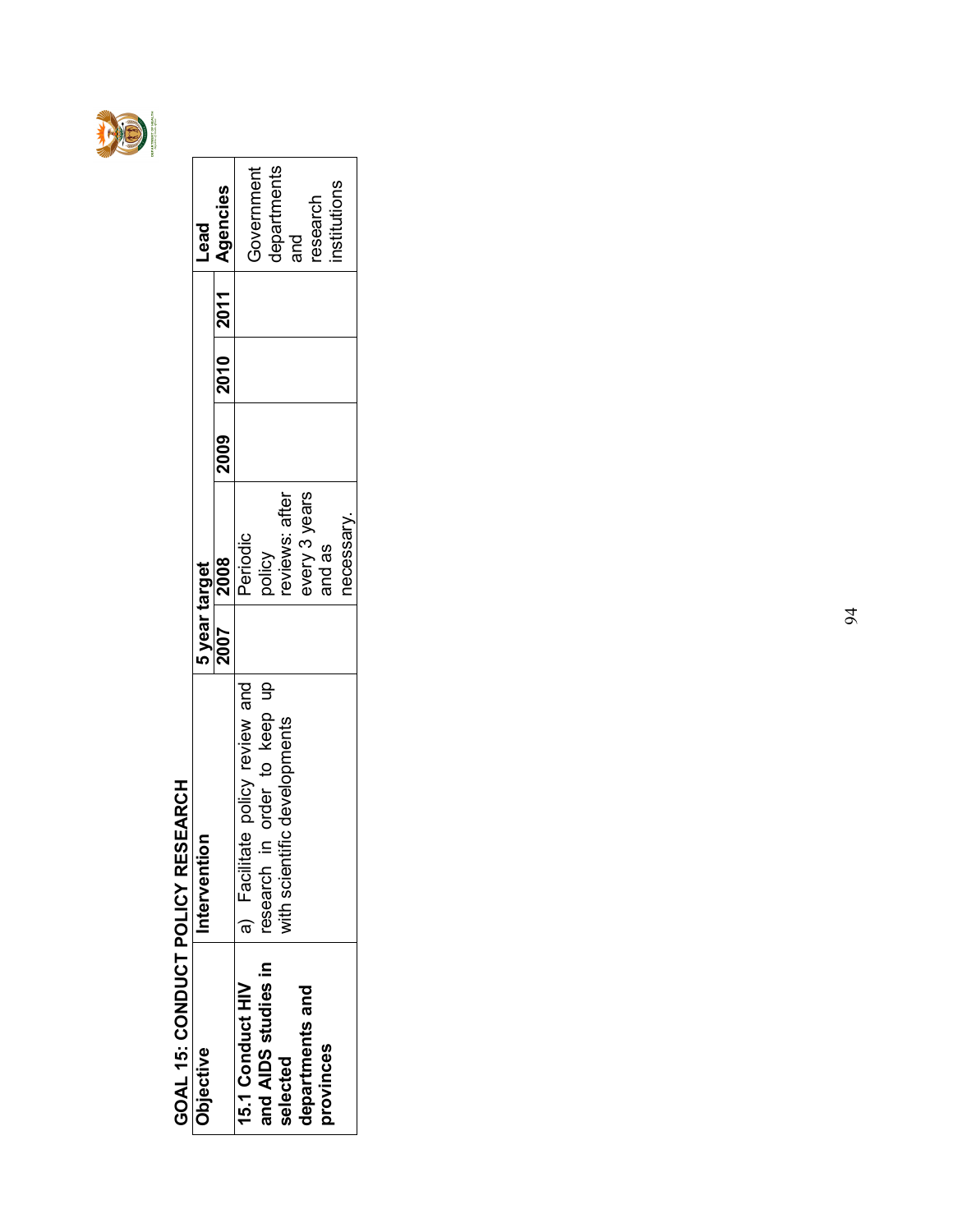### GOAL 16: CONDUCT REGULAR SURVEILLANCE GOAL 16: CONDUCT REGULAR SURVEILLANCE

| Objective             | Intervention                                                                      | 5 year target |      |      |      |      | Lead Agencies                            |
|-----------------------|-----------------------------------------------------------------------------------|---------------|------|------|------|------|------------------------------------------|
|                       |                                                                                   | 2007          | 2008 | 2009 | 2010 | 2011 |                                          |
| 16.1 Conduct          | a) Conduct:                                                                       |               |      |      |      |      |                                          |
| national surveillance | sentinel<br>behavioural<br>$\circ$                                                |               |      |      |      |      |                                          |
| on HIV and STI risk   | surveys, with a focus on                                                          |               |      |      |      |      |                                          |
| behaviours,           | youth                                                                             |               |      |      |      |      |                                          |
| especially among      | routine clinical and<br>$\circ$                                                   |               |      |      |      |      |                                          |
| youth                 | microbiological STI                                                               |               |      |      |      |      |                                          |
|                       | surveillance                                                                      |               |      |      |      |      |                                          |
|                       | of AIDS<br>surveillance<br>O                                                      |               |      |      |      |      |                                          |
|                       | morbidity and mortality                                                           |               |      |      |      |      | Government                               |
|                       | $\circ$                                                                           |               |      |      |      |      | Research Institutions<br>Departments and |
|                       | national HIV infections<br>surveillance in selected                               |               |      |      |      |      |                                          |
|                       |                                                                                   |               |      |      |      |      |                                          |
|                       |                                                                                   |               |      |      |      |      |                                          |
|                       | populations and groups,<br>including STI and TB<br>clients, hospitalised          |               |      |      |      |      |                                          |
|                       |                                                                                   |               |      |      |      |      |                                          |
|                       | patients, men and youth<br>Conduct 3 <sup>rd</sup> and 4 <sup>th</sup><br>$\circ$ |               |      |      |      |      |                                          |
|                       | surveillance<br>generation :                                                      |               |      |      |      |      |                                          |
|                       | evaluation<br>and impact                                                          |               |      |      |      |      |                                          |
|                       |                                                                                   |               |      |      |      |      |                                          |
| Objective             | Intervention                                                                      | 5 year target |      |      |      |      | <b>Lead Agencies</b>                     |
|                       |                                                                                   | 2007          | 2008 | 2009 | 2010 | 2011 |                                          |
| 16.1 Conduct          | a) Conduct:                                                                       |               |      |      |      |      |                                          |
| national surveillance | o behavioural sentinel                                                            |               |      |      |      |      | Government                               |
| on HIV and STI risk   | surveys, with a focus on                                                          |               |      |      |      |      | Departments and                          |
| behaviours            | youth                                                                             |               |      |      |      |      | Research Institutions                    |
| especially among      | routine clinical and<br>$\circ$                                                   |               |      |      |      |      |                                          |

95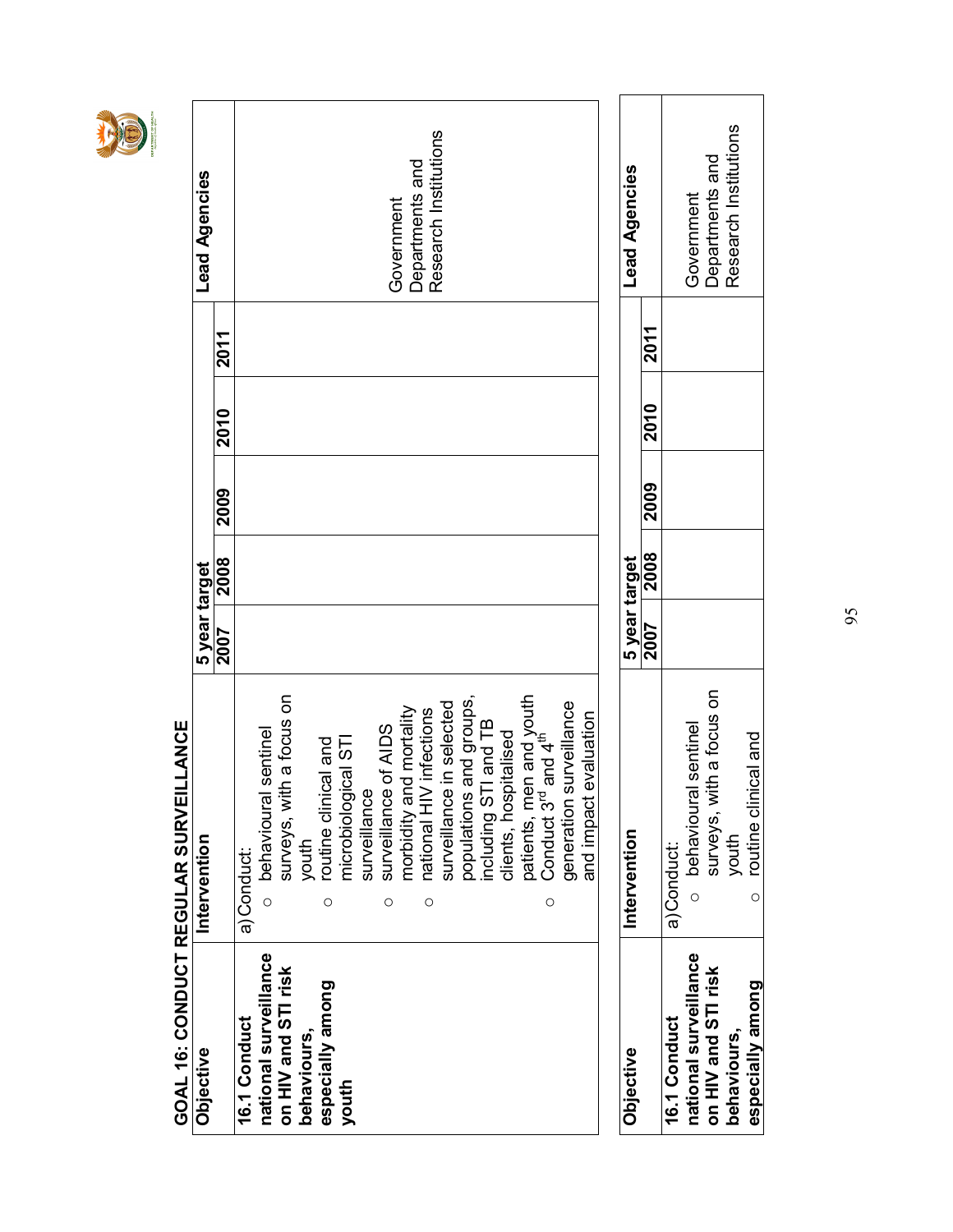| youth | microbiological STI                                                                                                                                        |  |  |  |  |
|-------|------------------------------------------------------------------------------------------------------------------------------------------------------------|--|--|--|--|
|       | surveillance                                                                                                                                               |  |  |  |  |
|       | surveillance of AIDS<br>$\circ$                                                                                                                            |  |  |  |  |
|       | morbidity and mortality<br>national HIV infections<br>surveillance in selected<br>populations and groups,<br>including STI and TB<br>clients, hospitalised |  |  |  |  |
|       | $\circ$                                                                                                                                                    |  |  |  |  |
|       |                                                                                                                                                            |  |  |  |  |
|       |                                                                                                                                                            |  |  |  |  |
|       |                                                                                                                                                            |  |  |  |  |
|       |                                                                                                                                                            |  |  |  |  |
|       |                                                                                                                                                            |  |  |  |  |
|       | patients, men and youth<br>Conduct 3 <sup>rd</sup> and 4 <sup>th</sup><br>$\circ$                                                                          |  |  |  |  |
|       | surveillance<br>generation surveillance<br>and impact evaluation                                                                                           |  |  |  |  |
|       |                                                                                                                                                            |  |  |  |  |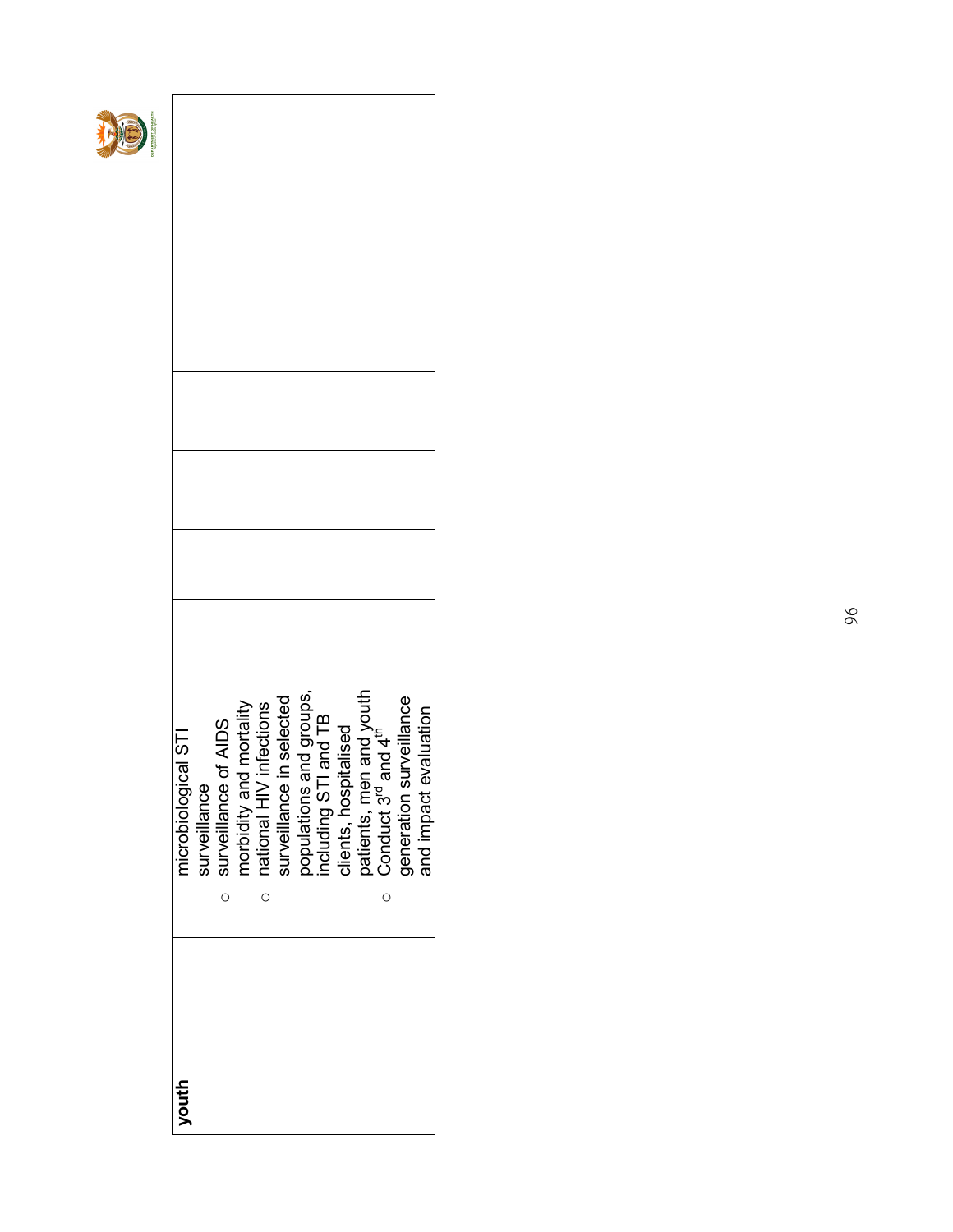

### PRIORITY AREA 4: HUMAN RIGHTS, ACCESS TO JUSTICE AND LAW REFORM PRIORITY AREA 4: HUMAN RIGHTS, ACCESS TO JUSTICE AND LAW REFORM

GOAL 15: Ensure knowledge of and adherence to the legal and policy environment GOAL 15: Ensure knowledge of and adherence to the legal and policy environment

| Objective                                                              | ervention<br>Ē                                                        |          |          | 5-year target |             |          | Lead Agency                      |  |
|------------------------------------------------------------------------|-----------------------------------------------------------------------|----------|----------|---------------|-------------|----------|----------------------------------|--|
|                                                                        |                                                                       | 2007     | 2008     | 2009          | <b>2010</b> | 2011     |                                  |  |
| Adherence to existing<br>legislation and policy<br>relating to HIV and | Develop a national framework on HIV<br>and AIDS in the Workplace.     | $\times$ |          |               |             |          | DOL, all sectors<br>NEDLAC, DOH, |  |
| <b>AIDS</b>                                                            | Revise the DOL Code of Good<br>and AIDS and<br>Practice on HIV        | $\times$ |          |               |             |          |                                  |  |
|                                                                        | Assist SMEs to implement workplace<br>Employment                      | $\times$ | $\times$ | $\times$      | $\times$    | ×        | <b>SANAC Business</b><br>sector  |  |
|                                                                        | policies.                                                             |          |          |               |             |          |                                  |  |
|                                                                        | Ensure protection of rights of casual,                                | $\times$ | $\times$ | $\times$      | $\times$    | $\times$ | Employment Equity<br>Commission  |  |
|                                                                        | contract and/or poorly organised<br>(such as domestic workers).       |          |          |               |             |          |                                  |  |
|                                                                        | Ensure protection of rights of                                        | $\times$ |          |               |             |          |                                  |  |
|                                                                        | employees expressly excluded from<br>the ambit of labour legislation. |          |          |               |             |          |                                  |  |
|                                                                        |                                                                       |          |          |               |             |          |                                  |  |
|                                                                        | Develop and distribute human rights<br>information on:                | $\times$ |          |               |             |          | <b>HOO</b>                       |  |
|                                                                        | testing and<br>guidelines and i<br>* Voluntary HIV<br>disclosure;     |          |          |               |             |          | Health professions<br>sector     |  |
|                                                                        |                                                                       |          |          |               |             |          |                                  |  |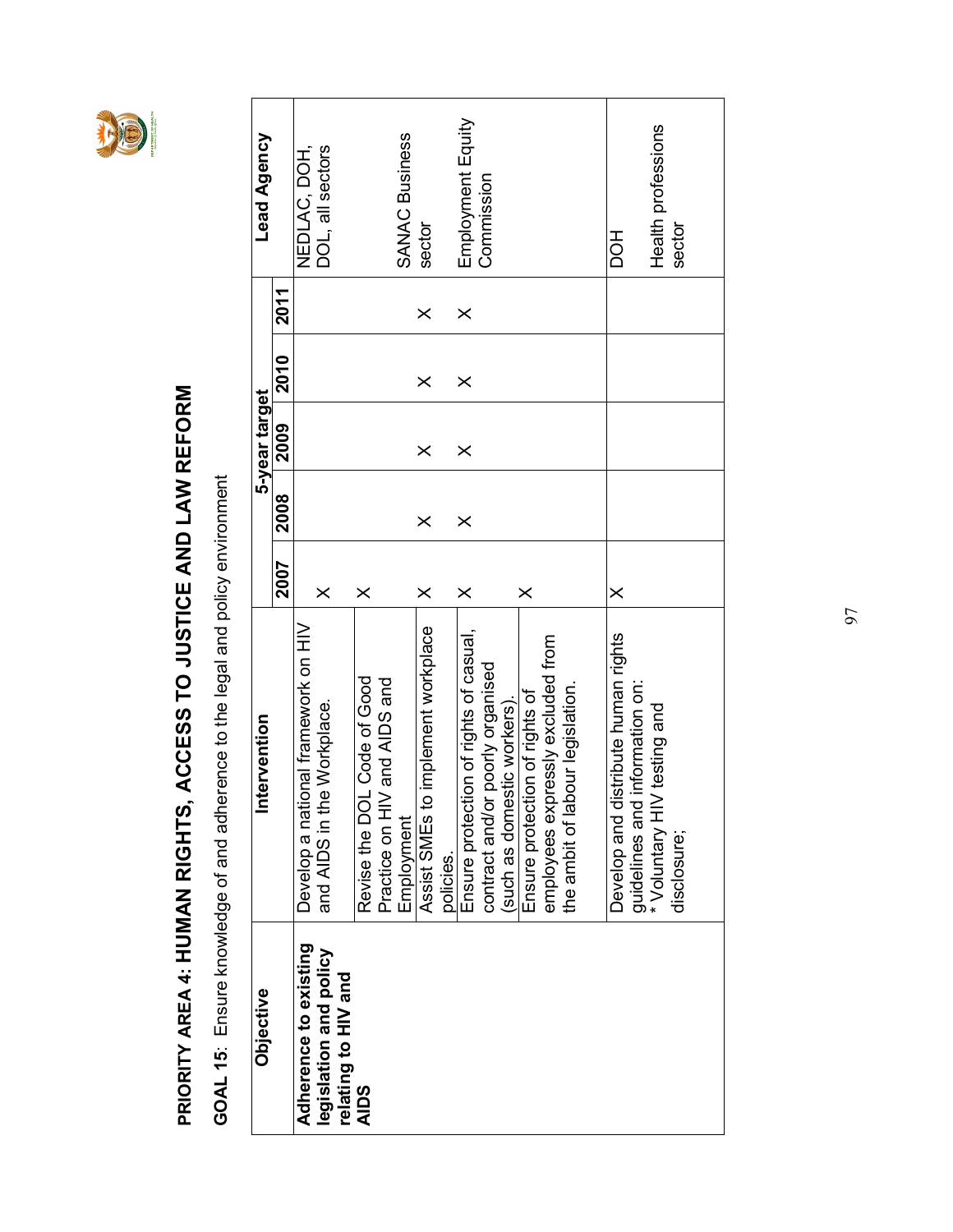| PARTMENT OF HEALTH | DOH and SANAC                       | sectors                          |                                          |                       |                |                             |              |            |           |                             |                                                           |            |                        |                         |               |
|--------------------|-------------------------------------|----------------------------------|------------------------------------------|-----------------------|----------------|-----------------------------|--------------|------------|-----------|-----------------------------|-----------------------------------------------------------|------------|------------------------|-------------------------|---------------|
|                    | 시 by<br>2008                        |                                  |                                          |                       |                |                             |              |            |           | <b>xxxxxxxx</b>             |                                                           |            |                        |                         |               |
|                    | Develop and disseminate information | on HIV prevention, treatment and | sponds to the special<br>support that re | needs of:             | sex workers    | and adults with<br>children | disabilities | Drug users | Prisoners | MSM, gay and lesbian people | Orphans and vulnerable<br>children (including children in | self-care) | Refugees, undocumented | migrants and immigrants | Older persons |
|                    | Ensure non-                         | discrimination in                | access to HIV                            | prevention, treatment | and support of | marginalised groups         |              |            |           |                             |                                                           |            |                        |                         |               |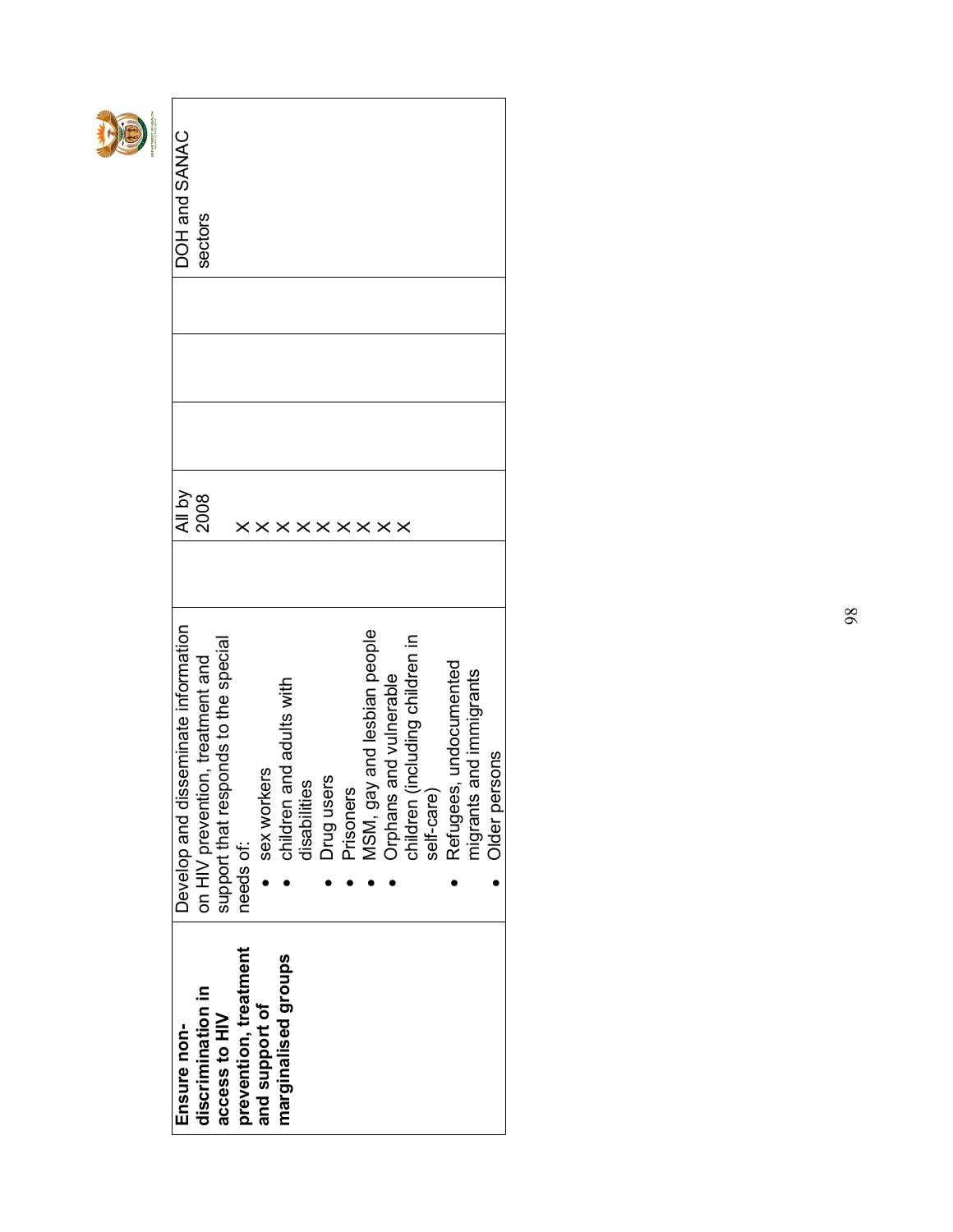| DEPARTMENT OF HEALTH | DOJ; SAHRC; CGE;<br>Legal Aid Board;                                   | Schemes; HPCSA;<br>Council for Medical                                  | SANC           |                                       |           |                                        |                                           |                                          |           |                                   |                                     |                              |                                       |                                         |                                        |           |                                |                                      |                                      |                                     |                                         |               |
|----------------------|------------------------------------------------------------------------|-------------------------------------------------------------------------|----------------|---------------------------------------|-----------|----------------------------------------|-------------------------------------------|------------------------------------------|-----------|-----------------------------------|-------------------------------------|------------------------------|---------------------------------------|-----------------------------------------|----------------------------------------|-----------|--------------------------------|--------------------------------------|--------------------------------------|-------------------------------------|-----------------------------------------|---------------|
|                      |                                                                        |                                                                         |                |                                       |           |                                        | $\times$                                  |                                          |           |                                   |                                     |                              |                                       | $\times$                                |                                        |           |                                | $\times$                             |                                      |                                     |                                         |               |
|                      |                                                                        |                                                                         |                |                                       |           |                                        | $\times$                                  |                                          |           |                                   |                                     |                              |                                       | $\times$                                |                                        |           |                                | $\times$                             |                                      |                                     |                                         |               |
|                      |                                                                        |                                                                         |                |                                       |           |                                        | $\times$                                  |                                          |           |                                   |                                     |                              |                                       | $\times$                                |                                        |           |                                | $\times$                             |                                      |                                     |                                         |               |
|                      |                                                                        |                                                                         |                |                                       |           |                                        |                                           |                                          |           |                                   |                                     |                              |                                       |                                         |                                        |           |                                |                                      |                                      |                                     |                                         |               |
|                      | $\times$                                                               |                                                                         |                |                                       |           |                                        | $\times$                                  |                                          |           |                                   | $\times$                            |                              |                                       | $\times$                                |                                        |           |                                | $\times$                             |                                      |                                     |                                         |               |
|                      |                                                                        |                                                                         |                |                                       | $\times$  |                                        | $\times$                                  |                                          |           |                                   | $\times$                            |                              |                                       | $\times$                                |                                        |           |                                | $\times$                             |                                      |                                     |                                         |               |
|                      | publicise systems to monitor AIDS<br>Statutory bodies to introduce and | related human rights violations and<br>the steps taken to address them. |                | ork of legal service<br>Create a netw | providers | Promote and fulfil the right of access | to justice by increasing the availability | affordability and accessibility of legal | services. | Train community-based development | workers to identify and address HIV | and AIDS human rights issues | ing of the legal<br>Facilitate traini | profession, including the judiciary, on | the human rights-related issues of HIV | and AIDS. | Ensure effective, accountable, | timeous and transparent consultative | reporting to international bodies on | Including UNGASS, UN<br>commitments | the Rights of the Child<br>Committee on | and UN on MDG |
|                      | Monitor HIV-related<br>human rights                                    | violations and develop<br>enforcement                                   | mechanisms for | redress                               |           |                                        |                                           |                                          |           |                                   |                                     |                              |                                       |                                         |                                        |           |                                |                                      |                                      |                                     |                                         |               |

相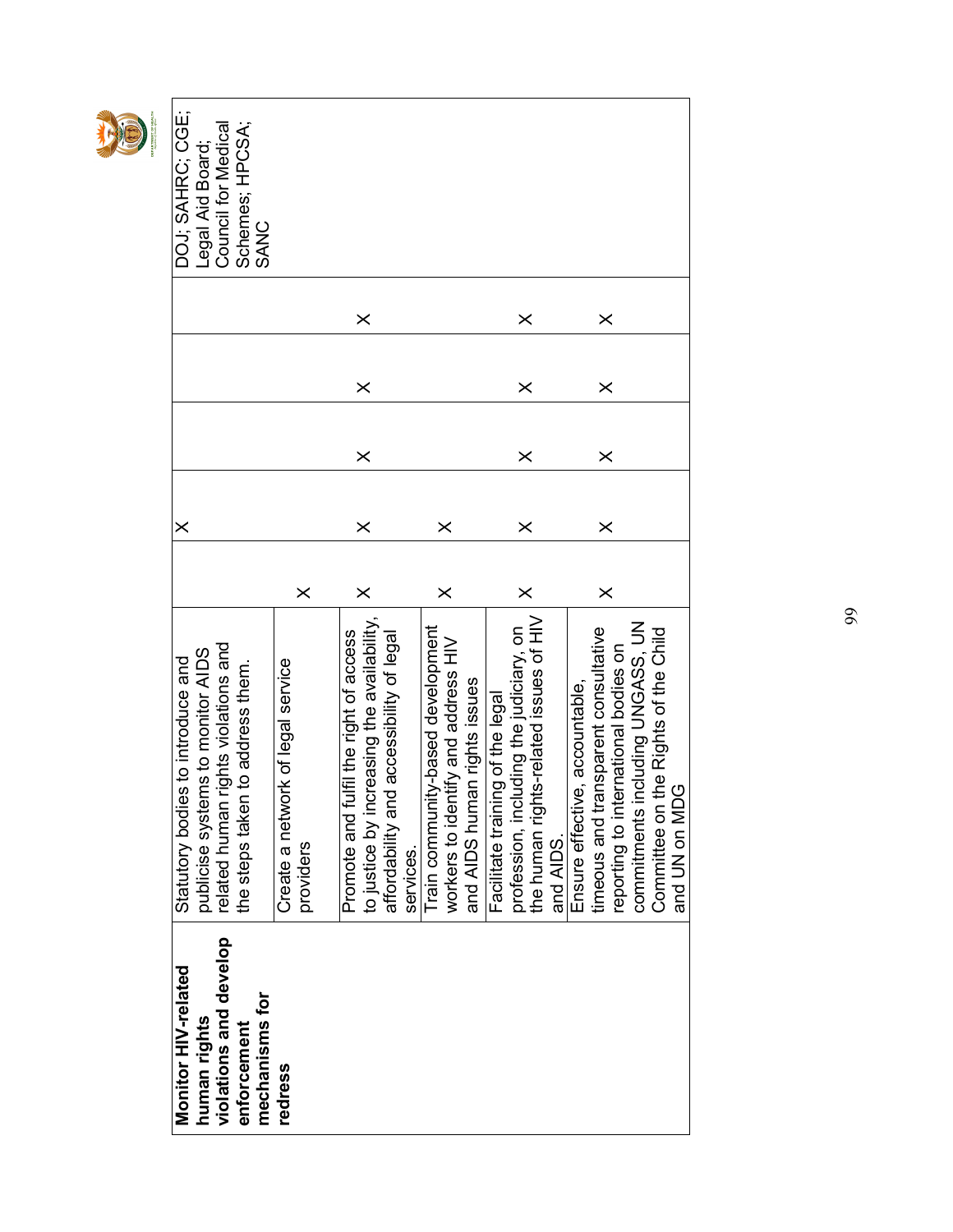

GOAL 16: Mobilise society, and build leadership of people living with HIV, to protect and promote human rights GOAL 16: Mobilise society, and build leadership of people living with HIV, to protect and promote human rights

| Objective              | Intervention                           |           | 5-year target <sup>62</sup> |          |                  |          | <b>Lead Agencies</b> |  |
|------------------------|----------------------------------------|-----------|-----------------------------|----------|------------------|----------|----------------------|--|
|                        |                                        | 2007      | 2008                        |          | $2009$ 2010 2011 |          |                      |  |
| People living with HIV | Develop a nationally relevant human    | $\approx$ |                             |          |                  |          | SANAC PWA            |  |
| are organised,         | rights package setting out key rights  | 2007      |                             |          |                  |          | sector; SANAC        |  |
| empowered and          | and responsibilities for PLWHA,        |           |                             |          |                  |          | Justice sector       |  |
| mobilised to protect   | including for children and people with |           |                             |          |                  |          | <b>DLG</b>           |  |
| human rights at        | disabilities                           |           |                             |          |                  |          |                      |  |
| national, provincial   |                                        |           | $\times$                    | $\times$ | ×                | $\times$ |                      |  |
| and district levels    | Establish and offer training           | $\times$  |                             |          |                  |          |                      |  |
|                        | programmes to PLWHAs in all            |           |                             |          |                  |          |                      |  |
|                        | districts on HIV treatment and         |           |                             |          |                  |          |                      |  |
|                        | prevention literacy, and on human      |           |                             |          |                  |          |                      |  |
|                        | rights and the law.                    |           |                             |          |                  |          |                      |  |
|                        | Provide PLWHAs with information        |           |                             |          |                  |          |                      |  |
|                        | regarding access to legal support.     |           |                             |          |                  |          |                      |  |
|                        |                                        |           |                             |          |                  |          |                      |  |

<sup>&</sup>lt;sup>62</sup> Unlike with interventions to prevent and treat HIV infection it is difficult to set quantifiable targets for this section of the NSP. Instead a series of dates, bench-marks and 'must dos' are proposed<br>together with on <sup>62</sup> Unlike with interventions to prevent and treat HIV infection it is difficult to set quantifiable targets for this section of the NSP. Instead a series of dates, bench-marks and 'must dos' are proposed together with ongoing monitoring of human rights violations and the legal and policy environment.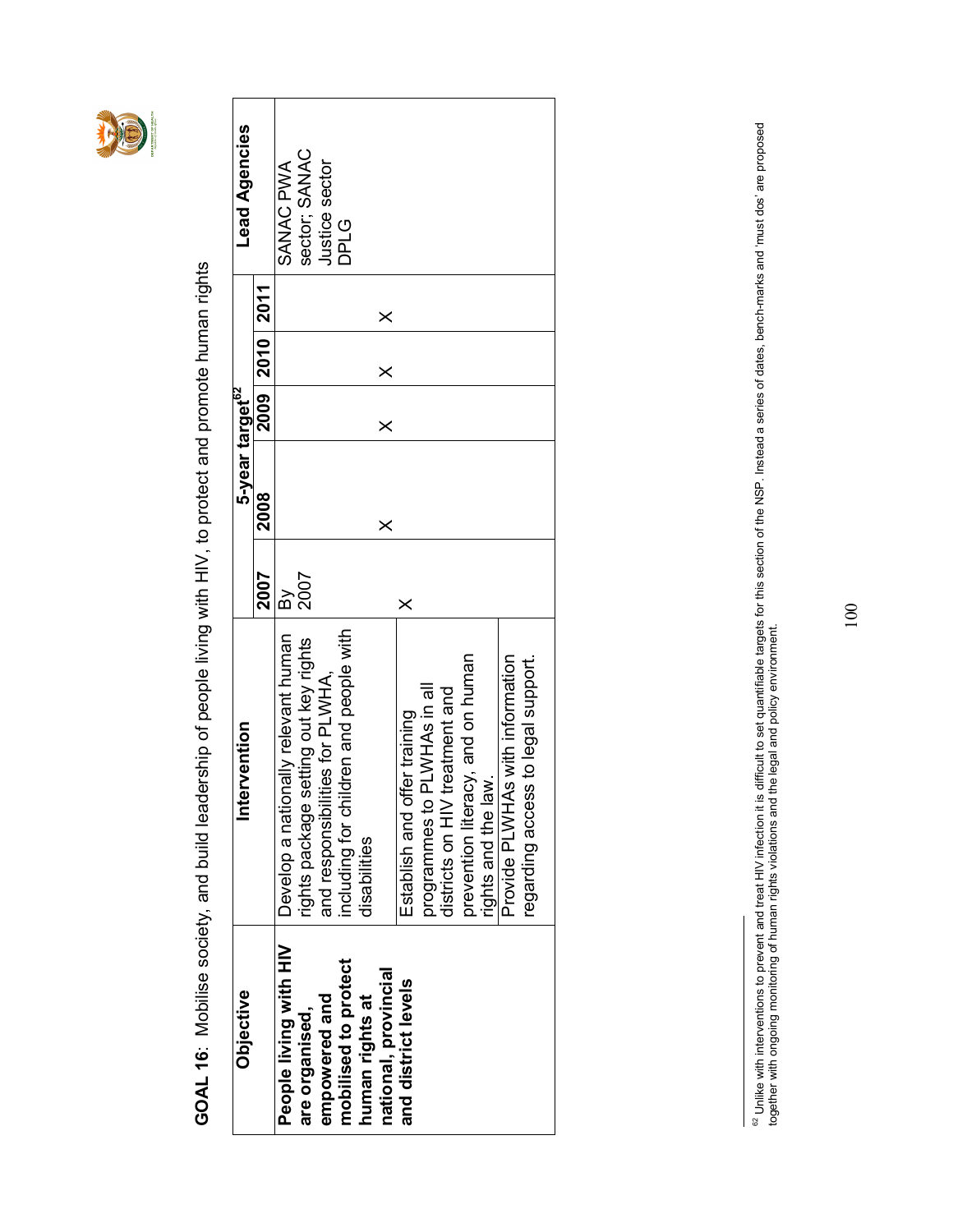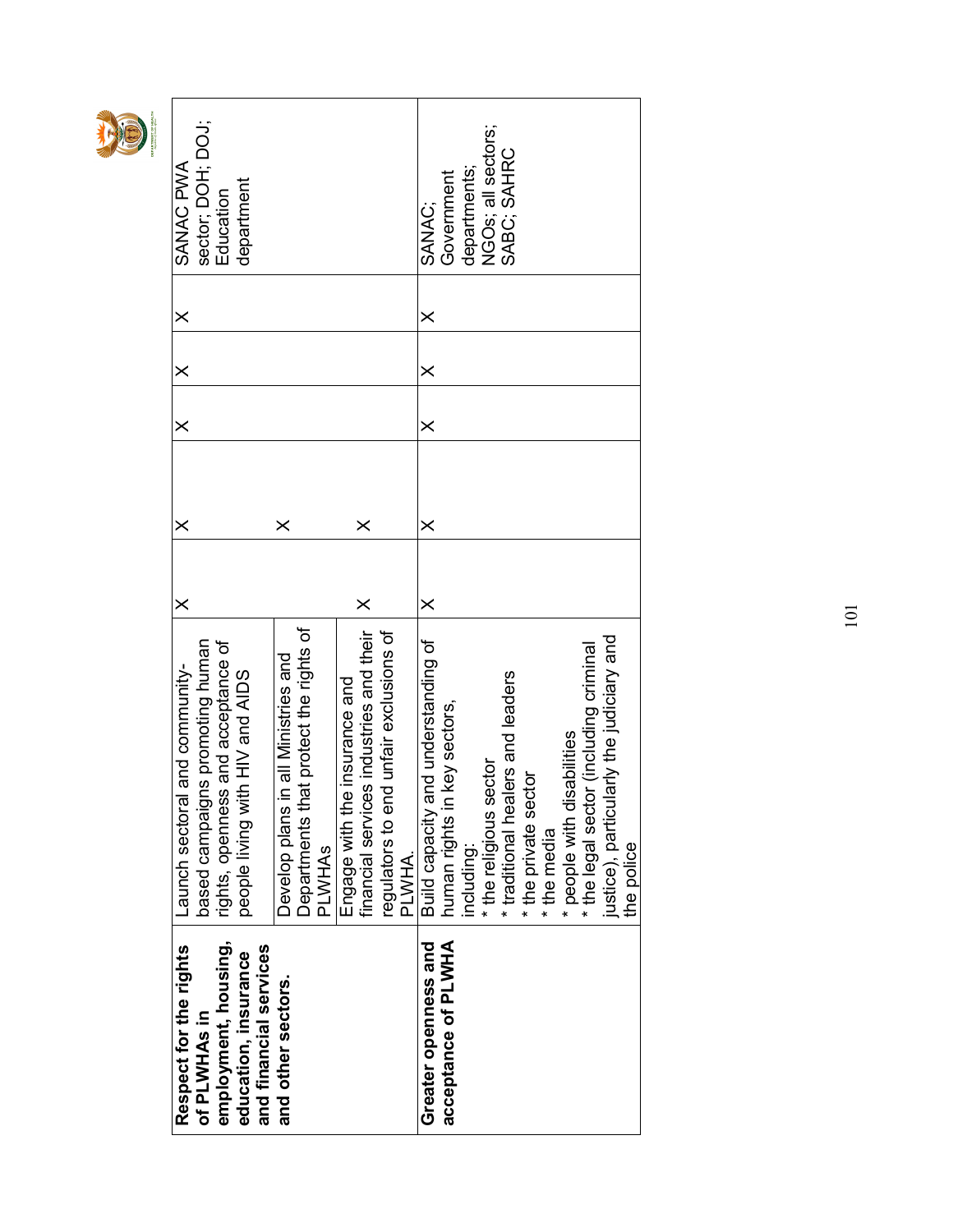

Goal 17: Identify and remove legal, policy and cultural barriers to effective HIV prevention, treatment and support Goal 17: Identify and remove legal, policy and cultural barriers to effective HIV prevention, treatment and support

| Objective                                 | Interventio                                                                                                               | 2007     | 2008 | 2009 | 2010 | 2011 | Lead agencies        |
|-------------------------------------------|---------------------------------------------------------------------------------------------------------------------------|----------|------|------|------|------|----------------------|
| Identify and finalise<br>current relevant | Criminal Laws (Sexual Offences<br>Pass and implement the                                                                  | $\times$ |      |      |      |      |                      |
| legislative and policy                    | and Related Matters)                                                                                                      |          |      |      |      |      |                      |
| processes                                 | Amendment Bill<br>Ensure legislation does not                                                                             |          |      |      |      |      | Parliament; DoJ&CD   |
|                                           | contain provisions harmful to                                                                                             |          |      |      |      |      |                      |
|                                           | HIV prevention efforts                                                                                                    |          |      |      |      |      |                      |
|                                           | Prioritise the promulgation of                                                                                            |          |      |      |      |      |                      |
|                                           | the Children's Act                                                                                                        | $\times$ |      |      |      |      | Parliament; DSD; DoH |
|                                           | Prioritise the promulgation of                                                                                            | $\times$ |      |      |      |      |                      |
|                                           |                                                                                                                           |          |      |      |      |      |                      |
|                                           | the Child Justice Bill<br>Finalise, implement and report<br>on National child abuse,<br>neglect and exploitation protocol |          |      |      |      |      |                      |
|                                           |                                                                                                                           |          |      |      |      |      |                      |
|                                           | exploitation protocol                                                                                                     |          |      |      |      |      |                      |
|                                           | child age and<br>Harmonise                                                                                                |          |      |      |      |      |                      |
|                                           | developmental stages and                                                                                                  |          |      |      |      |      |                      |
|                                           | abilities across legislation                                                                                              |          |      |      |      |      |                      |
|                                           | Ensure that the Prevention of                                                                                             |          |      |      |      |      |                      |
|                                           | and Treatment for Substance                                                                                               | $\times$ |      |      |      |      |                      |
|                                           | Abuse Bill incorporates HIV                                                                                               |          |      |      |      |      | Parliament; DSD;     |
|                                           | tion measures and<br>harm reduct                                                                                          |          |      |      |      |      | DoJ&CD               |
|                                           | fast-track its enactment and                                                                                              |          |      |      |      |      |                      |
|                                           | promulgation                                                                                                              |          |      |      |      |      |                      |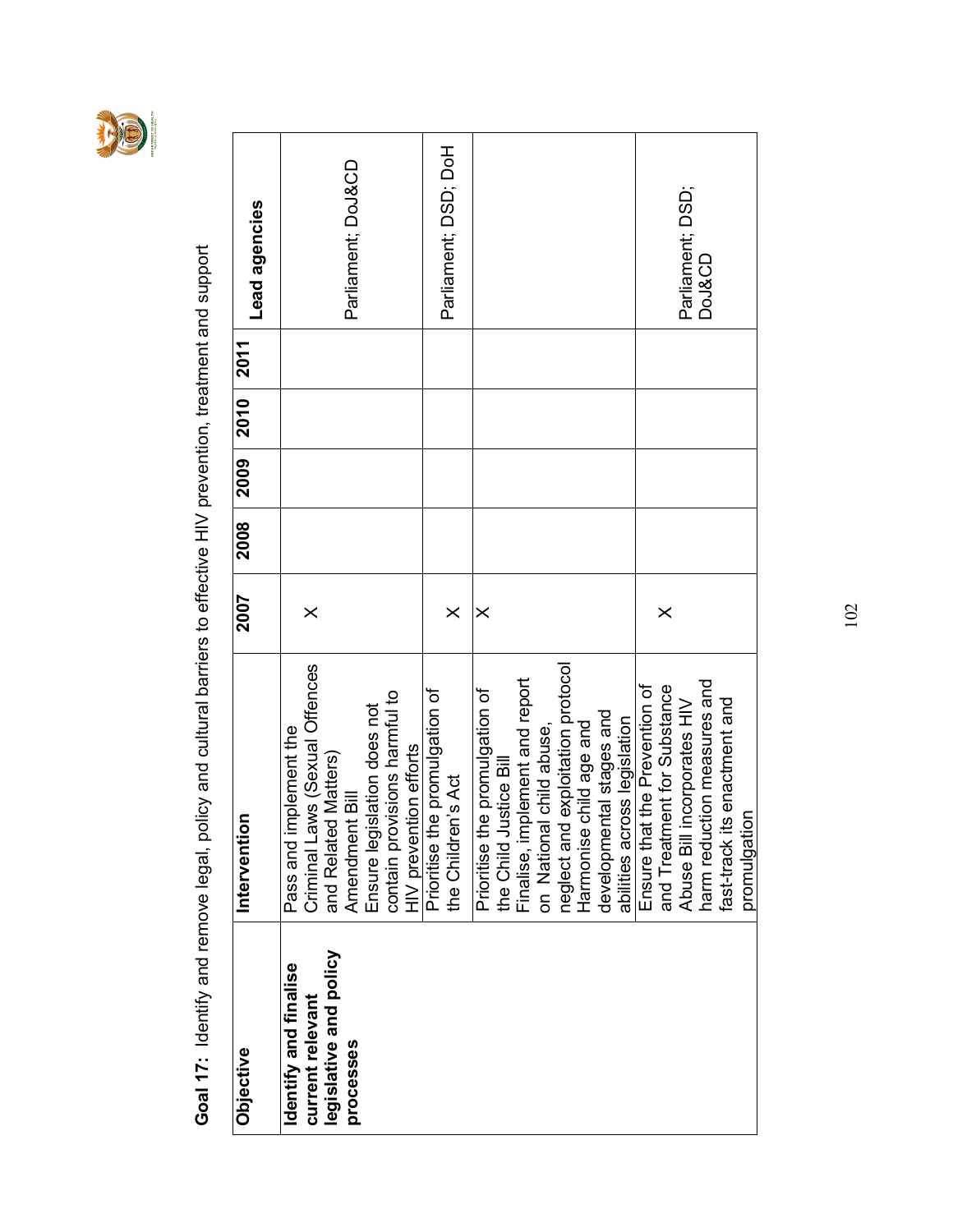

|                                                                                                                                    | Finalise regulations dealing with<br>the international benchmarking<br>of medicine prices                                          | $\times$ |          |          |          |          | Ho<br>Dol                                |
|------------------------------------------------------------------------------------------------------------------------------------|------------------------------------------------------------------------------------------------------------------------------------|----------|----------|----------|----------|----------|------------------------------------------|
|                                                                                                                                    | Finalise regulations dealing with<br>nd complementary<br>iate regulation of<br>the appropriational<br>traditional art<br>medicines |          | $\times$ |          |          |          | Hor                                      |
| laws and/or laws that<br>repeal discriminatory<br>Identify, amend or<br>undermine HIV<br>treatment and<br>programmes<br>prevention | to decriminalise commercial sex<br>Sexual Offences Act<br>Amend the<br>work                                                        |          | $\times$ |          |          |          | Parliament; DoJ&CD                       |
|                                                                                                                                    |                                                                                                                                    |          |          |          |          |          |                                          |
| Identify cultural beliefs<br>and practices that                                                                                    | Facilitate and sustain dialogue<br>with cultural, religious and                                                                    | $\times$ | $\times$ | $\times$ | $\times$ | $\times$ | SAHRC; Traditional<br>leaders; religious |
| violate human rights<br>and undermine HIV<br>prevention                                                                            | traditional leaders to encourage<br>understanding, respect and                                                                     |          |          |          |          |          | leaders;                                 |
| identify and address                                                                                                               | promotion of human rights<br>Amend the Equality Act to<br>Amend the                                                                |          |          |          |          |          | Parliament; DoJ&CD                       |
| gaps in existing anti-<br>discrimination<br>legislation                                                                            | ensure non-discrimination in<br>access to financial services,                                                                      |          | $\times$ |          |          |          | treasury                                 |
|                                                                                                                                    | Equality Act to<br>Status' as an<br>particularly insurance.<br>Amend the Equality A<br>VIH, apnpui                                 |          | $\times$ |          |          |          | Parliament; DoJ&CD                       |
|                                                                                                                                    | express ground of non-<br>discrimination.                                                                                          |          |          |          |          |          |                                          |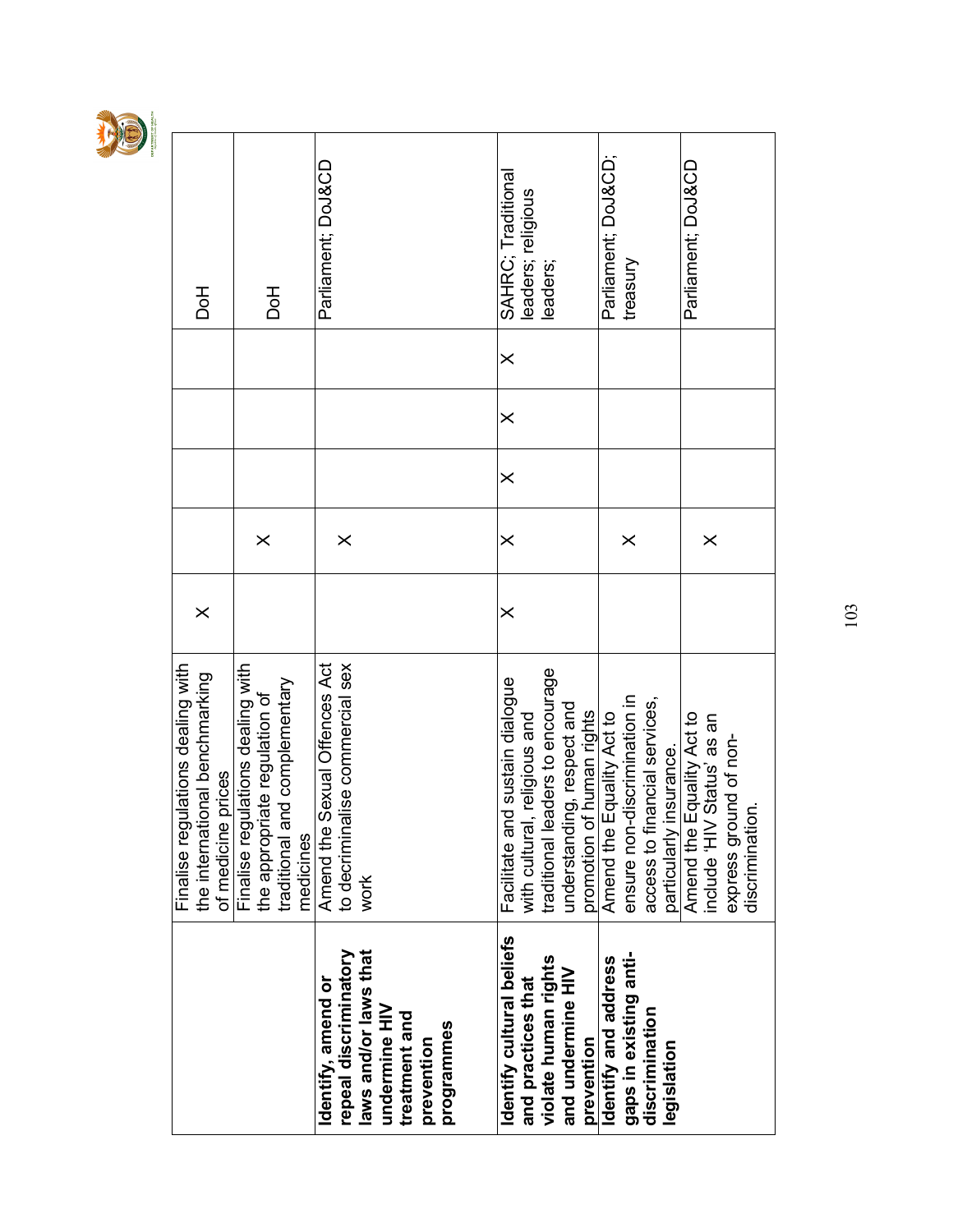

Goal 18: Focus on the human rights of women and girls, including those with disabilities, and mobilize society to stop gender-Goal 18: Focus on the human rights of women and girls, including those with disabilities, and mobilize society to stop genderbased violence and advanced equality in sexual relationships based violence and advanced equality in sexual relationships

| <b>Objective</b>            | Intervention                 | 2007     |                       | 2008 2009 2010 |          |          | 2011 Lead agencies     |
|-----------------------------|------------------------------|----------|-----------------------|----------------|----------|----------|------------------------|
| Reduce women and            | For rural women:             | $\times$ | $\times$              | $\times$       | $\times$ | $\times$ | DTI, DSD, DoJ&CD, DSS; |
| girls' vulnerability to HIV | Improve literacy levels      |          |                       |                |          |          | DoE;DTI                |
| infection by reducing       | Develop and                  |          |                       |                |          |          |                        |
| poverty amongst women       | implement a skills           |          |                       |                |          |          |                        |
|                             | development strategy         |          |                       |                |          |          |                        |
|                             | Improve access to            |          |                       |                |          |          |                        |
|                             | human rights                 |          |                       |                |          |          |                        |
|                             | education and                |          |                       |                |          |          |                        |
|                             | information.                 |          |                       |                |          |          |                        |
|                             | Implement micro-             | $\times$ | $\boldsymbol{\times}$ | $\times$       | ×        | ×        |                        |
|                             | finance programmes.          |          |                       |                |          |          |                        |
|                             |                              |          |                       |                |          |          |                        |
|                             | Address difficulties in      |          |                       |                |          |          | DHA                    |
|                             | obtaining identity documents |          |                       |                |          |          |                        |
|                             | which limit access to        |          |                       |                |          |          |                        |
|                             | government services.         |          |                       |                |          |          |                        |
|                             |                              |          |                       |                |          |          |                        |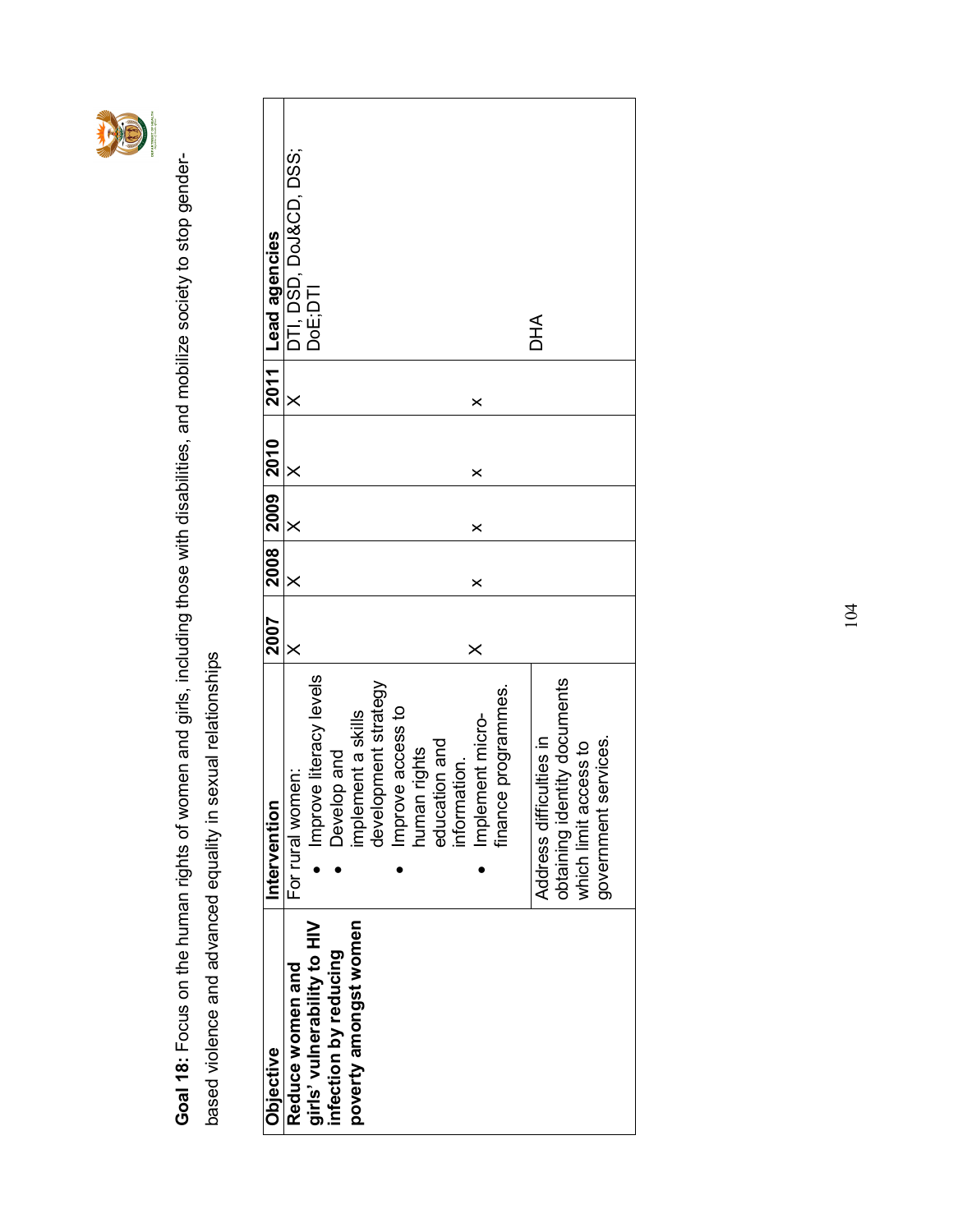| Ensure that existing    | Ensure that the National                          | $\times$ |  | <b>DoJ&amp;CD</b>   |
|-------------------------|---------------------------------------------------|----------|--|---------------------|
| laws and policies that  | It and<br>Sexual Assau                            |          |  |                     |
| protect women and girls | Guidelines are<br>Management                      |          |  |                     |
| from gender based       | mplemented.                                       | $\times$ |  |                     |
| violence are            | Cost and provide adequate                         |          |  | DSS                 |
| implemented             | resources for the                                 |          |  |                     |
|                         | implementation of the                             |          |  |                     |
| Respond adequately to   | Domestic Violence Act.                            |          |  |                     |
| the needs of women in   | Distribute information to                         |          |  |                     |
| abusive relationships.  | women on how to enforce                           |          |  |                     |
|                         | their legal rights.                               |          |  |                     |
|                         | Train the SAPS on their                           | ×        |  | All sectors, DoJ&CD |
|                         | responsibilities in terms of                      |          |  |                     |
|                         | the National Sexual Assault                       |          |  |                     |
|                         | Policy.                                           | $\times$ |  |                     |
|                         |                                                   |          |  | <b>Hod</b>          |
|                         | Train VCT and adherence                           |          |  |                     |
|                         | counsellors to identify                           |          |  |                     |
|                         |                                                   |          |  |                     |
|                         | barriers that prevent women<br>from accessing HIV |          |  |                     |
|                         | prevention, treatment and car                     |          |  |                     |
|                         | services.                                         |          |  |                     |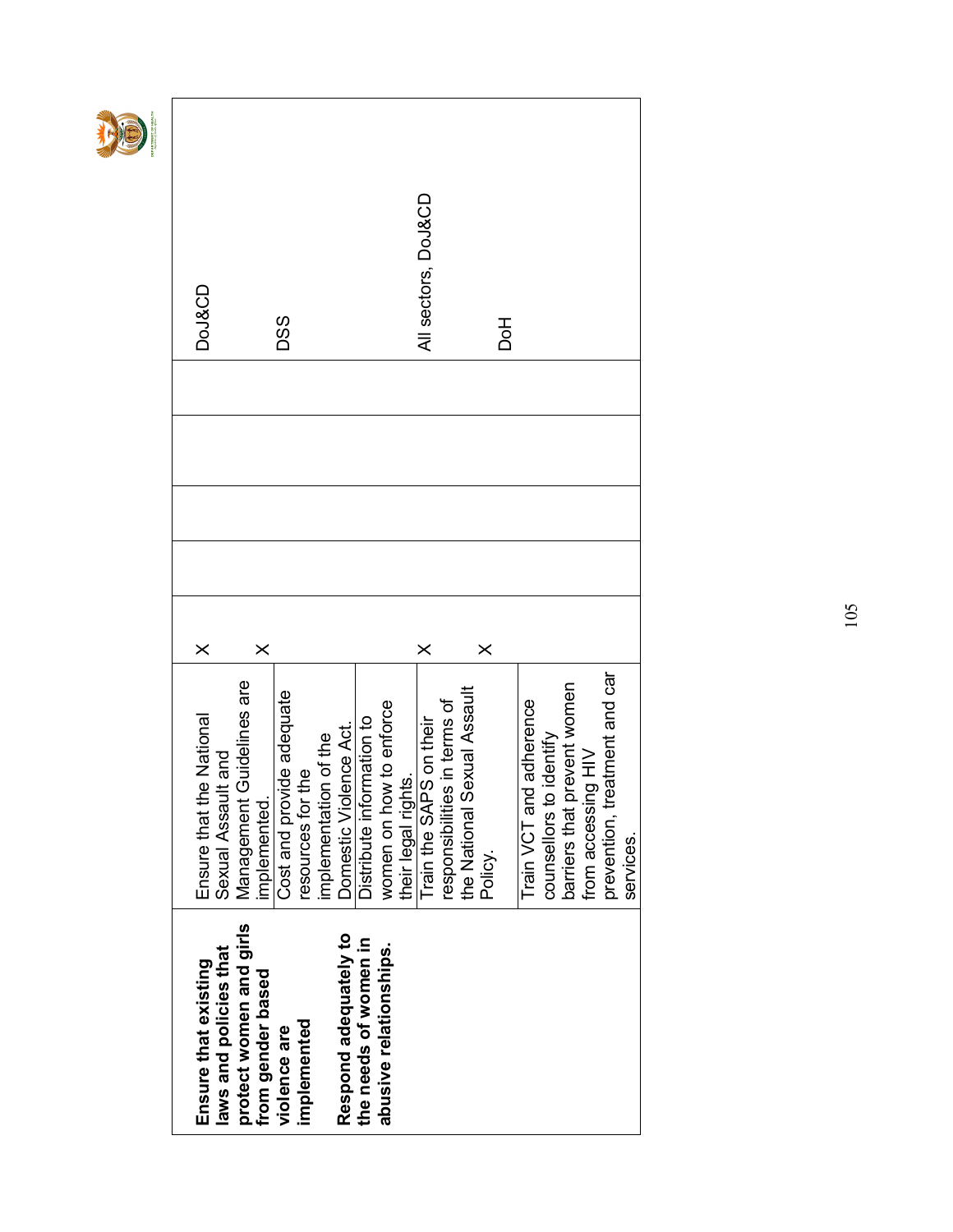|--|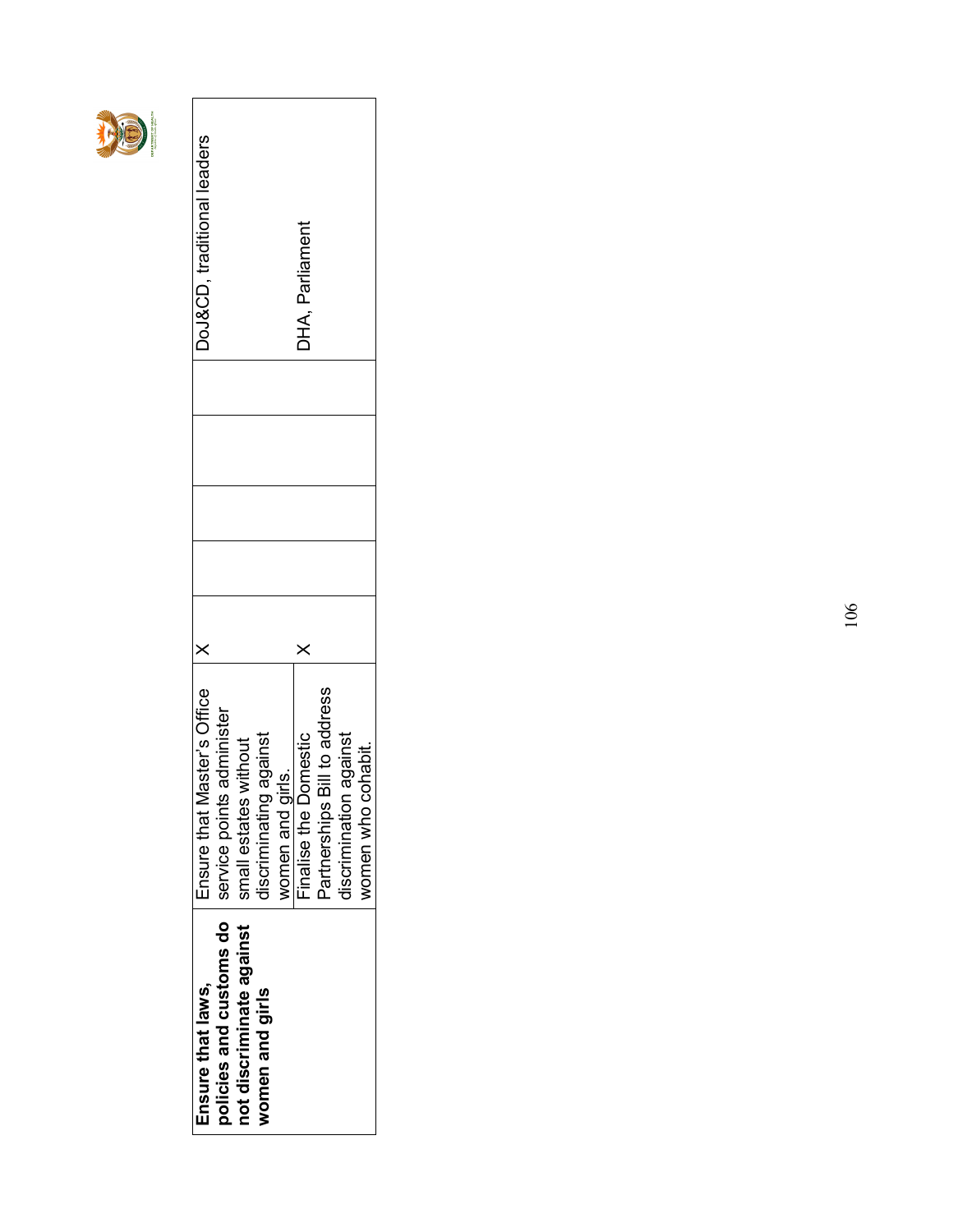#### 10. YOUTH AS A TARGET GROUP (15-24 Years)

The United Nations General Assembly Special Session on HIV and AIDS (UNGASS) identified young people aged 15-24 years as a priority group in reducing new HIV infections and set a global target of reducing incidence of HIV in this group by 20% by 2015.

As indicated earlier in this document, youth is a specific focus area in the fight against HIV and AIDS as people in the 15–24 age group are the most vulnerable to HIV infection. In addition, the youth is an important target group to protect against future HIV infection, as today's youth is critical to South Africa's present and future economy.

In this section strategy relating to the youth will be restated so as to emphasise the need for all sectors of society to focus significant resources and energies on this age group.

Objective: Promote improved health-seeking behaviour and adoption of safe sex practices.

- 1. Produce and disseminate IEC material and messages to different stakeholders
- 2. Implement Life Skills education in all primary and secondary schools

Objective: Broaden responsibility for the prevention of HIV to all sectors of government and civil society

1. Develop sector-specific policies and plans for the prevention of HIV and AIDS and STIs, focusing specially on the youth

Objective: Improve access to and use of male and female condoms, especially amongst 15–24 year olds

- 1. Expand condom distribution through non-traditional outlets
- 2. Improve access to condoms in high transmission areas (for example, truck stops, borders, mines and brothels)
- 3. Increase acceptance, attitudes, perceptions, and efficacy and use of condoms as a form of contraception among the youth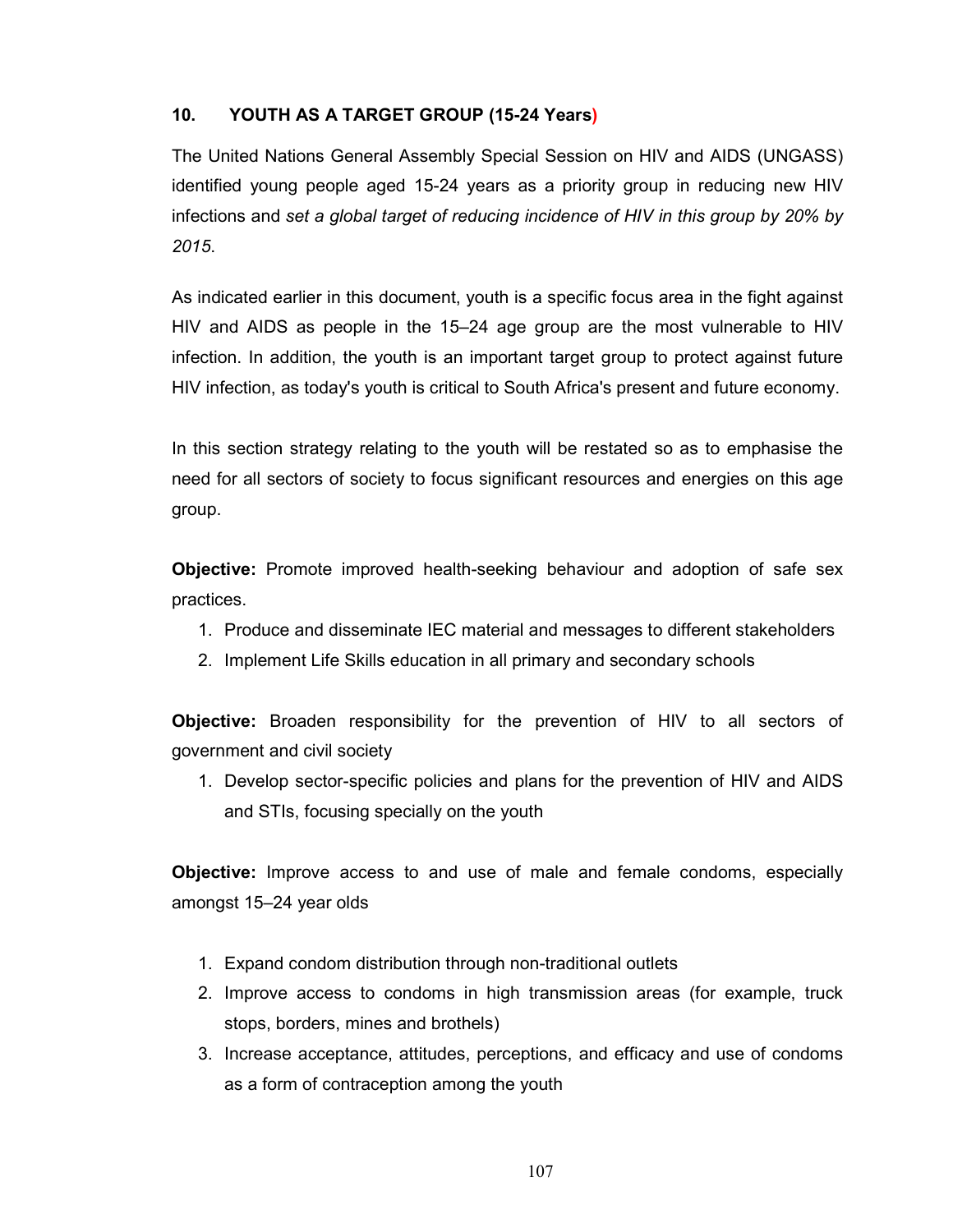Objective: Increase access to youth-friendly reproductive health services including STI management, VCT and rapid HIV testing facilities, and family planning.

- 1. Make clinics and HCWs youth friendly
- 2. Make schools places where youth can access friendly and supportive counselling services

Objective: Increase the number of persons seeking VCT services

1. Increase coverage of VCT among adolescents and the youth.

**Objective:** Develop and implement programmes to support the health and social needs of children affected by HIV and AIDS

- 1. Promote advocacy around all issues that affect children
- 2. Mobilise financial and material resources for orphans and child-headed households
- 3. Investigate the legal protection of child-headed households
- 4. Provide social welfare, legal and human rights support to protect educational and constitutional rights

Objective: Implement measures to facilitate adoption of AIDS orphans

- 1. Investigate the use of welfare benefits to assist children and families living with HIV and AIDS
- 2. Subsidise adoption of AIDS orphans

Objective: Conduct national surveys on HIV and STI risk behaviours, especially among youth

- 1. Conduct behavioural sentinel surveys, with a focus on youth
- 2. Conduct national surveys on HIV-infection in selected populations and groups, including youth

#### 11. STRUCTURAL ARRANGEMENTS

The multi-sectoral national response is managed by different structures at different levels. Each government ministry has a focal person and team responsible for planning, budgeting, implementation and monitoring HIV and AIDS and STI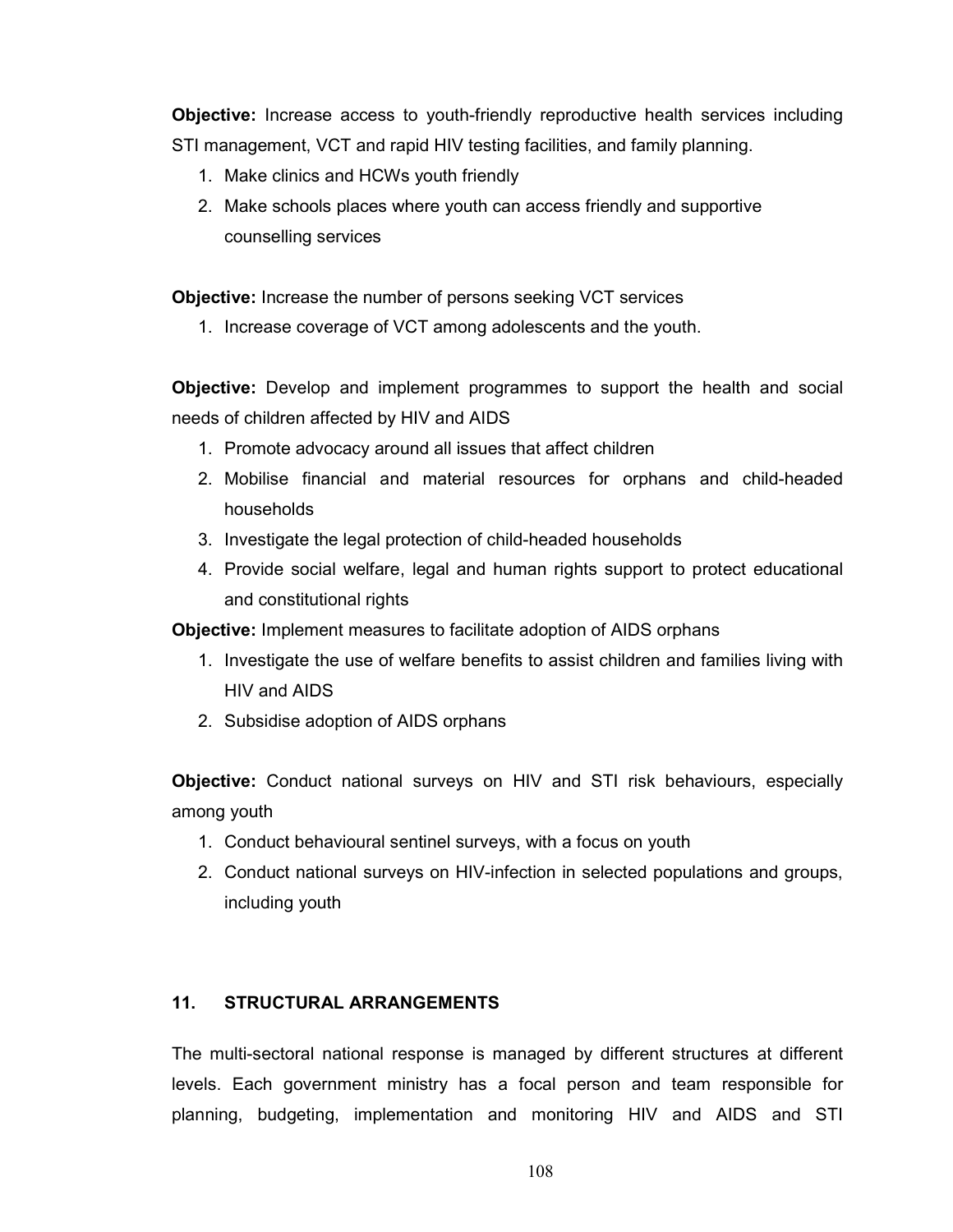interventions. The implementing agencies are the provinces, local authorities, the private sector and a range of CBOs. Structures in the various other sectors vary according size of organisation, degree of organisation of the sector, as well as the profile of HIV and AIDS programmes in the organisation.

The following presents a brief overview of some of the important structures at national and provincial levels and their specific role and functions relating to HIV and AIDS.

# 11.1 CABINET

The Cabinet is the highest political authority in the country. HIV and AIDS issues are not regularly discussed at the weekly cabinet meetings as this responsibility has been deferred to the Inter-Ministerial Committee on AIDS (IMC) and SANAC.

# 11.2 SOUTH AFRICAN NATIONAL AIDS COUNCIL

SANAC is the highest body that provides strategic and political direction as well as support and monitoring for sector programmes for HIV and AIDS and STIs in South Africa. In 2006, a process of restructuring SANAC was undertaken and consensus on the broad structural arrangements was reached as follows:

- A National AIDS Council The high-level overall coordinating body
- Sector level coordination
- Programme level coordination

The Deputy President shall be the Chairperson of the Council and sector representation shall be at highest level (President/Chairperson). The Health Ministry shall be an ex officio member at all levels.

# 11.3 THE INTERMINISTRIAL COMMITTEE ON AIDS

The Inter-Ministerial Committee on AIDS (IMC) has recently been appointed by Cabinet in order to support and monitor the work that is done by SANAC. It is chaired by the Deputy President and is composed of the Ministers of Health, Social Development, Education, Agriculture and Land Affairs, Mining, Public Service and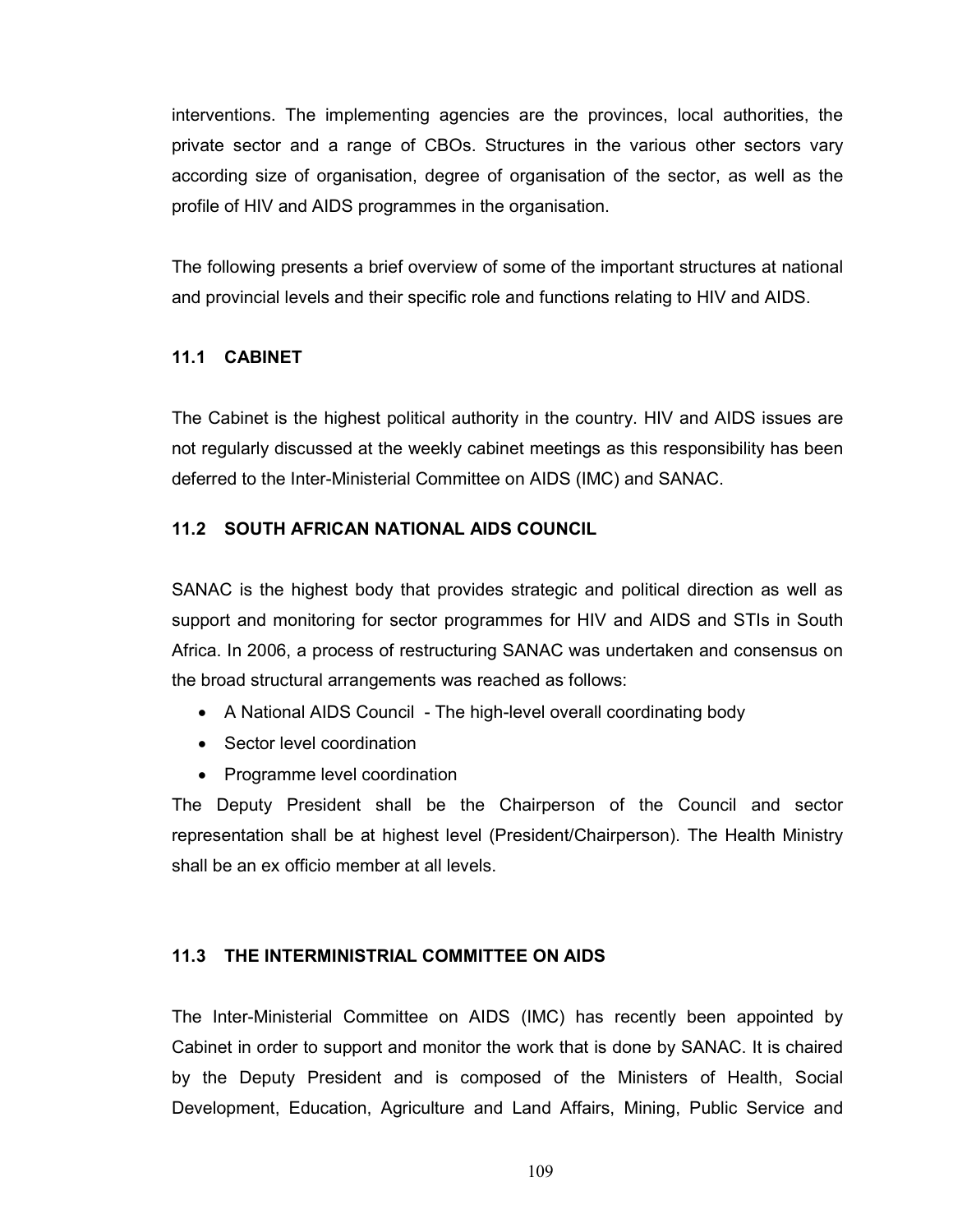Administration. The IMC serves at the interface between Cabinet and SANAC, providing leadership on urgent matters that may arise between SANAC meetings.

#### 11.4 THE POLICY COMMITTEE OF THE NATIONAL HEALTH COUNCIL (NHC)

The Policy Committee of the NHC consists of the Minister of Health, the Deputy Minister of Health, the Director General of Health, all the Deputy Directors General in the DOH, all provincial health MECs and their Heads of Department. The committee meets every six weeks, and is the body that approves national policies and guidelines. HIV and AIDS related matters are discussed as it becomes necessary and relevant policy decisions are made. The role of the National Health Consultative Forum (a structure of the National Health Act) in this regard is being defined.

#### 11.5 THE SOCIAL SECTOR CLUSTER

Government has clustered departments at national and provincial level to ensure greater collaboration around cross cutting policy and implementation issues. Clusters meet at both Ministerial and official (DG) levels and are repeated at provincial level. The Social Sector Cluster is one such cluster and is the main cluster that deals with health matters. HIV and AIDS is one of the programmes on Government's Programme of Action for which the Social Cluster is responsible. To ensure maximum discussion and government-wide programming on HIV and AIDS. The Social Cluster is well placed to perform this function at both national and provincial government levels.

#### 11.6 HIV and AIDS UNITS IN GOVERNMENT DEPARTMENTS:

Each government department has a focal person to manage the implementation of relevant HIV and AIDS programmes. HIV and AIDS issues are brought to the attention of the above national bodies by the HIV & AIDS Units. It is the responsibility of these units to prepare briefing documents for the national forums, and attend meetings to provide further information to aid decision-making in national committees and bodies. They are also responsible for development of relevant strategies, policies and programmes; ensuring availability of finance and other resources; and for providing support to implementing agencies in their departments. This cluster HIV and AIDS in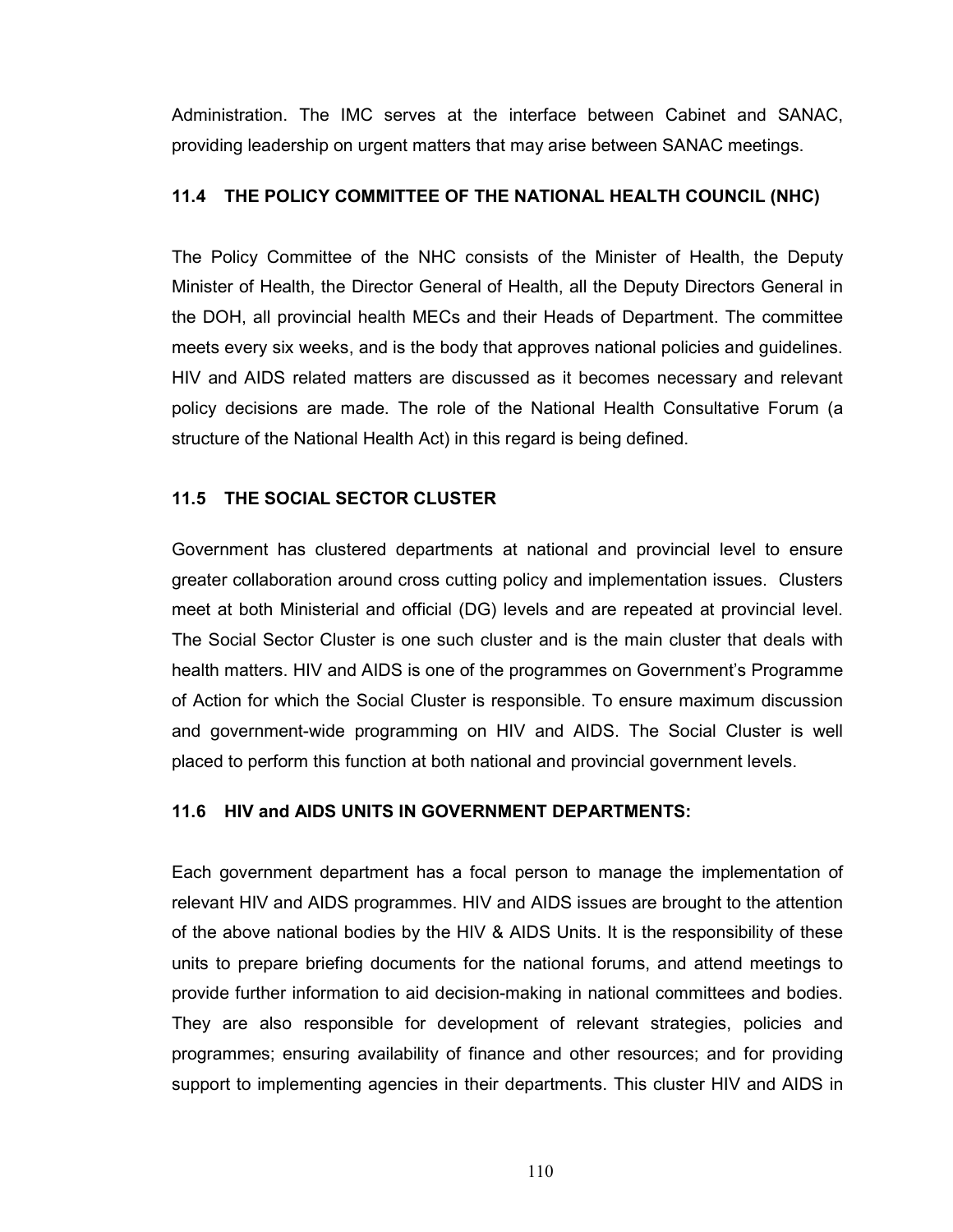the DOH also provides secretariat support to SANAC. Government departments as well as sectors of civil society report regularly to SANAC.

# 11.7 IMPLEMENTING AGENCIES

These are mainly provinces, districts, and local authorities. The private sector and NGOs augment the services that are provided by government. The structures for different government departments are designed to suite the specific needs of the departments, but the principle of intergovernmental relations are the same. It is envisaged that at provincial and district level, the same national level structures will be replicated so that the critical mass of human resources for effective programme implementation is in place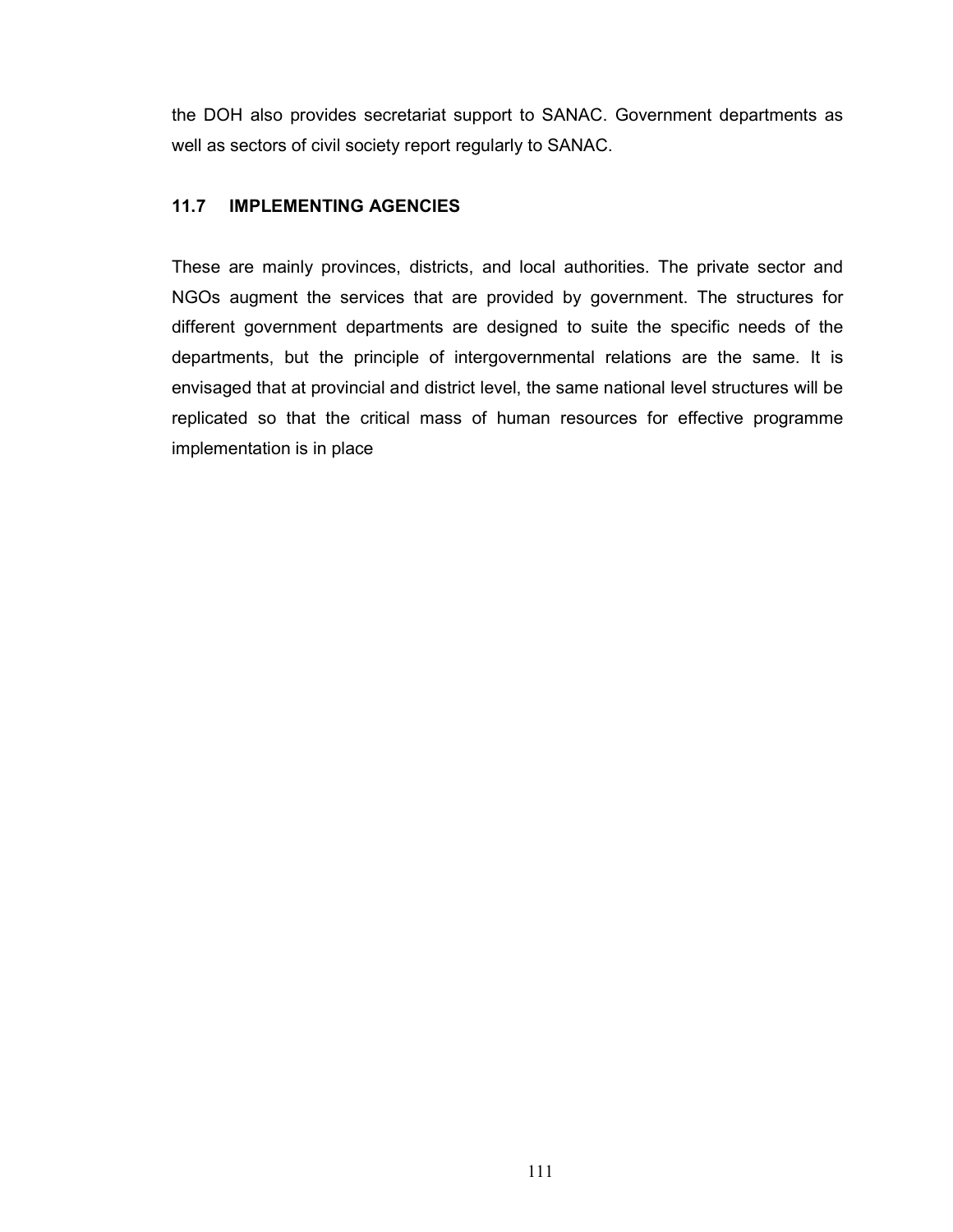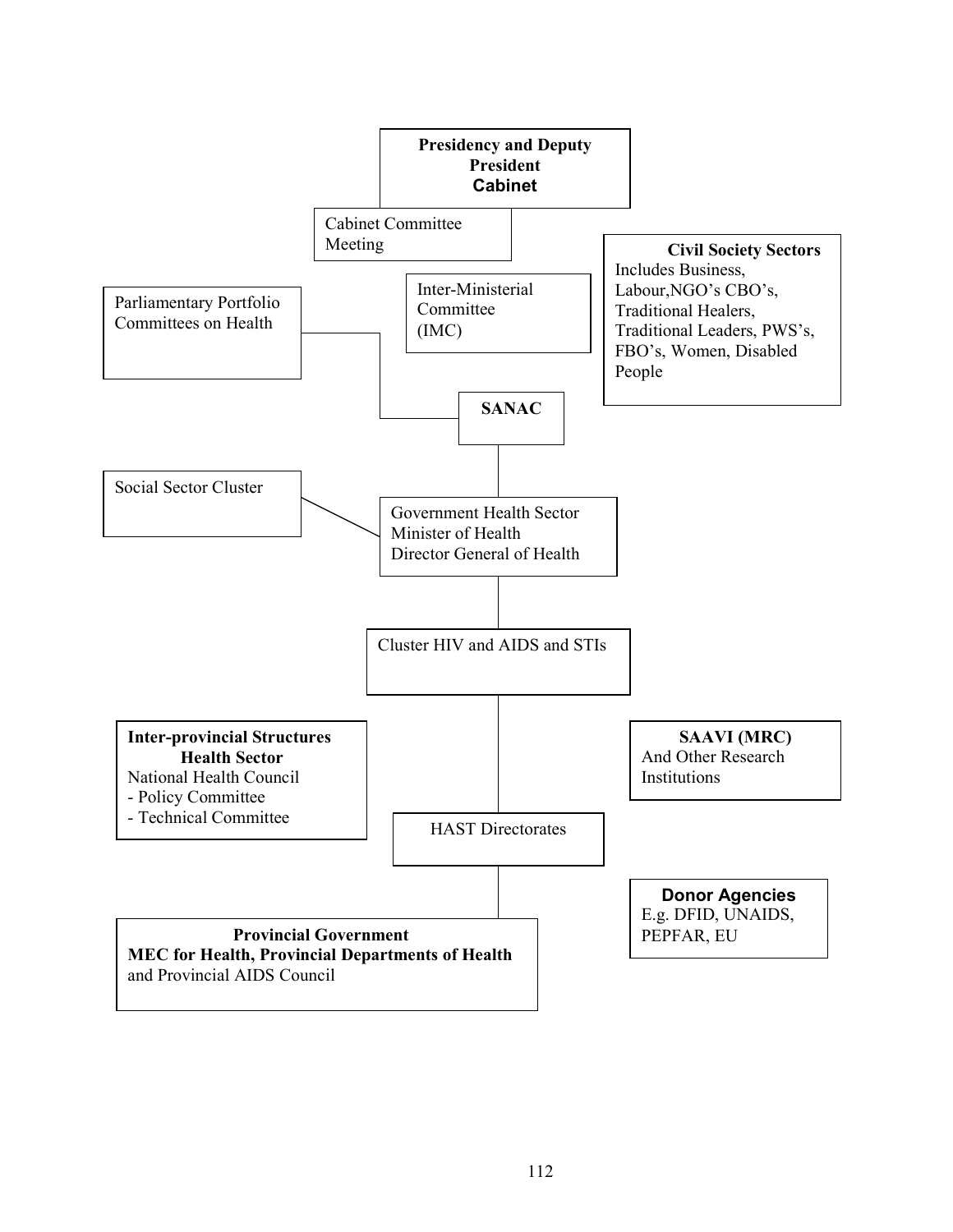## 12. THE NATIONAL M&E FRAMEWORK FOR THE NSP 2007-2011

The NSP 2007-2011 recognises monitoring and evaluation (M&E) as an important policy and management tool. National, provincial and district level indicators to monitor process, outcomes and impact will be used to assess collective effort.

#### Research, Monitoring and Surveillance Framework

The Monitoring and Evaluation Framework for the National Strategic Plan consists of two interlinked set of indicators. The first set of indicators is **primary or core list of** indicators that will be used to measure the outcomes of the NSP as a whole (Table 1). The primary indicators are a minimum set covering all priority areas of the NSP.

The second set of M&E framework indicators will comprise a comprehensive set of indicators covering all objectives and interventions of the NSP for detailed ongoing monitoring. This set will be defined in detail in three months after the finalization of the NSP as annexure 1 of the NSP. The comprehensive set will be presented in terms of inputs (resources invested), processes (activities), outputs (services provided) and outcomes (actual results) using the results based approach.

#### Monitoring Oversight

SANAC's Monitoring and Evaluation focal point will establish a mechanism for coordinating inputs from the various sectors. This mechanism may work in close collaboration with the Government wide Monitoring & Evaluation system.

Each sector will be required to develop a monitoring schedule that ensure that common definitions and standards are developed and that the necessary capacity are available for the M&E monitoring of the sector. At the outset, it will be necessary to assess the state of readiness of existing various M&E mechanisms in all sectors and gather the baseline for all indicators before the end of 2007. Both the Core and Comprehensive indicator sets will include standard tools (prescribed reporting templates, data collection mechanisms and schedules etc) to ensure that sectors have a systematic mechanism for monitoring sector specific indicators. Each sector will report to SANAC twice a year on sector specific indicators in the form of midyear and end of the year reports.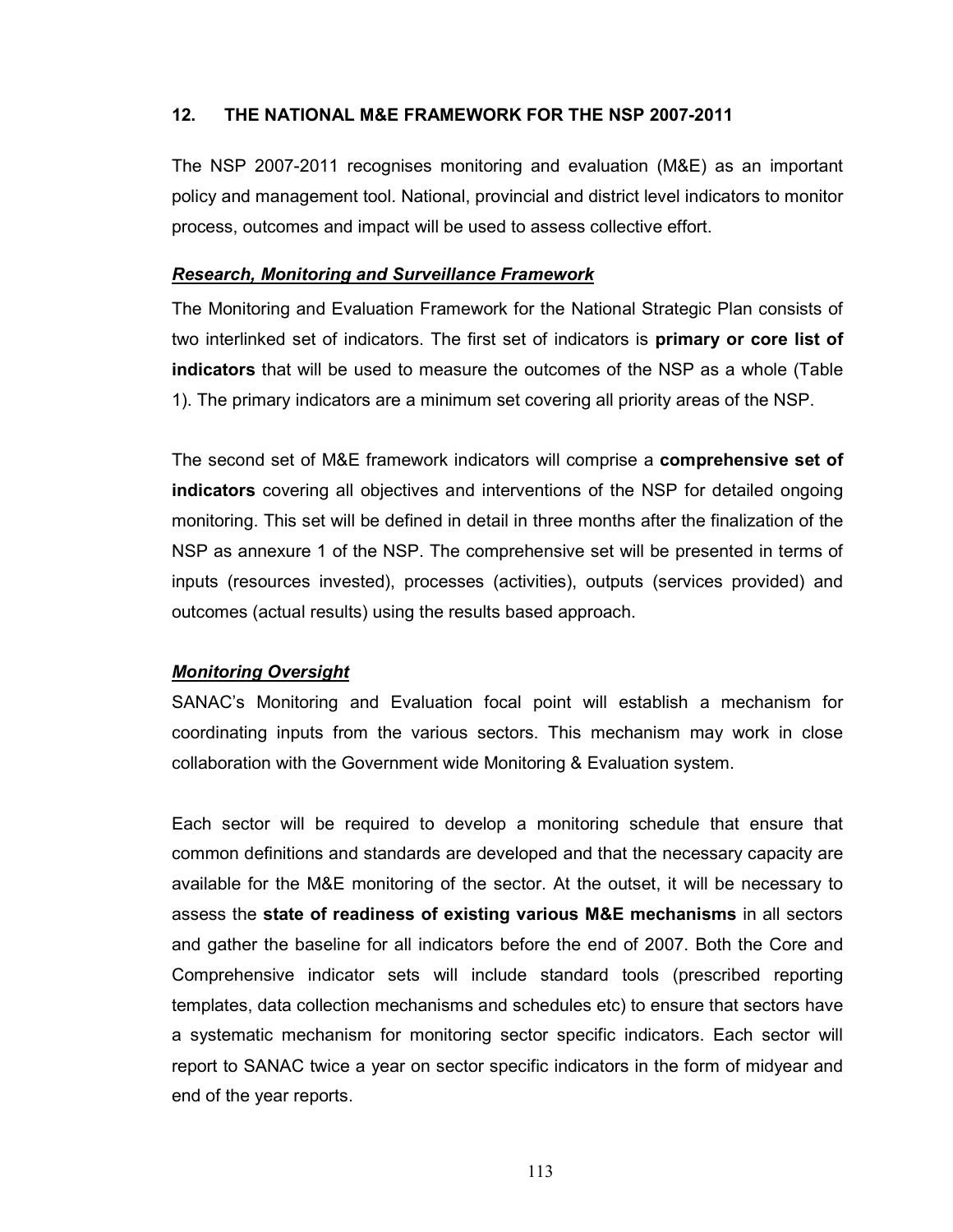The Health Sector aspects of the National Strategic Plan will be integrated into the existing HIV and AIDS monitoring and evaluation system coordinated by The Monitoring & Evaluation Directorate of the Department of Health, which is currently responsible for HIV and AIDS Monitoring – "Monitoring & Evaluation Framework for the Comprehensive HIV and AIDS Care, Management and Treatment for South Africa" (2004). A focal unit for coordinating the monitoring the National Strategic Plan would be created in that directorate.

The data collection plan will take into account ongoing surveillance, surveys and other sources of data systems. Other relevant data systems and mechanisms will be built into existing information systems and new systems developed to ensure that relevant information is available. In addition reporting mechanism will continue to support ongoing monitoring of other international, regional and national indicators such as those of the United Nations General Assembly on HIV & AIDS (UNGASS), Millennium Development Goals, Abuja framework for Action, NEPAD and SADC indicators, which tend to be aligned with the indicators identified for the NSP.

#### Reporting Schedule

With regard to Core indicator monitoring, A mid-term review of the National Strategic Plan will be conducted during 2009 and the five-year review should be conducted during 2011. The midterm review will be focused on how the available inputs have been used and what outputs and short terms outcomes have been produced. This review should also focus on challenges, role players and interactions between various role players and lead agencies. The reviews would focus on the following questions adapted from UNAIDS document.

- What coverage of services for prevention, treatment, care and support has already been achieved?
- Which affected populations are not being sufficiently reached?
- What are the major obstacles to reaching these populations?
- What are the strategies to overcome these obstacles?
- What financial, technical and human resources are currently available?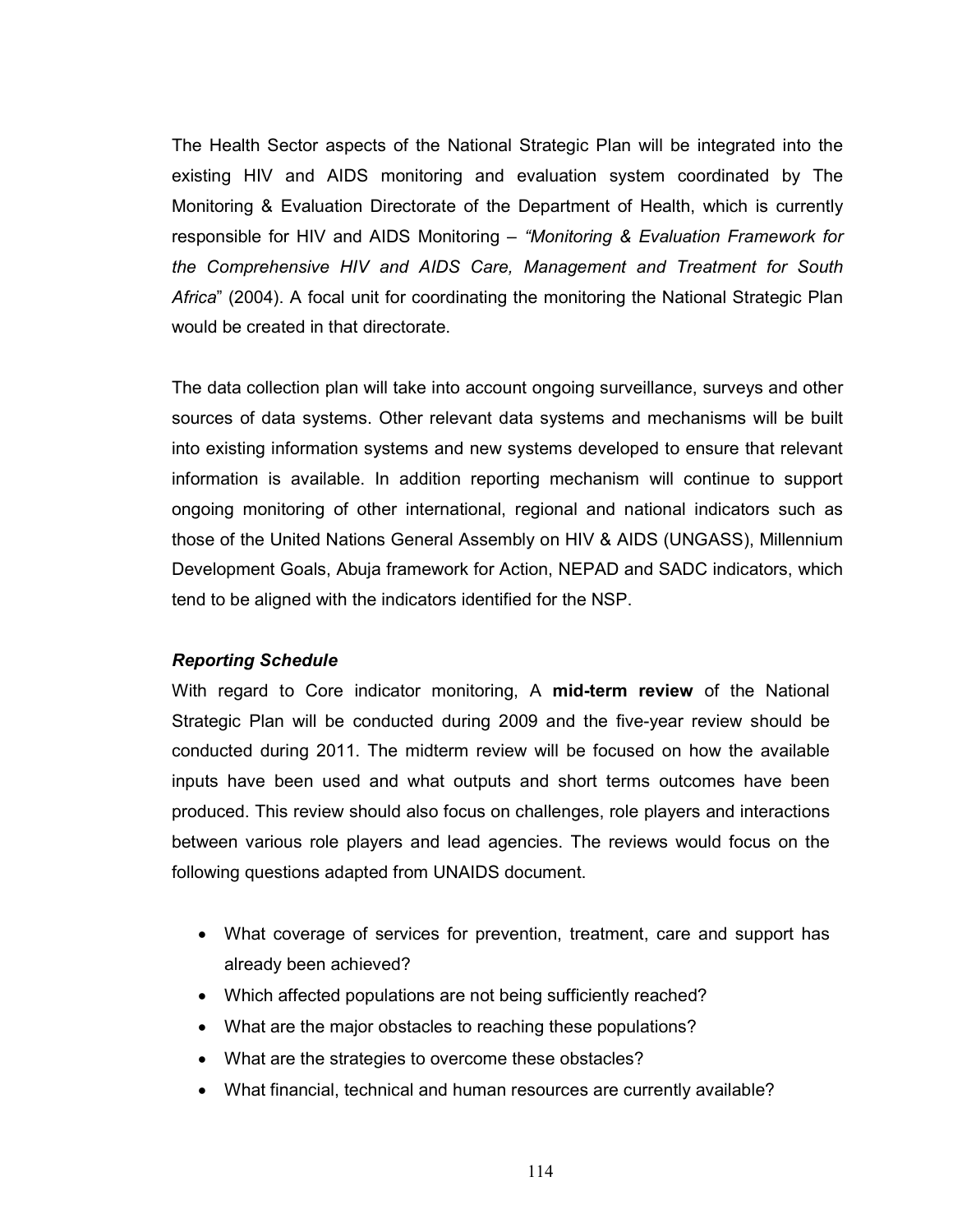- How can budgets and programmes be adjusted to address these obstacles?
- What process and outcome targets will help move the response forward and help measure success?
- What additional resources will be required to move significantly towards the goals of the NSP by 2011?

The 5-year review would mainly be outcomes based assessment using data form multiple sources.

With regard to the comprehensive set of indicators, a detailed schedule of reporting schedules, data sources and data collection mechanisms will be included in the document (Annex. 1).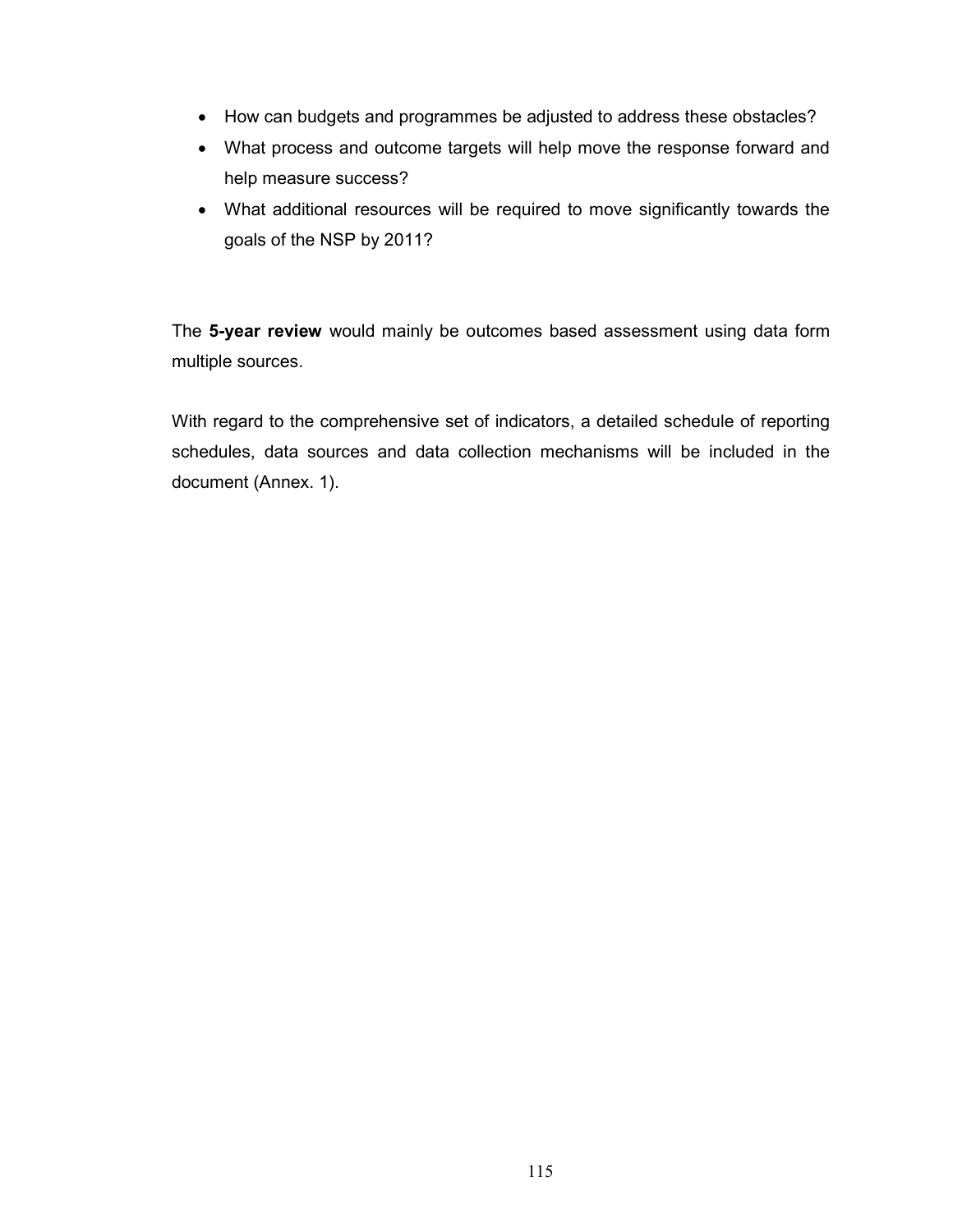|                                                               | <b>Indicator</b>                                                                                                                    | <b>Data Sources</b>                                                                  | <b>Frequency of</b><br>reporting | <b>Responsibility</b>        |
|---------------------------------------------------------------|-------------------------------------------------------------------------------------------------------------------------------------|--------------------------------------------------------------------------------------|----------------------------------|------------------------------|
| <b>Priority Area 1:</b><br><b>Prevention</b><br>11 indicators | <b>Budget and</b><br>expenditure on<br>prevention in private<br>and public sectors                                                  | National Treasury,<br><b>National AIDS</b><br>Expenditure<br>Accounts                | Annual and five<br>yearly        | National<br>Treasury         |
|                                                               | Proportion of HIV<br>positive women<br>receiving PMTCT<br>regimen                                                                   | <b>DHIS</b>                                                                          | Annually                         | <b>DOH</b>                   |
|                                                               | Mother-to-child<br>transmission rate<br>is critical, though<br>hard to collect<br>routinely. Suggest<br>surveillance is<br>required |                                                                                      |                                  |                              |
|                                                               | Proportion of the<br>infants in national<br><b>PMTCT</b><br>programme<br>receiving PCR                                              | DHIS (new)                                                                           | Annually                         | <b>DOH</b>                   |
|                                                               | Number of male<br>and female<br>condoms<br>distributed<br>annually by public<br>and private sector                                  | Condom distribution<br>database                                                      | Annual                           | DoH, SABCOHA,<br><b>NGOs</b> |
|                                                               | Percentage of<br>men and women<br>who have had sex<br>before age 15<br>(Age at first sexual<br>debut)                               | Nelson-Mandela<br>HSRC HIV survey,<br>SADHS, Youth Risk<br><b>Behavioural Survey</b> | 2 yearly, 5 yearly               | DOH, HSRC,<br><b>MRC</b>     |
|                                                               | Condom use at<br>last sex among<br>$15 - 24$                                                                                        | Nelson-Mandela<br>HSRC HIV survey,<br>SADHS, Youth Risk<br><b>Behavioural Survey</b> | 2 yearly, 5 yearly               | DOH, HSRC,<br><b>MRC</b>     |
|                                                               | Proportion men<br>with concurrent<br>partners                                                                                       | <b>SADHS</b>                                                                         | 2 yearly, 5 yearly               | DOH, HSRC                    |
|                                                               | Median age of<br>partner, among<br>pregnant women<br>$15 - 19$                                                                      | Annual antenatal<br>HIV, Nelson-Mandela<br><b>HSRC HIV survey</b><br>Survey, SADHS   | Annual, 2 yearly, 5<br>yearly    | DOH, HSRC                    |
|                                                               | Percent of primary<br>and secondary<br>school educators<br>trained on lifeskills<br>education                                       | <b>DoE</b>                                                                           | Annual                           | <b>DoE</b>                   |
|                                                               | <b>HIV</b> Prevalence by<br>age group                                                                                               | Annual antenatal HIV<br>Survey                                                       | Annual                           | <b>DOH</b>                   |
|                                                               | Derived incidence<br>among 15-20                                                                                                    | Annual antenatal HIV<br>Survey                                                       | Annual                           | DOH, MRC                     |
|                                                               | Teenage<br>pregnancy rate                                                                                                           | Annual ANC survey                                                                    | Annual                           | <b>DOE</b><br><b>DOH</b>     |

#### Table 1 : Primary Set of Indicators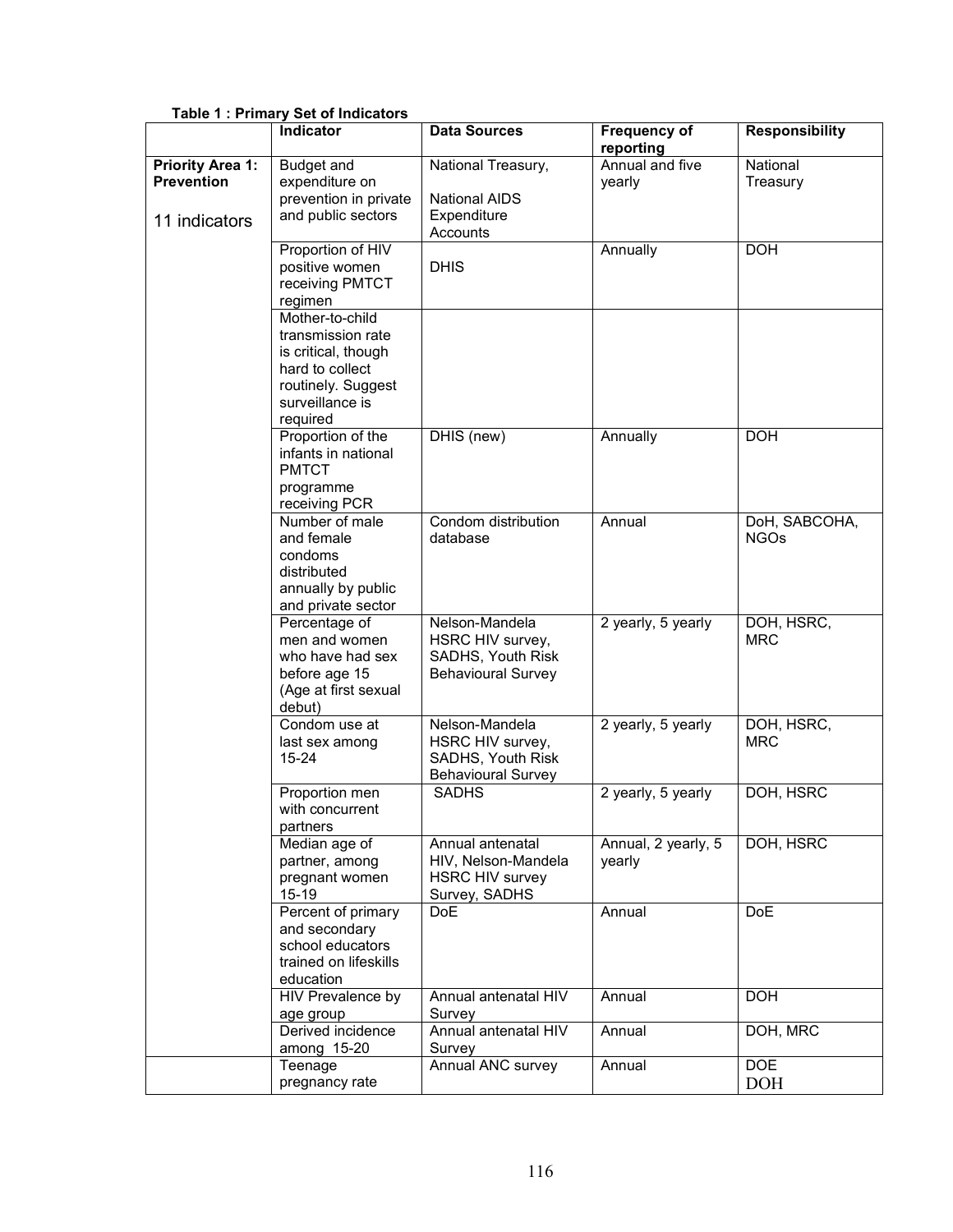| <b>Priority Area 2:</b><br>Care, Treatment<br>and Support<br>(12) | Budget and<br>expenditure on care,<br>treatment and support<br>in private and public<br>sectors {budgets > cost<br>of targets (vs. other<br>way around)}                                      | National Treasury<br><b>National AIDS</b><br>Expenditure<br>Accounts            | Annual and five<br>yearly     | National Treasury |
|-------------------------------------------------------------------|-----------------------------------------------------------------------------------------------------------------------------------------------------------------------------------------------|---------------------------------------------------------------------------------|-------------------------------|-------------------|
|                                                                   | Percentage of women,<br>men and children with<br>advanced HIV infection<br>who are receiving<br>antiretroviral<br>combination therapy<br>(enrolment compared<br>to need - % of target<br>met) | Cohort<br>Surveillance<br>/M&E data<br>Comprehensive<br>HIV and AIDS<br>Plan    | Two yearly                    | DOH and others    |
|                                                                   | Proportion of well<br>adults tested in the last<br>twelve months                                                                                                                              | Annual antenatal<br>HIV, Nelson-<br>Mandela HSRC<br>HIV survey<br>Survey, SADHS | Annual, 2 yearly,<br>5 yearly | DOH, HSRC         |
|                                                                   | Proportion of new<br>TB/STI/pregnant<br>women tested for HIV                                                                                                                                  | DHIS (new<br>indicator)                                                         | Annual                        | <b>DOH</b>        |
|                                                                   | Proportion of HIV-<br>positive TB/STI and<br>pregnant women<br>receiving CD4 testing                                                                                                          | DHIS (new<br>indicator)                                                         | Annual                        | <b>DOH</b>        |
|                                                                   | Proportion of HIV<br>positive pregnant<br>women initiated on<br><b>ART</b>                                                                                                                    | DHIS( new<br>indicator)                                                         | Annual                        | <b>DOH</b>        |
|                                                                   | Percentage of adults<br>and children (by age<br>groups) on ART who<br>are still alive 12<br>months after initiation<br>of antiretroviral<br>therapy;                                          | Cohort<br>Surveillance<br>/M&E data<br>Comprehensive<br>HIV and AIDS<br>Plan    | Two yearly                    | DOH and others    |
|                                                                   | Consider including<br>"Deaths pior to<br>initiation of ART in<br>patients attending<br>wellness clinics" -<br>perhaps surveillance?                                                           |                                                                                 |                               |                   |
|                                                                   |                                                                                                                                                                                               | Cohort<br>Surveillance<br>/M&E data<br>Comprehensive<br>HIV and AIDS<br>Plan    | Two yearly                    | DOH and others    |
|                                                                   | Proportion CD4<50 on<br>start                                                                                                                                                                 | Cohort<br>Surveillance<br>/M&E data<br>Comprehensive<br>HIV and AIDS<br>Plan    | Two yearly                    | DOH and others    |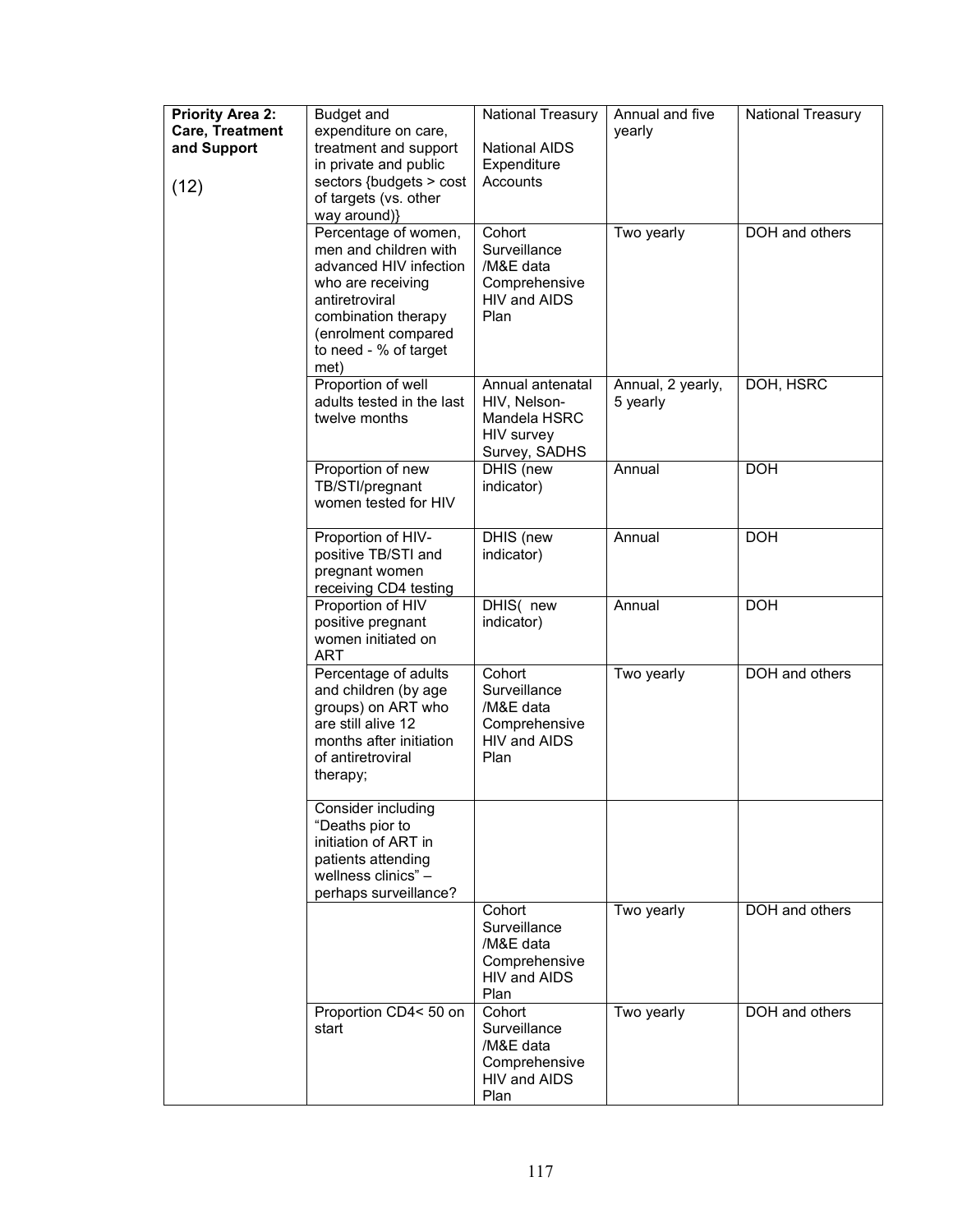|                                                                                                  | Viral load suppression<br>12months                                                                                                               | Cohort<br>Surveillance<br>/M&E data<br>Comprehensive<br>HIV and AIDS<br>Plan    | Two yearly                | DOH and others                       |
|--------------------------------------------------------------------------------------------------|--------------------------------------------------------------------------------------------------------------------------------------------------|---------------------------------------------------------------------------------|---------------------------|--------------------------------------|
|                                                                                                  | Cause-specific adult<br>mortality rate                                                                                                           | Vital registration<br>data                                                      | Two yearly                | DOH, DHA StatsSA<br>and MRC          |
|                                                                                                  | CD4's done pre-ART                                                                                                                               | NHLS new form                                                                   | Two yearly                | <b>NHLS</b>                          |
|                                                                                                  | Percentage of HIV +<br>adults and children on<br>antiretroviral therapy<br>receiving supplement<br>meals and<br>micronutrient<br>supplements     | M&E data<br>Comprehensive<br>HIV and AIDS<br>Plan                               | Annual                    | <b>DOH</b>                           |
|                                                                                                  | Percentage of OVC<br>(boy/girl) aged under<br>18 living in households<br>whose household have<br>received a basic<br>external support<br>package | M&E data                                                                        | Annual                    | <b>DSD</b>                           |
| <b>Priority Area3:</b><br><b>Research</b><br><b>Monitoring and</b><br><b>Surveillance</b><br>(3) | <b>Budget and</b><br>expenditure on<br>research, monitoring<br>and surveillance in<br>private and public<br>sectors                              | National Treasury<br>Records<br><b>National AIDS</b><br>Expenditure<br>Accounts | Annual and five<br>yearly | National Treasury                    |
|                                                                                                  | Prevalence and<br>behavioural surveys<br>conducted                                                                                               | Research<br>database                                                            | Annual and 5<br>yearly    | <b>DOH</b>                           |
|                                                                                                  | Number of core<br>indicators in plan<br>available and collected                                                                                  | <b>SANAC</b>                                                                    | Annual                    | <b>SANAC</b>                         |
|                                                                                                  | Number of national<br>and community<br>campaigns to reduce<br>HIV stigma and<br>discrimination                                                   | <b>DPLG</b>                                                                     | Annual                    | <b>DPLG</b>                          |
|                                                                                                  | Number of legal<br>support services for<br>people living with HIV                                                                                |                                                                                 | Annual                    | <b>AIDS Law Project</b><br>and DOJCD |
|                                                                                                  | Number of legal and<br>social support services<br>for women care-givers<br>and victims of sexual<br>Violence                                     |                                                                                 | Annual                    | AIDS Law Project<br>and DOJCD        |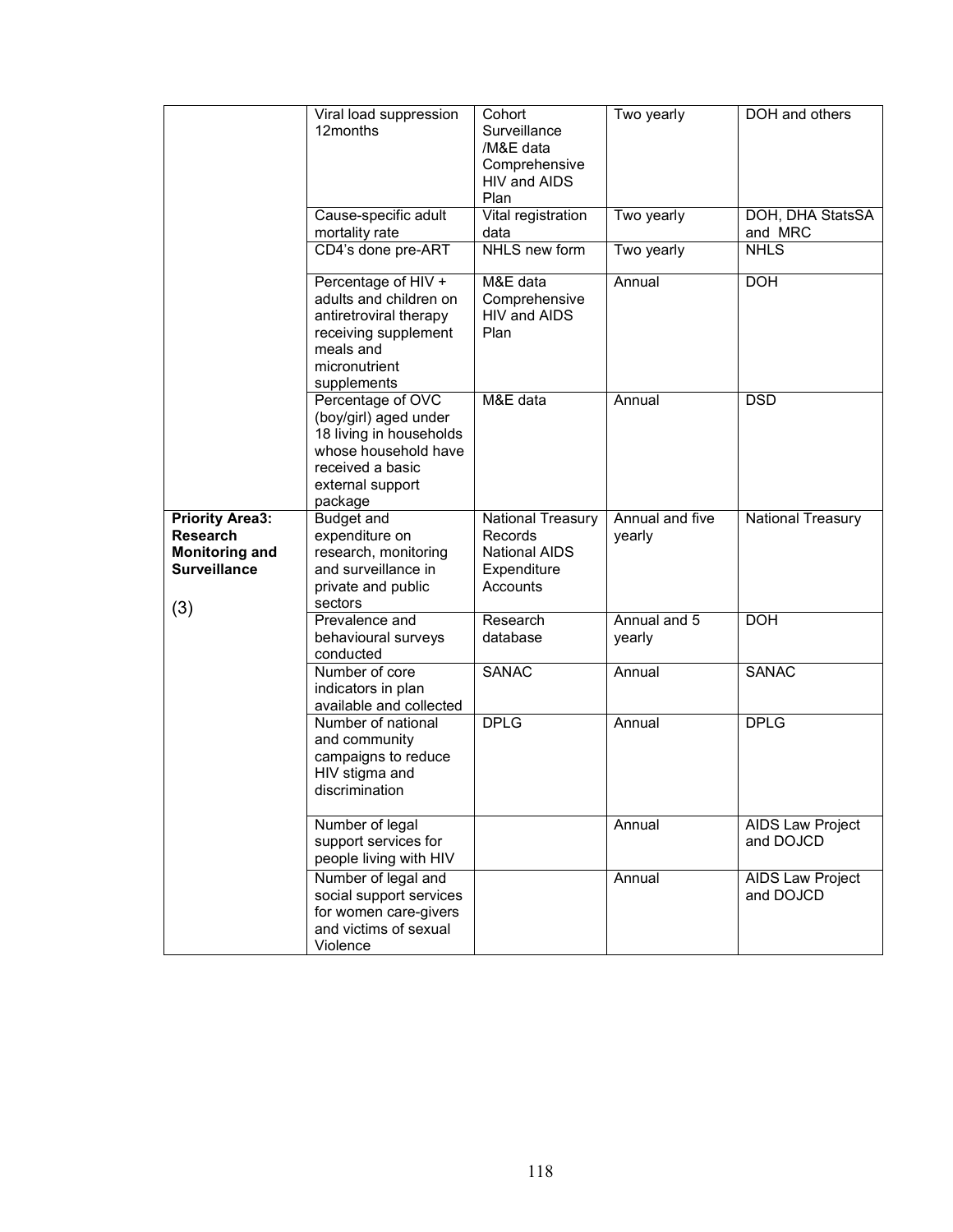## 13. FINANCIAL IMPLICATIONS

Estimates of the costs of providing the following key interventions outlined in the NSP:

- Life skills interventions in the education sector
- Behavioural change programmes
- Condom provision
- Programmatic interventions to strengthen STI management
- Post exposure prophylaxis for survivors of sexual assault
- Post exposure prophylaxis for occupational exposure
- Increasing uptake of HIV-testing (VCT)
- Comprehensive care and support including antiretroviral treatment, community and home based care and food support for HIV-infected adults and children
- Prevention of mother to child transmission of HIV
- HIV-testing for infants
- Policy for orphans and vulnerable children

Estimates of annual and total costs have been based on targets contained in the NSP regarding the coverage of each intervention or programme together with the associated unit costs. While costing covers many of the key programmatic areas, some areas have been omitted because costing can only be done once detailed Operational Plans have been finalized. These areas include the creation of an enabling social, political and regulatory environment and the creation of information systems for monitoring and evaluation. Similarly, the costs of a variety of grants such as the proposed chronic care grant and grants covering social protection for children. Costs will need to be assessed once policy has been finalized. Finally, it will be important to consider the resources required to address the needs of disabled and other special needs groups.

The key driver of costs is adult antiretroviral treatment, at approximately 40% of the total cost. The second most expensive programme (7% of the total) relates to the support of orphans and vulnerable children thus emphasizing the importance of safeguarding families through delaying maternal and paternal mortality.

The cost implications of the NSP are large, in some options exceeding 20% of the health budget without considering the costs arising from the effect of the epidemic on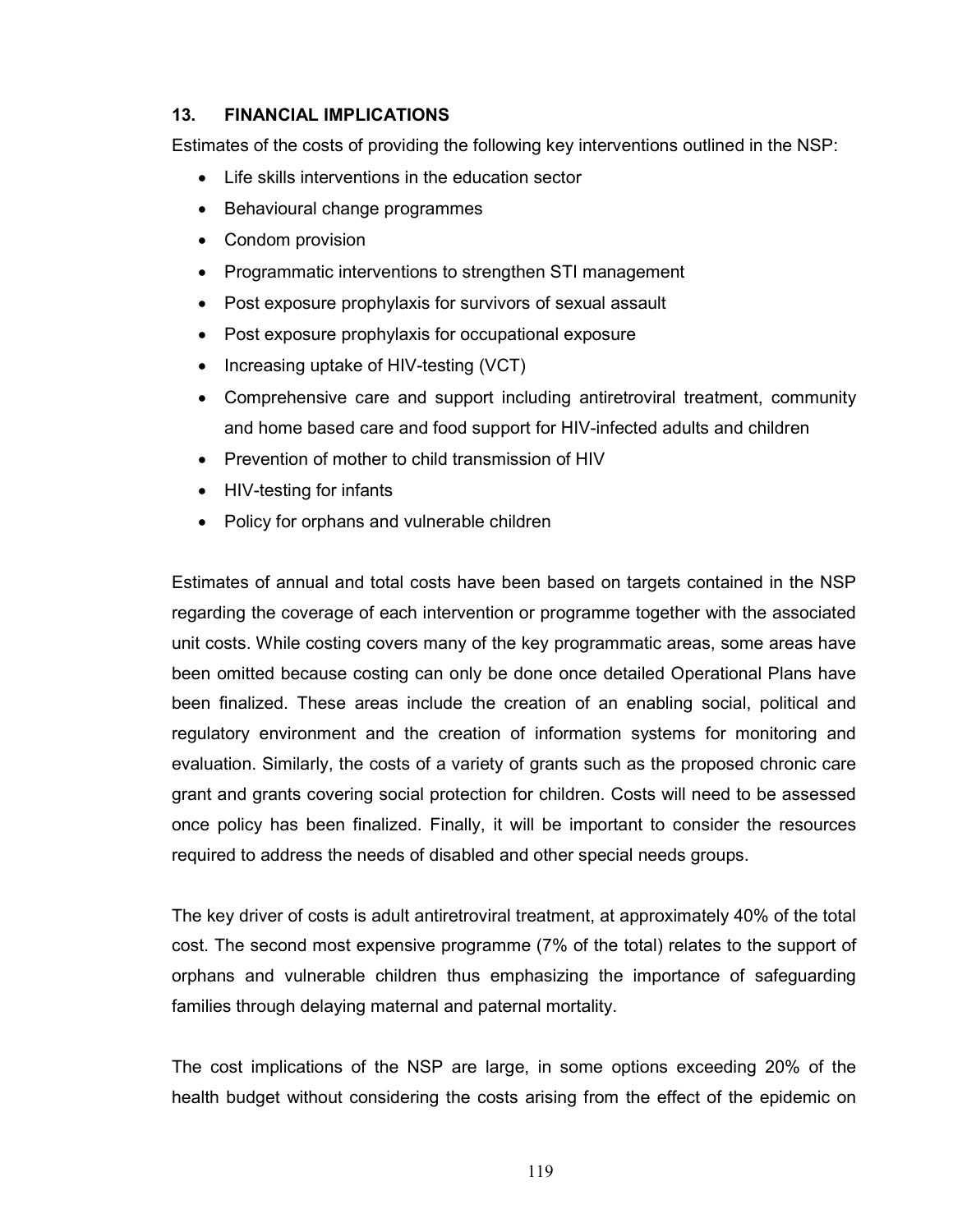hospital and primary care services. In attempting to increase the feasibility of this plan, some of the key considerations are:

- 1. Extending prevention programmes and getting them to work is critical to reduce long term morbidity and costs. A simple example is PMTCT. If this programme was functioning properly, it would radically reduce paediatric aids cases.
- 2. Innovative financing arrangements such as partnerships with the key donors (Global Fund to Fight AIDS, TB and Malaria and PEPFAR) as well as partnerships with the private health sector, business and a range of other stakeholders is crucial.
- 3. Attention should be placed on increasing the affordability of medicines.
- 4. To enhance efficiency, attention must be given to strengthening the primary health care infrastructure so that the location of care can be shifted out of hospitals into quality primary health care services, especially at the community health centre level. This will also improve the accessibility of the service to patients.
- 5. Improved monitoring and evaluation is essential to show value for money for the large amount of resources being allocated to the programme. In addition, weaknesses in existing monitoring and evaluation systems makes it very difficult to adequately cost the NSP because of uncertainty around baseline performance and outputs.

Attention needs to be given to programmes to improve adherence to treatment; poor compliance and associated rapid development of resistant strains would lead to increasing reliance on more expensive lines of treatment.

#### Total Costs

**Table 1** and Table 2 outline the costs of the key interventions contained in this report, grouped according to priority areas (e.g. prevention), goals (e.g. reduce HIV transmission) and interventions (e.g. post exposure prophylaxis) contained in the NSP.

In Table 1, low cost scenarios are summarized, with the key difference relating to the assumption of only 60% of new AIDS cases receiving ART by 2011. In Table 2, high cost scenarios are summarized, where 80% of new AIDS case receive ART by 2010.

When considering these costs, the following points should be borne in mind: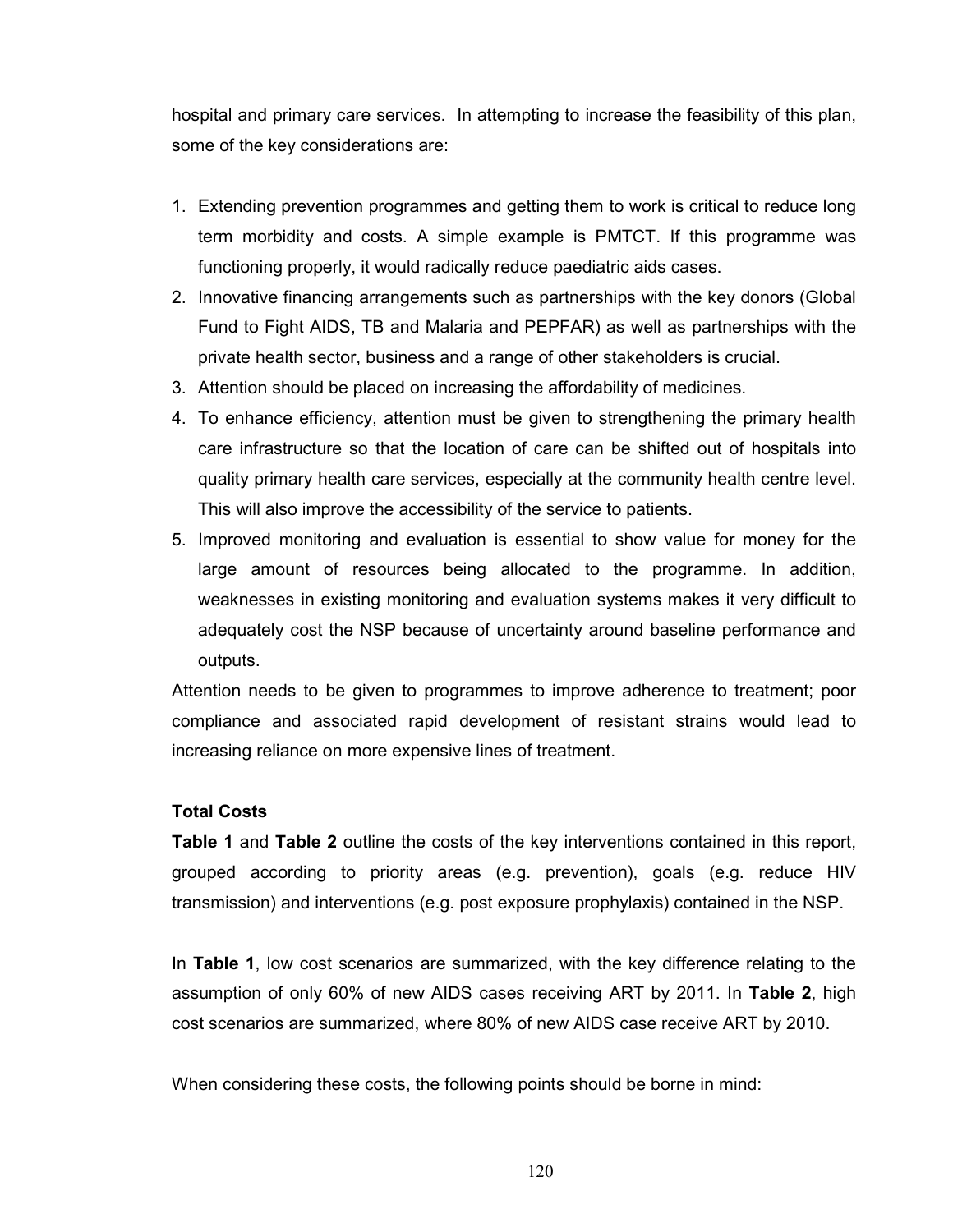- Home based care and ART treatment will avert the inpatient care costs that would have been incurred for patients in the absence of these interventions
- Some estimates need to be revised once Operational Plans have been developed
- Costs relating to the creation of an enabling political, social and regulatory environment and monitoring and evaluation systems have not been included
- During the Operational Plan, it will also be important to pay attention to the needs of disabled and other special needs groups

The key driver of costs is adult antiretroviral treatment, at approximately 40% of the total cost. The second most expensive programme (7% of the total) relates to the support of orphans and vulnerable children thus emphasizing the importance of safeguarding families through delaying maternal and paternal mortality.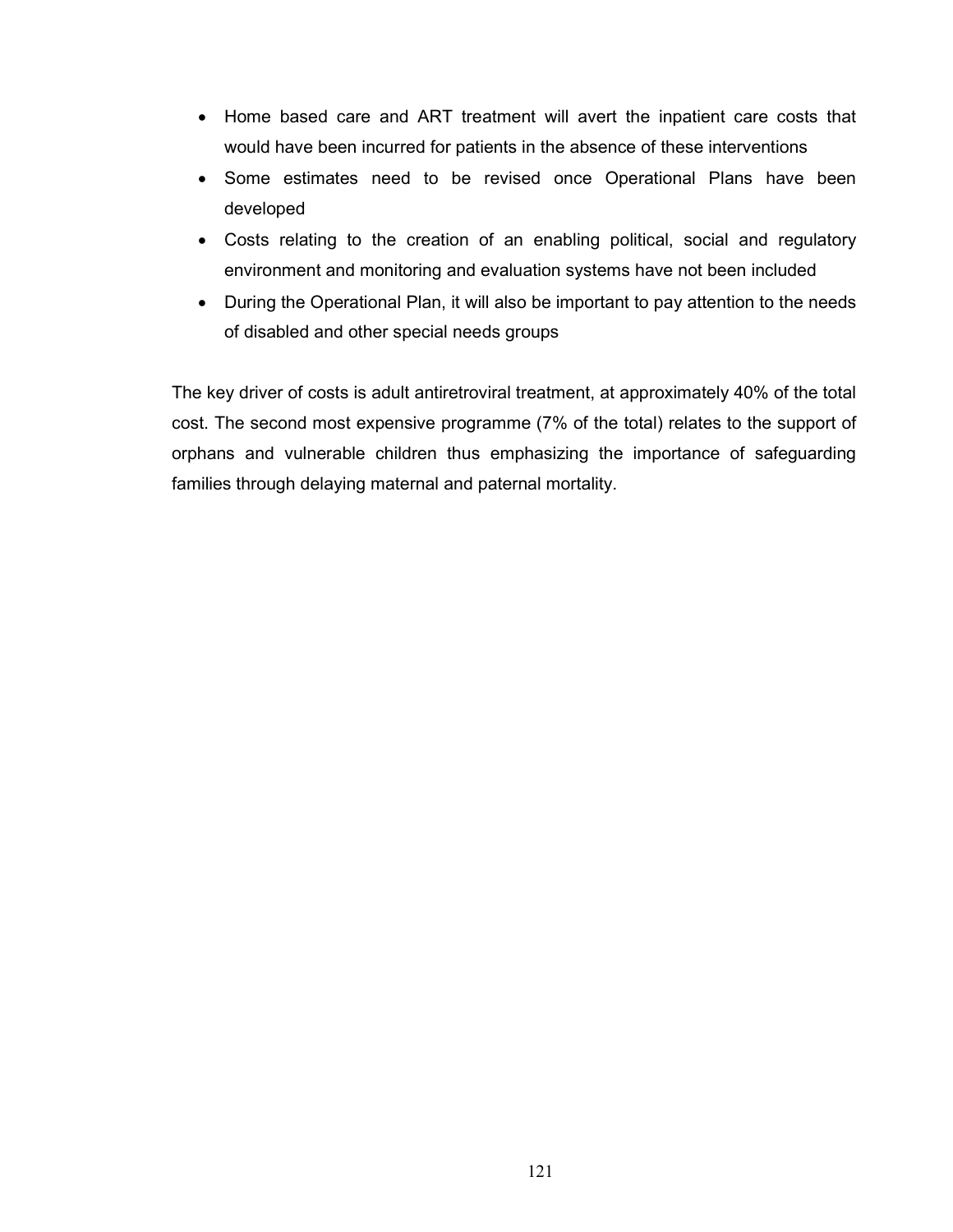|               |                                               |                                                   | Year          |       |            |       |                |                  |
|---------------|-----------------------------------------------|---------------------------------------------------|---------------|-------|------------|-------|----------------|------------------|
| Priority area | Goal                                          | intervention                                      | <b>Z007</b>   | 2008  | 2009       | 2010  | 2011           | % Total          |
| Prevention    |                                               |                                                   | <b>643</b>    | 792   | <b>951</b> | 1.098 | 1,247          | 12%              |
|               | Reduce sexual transmission                    |                                                   | 642           | 790   | 949        | 1,097 | 1,245          | 12%              |
|               |                                               | Behavioural change interventions                  | 300           | 400   | 500        | 600   | <b>POZ</b>     | 6%               |
|               |                                               | Condom provision                                  | 145           | 152   | 172        | 180   | 188            | 2%               |
|               |                                               | Life skills                                       | 158           | 168   | 177        | 186   | 195            | $2\%$            |
|               |                                               | PEP for sexual assault                            | S             | ő     |            |       | 51             | 0%               |
|               |                                               | STI management                                    | ვე            | 80    | န္တ        | 120   | 150            | 1%               |
|               |                                               | Reduce transmission through occupational exposure |               |       |            |       |                | $\delta^{\circ}$ |
|               |                                               | PEP for occupational exposure                     |               |       |            |       |                | ల్క              |
|               | Care, support and health system strengthening |                                                   | 4,042         | 5,612 | 6,960      | 8.474 | 10,012         | 88%              |
|               | Scale-up access to VCT                        |                                                   | 260           | 420   | 423        | 426   | 428            | 5%               |
|               |                                               | HIV testing                                       | 260           | 420   | 423        | 426   | 428            | 5%               |
|               | Maintain health of HIV-infected adults        |                                                   | 2,495         | 3,365 | 4,250      | 5,301 | 6,360          | 55%              |
|               |                                               | atment for adults<br>Antiretroviral tre           | 1,588         | 2,296 | 3,115      | 4,036 | 5,014          | 40%              |
|               |                                               | Food support for adults                           | 521           | 586   | 652        | 782   | 912            | 9%               |
|               |                                               | Home and Community Based Care                     | 386           | 483   | 483        | 483   | 435            | 6%               |
|               | Address the special needs of                  | mothers and children                              | 1,007         | 1,267 | 1,447      | 1,627 | 1,823          | 18%              |
|               |                                               | atment for children<br>Antiretroviral tre         | 245           | 359   | 488        | 635   | 791            | 6%               |
|               | S<br>O                                        |                                                   | 452           | 561   | 589        | 618   | 649            | 7%               |
|               |                                               | PMTCT dual therapy and infant testing             | $\frac{1}{3}$ | 348   | 370        | 374   | 383            | 4%               |
|               | Strengthen the health system                  |                                                   | 280           | 560   | 840        | 1,120 | 1,400          | 11%              |
|               |                                               | programme management<br>Strengthen TB             | 30            | 8     | န္တ        | 120   | $\frac{60}{2}$ | $\frac{5}{6}$    |
|               |                                               | coverage<br>Increase CHC                          | 250           | 500   | 750        | 1,000 | 1.250          | 9%               |
| Grand Total   |                                               |                                                   | 4,685         | 6,404 | 7,910      | 9,572 | 11,259         | 100%             |
|               |                                               |                                                   |               |       |            |       |                |                  |

Table 1: Summarized total costs for the low cost scenarios (million Rands, 2005/06 prices) Table 1: Summarized total costs for the low cost scenarios (million Rands, 2005/06 prices)

122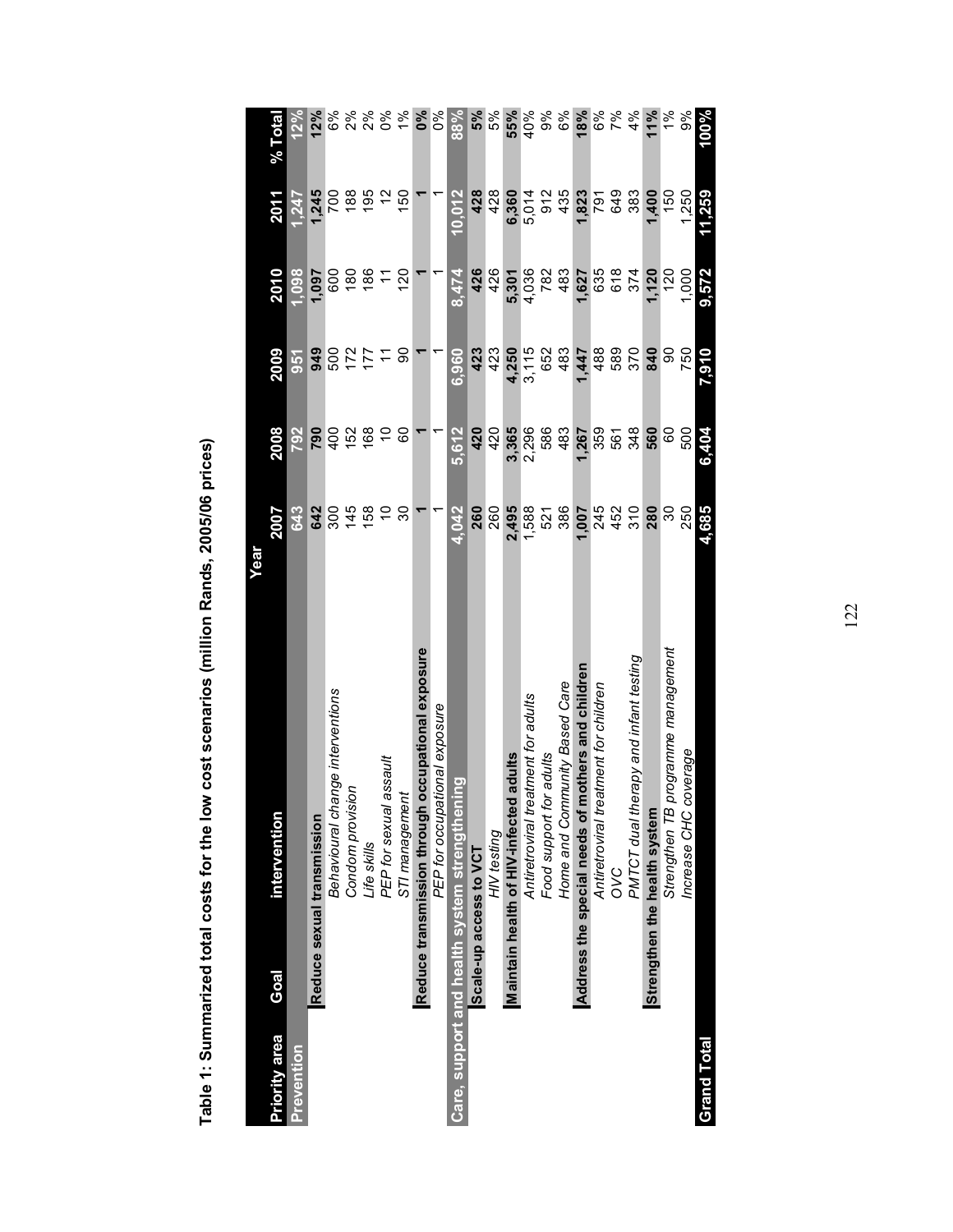|                                               |                              | Year                                              |               |       |            |                |        |               |
|-----------------------------------------------|------------------------------|---------------------------------------------------|---------------|-------|------------|----------------|--------|---------------|
| <b>Priority area</b>                          | Goal                         | interventio                                       | 2007          | 2008  | 2009       | 2010           | 2011   | $%$ Total     |
| <b>Prevention</b>                             |                              |                                                   | 643           | 775   | 90<br>90   | 1,207          | 1.427  | 11%           |
|                                               | Reduce sexual transmission   |                                                   | 642           | 773   | 989        | 1,206          | 1,426  | 11%           |
|                                               |                              | change interventions<br><b>Behavioural</b>        | 300           | 400   |            | 600            | 700    | 6%            |
|                                               |                              | Condom provision                                  | 145           | 135   | 500<br>212 | 289            | 369    | 3%            |
|                                               |                              | Life skills                                       | 158           | 168   | 177        | 186            | 195    | 2%            |
|                                               |                              | PEP for sexual assault                            | S             | S     |            |                |        | $0\%$         |
|                                               |                              | STI management                                    | 30            | 8     | ခ          | $\frac{20}{2}$ | 150    | 1%            |
|                                               |                              | Reduce transmission through occupational exposure |               |       |            |                |        | 0%            |
|                                               |                              | PEP for occupational exposure                     |               |       |            |                |        | ೦ೆ            |
| Care, support and health system strengthening |                              |                                                   | 4,329         | 6,075 | 7,786      | 9,804          | 11,893 | 89%           |
|                                               | Scale-up access to VCT       |                                                   | 278           | 364   | 451        | 568            | 714    | 5%            |
|                                               |                              | HIV testing                                       | 278           | 364   | 451        | 568            | 714    | 5%            |
|                                               |                              | Maintain health of HIV-infected adults            | 2,724         | 3,809 | 4,926      | 6,309          | 7,714  | 57%           |
|                                               |                              | Antiretroviral treatment for adults               | 1,816         | 2,739 | 3,791      | 5,044          | 6,367  | 44%           |
|                                               |                              | Food support for adults                           | 521           | 586   | 652        | 782            | 912    | 8%            |
|                                               |                              | Home and Community Based Care                     | 386           | 483   | 483        | 483            | 435    | 5%            |
|                                               | Address the special needs    | of mothers and children                           | 1,047         | 1,343 | 1,570      | 1,808          | 2,064  | 17%           |
|                                               |                              | treatment for children<br>Antiretroviral          | 285           | 434   | 611        | 816            | 1,032  | 7%            |
|                                               |                              | OVC                                               | 452           | 561   | 589        | 618            | 649    | 6%            |
|                                               |                              | PMTCT dual therapy and infant testing             | $\frac{1}{3}$ | 348   | 370        | 374            | 383    | 4%            |
|                                               | Strengthen the health system |                                                   | 280           | 560   | 840        | 1,120          | 1,400  | 9%            |
|                                               |                              | TB programme management<br>Strengthen             | న్లె          | 8     | 8          | $\frac{5}{2}$  | 150    | $\frac{5}{6}$ |
|                                               |                              | C coverage<br>Increase CH                         | 250           | 500   | 750        | 1,000          | 1.250  | 8%            |
| <b>Grand Total</b>                            |                              |                                                   | 4,972         | 6,850 | 8,777      | 11,011         | 13,320 | 100%          |

Table 2: Summarized total costs for the high cost scenarios (million Rands, 2005/06 prices) Table 2: Summarized total costs for the high cost scenarios (million Rands, 2005/06 prices)

123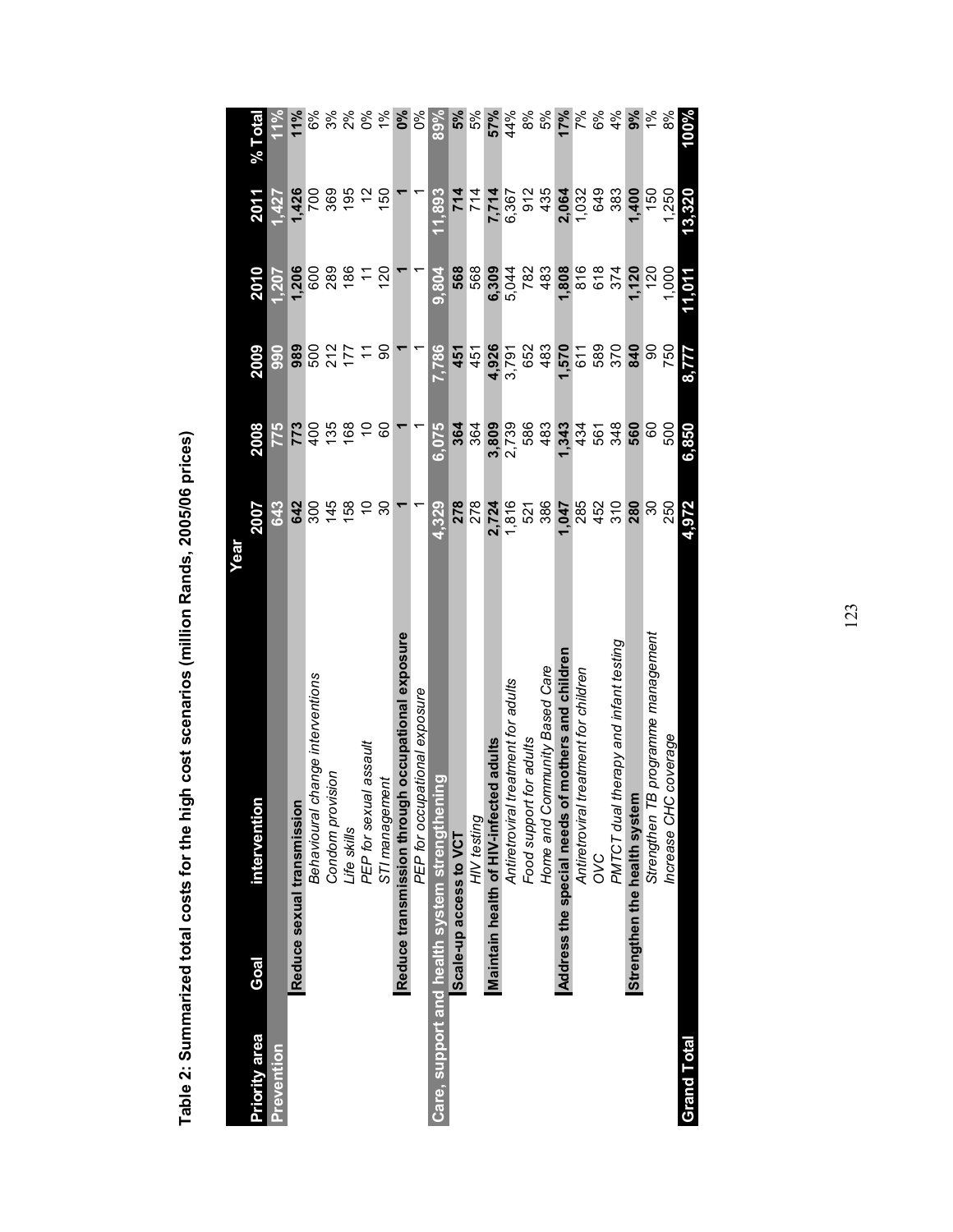# 14. EFFECTIVE IMPLEMENTATION OF THE HIV AND AIDS AND STI STRATEGIC PLAN:

To achieve effective implementation, the following practical and policy issues will have to be addressed:

# a) Adoption of the HIV & AIDS & STI Strategic Plan by SANAC:

After it has been adopted by SANAC, the HIV & AIDS & STI Strategic Plan 2007-2011 should be used in developing national, provincial and district operational plans as well as sector plans. Yearly operational plans should be based on realistic objectives.

# b) Establish and Improve Structures for Delivery:

In a similar fashion to the process undertaken by SANAC there is a need to review and develop structures at all levels, from national to community where necessary. Provinces should consider duplicating appropriate national structures, such as SANAC, at provincial and local level. It is vital to establish appropriate structures at district level and it is recommended that District HIV and AIDS Committees be established. These district structures should include all the role players in the field of HIV and AIDS within relevant communities, particularly local government in order to ensure coherence in dealing with HIV and AIDS, STIs and TB issues and making development plans. It is vital that nonhealth issues such as transport and poverty alleviation are included in HIV and AIDS and STI planning.

# c) Policy and Legal Issues needing attention:

In relation to two of the key priority areas there are a number of policy and legal issues that require urgent attention in order to assist with the implementation of the NSP. These are set out briefly below:

# HIV Prevention:

Reduction of new HIV infections by 50% is an ambitious target. A supportive policy framework is critical for programme development in this regard.

• Establishing a national culture in which people regularly seek voluntary testing and counselling for HIV will necessitate a paradigm shift in the traditional approach to VCT. In particular it requires a policy where HIV testing is offered by health providers to specified groups of people attending health services, as well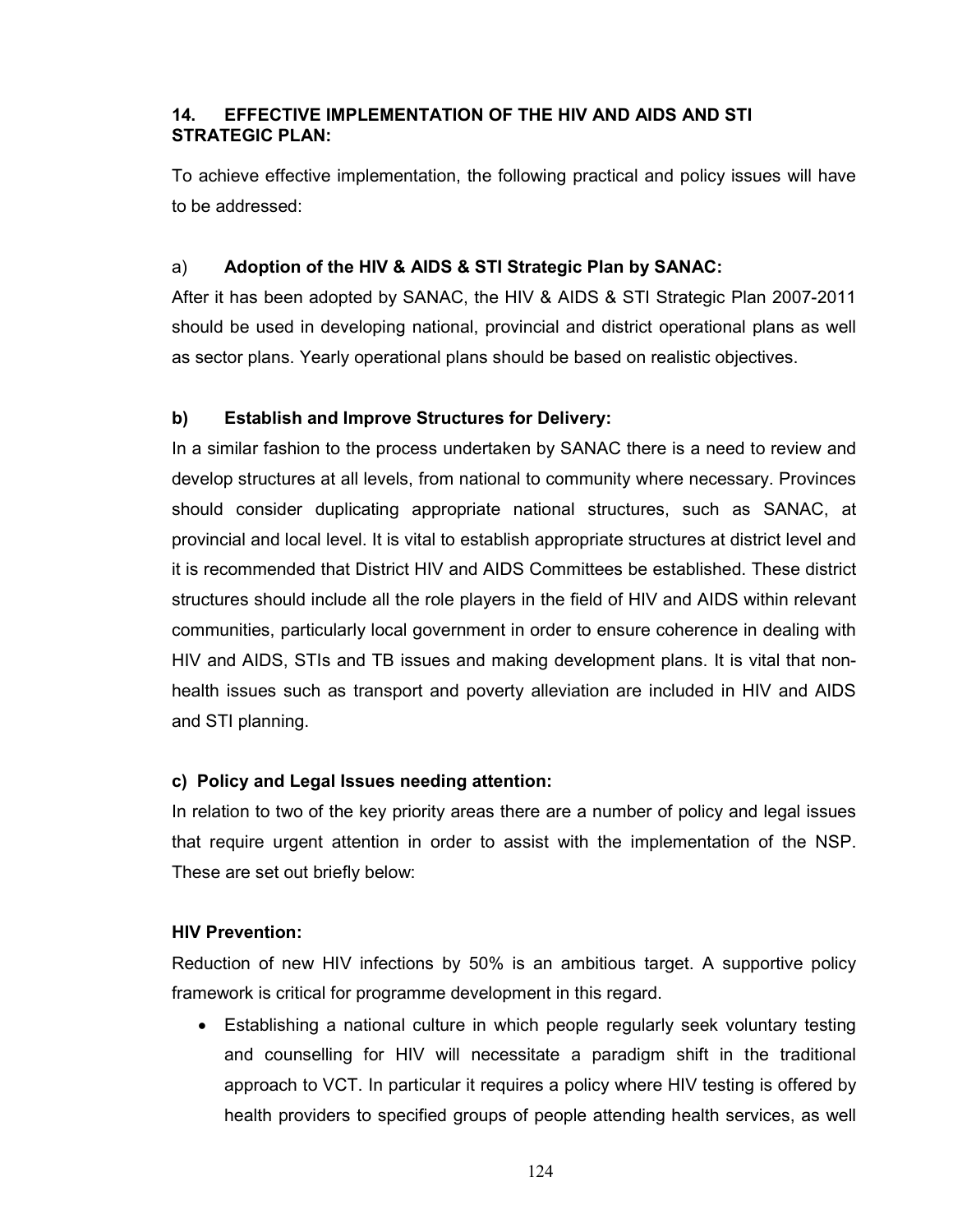as the identification of new strategies for the provision of counselling and testing outside of health facilities.

- At the end of 2006 research results confirmed that circumcised males have a significantly lower risk of HIV infection. A mechanism is needed to determine how best to translate such evidence into policy and programmes.
- There is overwhelming evidence that better efficacy is achieved with dual therapy in PMTCT and this regimen is known to be highly cost effective. Policy on the regimen used in PMTCT needs to be updated accordingly.
- A number of higher risk groups, such as sex workers, continue to face legal barriers to accessing HIV prevention and treatment services, because of the criminalisation of their activity. An audit of criminal laws, and their amendment with a view to ensuring non-discrimination and harm reduction, is recommended.

### Treatment, Care and Support:

In the section below the cost of medicines is identified as the largest overall component of treatment, care and support. The price of medicines and their cost effectiveness can be impacted upon by (a) adopting polices that will contribute to adherence and (b) lowering prices. In this regard the NSP recommends the introduction of a chronic diseases grant that will promote adherence by supporting people with long term medical needs.

In addition it will be necessary to examine and amend the medicines regulatory framework to ensure access to a sustainable supply of affordable essential prevention and treatment commodities. This can be done by:

- Amending the Patents Act to permit compulsory licensing in accordance with Revised Guideline 6 of the International Guidelines on HIV/AIDS and Human Rights and the WTO's Declaration on the TRIPs Agreement and Public Health and decision on the Implementation of paragraph 6 of the Doha Declaration on the TRIPs Agreement and public health
- Addressing the underlying problems that prevent the Medicines Control Council from registering fast-track medicines timeously

Policy and regulatory frameworks are also needed to support implementation of innovative human resource strategies, for example 'task-shifting' (see section below).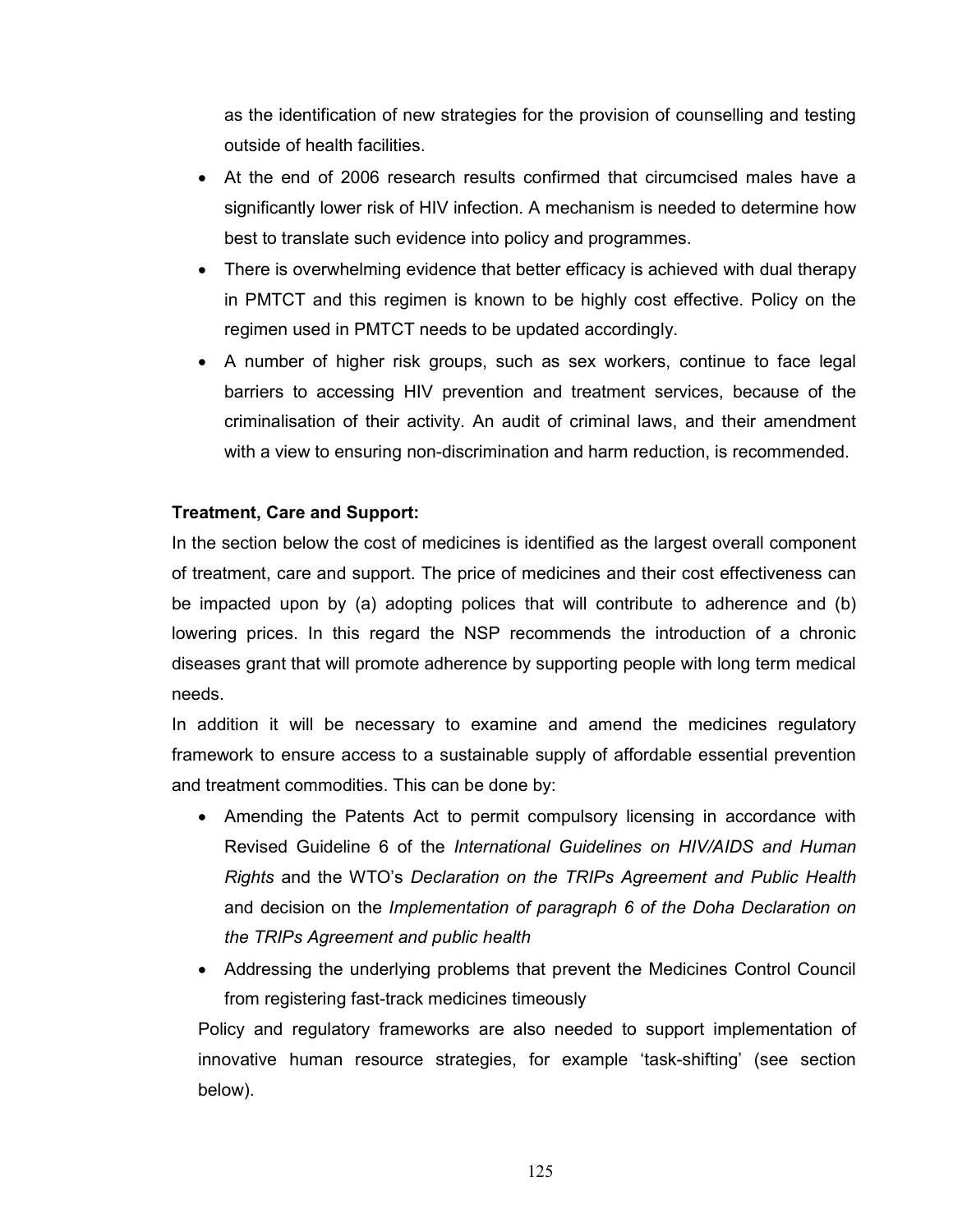#### d. Financing the NSP:

Weaknesses in existing monitoring and evaluation systems make it very difficult to adequately cost the NSP because of uncertainty around baseline performance and outputs. Nonetheless, the cost implications of the NSP are extremely large, in some options exceeding 20% of the health budget. This is without considering the costs arising from the effect of the epidemic on hospital and primary care services.

This poses challenges for both the affordability and sustainability of the plan, around what efficiencies might be possible and difficult resource allocation choices within the health sector and between sectors. In ensuring the feasibility of this plan, some of the key considerations are:

- Extending prevention programmes and getting them to work is critical to reduce long term morbidity and costs. A simple example is PMTCT. If this programme was functioning properly, it would radically reduce paediatric AIDS cases.
- Innovative financing arrangements such as partnerships with the key donors (Global Fund to Fight AIDS, TB and Malaria and PEPFAR) as well as partnerships with the private health sector, business and a range of other stakeholders is crucial.
- Attention should be placed on increasing the affordability of medicines.
- Improved monitoring and evaluation is essential to show value for money.
- Attention needs to be given to programmes to improve adherence to treatment; poor compliance and associated rapid development of resistant strains would lead to increasing reliance on more expensive lines of treatment.

It is important to plan to ensure that adequate funding for ensuring delivery is made available at national, provincial and district levels. One method is to establish an agreed percentage of financial resources that all provinces must place directly into HIV and AIDS programmes. The best mechanism of ensuring predictable and sustainable provision of financial resources is the conditional grant that is available through the division of revenue.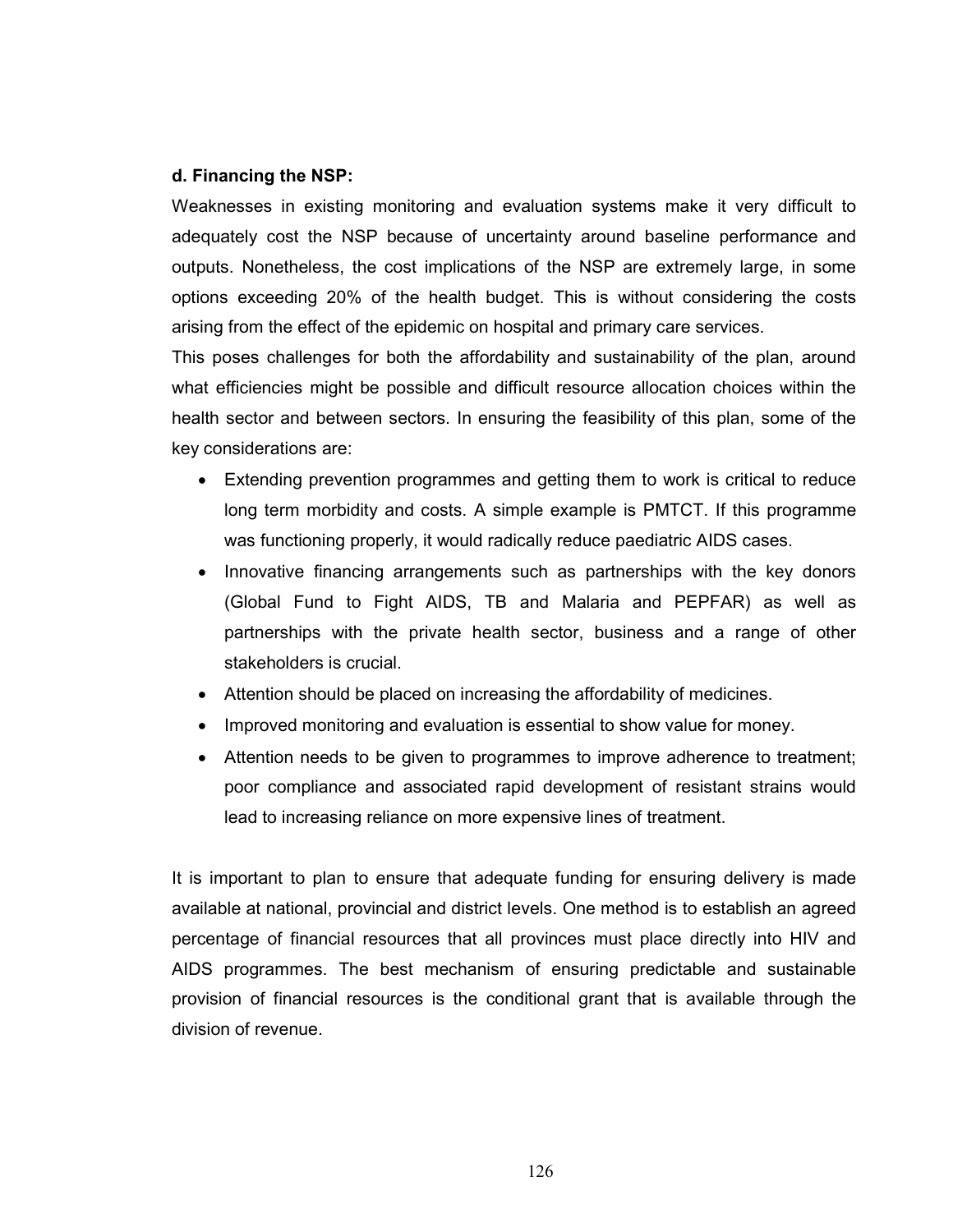#### d) Human Resources:

A number of important systems level innovations will be necessary to implement and scale up the interventions outlined in this NSP. The biggest threat to the implementation of the NSP is the unavailability of skilled personnel. Human resources shortages, however are not a pretext for paralysis. Innovative ways have been used to mobilise local communities for the provision of services. These strategies have been successful in promoting greater access to services. Some examples include the use of community development workers, community care givers, lay counsellors in health facilities.

Task shifting involves the delegation of activities to less qualified cadres and includes, for example training of primary health care nurses (rather than doctors) to initiate antiretroviral treatment, lay counsellors (rather than nurses) "pricking" patients for rapid HIV tests, lay counsellors (instead of social workers) for orphan support activities. The regulatory and policy barriers to achieving this need to be removed and the process set in motion to provide the necessary training. Such policy decisions would require a supportive systemic environment, in order minimise the risk of compromising quality of services. In this regard, defining roles and responsibilities, targets setting, planning identifying vulnerable groups, removing barriers to access, building integrated networks, and strategies of prevention care and support as well as inter-sectoral collaboration are some of the core responsibilities at district and local level.

In this respect initiatives to develop integrated local government responses to HIV and AIDS through the Department of Provincial and Local Government and to strengthen the managerial capacity and functioning of health districts are central to the implementation of the NSP.

Finally, the ability to engage in and sustain partnerships , formal (contractual) or informal between a range of actors – patients and providers, public and private sectors, governmental and non-governmental players, and various sectors is a major determinant of success of the NSP. This applies as much to national processes in bodies such as SANAC, as to provincial and local interactions. The mobilisation of community institutions such as churches, schools and traditional authorities and coordination between health and social development sectors is at the base of social protection for orphaned and vulnerable children. Similarly, high levels of adherence and

127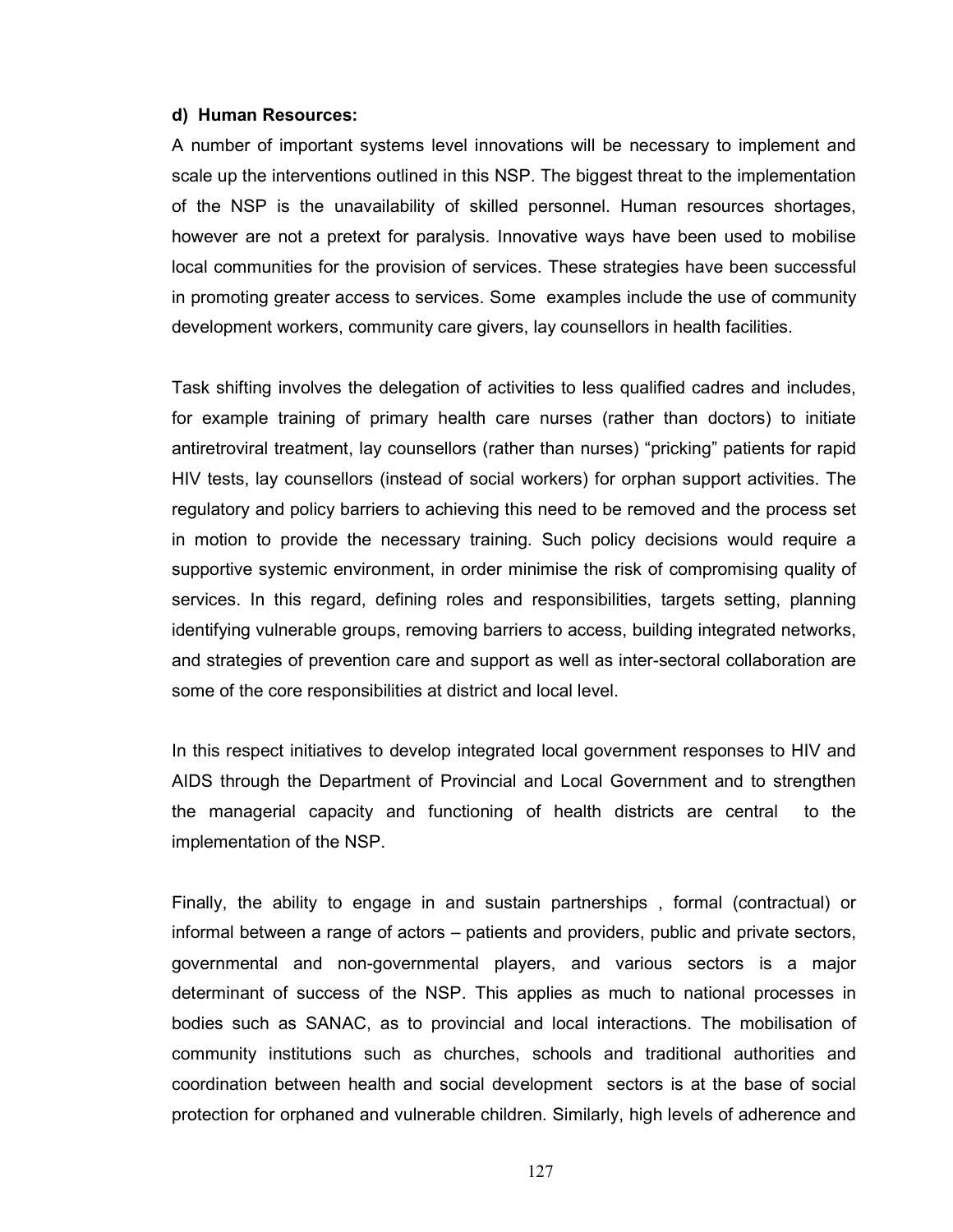the success of treatment programmes in many places is attributed to effective collaborations between people living with HIV, their organisations and health and social services. Partnerships allow for the rapid diffusion of new ideas and best practises, not only horizontally between local areas and provinces but also vertically between emerging experiences on the ground and policy and decision making spheres.

#### 15. WAY FORWARD

Effective coordination across the sectors is key to the successful implementation of this NSP. The SANAC secretariat will be strengthened to ensure that all sector responsibility for their role as leading agencies in the implementation of the Plan. Government departments, sectors of civil society, provinces and other implementing agencies will be assisted in the development of their strategies and operational plans. Responsible policy-making bodies should ensure that all the identified gaps are address in order to support implementation of the Plan. All the necessary resources will be mobilised.

The HIV & AIDS & STI Strategic Plan provides a broad framework for government, NGOs, business, organised labour, women's and organisations and all sectors of society in responding to HIV and AIDS and STIs. Each sector should develop more specific operational plans based on its role in society, its activities and its specific strengths. Sectors are encouraged to establish technical AIDS committees, guided by and according to the requirements of SANAC structures.

# 16. CONCLUDING REMARKS

The HIV and AIDS and STI Strategic Plan 2007-2011 is seen as a dynamic document that will be subject to regular critical review. This will be undertaken at the National, Provincial and District levels with inputs from all stakeholders. A mid-term review will be conducted and the Strategic Plan modified in accordance with the findings.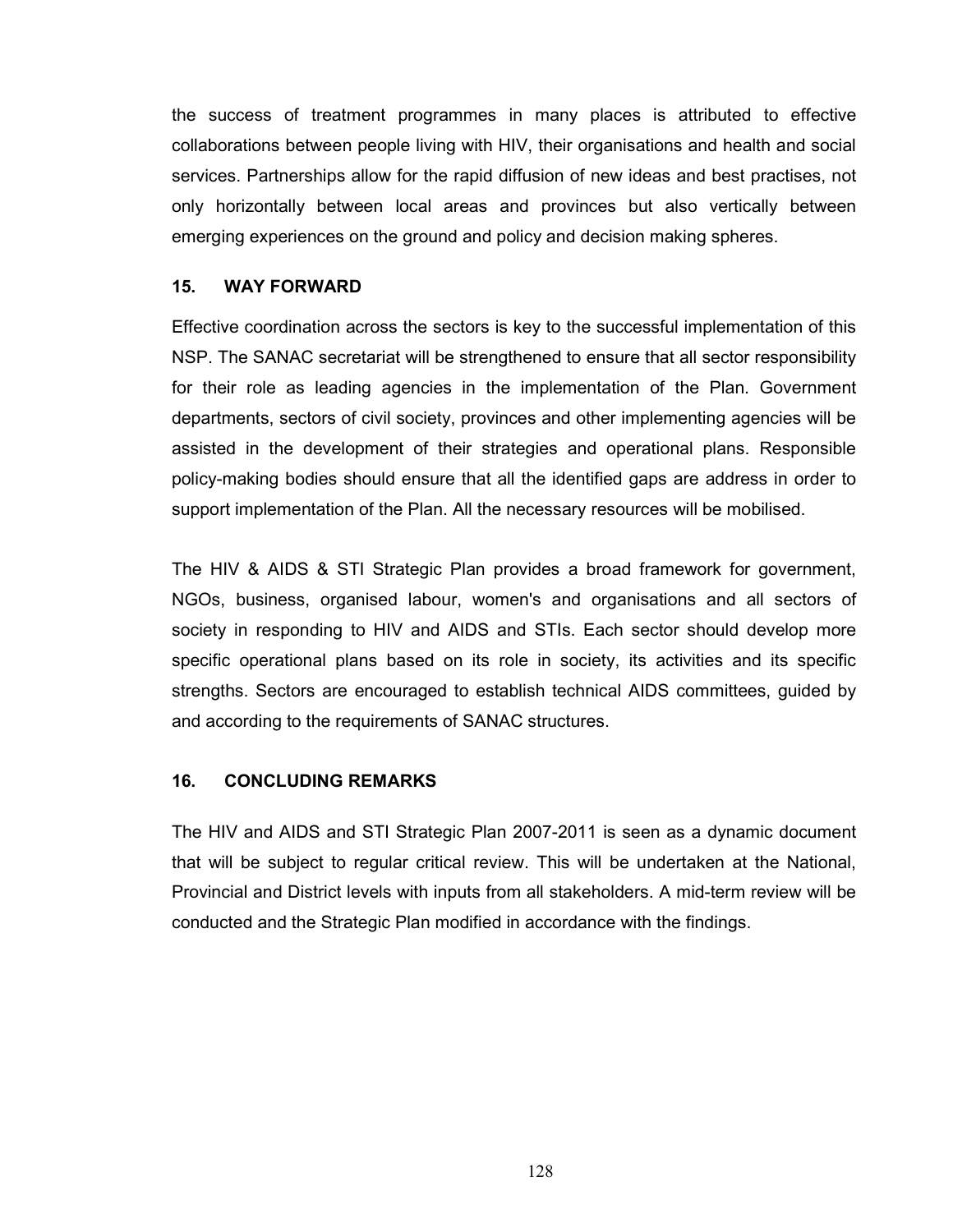## 17. ACKNOWLEDGEMENTS

The development of this "HIV & AIDS & STI Strategic Plan for South Africa: 2007 – 2011" would not have been possible without the immeasurable assistance from countless individuals, organisations and all those who participated in the various sector summits. Our thanks goes to all who took the time and effort to assist in the development of the document, be it through drafting sections or reading and commenting several times to improve the quality. Special thanks go to the task team members (Annexure A), who worked tirelessly to ensure excellent quality of this very important document.